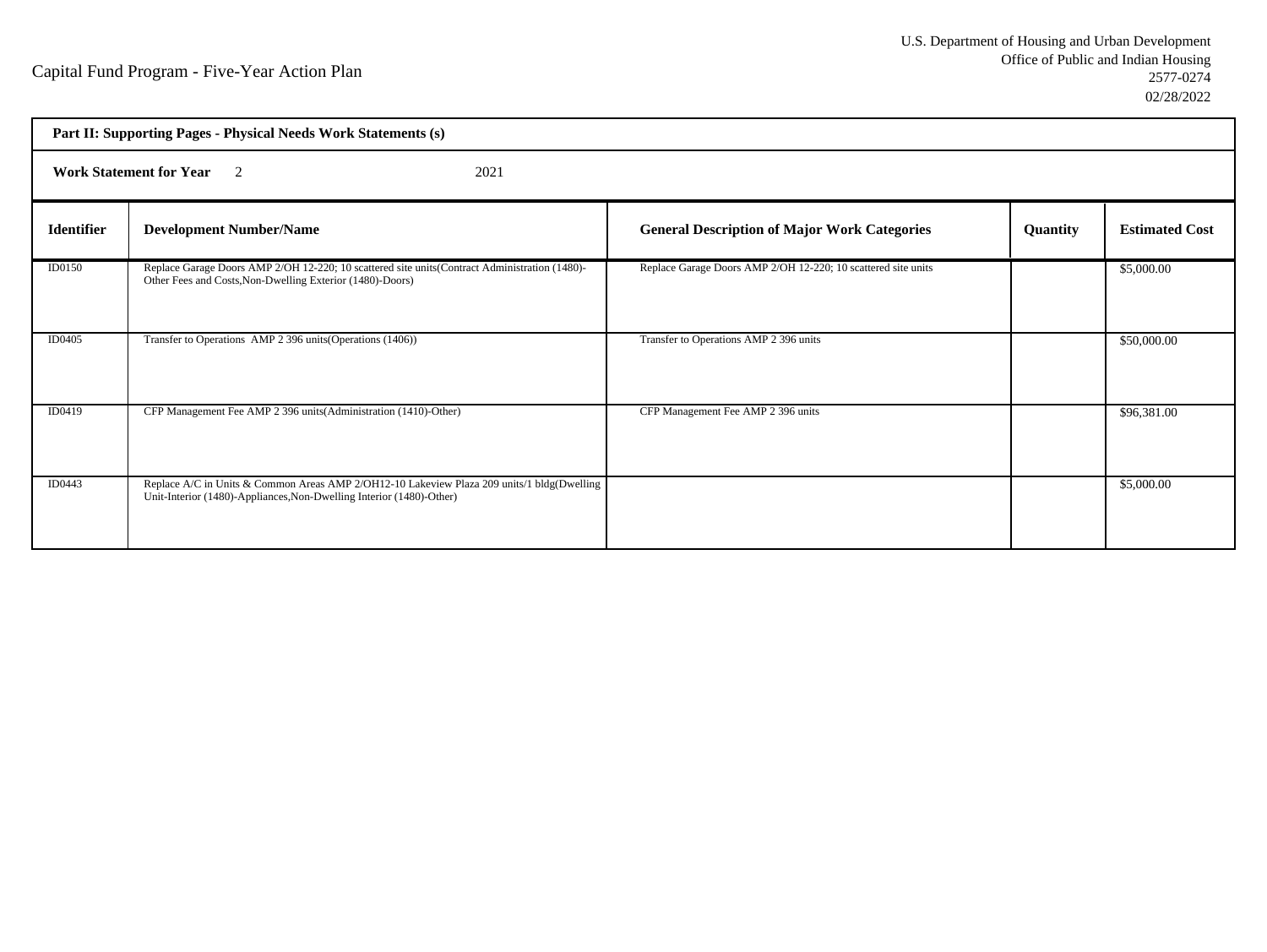| Part II: Supporting Pages - Physical Needs Work Statements (s) |                                                                                                                                                                                                                                                                                                                                                                                                                                                                                                       |                                                                                                                                        |                 |                       |  |
|----------------------------------------------------------------|-------------------------------------------------------------------------------------------------------------------------------------------------------------------------------------------------------------------------------------------------------------------------------------------------------------------------------------------------------------------------------------------------------------------------------------------------------------------------------------------------------|----------------------------------------------------------------------------------------------------------------------------------------|-----------------|-----------------------|--|
| 2021<br><b>Work Statement for Year</b>                         |                                                                                                                                                                                                                                                                                                                                                                                                                                                                                                       |                                                                                                                                        |                 |                       |  |
| <b>Identifier</b>                                              | <b>Development Number/Name</b>                                                                                                                                                                                                                                                                                                                                                                                                                                                                        | <b>General Description of Major Work Categories</b>                                                                                    | <b>Quantity</b> | <b>Estimated Cost</b> |  |
| ID0175                                                         | Landscaping: Tree & Shrub Removal & Replacement AMP 4/OH12-4 JFO Property Wide(Non-<br>Dwelling Site Work (1480)-Landscape, Contract Administration (1480)-Other Fees and Costs)                                                                                                                                                                                                                                                                                                                      | Landscaping: Tree & Shrub Removal & Replacement AMP 4/OH12-4 JFO<br>Property Wide                                                      |                 | \$1,600.00            |  |
| ID0176                                                         | Site Improvements: Grading, Resurface Pavement, Drainage in Existing Trench AMP 4/OH12-4 JFO<br>Property Wide(Non-Dwelling Site Work (1480)-Asphalt - Concrete - Paving, Non-Dwelling Site Work<br>(1480)-Storm Drainage, Contract Administration (1480)-Other Fees and Costs)                                                                                                                                                                                                                        | Site Improvements: Grading, Resurface Pavement, Drainage in Existing Trench<br>AMP 4/OH12-4 JFO Property Wide                          |                 | \$6,000.00            |  |
| ID0179                                                         | Replace Unit Entry Doors AMP 4/OH12-4 JFO 51 units (Contract Administration (1480)-Other Fees<br>and Costs, Dwelling Unit-Exterior (1480)-Exterior Doors)                                                                                                                                                                                                                                                                                                                                             | Replace Unit Entry Doors AMP 4/OH12-4 JFO 51 units                                                                                     |                 | \$2,800.00            |  |
| <b>ID0180</b>                                                  | 504 Compliance-Accessible Sidewalks/Parking Areas, Accessible Common Area Improvements AMP<br>4/OH12-4 JFO Property Wide(Contract Administration (1480)-Other Fees and Costs, Dwelling Unit-<br>Site Work (1480)-Asphalt - Concrete - Paving, Dwelling Unit-Site Work (1480)-Parking, Dwelling<br>Unit-Site Work (1480)-Pedestrian paving, Dwelling Unit-Site Work (1480)-Striping, Non-Dwelling Site<br>Work (1480)-Asphalt - Concrete - Paving)                                                     | 504 Compliance-Accessible Sidewalks/Parking Areas, Accessible Common Area<br>Improvements AMP 4/OH12-4 JFO Property Wide               |                 | \$2,000.00            |  |
| ID0181                                                         | Kitchen Modernization AMP 4/OH12-4 JFO 51 units(Contract Administration (1480)-Other Fees and<br>Costs, Non-Dwelling Interior (1480)-Common Area Kitchens)                                                                                                                                                                                                                                                                                                                                            | Kitchen Modernization AMP 4/OH12-4 JFO 51 units                                                                                        |                 | \$5,100.00            |  |
| ID0182                                                         | AMP Office/Maintenance Shop Modernization Kitchen Modernization AMP 4/OH12-4 JFO 1<br>bldg(Contract Administration (1480)-Other Fees and Costs, Non-Dwelling Interior (1480)-Common<br>Area Bathrooms, Non-Dwelling Interior (1480)-Common Area Finishes, Non-Dwelling Interior (1480)-<br>Common Area Flooring, Non-Dwelling Interior (1480)-Common Area Painting)                                                                                                                                   | AMP Office/Maintenance Shop Modernization Kitchen Modernization AMP<br>4/OH12-4 JFO 1 bldg                                             |                 | \$2,000.00            |  |
| ID0185                                                         | 504 Compliance-Accessible Sidewalks/Parking Areas, Accessible Common Area Improvements AMP<br>4/OH12-11 Albright Terrace property wide(Non-Dwelling Site Work (1480)-Asphalt - Concrete -<br>Paving, Contract Administration (1480)-Other Fees and Costs, Dwelling Unit-Interior (1480)-<br>Other, Dwelling Unit-Site Work (1480)-Asphalt - Concrete - Paving, Dwelling Unit-Site Work (1480)-<br>Parking, Dwelling Unit-Site Work (1480)-Pedestrian paving, Dwelling Unit-Site Work (1480)-Striping) | 504 Compliance-Accessible Sidewalks/Parking Areas, Accessible Common Area<br>Improvements AMP 4/OH12-11 Albright Terrace property wide |                 | \$2,000.00            |  |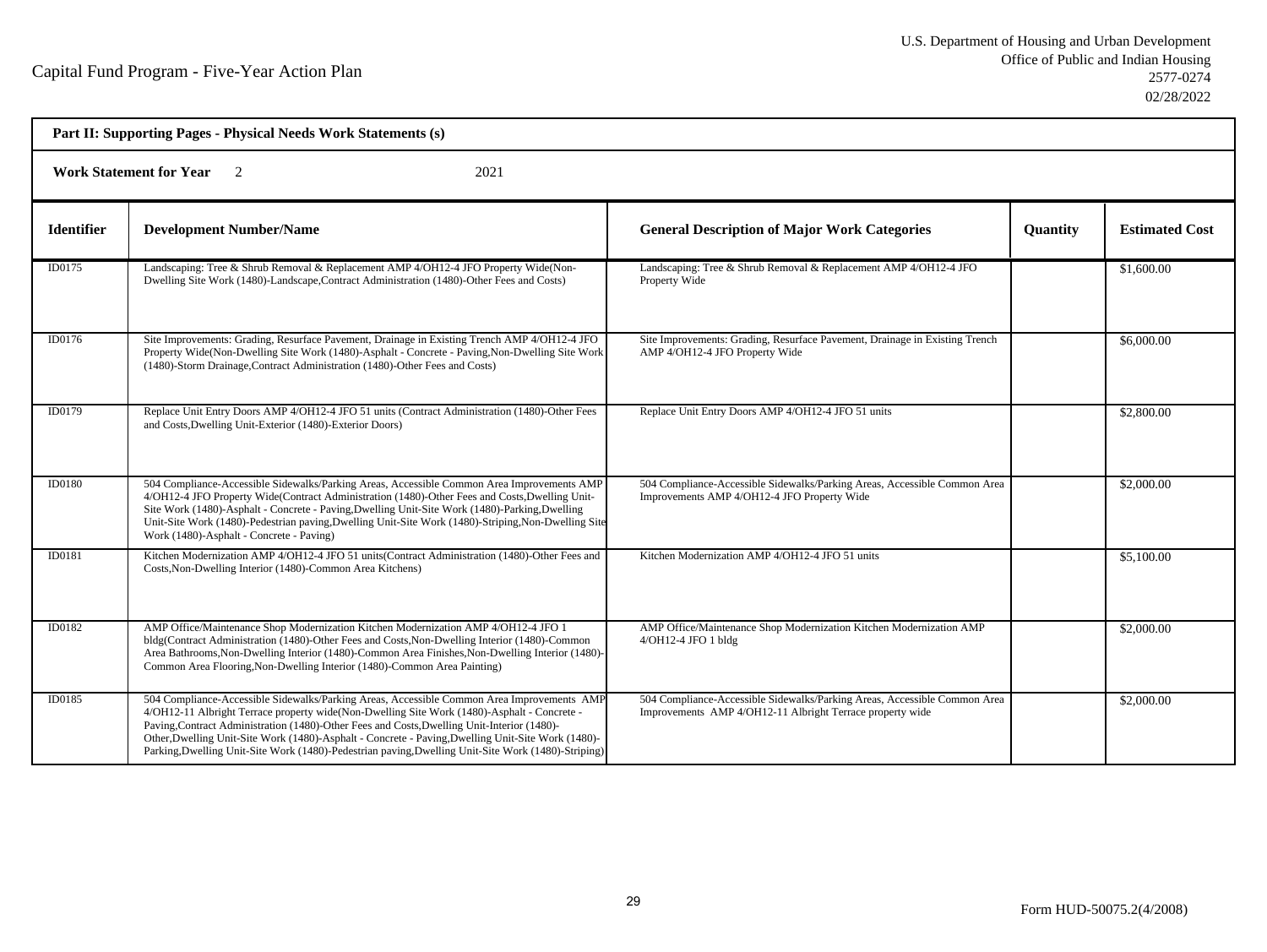| Part II: Supporting Pages - Physical Needs Work Statements (s)<br><b>Work Statement for Year</b><br>2021<br>$\overline{2}$ |                                                                                                                                                                                                                                                                                                                                                                                                        |                                                                                                   |  |             |  |  |
|----------------------------------------------------------------------------------------------------------------------------|--------------------------------------------------------------------------------------------------------------------------------------------------------------------------------------------------------------------------------------------------------------------------------------------------------------------------------------------------------------------------------------------------------|---------------------------------------------------------------------------------------------------|--|-------------|--|--|
|                                                                                                                            |                                                                                                                                                                                                                                                                                                                                                                                                        |                                                                                                   |  |             |  |  |
| ID0187                                                                                                                     | Install Piping Insulation in attic spaces AMP 4/OH12-11 Albright Terrace 4 bldgs(Dwelling Unit-Site<br>Work (1480)-Other, Dwelling Unit-Site Work (1480)-Water Lines/Mains, Contract Administration<br>(1480)-Other Fees and Costs)                                                                                                                                                                    | Install Piping Insulation in attic spaces AMP 4/OH12-11 Albright Terrace 4<br>bldgs               |  | \$1,000.00  |  |  |
| <b>ID0188</b>                                                                                                              | Kitchen modernization AMP 4/OH12-13/14 Southside Gardens 108 units (Contract Administration<br>(1480)-Other Fees and Costs, Dwelling Unit-Interior (1480)-Flooring (non routine), Dwelling Unit-<br>Interior (1480)-Kitchen Cabinets, Dwelling Unit-Interior (1480)-Kitchen Sinks and Faucets, Dwelling<br>Unit-Interior (1480)-Plumbing)                                                              | Kitchen modernization AMP 4/OH12-13/14 Southside Gardens 108 units                                |  | \$27,600.00 |  |  |
| ID0189                                                                                                                     | Basement/Foundations waterproofing AMP 4/OH12-13/14 Southside Gardens 50 bldgs(Contract<br>Administration (1480)-Other Fees and Costs, Dwelling Unit-Exterior (1480)-Foundations)                                                                                                                                                                                                                      | Basement/Foundations waterproofing AMP 4/OH12-13/14 Southside Gardens 50<br>bldgs                 |  | \$50,000.00 |  |  |
| ID0190                                                                                                                     | Exterior Upgrades: Replace siding AMP 4/OH12-13/14 Southside Gardens 50 bldgs(Contract<br>Administration (1480)-Other Fees and Costs, Non-Dwelling Exterior (1480)-Gutters -<br>Downspouts, Non-Dwelling Exterior (1480)-Roofs, Non-Dwelling Exterior (1480)-Siding, Non-<br>Dwelling Exterior (1480)-Soffits, Non-Dwelling Exterior (1480)-Tuck Pointing, Non-Dwelling Exterior<br>$(1480)$ -Windows) | Exterior Upgrades: Replace siding AMP 4/OH12-13/14 Southside Gardens 50<br>bldgs                  |  | \$40,000.00 |  |  |
| ID0192                                                                                                                     | Replace flooring AMP 4/OH12-13/14 Southside Gardens 108 units(Contract Administration (1480)-<br>Other Fees and Costs, Dwelling Unit-Interior (1480)-Bathroom Flooring (non cyclical), Dwelling Unit-<br>Interior (1480)-Flooring (non routine))                                                                                                                                                       | Replace flooring AMP 4/OH12-13/14 Southside Gardens 108 units                                     |  | \$40,000.00 |  |  |
| ID0193                                                                                                                     | AMP Office/Maintenance Modernization AMP 4/OH12-13/14 Southside Gardens 1 bldg(Contract<br>Administration (1480)-Other Fees and Costs, Non-Dwelling Interior (1480)-Common Area<br>Bathrooms, Non-Dwelling Interior (1480)-Common Area Finishes, Non-Dwelling Interior (1480)-<br>Common Area Flooring, Non-Dwelling Interior (1480)-Common Area Painting)                                             | AMP Office/Maintenance Modernization AMP 4/OH12-13/14 Southside Gardens<br>1 bldg                 |  | \$4,000.00  |  |  |
| ID0194                                                                                                                     | Expand Existing Maintenance Garage for AMP Equipment AMP 4/OH12-13/14 Southside Gardens 1<br>bldg(Contract Administration (1480)-Other Fees and Costs, Non-Dwelling Interior (1480)-Shop)                                                                                                                                                                                                              | Expand Existing Maintenance Garage for AMP Equipment AMP 4/OH12-13/14<br>Southside Gardens 1 bldg |  | \$11,000.00 |  |  |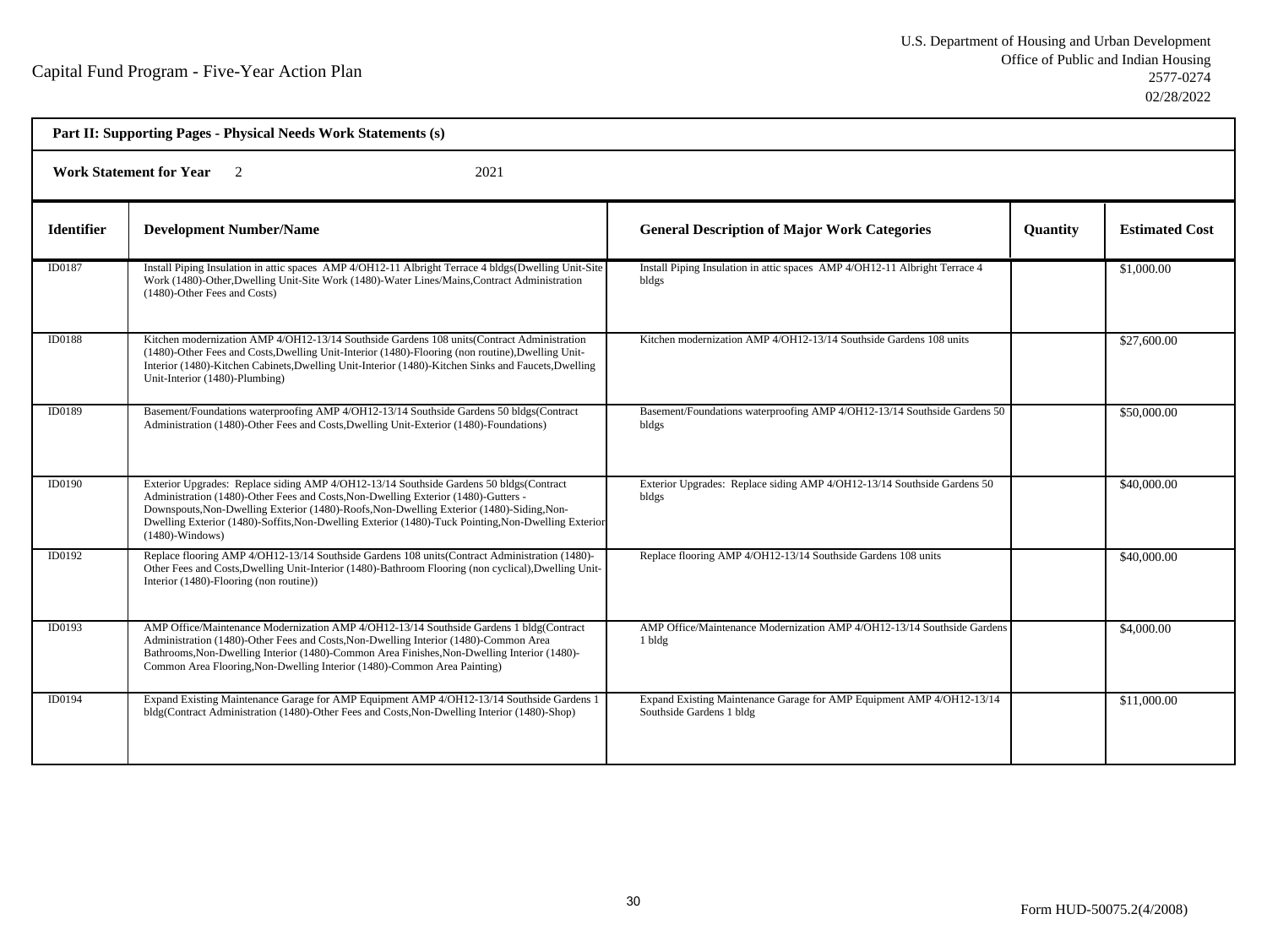| Part II: Supporting Pages - Physical Needs Work Statements (s) |                                                                                                                                                                                                                                                                                                                                                                                                                                                                                                            |                                                                                                                                            |          |                       |  |
|----------------------------------------------------------------|------------------------------------------------------------------------------------------------------------------------------------------------------------------------------------------------------------------------------------------------------------------------------------------------------------------------------------------------------------------------------------------------------------------------------------------------------------------------------------------------------------|--------------------------------------------------------------------------------------------------------------------------------------------|----------|-----------------------|--|
| Work Statement for Year 2<br>2021                              |                                                                                                                                                                                                                                                                                                                                                                                                                                                                                                            |                                                                                                                                            |          |                       |  |
| <b>Identifier</b>                                              | <b>Development Number/Name</b>                                                                                                                                                                                                                                                                                                                                                                                                                                                                             | <b>General Description of Major Work Categories</b>                                                                                        | Quantity | <b>Estimated Cost</b> |  |
| ID0198                                                         | 504 Compliance-Accessible Sidewalks/Parking Areas, Accessible Common Area Improvements AMP<br>4/OH12-13/14 Southside Gardens property wide(Contract Administration (1480)-Other Fees and<br>Costs, Dwelling Unit-Interior (1480)-Other, Dwelling Unit-Site Work (1480)-Asphalt - Concrete -<br>Paving, Dwelling Unit-Site Work (1480)-Parking, Dwelling Unit-Site Work (1480)-Pedestrian<br>paving, Dwelling Unit-Site Work (1480)-Striping, Non-Dwelling Site Work (1480)-Asphalt - Concrete<br>- Paving) | 504 Compliance-Accessible Sidewalks/Parking Areas, Accessible Common Area<br>Improvements AMP 4/OH12-13/14 Southside Gardens property wide |          | \$2,000.00            |  |
| ID0199                                                         | Bathroom modernization AMP 4/OH12-13/14 Southside Gardens 108 units(Contract Administration<br>(1480)-Other Fees and Costs, Dwelling Unit-Interior (1480)-Bathroom Counters and Sinks, Dwelling<br>Unit-Interior (1480)-Bathroom Flooring (non cyclical), Dwelling Unit-Interior (1480)-<br>Commodes, Dwelling Unit-Interior (1480)-Plumbing, Dwelling Unit-Interior (1480)-Tubs and<br>Showers)                                                                                                           | Bathroom modernization AMP 4/OH12-13/14 Southside Gardens 108 units                                                                        |          | \$54,000.00           |  |
| <b>ID0200</b>                                                  | Storm water Drainage improvements using Existing Trench/Grading/Tie in Downspouts AMP<br>4/OH12-13/14 Southside Gardens 50 bldgs(Contract Administration (1480)-Other Fees and<br>Costs, Non-Dwelling Exterior (1480)-Gutters - Downspouts, Non-Dwelling Site Work (1480)-Storm<br>Drainage)                                                                                                                                                                                                               | Storm water Drainage improvements using Existing Trench/Grading/Tie in<br>Downspouts AMP 4/OH12-13/14 Southside Gardens 50 bldgs           |          | \$25,000.00           |  |
| ID0202                                                         | Exterior Improvements: Siding, Painting, Tuckpoint, Brick Seal AMP 4/OH12-420; 18 scattered site<br>units(Contract Administration (1480)-Other Fees and Costs, Non-Dwelling Exterior (1480)-Paint and<br>Caulking, Non-Dwelling Exterior (1480)-Siding, Non-Dwelling Exterior (1480)-Tuck Pointing)                                                                                                                                                                                                        | Exterior Improvements: Siding, Painting, Tuckpoint, Brick Seal AMP 4/OH12-<br>420; 18 scattered site units                                 |          | \$7,200.00            |  |
| <b>ID0204</b>                                                  | Replace Stoves AMP 4/OH 12-420; 18 scattered site units(Dwelling Unit-Interior (1480)-Appliances)                                                                                                                                                                                                                                                                                                                                                                                                          | Replace Stoves AMP 4/OH 12-420; 18 scattered site units                                                                                    |          | \$1,800.00            |  |
| ID0206                                                         | Exterior/Interior Door Replacement AMP 4/OH 12-420; 18 scattered site units(Contract<br>Administration (1480)-Other Fees and Costs, Dwelling Unit-Exterior (1480)-Exterior Doors, Dwelling<br>Unit-Interior (1480)-Interior Doors, Non-Dwelling Exterior (1480)-Doors)                                                                                                                                                                                                                                     | Exterior/Interior Door Replacement AMP 4/OH 12-420; 18 scattered site units                                                                |          | \$1,800.00            |  |
| <b>ID0208</b>                                                  | Landscaping/Grading/Drainage Improvements AMP 4/OH 12-420; 18 scattered site units(Contract<br>Administration (1480)-Other Fees and Costs, Non-Dwelling Site Work (1480)-Landscape)                                                                                                                                                                                                                                                                                                                        | Landscaping/Grading/Drainage Improvements AMP 4/OH 12-420; 18 scattered<br>site units                                                      |          | \$1,800.00            |  |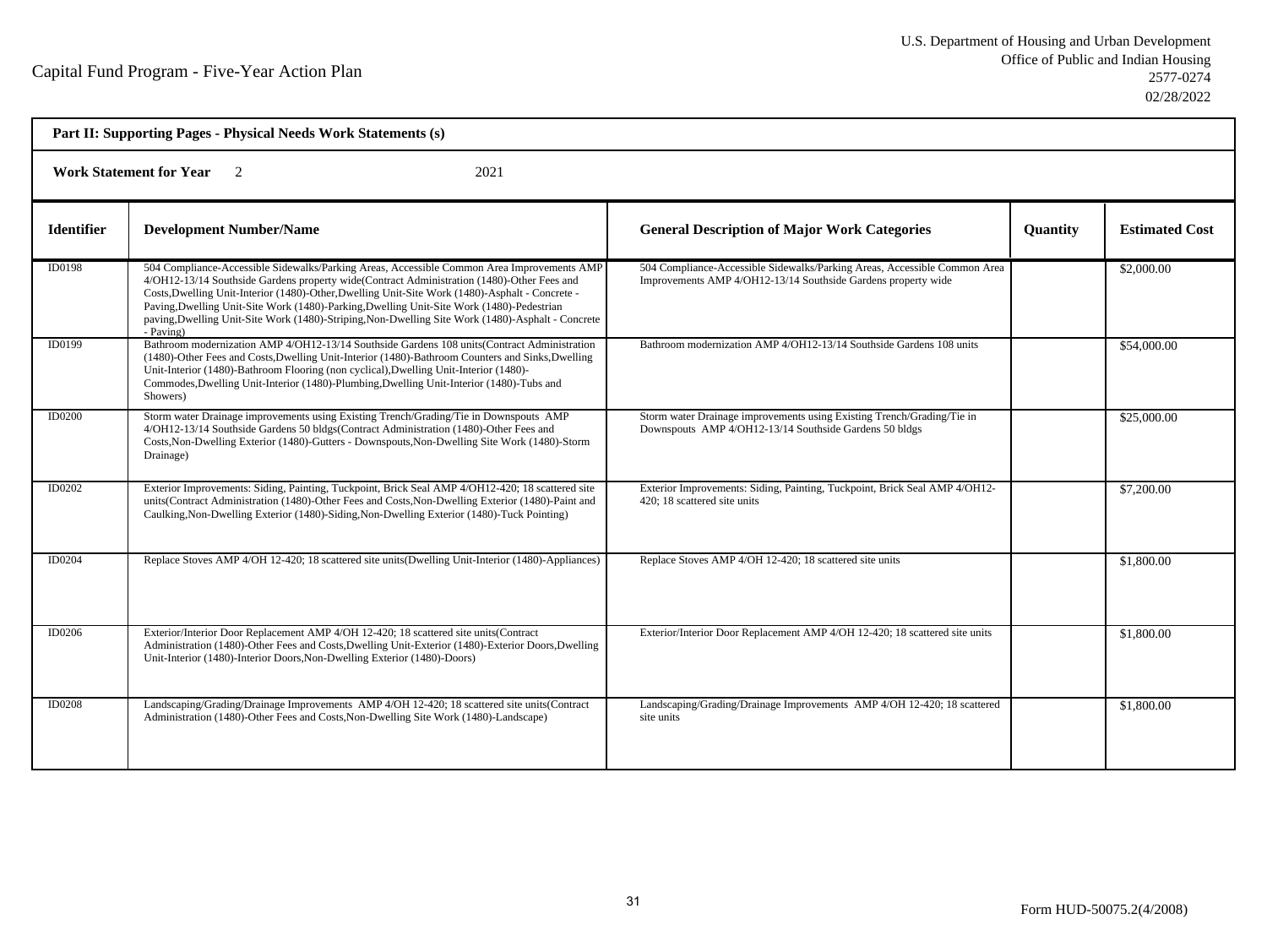| Part II: Supporting Pages - Physical Needs Work Statements (s) |                                                                                                                                                                                                                                                                                                                                        |                                                                                                      |                 |                       |  |
|----------------------------------------------------------------|----------------------------------------------------------------------------------------------------------------------------------------------------------------------------------------------------------------------------------------------------------------------------------------------------------------------------------------|------------------------------------------------------------------------------------------------------|-----------------|-----------------------|--|
| <b>Work Statement for Year</b> 2<br>2021                       |                                                                                                                                                                                                                                                                                                                                        |                                                                                                      |                 |                       |  |
| <b>Identifier</b>                                              | <b>Development Number/Name</b>                                                                                                                                                                                                                                                                                                         | <b>General Description of Major Work Categories</b>                                                  | <b>Quantity</b> | <b>Estimated Cost</b> |  |
| ID0209                                                         | Landscaping: Tree & Shrub Removal & Replacement AMP 4/OH 12-420; 18 scattered site<br>units(Contract Administration (1480)-Other Fees and Costs, Non-Dwelling Site Work (1480)-<br>Landscape)                                                                                                                                          | Landscaping: Tree & Shrub Removal & Replacement AMP 4/OH 12-420; 18<br>scattered site units          |                 | \$1,800.00            |  |
| ID0210                                                         | Driveway/Sidewalk/Pavement Replacement Resurface Level AMP 4/OH 12-420; 18 scattered site<br>units(Contract Administration (1480)-Other Fees and Costs, Dwelling Unit-Site Work (1480)-Asphalt -<br>Concrete - Paving, Dwelling Unit-Site Work (1480)-Pedestrian paving, Non-Dwelling Site Work<br>(1480)-Asphalt - Concrete - Paving) | Driveway/Sidewalk/Pavement Replacement Resurface Level AMP 4/OH 12-420;<br>18 scattered site units   |                 | \$1,800.00            |  |
| ID0211                                                         | Replace Garage Doors AMP 4/OH 12-420; 18 scattered site units(Contract Administration (1480)-<br>Other Fees and Costs, Non-Dwelling Exterior (1480)-Doors)                                                                                                                                                                             | Replace Garage Doors AMP 4/OH 12-420; 18 scattered site units                                        |                 | \$9,000.00            |  |
| ID0217                                                         | Exterior Repairs: Siding, Painting, Tuckpoint, Brick Seal AMP 4/OH 12-21; 25 scattered site<br>units(Contract Administration (1480)-Other Fees and Costs, Non-Dwelling Exterior (1480)-Paint and<br>Caulking, Non-Dwelling Exterior (1480)-Siding, Non-Dwelling Exterior (1480)-Tuck Pointing)                                         | Exterior Repairs: Siding, Painting, Tuckpoint, Brick Seal AMP 4/OH 12-21; 25<br>scattered site units |                 | \$10,000.00           |  |
| ID0219                                                         | Replace Stoves AMP 4/OH 12-21; 25 scattered site units (Dwelling Unit-Interior (1480)-Appliances)                                                                                                                                                                                                                                      | Replace Stoves AMP 4/OH 12-21; 25 scattered site units                                               |                 | \$5,000.00            |  |
| ID0220                                                         | Replace Garage Doors AMP 4/OH 12-21; 25 scattered site units (Contract Administration (1480)-Other<br>Fees and Costs, Non-Dwelling Exterior (1480)-Doors)                                                                                                                                                                              | Replace Garage Doors AMP 4/OH 12-21; 25 scattered site units                                         |                 | \$2,500.00            |  |
| ID0221                                                         | Exterior/Interior Door Replacement AMP 4/OH 12-21; 25 scattered site units (Contract Administration<br>(1480)-Other Fees and Costs, Dwelling Unit-Exterior (1480)-Exterior Doors, Dwelling Unit-Interior<br>(1480)-Interior Doors, Non-Dwelling Exterior (1480)-Doors)                                                                 | Exterior/Interior Door Replacement AMP 4/OH 12-21; 25 scattered site units                           |                 | \$5,000.00            |  |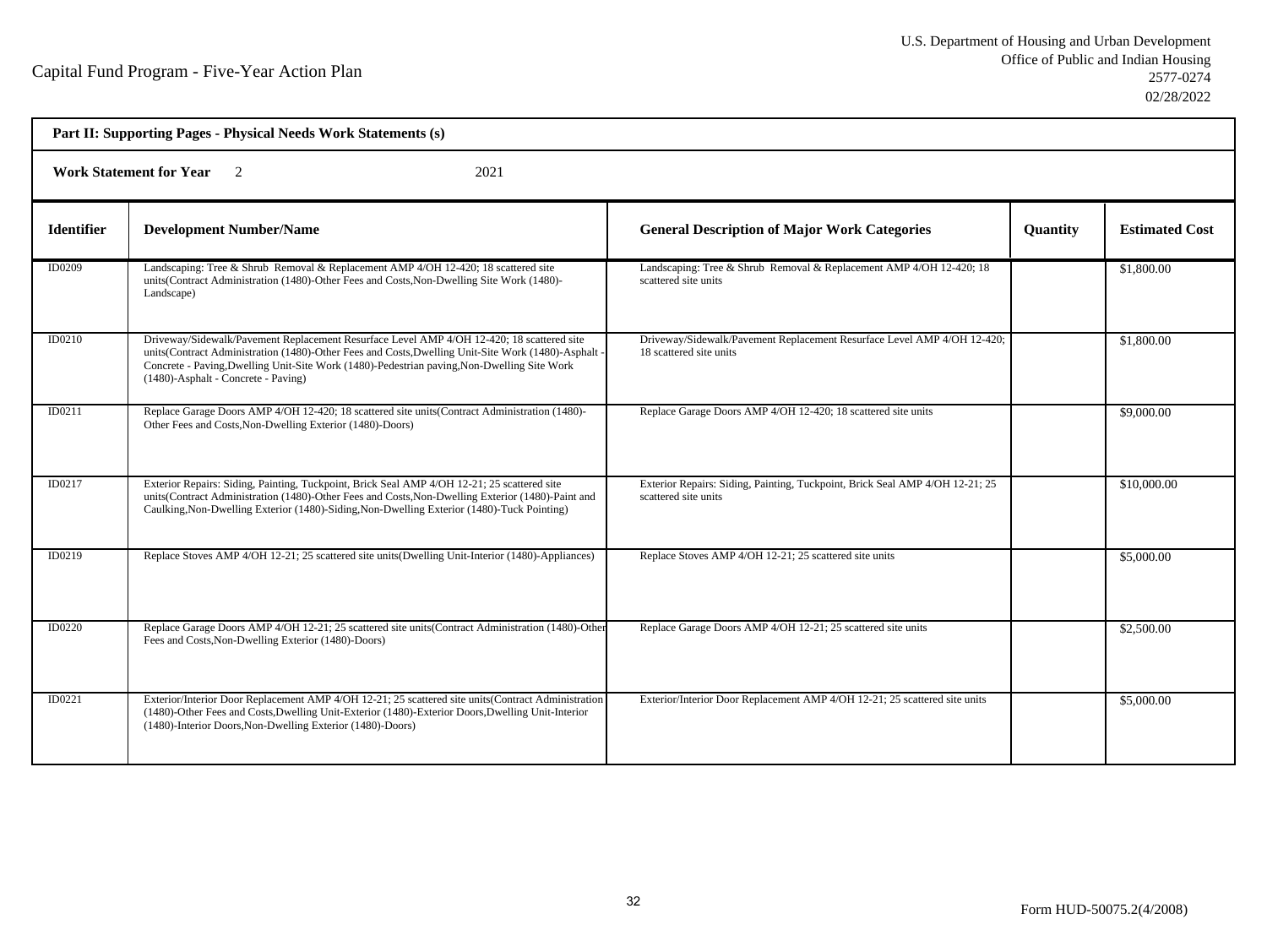| Part II: Supporting Pages - Physical Needs Work Statements (s) |                                                                                                                                                                                                                                                                                                                                       |                                                                                                                              |          |                       |  |  |
|----------------------------------------------------------------|---------------------------------------------------------------------------------------------------------------------------------------------------------------------------------------------------------------------------------------------------------------------------------------------------------------------------------------|------------------------------------------------------------------------------------------------------------------------------|----------|-----------------------|--|--|
| <b>Work Statement for Year</b><br>$\overline{2}$<br>2021       |                                                                                                                                                                                                                                                                                                                                       |                                                                                                                              |          |                       |  |  |
| <b>Identifier</b>                                              | <b>Development Number/Name</b>                                                                                                                                                                                                                                                                                                        | <b>General Description of Major Work Categories</b>                                                                          | Quantity | <b>Estimated Cost</b> |  |  |
| ID0411                                                         | Transfer to Operations AMP 4 254 units (Operations (1406))                                                                                                                                                                                                                                                                            | Transfer to Operations AMP 4 254 units                                                                                       |          | \$50,000.00           |  |  |
| ID0427                                                         | CFP Management Fee AMP 4 254 units (Administration (1410)-Other)                                                                                                                                                                                                                                                                      | CFP Management Fee AMP 4 254 units                                                                                           |          | \$62,539.00           |  |  |
| ID0438                                                         | Development Activities: AMP 4/OH12-13/14 Southside Gardens, to include grant writing,<br>predevelopment, and planning costs; Capital Fund Financing Program - Debt Service<br>Payments(Dwelling Unit-Development (1480)-New Construction, Dwelling Unit-Development (1480)-<br>Other, Dwelling Unit - Demolition (1480))              | Development Activities: AMP 4/OH12-13/14 Southside Gardens, to include grant<br>writing, predevelopment, and planning costs; |          | \$125,000.00          |  |  |
| ID0453                                                         | AMP 4/OH12-13/14 Capital Fund Financing Program - Debt Service Payments(Debt Service Bond<br>Payment-Paid by PHA (1501))                                                                                                                                                                                                              | Capital Fund Financing Program - Debt Service Payments                                                                       |          | \$125,000.00          |  |  |
| ID0587                                                         | Driveway/Sidewalk/Pavement Replacement Resurface Level AMP 4/OH 12-21; 25 scattered site<br>units(Contract Administration (1480)-Other Fees and Costs, Dwelling Unit-Site Work (1480)-Asphalt -<br>Concrete - Paving, Dwelling Unit-Site Work (1480)-Pedestrian paving, Non-Dwelling Site Work<br>(1480)-Asphalt - Concrete - Paving) | Driveway/Sidewalk/Pavement Replacement Resurface Level AMP 4/OH 12-21;<br>25 scattered site units                            |          | \$1,000.00            |  |  |
|                                                                | OBERLIN HOMES LIHTC (OH012000005)                                                                                                                                                                                                                                                                                                     |                                                                                                                              |          | \$12,424.00           |  |  |
| ID0431                                                         | CFP Management Fee AMP 5 51 units (Administration (1410)-Other)                                                                                                                                                                                                                                                                       | CFP Management Fee AMP 5 51 units                                                                                            |          | \$12,424.00           |  |  |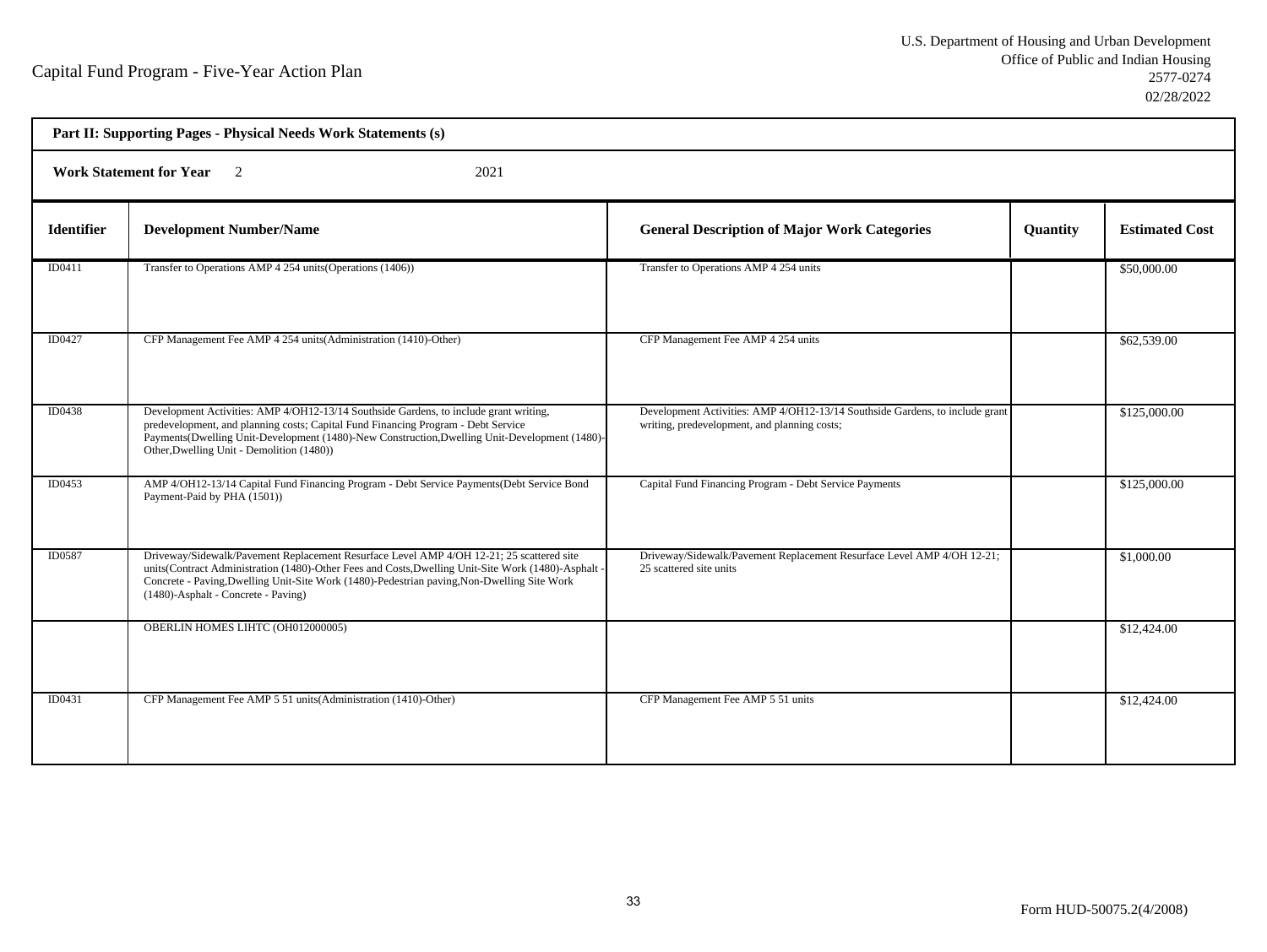| Part II: Supporting Pages - Physical Needs Work Statements (s) |                                          |  |                                                     |          |                       |  |
|----------------------------------------------------------------|------------------------------------------|--|-----------------------------------------------------|----------|-----------------------|--|
|                                                                | <b>Work Statement for Year</b> 2<br>2021 |  |                                                     |          |                       |  |
| <b>Identifier</b>                                              | <b>Development Number/Name</b>           |  | <b>General Description of Major Work Categories</b> | Quantity | <b>Estimated Cost</b> |  |
|                                                                | Subtotal of Estimated Cost               |  |                                                     |          | \$3,480,490.00        |  |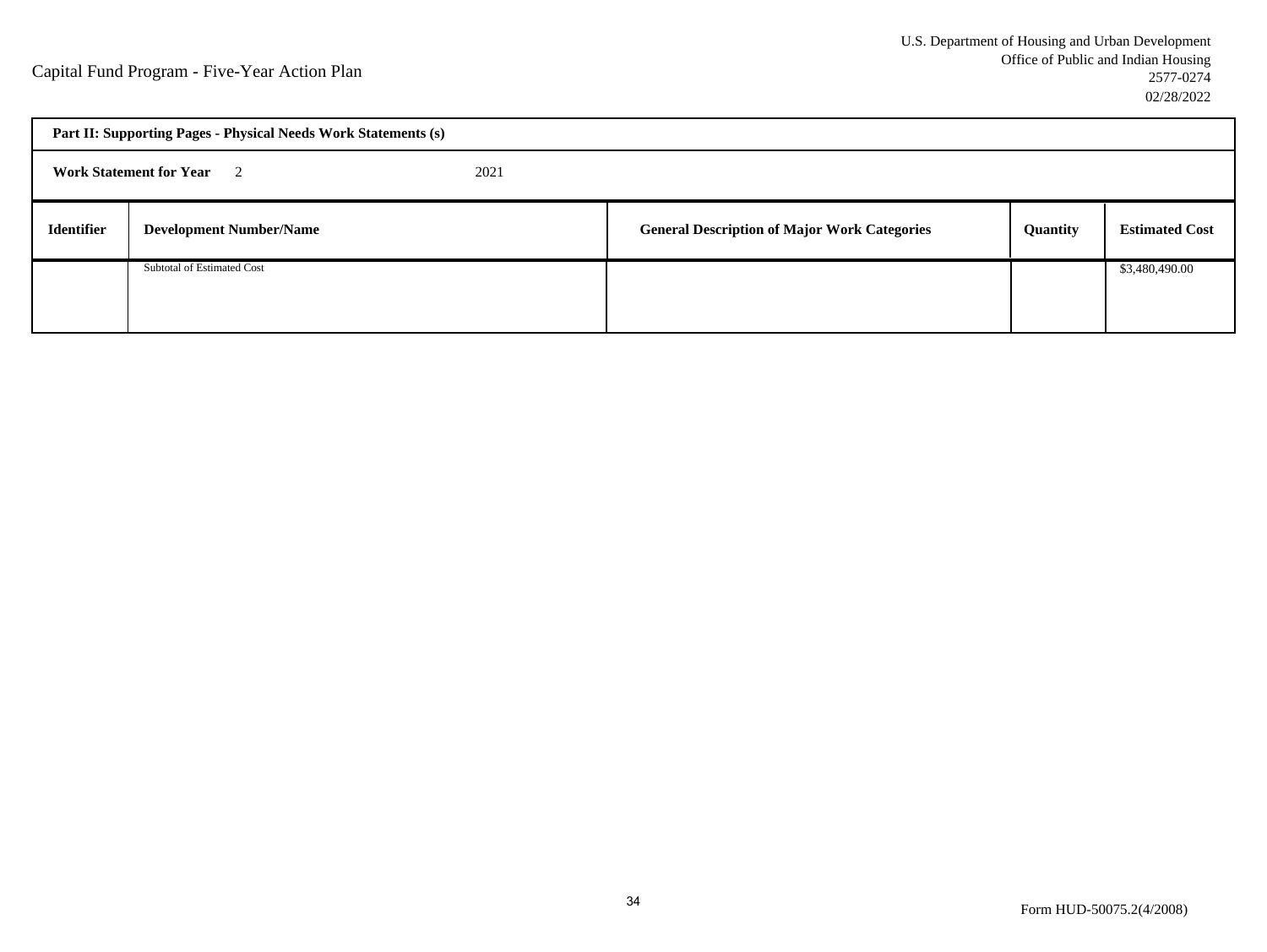- r

Ť.

| Part II: Supporting Pages - Physical Needs Work Statements (s) |                                                                                                                                                                                                                                                                                                                                                                                                                                                                                         |                                                                                         |                 |                       |  |
|----------------------------------------------------------------|-----------------------------------------------------------------------------------------------------------------------------------------------------------------------------------------------------------------------------------------------------------------------------------------------------------------------------------------------------------------------------------------------------------------------------------------------------------------------------------------|-----------------------------------------------------------------------------------------|-----------------|-----------------------|--|
| <b>Work Statement for Year</b> 3<br>2022                       |                                                                                                                                                                                                                                                                                                                                                                                                                                                                                         |                                                                                         |                 |                       |  |
| <b>Identifier</b>                                              | <b>Development Number/Name</b>                                                                                                                                                                                                                                                                                                                                                                                                                                                          | <b>General Description of Major Work Categories</b>                                     | <b>Quantity</b> | <b>Estimated Cost</b> |  |
|                                                                | <b>AUTHORITY-WIDE (NAWASD)</b>                                                                                                                                                                                                                                                                                                                                                                                                                                                          |                                                                                         |                 | \$515,000.00          |  |
| ID0047                                                         | Capital Fund Financing 2022(Debt Service Bond Payment-Paid by PHA (1501))                                                                                                                                                                                                                                                                                                                                                                                                               | Capital Fund Financing-Debt Service                                                     |                 | \$500,000.00          |  |
| <b>ID0498</b>                                                  | Management Improvements - paperless applications, recertifications, inspections -<br>COCC(Management Improvement (1408)-System Improvements)                                                                                                                                                                                                                                                                                                                                            | Management Improvements - paperless applications, recertifications, inspections<br>COCC |                 | \$15,000.00           |  |
|                                                                | LEAVITT HOMES (OH012000001)                                                                                                                                                                                                                                                                                                                                                                                                                                                             |                                                                                         |                 | \$716,702.00          |  |
| <b>ID0057</b>                                                  | Insulate Common Walls/Fire stops AMP 1/OH12-1 Leavitt Homes 198 units(Contract Administration<br>(1480)-Other Fees and Costs, Dwelling Unit-Interior (1480)-Other)                                                                                                                                                                                                                                                                                                                      | Insulate Common Walls/Fire stops AMP 1/OH12-1 Leavitt Homes 198 units                   |                 | \$50,000.00           |  |
| ID0059                                                         | Parking Lot Resurface Seal Stripe AMP 1/OH12-12 Westgate Apts 1 bldg(Contract Administration<br>(1480)-Other Fees and Costs, Dwelling Unit-Site Work (1480)-Asphalt - Concrete - Paving, Dwelling<br>Unit-Site Work (1480)-Curb and Gutter, Dwelling Unit-Site Work (1480)-Parking, Dwelling Unit-Site<br>Work (1480)-Seal Coat, Dwelling Unit-Site Work (1480)-Striping, Non-Dwelling Site Work (1480)-<br>Asphalt - Concrete - Paving, Non-Dwelling Site Work (1480)-Curb and Gutter) | Parking Lot Resurface/Seal & Stripe Westgate Apts 1 bldg                                |                 | \$30,000.00           |  |
| <b>ID0060</b>                                                  | Insulate Common Walls/Fire Walls AMP 1/OH12-2 Westview Terrace 143 units (Contract<br>Administration (1480)-Other Fees and Costs, Dwelling Unit-Interior (1480)-Other)                                                                                                                                                                                                                                                                                                                  | Insulate Common Walls/Fire Walls AMP 1/OH12-2 Westview Terrace 143 units                |                 | \$30,000.00           |  |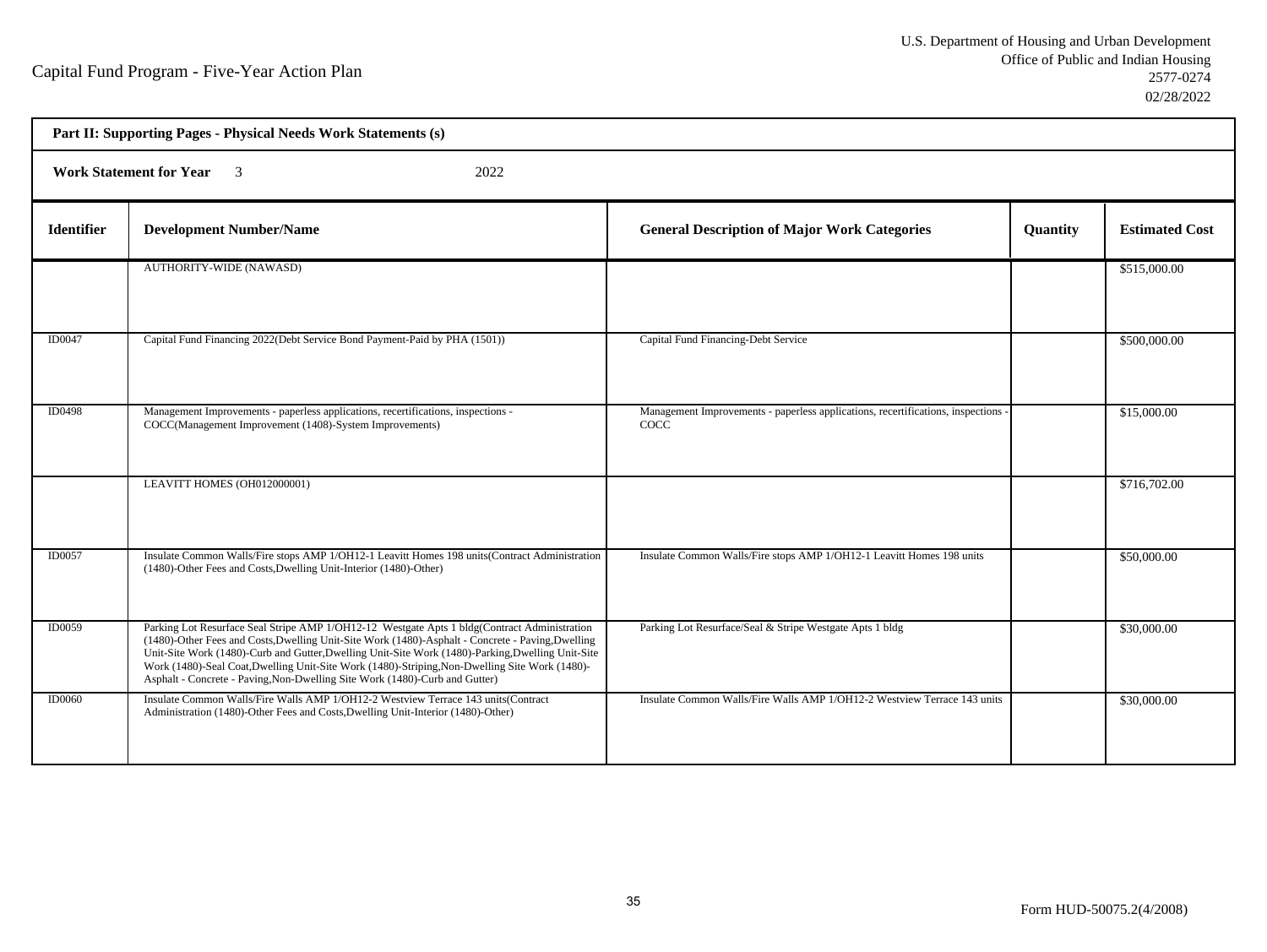| Part II: Supporting Pages - Physical Needs Work Statements (s) |                                                                                                                                                                                                                                                                                                    |                                                                                                                               |                 |                       |  |
|----------------------------------------------------------------|----------------------------------------------------------------------------------------------------------------------------------------------------------------------------------------------------------------------------------------------------------------------------------------------------|-------------------------------------------------------------------------------------------------------------------------------|-----------------|-----------------------|--|
| <b>Work Statement for Year</b> 3<br>2022                       |                                                                                                                                                                                                                                                                                                    |                                                                                                                               |                 |                       |  |
| <b>Identifier</b>                                              | <b>Development Number/Name</b>                                                                                                                                                                                                                                                                     | <b>General Description of Major Work Categories</b>                                                                           | <b>Quantity</b> | <b>Estimated Cost</b> |  |
| ID0065                                                         | Replace Sump Pumps/Plumbing/Crocks in Existing Trenches AMP 1/OH12-120; 8 scattered site<br>units(Contract Administration (1480)-Other Fees and Costs, Dwelling Unit-Interior (1480)-<br>Plumbing, Dwelling Unit-Site Work (1480)-Storm Drainage, Non-Dwelling Site Work (1480)-Storm<br>Drainage) | Replace Sump Pumps/Plumbing/Crocks in Existing Trenches AMP 1/OH12-120;<br>8 scattered site units                             |                 | \$2,400.00            |  |
| <b>ID0066</b>                                                  | Floor Covering Replacement AMP 1/OH12-120 8 Scattered Site Units (Contract Administration<br>(1480)-Other Fees and Costs, Dwelling Unit-Interior (1480)-Flooring (non routine))                                                                                                                    | Floor Covering Replacement AMP 1/OH12-120 8 Scattered Site Units                                                              |                 | \$3,000.00            |  |
| ID0067                                                         | Concrete install in Crawl Space AMP 1/OH12-120 8 Scattered Site Units(Dwelling Unit-Exterior<br>(1480)-Building Slab, Dwelling Unit-Exterior (1480)-Foundations, Dwelling Unit-Interior (1480)-<br>Other, Contract Administration (1480)-Other Fees and Costs)                                     | Concrete install in Crawl Space AMP 1/OH12-120 8 Scattered Site Units                                                         |                 | \$3,600.00            |  |
| <b>ID0222</b>                                                  | Replace Utility Room Doors AMP 1/OH12-1 Leavitt Homes 198 units (Contract Administration<br>(1480)-Other Fees and Costs, Dwelling Unit-Interior (1480)-Interior Doors)                                                                                                                             | Replace Utility Room Doors AMP 1/OH12-1 Leavitt Homes 198 units                                                               |                 | \$4,900.00            |  |
| ID0225                                                         | Install Emergency Generator for Management Office AMP 1/OH12-1 Leavitt Homes (Contract<br>Administration (1480)-Other Fees and Costs, Non-Dwelling Construction - Mechanical (1480)-<br>Generator)                                                                                                 | Install Emergency Generator for Management Office AMP 1/OH12-1 Leavitt<br>Homes                                               |                 | \$15,000.00           |  |
| ID0226                                                         | Replace Underground Utilities (water and gas supply lines) AMP 1/OH12-1 Leavitt Homes 198 units<br>+ 1 management building(Contract Administration (1480)-Other Fees and Costs, Non-Dwelling Site<br>Work (1480)-Site Utilities)                                                                   | Replace Underground Utilities (water and gas supply lines) AMP 1/OH12-1<br>Leavitt Homes $198$ units $+1$ management building |                 | \$19,900.00           |  |
| <b>ID0227</b>                                                  | Enlarge management office parking lot AMP 1/OH12-1 Leavitt Homes 1 bldg(Contract<br>Administration (1480)-Other Fees and Costs, Non-Dwelling Site Work (1480)-Asphalt - Concrete -<br>Paving, Non-Dwelling Site Work (1480)-Curb and Gutter)                                                       | Enlarge management office parking lot AMP 1/OH12-1 Leavitt Homes 1 bldg                                                       |                 | \$40,000.00           |  |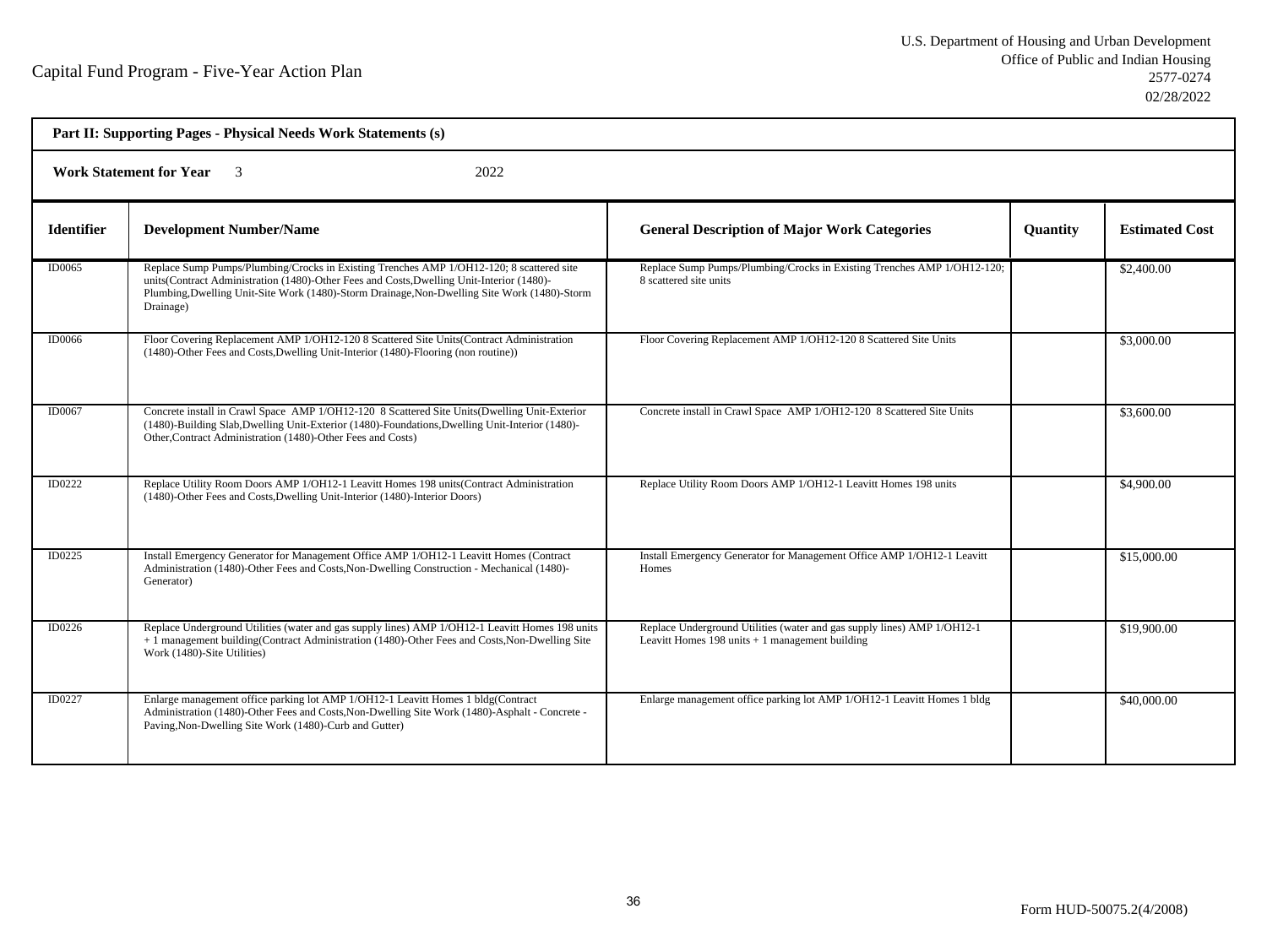| Part II: Supporting Pages - Physical Needs Work Statements (s) |                                                                                                                                                                                                                                                                                                                                        |                                                                                                           |                 |                       |  |  |
|----------------------------------------------------------------|----------------------------------------------------------------------------------------------------------------------------------------------------------------------------------------------------------------------------------------------------------------------------------------------------------------------------------------|-----------------------------------------------------------------------------------------------------------|-----------------|-----------------------|--|--|
|                                                                | <b>Work Statement for Year</b><br>2022                                                                                                                                                                                                                                                                                                 |                                                                                                           |                 |                       |  |  |
| <b>Identifier</b>                                              | <b>Development Number/Name</b>                                                                                                                                                                                                                                                                                                         | <b>General Description of Major Work Categories</b>                                                       | <b>Quantity</b> | <b>Estimated Cost</b> |  |  |
| <b>ID0228</b>                                                  | Stucco finish clean/patch/recoat AMP 1/OH12-1 Leavitt Homes 45 bldgs(Contract Administration<br>(1480)-Other Fees and Costs, Non-Dwelling Exterior (1480)-Paint and Caulking)                                                                                                                                                          | Stucco finish clean/patch/recoat AMP 1/OH12-1 Leavitt Homes 45 bldgs                                      |                 | \$45,000.00           |  |  |
| ID0229                                                         | Replace Sanitary Sewers in Existing Trenches AMP 1/OH12-1 Leavitt Homes Property Wide<br>(Contract Administration (1480)-Other Fees and Costs, Dwelling Unit-Site Work (1480)-Sewer Lines<br>Mains, Non-Dwelling Site Work (1480)-Site Utilities)                                                                                      | Replace Sanitary Sewers in Existing Trenches AMP 1/OH12-1 Leavitt Homes<br>Property Wide                  |                 | \$50,000.00           |  |  |
| ID0230                                                         | Brick Tuck-point, Clean, & Seal AMP 1/OH12-1 Leavitt Homes 61 bldgs(Dwelling Unit-Exterior<br>(1480)-Exterior Paint and Caulking, Contract Administration (1480)-Other Fees and Costs, Dwelling<br>Unit-Exterior (1480)-Tuck-Pointing, Non-Dwelling Exterior (1480)-Paint and Caulking, Non-Dwelling<br>Exterior (1480)-Tuck Pointing) | Brick Tuck-point, Clean, & Seal AMP 1/OH12-1 Leavitt Homes 61 bldgs                                       |                 | \$61,000.00           |  |  |
| ID0232                                                         | Interior/Exterior lighting energy efficient (LED) AMP 1/OH12-1 Leavitt Homes 198 units (Dwelling<br>Unit-Interior (1480)-Other, Dwelling Unit-Site Work (1480)-Lighting, Contract Administration (1480)-<br>Other Fees and Costs, Dwelling Unit-Exterior (1480)-Exterior Lighting)                                                     | Upgrade interior/exterior lighting energy efficient (LED) AMP 1/OH12-1 Leavitt<br>Homes 198 units         |                 | \$1,000.00            |  |  |
| ID0234                                                         | Replace Exterior Doors Front & Back AMP 2/OH012-2 Westview Terrace 143 units (Contract<br>Administration (1480)-Other Fees and Costs, Dwelling Unit-Exterior (1480)-Exterior Doors)                                                                                                                                                    | Replace Exterior Doors Front & Back AMP 2/OH012-2 Westview Terrace 143<br>units                           |                 | \$14,300.00           |  |  |
| ID0236                                                         | Install Emergency Generator for Community Building AMP 1/OH12-2 Westview Terrace 1<br>bldg(Contract Administration (1480)-Other Fees and Costs, Non-Dwelling Construction - Mechanical<br>$(1480)$ -Generator)                                                                                                                         | Install Emergency Generator for Community Building AMP 1/OH12-2 Westview<br>Terrace 1 bldg                |                 | \$15,000.00           |  |  |
| <b>ID0237</b>                                                  | Replace Underground Utilities (water and gas supply lines) AMP 1/OH12-2 Westview Terrace<br>property wide(Contract Administration (1480)-Other Fees and Costs, Dwelling Unit-Site Work (1480)-<br>Other, Dwelling Unit-Site Work (1480)-Water Lines/Mains, Non-Dwelling Site Work (1480)-Site<br>Utilities)                            | Replace Underground Utilities (water and gas supply lines) AMP 1/OH12-2<br>Westview Terrace property wide |                 | \$20,000.00           |  |  |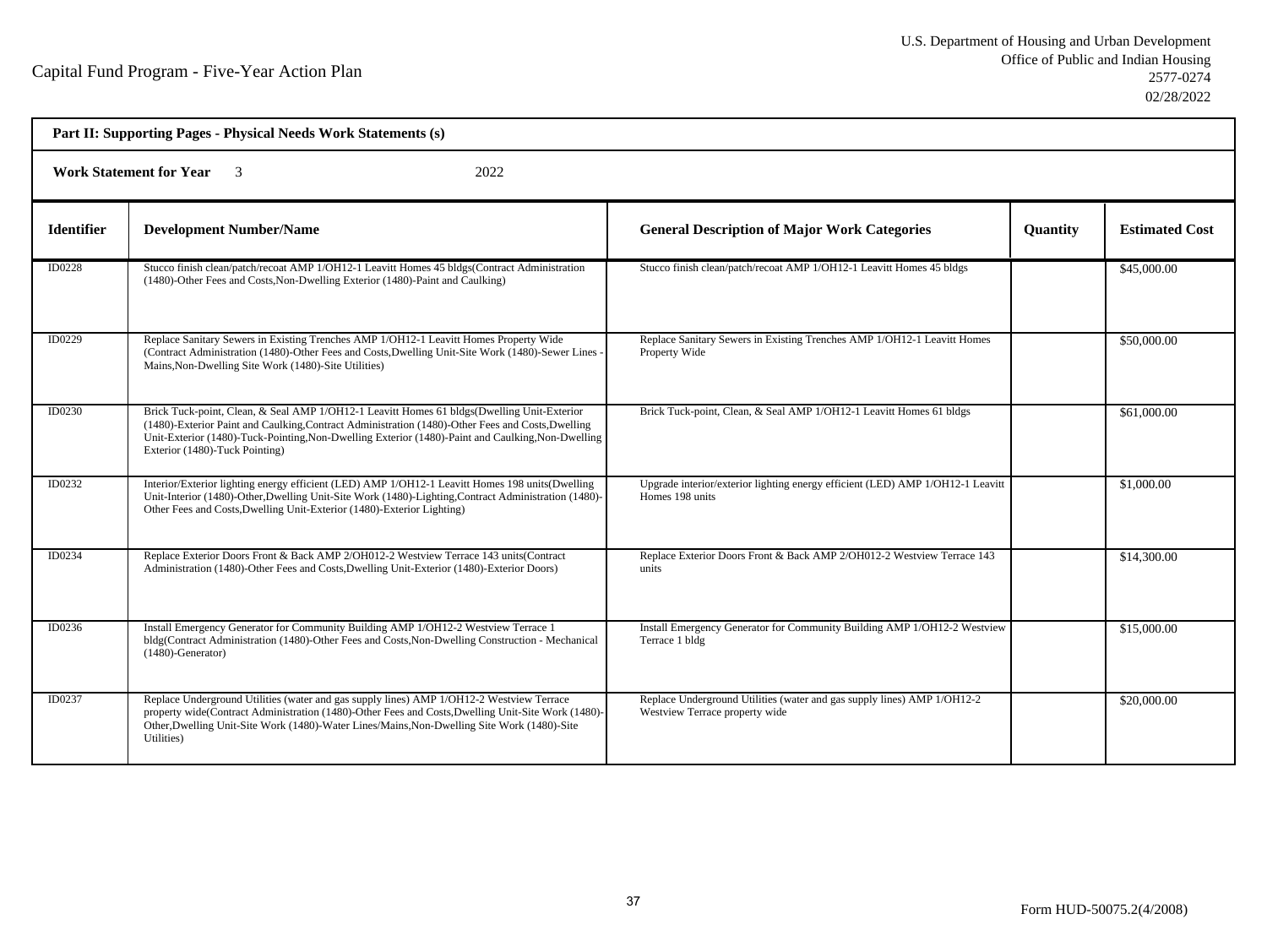| Part II: Supporting Pages - Physical Needs Work Statements (s) |                                                                                                                                                                                                                                                                                                                                                                                                                            |                                                                                                         |                 |                       |  |  |
|----------------------------------------------------------------|----------------------------------------------------------------------------------------------------------------------------------------------------------------------------------------------------------------------------------------------------------------------------------------------------------------------------------------------------------------------------------------------------------------------------|---------------------------------------------------------------------------------------------------------|-----------------|-----------------------|--|--|
|                                                                | 2022<br><b>Work Statement for Year</b> 3                                                                                                                                                                                                                                                                                                                                                                                   |                                                                                                         |                 |                       |  |  |
| <b>Identifier</b>                                              | <b>Development Number/Name</b>                                                                                                                                                                                                                                                                                                                                                                                             | <b>General Description of Major Work Categories</b>                                                     | <b>Quantity</b> | <b>Estimated Cost</b> |  |  |
| ID0238                                                         | Replace Roofs/gutters/downspouts AMP 1/OH12-2 Westview Terrace property wide 40<br>bldgs(Contract Administration (1480)-Other Fees and Costs, Dwelling Unit-Exterior (1480)-Gutters -<br>Downspouts, Dwelling Unit-Exterior (1480)-Roofs)                                                                                                                                                                                  | Replace Roofs/gutters/downspouts AMP 1/OH12-2 Westview Terrace property<br>wide 40 buildings            |                 | \$169,260.00          |  |  |
| ID0240                                                         | Interior/Exterior Lighting Energy Efficient (LED) AMP 1/OH12-2 Westview Terrace 143<br>units(Contract Administration (1480)-Other Fees and Costs, Dwelling Unit-Exterior (1480)-Exterior<br>Lighting, Dwelling Unit-Interior (1480)-Other, Dwelling Unit-Site Work (1480)-Lighting)                                                                                                                                        | Interior/Exterior Lighting Energy Efficient (LED or similar) AMP 1/OH12-2<br>Westview Terrace 143 units |                 | \$1,000.00            |  |  |
| ID0242                                                         | Install Emergency Generator AMP 1/OH12-12 Westgate Apts 1 bldg(Contract Administration (1480)-<br>Other Fees and Costs, Non-Dwelling Construction - Mechanical (1480)-Generator)                                                                                                                                                                                                                                           | Install Emergency Generator AMP 1/OH12-12 Westgate Apts 1 bldg                                          |                 | \$10,000.00           |  |  |
| ID0243                                                         | Replace Roof AMP 1/OH12-12 Westgate Apts 1 bldg(Contract Administration (1480)-Other Fees and<br>Costs, Dwelling Unit-Exterior (1480)-Roofs, Non-Dwelling Exterior (1480)-Roofs)                                                                                                                                                                                                                                           | Replace Roof AMP 1/OH12-12 Westgate Apts 1 bldg                                                         |                 | \$15,000.00           |  |  |
| ID0247                                                         | Interior/Exterior Lighting Energy Efficient (LED) AMP 1/OH12-12 12 units (Dwelling Unit-Site Work<br>(1480)-Lighting, Contract Administration (1480)-Other Fees and Costs, Dwelling Unit-Exterior (1480)-<br>Exterior Lighting, Dwelling Unit-Interior (1480)-Other)                                                                                                                                                       | Upgrade Interior/Exterior Lighting Energy Efficient (LED or similar) AMP<br>1/OH12-12 12 units          |                 | \$1,000.00            |  |  |
| ID0249                                                         | Landscaping/Grading/drainage improvements in existing trenches AMP 1/OH 12-12 1 bldg(Non-<br>Dwelling Site Work (1480)-Asphalt - Concrete - Paving, Non-Dwelling Site Work (1480)-Storm<br>Drainage, Dwelling Unit-Site Work (1480)-Storm Drainage, Contract Administration (1480)-Other Fees<br>and Costs, Dwelling Unit-Site Work (1480)-Asphalt - Concrete - Paving, Dwelling Unit-Site Work<br>(1480)-Curb and Gutter) | Landscaping/Grading/drainage improvements in existing trenches AMP 1/OH 12-<br>$121$ bldg               |                 | \$1,000.00            |  |  |
| ID0251                                                         | Replace Stoves AMP 1/OH 12-12 12 units (Contract Administration (1480)-Other Fees and<br>Costs, Dwelling Unit-Interior (1480)-Appliances)                                                                                                                                                                                                                                                                                  | Replace Stoves AMP 1/OH 12-12 12 units                                                                  |                 | \$6,000.00            |  |  |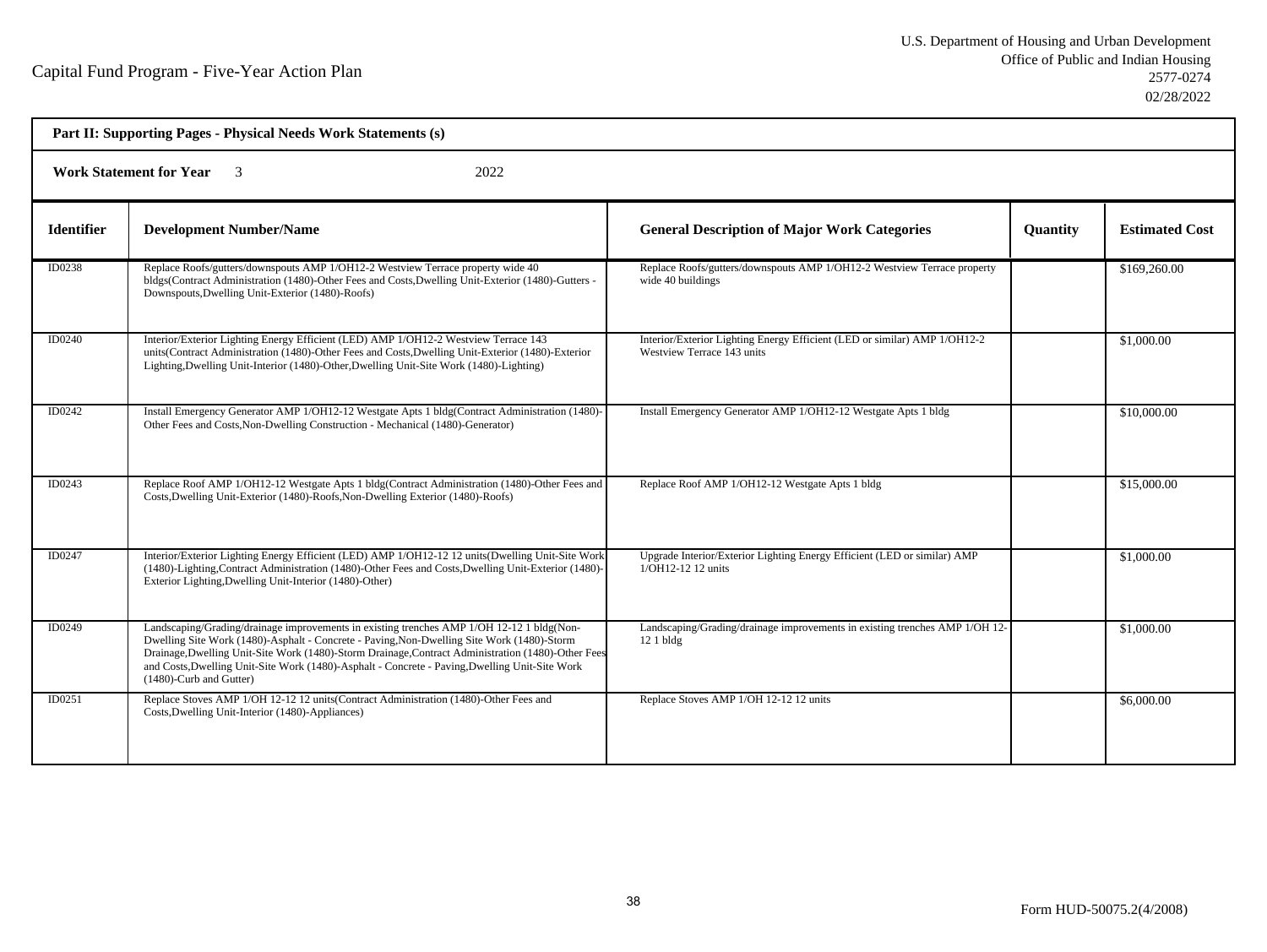| Part II: Supporting Pages - Physical Needs Work Statements (s) |                                                                                                                                                                                                                                                                                                                                                                                                                                                              |                                                                                                                           |          |                       |  |  |
|----------------------------------------------------------------|--------------------------------------------------------------------------------------------------------------------------------------------------------------------------------------------------------------------------------------------------------------------------------------------------------------------------------------------------------------------------------------------------------------------------------------------------------------|---------------------------------------------------------------------------------------------------------------------------|----------|-----------------------|--|--|
|                                                                | <b>Work Statement for Year</b><br>2022                                                                                                                                                                                                                                                                                                                                                                                                                       |                                                                                                                           |          |                       |  |  |
| <b>Identifier</b>                                              | <b>Development Number/Name</b>                                                                                                                                                                                                                                                                                                                                                                                                                               | <b>General Description of Major Work Categories</b>                                                                       | Quantity | <b>Estimated Cost</b> |  |  |
| ID0252                                                         | Fence Replacement AMP 1/OH12-120 8 Scattered Site Units (Contract Administration (1480)-Other<br>Fees and Costs, Dwelling Unit-Site Work (1480)-Fencing, Non-Dwelling Site Work (1480)-Fencing)                                                                                                                                                                                                                                                              | Fence Replacement AMP 1/OH12-120 8 Scattered Site Units                                                                   |          | \$800.00              |  |  |
| ID0253                                                         | Roof Vent Replacement AMP 1/OH12-120 8 Scattered Site Units(Contract Administration (1480)-<br>Other Fees and Costs, Dwelling Unit-Exterior (1480)-Other, Dwelling Unit-Exterior (1480)-Roofs)                                                                                                                                                                                                                                                               | Roof Vent Replacement AMP 1/OH12-120 8 Scattered Site Units                                                               |          | \$800.00              |  |  |
| ID0255                                                         | Front Porch: Paint/Replace Wood AMP 1/OH12-120 8 Scattered Site Units(Contract Administration<br>(1480)-Other Fees and Costs, Dwelling Unit-Exterior (1480)-Balconies-Porches-Railings-etc, Dwelling<br>Unit-Exterior (1480)-Columns and Porches, Dwelling Unit-Exterior (1480)-Exterior Paint and<br>Caulking)                                                                                                                                              | Front Porch: Paint/Replace Wood AMP 1/OH12-120 8 Scattered Site Units                                                     |          | \$800.00              |  |  |
| ID0256                                                         | Site Improvements: Grading, Drainage in Existing Trenches & Resurfacing Pavement AMP 1/OH12-<br>120 8 Scattered Site Units(Contract Administration (1480)-Other Fees and Costs, Dwelling Unit-Site<br>Work (1480)-Asphalt - Concrete - Paving, Dwelling Unit-Site Work (1480)-Curb and Gutter, Dwelling<br>Unit-Site Work (1480)-Storm Drainage, Non-Dwelling Site Work (1480)-Asphalt - Concrete -<br>Paving, Non-Dwelling Site Work (1480)-Storm Drainage) | Site Improvements: Grading, Drainage in Existing Trenches & Resurfacing<br>Pavement AMP 1/OH12-120 8 Scattered Site Units |          | \$800.00              |  |  |
| ID0257                                                         | Interior/Exterior Lighting Energy Efficient (LED) AMP 1/OH12-120 8 Scattered Site Units (Contract<br>Administration (1480)-Other Fees and Costs, Dwelling Unit-Exterior (1480)-Exterior<br>Lighting, Dwelling Unit-Interior (1480)-Electrical, Dwelling Unit-Interior (1480)-Other, Dwelling Unit-<br>Site Work (1480)-Lighting)                                                                                                                             | Upgrade Interior/Exterior Lighting Energy Efficient (LED or similar) AMP<br>1/OH12-120 8 Scattered Site Units             |          | \$500.00              |  |  |
| <b>ID0258</b>                                                  | Replace Gas Stoves AMP 1/OH12-120 8 Scattered Site Units(Contract Administration (1480)-Other<br>Fees and Costs, Dwelling Unit-Interior (1480)-Appliances)                                                                                                                                                                                                                                                                                                   | Replace Gas Stoves AMP 1/OH12-120 8 Scattered Site Units                                                                  |          | \$800.00              |  |  |
| ID0416                                                         | CFP Management Fee AMP 1 361 units (Administration (1410)-Other)                                                                                                                                                                                                                                                                                                                                                                                             | CFP Management Fee AMP 1 361 units                                                                                        |          | \$87,842.00           |  |  |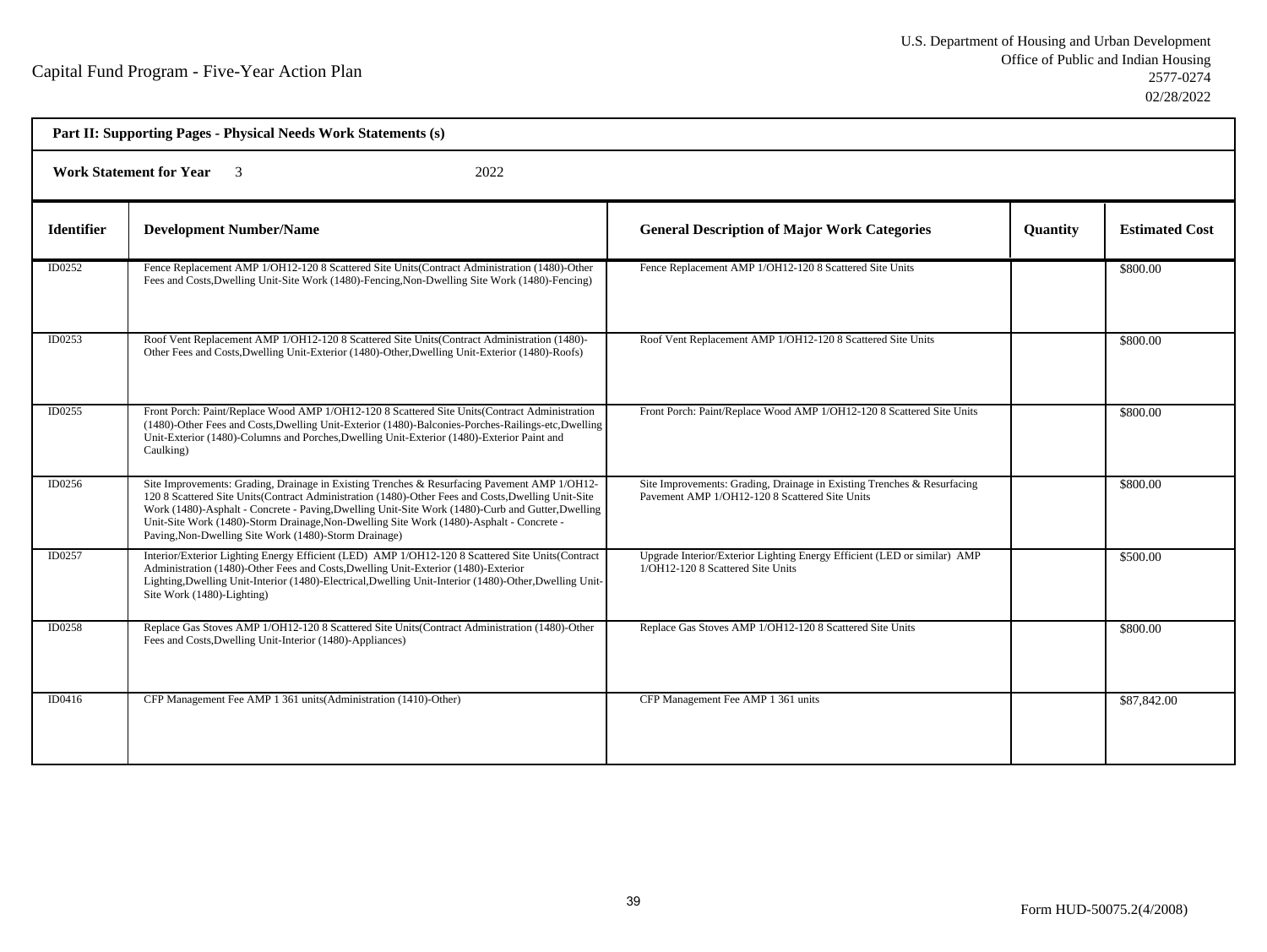| Part II: Supporting Pages - Physical Needs Work Statements (s) |                                                                                                                                                                                                                                                                                                                                           |                                                                                                     |                 |                       |  |  |
|----------------------------------------------------------------|-------------------------------------------------------------------------------------------------------------------------------------------------------------------------------------------------------------------------------------------------------------------------------------------------------------------------------------------|-----------------------------------------------------------------------------------------------------|-----------------|-----------------------|--|--|
|                                                                | <b>Work Statement for Year</b><br>2022                                                                                                                                                                                                                                                                                                    |                                                                                                     |                 |                       |  |  |
| <b>Identifier</b>                                              | <b>Development Number/Name</b>                                                                                                                                                                                                                                                                                                            | <b>General Description of Major Work Categories</b>                                                 | <b>Quantity</b> | <b>Estimated Cost</b> |  |  |
| ID0499                                                         | Management Improvements - paperless applications, recertifications, inspections - AMP<br>1(Management Improvement (1408)-System Improvements)                                                                                                                                                                                             | Management Improvements - paperless applications, recertifications, inspections<br>AMP <sub>1</sub> |                 | \$15,000.00           |  |  |
| <b>ID0690</b>                                                  | Transfer to Operations AMP 1 (Operations (1406))                                                                                                                                                                                                                                                                                          | Transfer to Operations AMP 1                                                                        |                 | \$1,000.00            |  |  |
|                                                                | LAKEVIEW PLAZA (OH012000002)                                                                                                                                                                                                                                                                                                              |                                                                                                     |                 | \$495,777.00          |  |  |
| <b>ID0068</b>                                                  | Replace Bathroom Exhaust Fans- AMP 2/OH12-5 Kennedy Plaza; 32 Cottages(Contract<br>Administration (1480)-Other Fees and Costs, Dwelling Unit-Interior (1480)-Electrical, Dwelling Unit-<br>Interior (1480)-Other)                                                                                                                         | Replace Bathroom Exhaust Fans- AMP 2/OH12-5 Kennedy Plaza; 32 Cottages                              |                 | \$4,800.00            |  |  |
| <b>ID0070</b>                                                  | Replace Sump Pumps/Plumbing/Crocks in Existing Trenches AMP 2/OH12-220; 10 scattered site<br>units(Contract Administration (1480)-Other Fees and Costs, Dwelling Unit-Interior (1480)-<br>Plumbing, Dwelling Unit-Site Work (1480)-Other, Dwelling Unit-Site Work (1480)-Storm<br>Drainage, Non-Dwelling Site Work (1480)-Storm Drainage) | Replace Sump Pumps/Plumbing/Crocks in Existing Trenches AMP 2/OH12-220;<br>10 scattered site units  |                 | \$3,000.00            |  |  |
| ID0071                                                         | Floor covering replacement AMP 2/OH12-220 10 Scattered site units(Contract Administration (1480)-<br>Other Fees and Costs, Dwelling Unit-Interior (1480)-Flooring (non routine))                                                                                                                                                          | Floor covering replacement AMP 2/OH12-220 10 Scattered site units                                   |                 | \$3,750.00            |  |  |
| <b>ID0072</b>                                                  | Concrete install in Crawl Space AMP 2/OH12-220 10 Scattered Site Units (Contract Administration<br>(1480)-Other Fees and Costs, Dwelling Unit-Exterior (1480)-Building Slab, Dwelling Unit-Exterior<br>(1480)-Foundations, Dwelling Unit-Interior (1480)-Other)                                                                           | Concrete install in Crawl Space AMP 2/OH12-220 10 Scattered Site Units                              |                 | \$4,500.00            |  |  |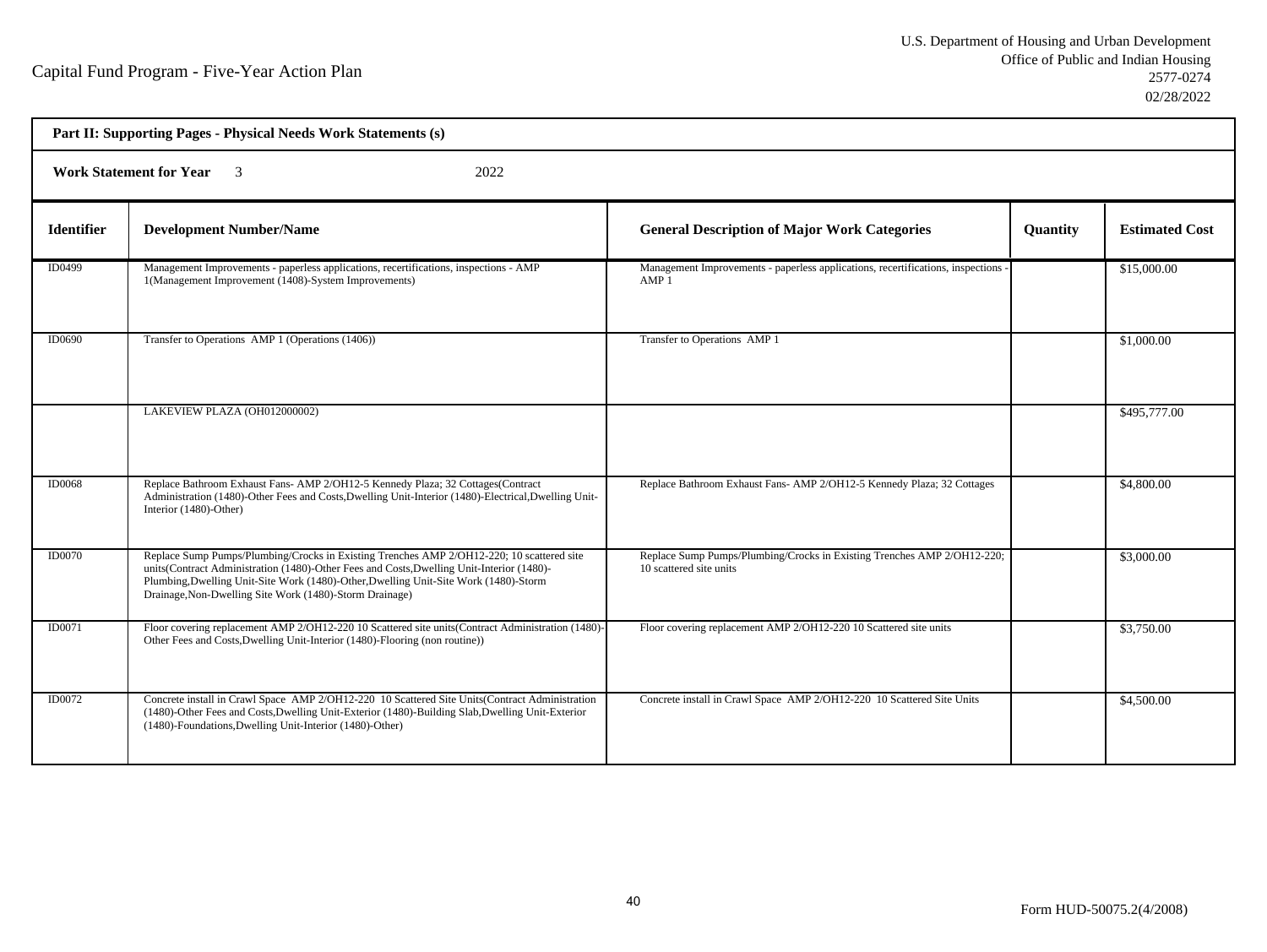| Part II: Supporting Pages - Physical Needs Work Statements (s) |                                                                                                                                                                                                                                                                                                                                                          |                                                                                                                                       |                 |                       |  |  |
|----------------------------------------------------------------|----------------------------------------------------------------------------------------------------------------------------------------------------------------------------------------------------------------------------------------------------------------------------------------------------------------------------------------------------------|---------------------------------------------------------------------------------------------------------------------------------------|-----------------|-----------------------|--|--|
|                                                                | <b>Work Statement for Year</b><br>2022                                                                                                                                                                                                                                                                                                                   |                                                                                                                                       |                 |                       |  |  |
| <b>Identifier</b>                                              | <b>Development Number/Name</b>                                                                                                                                                                                                                                                                                                                           | <b>General Description of Major Work Categories</b>                                                                                   | <b>Quantity</b> | <b>Estimated Cost</b> |  |  |
| ID0260                                                         | Inspect/Repair 10-story high rise building exterior AMP 2/OH12-5 Kennedy Plaza 1 bldg(Contract<br>Administration (1480)-Other Fees and Costs, Dwelling Unit-Exterior (1480)-Exterior Paint and<br>Caulking, Dwelling Unit-Exterior (1480)-Tuck-Pointing, Non-Dwelling Exterior (1480)-Paint and<br>Caulking, Non-Dwelling Exterior (1480)-Tuck Pointing) | Inspect/Repair 10-story high rise exterior AMP 2/OH12-5 Kennedy Plaza 1 bldg                                                          |                 | \$5,000.00            |  |  |
| ID0261                                                         | Alternative Energy Source: Roof top solar power or wind turbine AMP 2/OH12-5 Kennedy Plaza 1<br>bldg(Contract Administration (1480)-Other Fees and Costs, Non-Dwelling Construction - Mechanical<br>$(1480)$ -Other)                                                                                                                                     | Alternative Energy Source: Roof top solar power or wind turbine AMP 2/OH12-5<br>Kennedy Plaza 1 bldg                                  |                 | \$17,500.00           |  |  |
| ID0262                                                         | Construct Smoking Shelter AMP 2/OH12-5 Kennedy Plaza 1 bldg(Contract Administration (1480)-<br>Other Fees and Costs, Non-Dwelling Construction-New Construction (1480)-Other)                                                                                                                                                                            | Construct Smoking Shelter AMP 2/OH12-5 Kennedy Plaza 1 bldg                                                                           |                 | \$1,000.00            |  |  |
| ID0265                                                         | Replace Underground Utilities (gas, water, electric supply) AMP 2/OH12-5 Kennedy Plaza 177 8<br>bldgs 32 Cottages(Contract Administration (1480)-Other Fees and Costs, Non-Dwelling Site Work<br>(1480)-Site Utilities)                                                                                                                                  | Replace Underground Utilities (gas, water, electric supply) AMP 2/OH12-5<br>Kennedy Plaza 177 8 bldgs 32 Cottages                     |                 | \$32,000.00           |  |  |
| ID0266                                                         | Install Gas Chillers/Duct Work Hirise AMP 2/OH12-5 Kennedy Plaza 143 units(Contract<br>Administration (1480)-Other Fees and Costs, Non-Dwelling Construction - Mechanical (1480)-Central<br>Chiller)                                                                                                                                                     | Install Gas Chillers/Duct Work Hirise AMP 2/OH12-5 Kennedy Plaza 143 units                                                            |                 | \$14,000.00           |  |  |
| ID0267                                                         | Replace Air Handlers AMP 2/OH12-5 Kennedy Plaza 1 bldg(Contract Administration (1480)-Other<br>Fees and Costs, Non-Dwelling Construction - Mechanical (1480)-Other)                                                                                                                                                                                      | Replace Air Handlers AMP 2/OH12-5 Kennedy Plaza 1 bldg                                                                                |                 | \$5,000.00            |  |  |
| ID0268                                                         | Abate ACMs Popcorn Ceilings, Pipe Coverings, Flooring & Mastic Replace AMP 2/OH12-5 Kennedy<br>Plaza 9 bldgs/177 units + common areas(Contract Administration (1480)-Other Fees and<br>Costs, Dwelling Unit-Interior (1480)-Flooring (non routine), Dwelling Unit-Interior (1480)-<br>Other, Dwelling Unit-Interior (1480)-Plumbing)                     | Abate ACMs Popcorn Ceilings, Pipe Coverings, Flooring & Mastic Replace AMP<br>2/OH12-5 Kennedy Plaza 9 bldgs/177 units + common areas |                 | \$35,000.00           |  |  |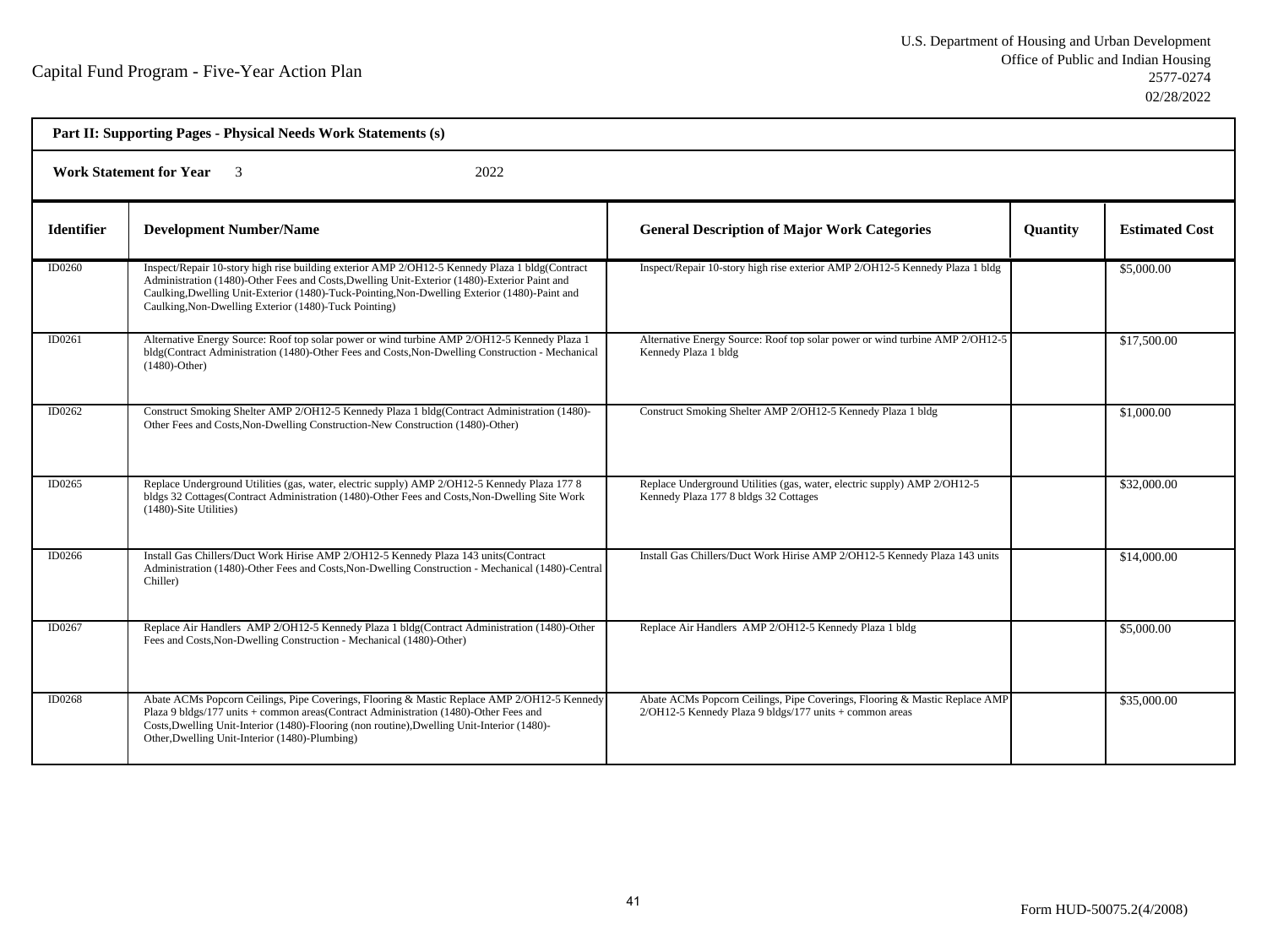| Part II: Supporting Pages - Physical Needs Work Statements (s)    |                                                                                                                                                                                                                                                                                                                                                                                                                                                                                                                |                                                                                                                                  |                 |                       |  |
|-------------------------------------------------------------------|----------------------------------------------------------------------------------------------------------------------------------------------------------------------------------------------------------------------------------------------------------------------------------------------------------------------------------------------------------------------------------------------------------------------------------------------------------------------------------------------------------------|----------------------------------------------------------------------------------------------------------------------------------|-----------------|-----------------------|--|
| <b>Work Statement for Year</b><br>2022<br>$\overline{\mathbf{3}}$ |                                                                                                                                                                                                                                                                                                                                                                                                                                                                                                                |                                                                                                                                  |                 |                       |  |
| <b>Identifier</b>                                                 | <b>Development Number/Name</b>                                                                                                                                                                                                                                                                                                                                                                                                                                                                                 | <b>General Description of Major Work Categories</b>                                                                              | <b>Quantity</b> | <b>Estimated Cost</b> |  |
| ID0269                                                            | Seal & Stripe Blacktop AMP 2/OH12-5 Kennedy Plaza 3 parking lots (Contract Administration<br>(1480)-Other Fees and Costs, Dwelling Unit-Site Work (1480)-Asphalt - Concrete - Paving, Dwelling<br>Unit-Site Work (1480)-Seal Coat, Dwelling Unit-Site Work (1480)-Striping, Non-Dwelling Site Work<br>(1480)-Asphalt - Concrete - Paving)                                                                                                                                                                      | Seal & Stripe Blacktop AMP 2/OH12-5 Kennedy Plaza 3 parking lots                                                                 |                 | \$7,222.00            |  |
| <b>ID0270</b>                                                     | Maintenance Area-Install Employee Locker room Bathroom/Shower AMP 2/OH12-5 Kennedy Plaza 1<br>bldg(Contract Administration (1480)-Other Fees and Costs, Non-Dwelling Interior (1480)-Other, Non-<br>Dwelling Interior (1480)-Shop)                                                                                                                                                                                                                                                                             | Maintenance Area-Install Employee Locker room Bathroom/Shower AMP<br>2/OH12-5 Kennedy Plaza 1 bldg                               |                 | \$1,000.00            |  |
| ID0271                                                            | Replace Cottage Boilers/Water heaters AMP 2/OH12-5 Kennedy Plaza 8 bldgs(Contract<br>Administration (1480)-Other Fees and Costs, Non-Dwelling Construction - Mechanical (1480)-Central<br>Boiler, Non-Dwelling Construction - Mechanical (1480)-Heating Equipment - System, Non-Dwelling<br>Construction - Mechanical (1480)-Hot Water Heaters, Non-Dwelling Construction - Mechanical<br>$(1480)$ -Other)                                                                                                     | Replace Cottage Boilers/water heaters AMP 2/OH12-5 Kennedy Plaza 8 bldgs                                                         |                 | \$36,000.00           |  |
| ID0275                                                            | Site Improvements: Grading, Drainage in Existing Trenches & Resurfacing Disturbed Pavement AMP<br>2/OH12-5 Kennedy Plaza 9 bldgs(Contract Administration (1480)-Other Fees and Costs, Dwelling<br>Unit-Site Work (1480)-Asphalt - Concrete - Paving, Dwelling Unit-Site Work (1480)-Curb and<br>Gutter, Dwelling Unit-Site Work (1480)-Storm Drainage, Non-Dwelling Site Work (1480)-Asphalt -<br>Concrete - Paving, Non-Dwelling Site Work (1480)-Landscape, Non-Dwelling Site Work (1480)-Storm<br>Drainage) | Site Improvements: Grading, Drainage in Existing Trenches & Resurfacing<br>Disturbed Pavement AMP 2/OH12-5 Kennedy Plaza 9 bldgs |                 | \$9,000.00            |  |
| ID0276                                                            | Install A/C Covers AMP 2/OH12-5 Kennedy Plaza 177 units(Dwelling Unit-Interior (1480)-Other)                                                                                                                                                                                                                                                                                                                                                                                                                   | Install A/C Covers AMP 2/OH12-5 Kennedy Plaza 177 units                                                                          |                 | \$1,770.00            |  |
| ID0278                                                            | Interior/Exterior Lighting Energy Efficient (LED) AMP 2/OH12-5 Kennedy Plaza 177 units (Contract<br>Administration (1480)-Other Fees and Costs, Dwelling Unit-Exterior (1480)-Exterior Doors, Dwelling<br>Unit-Interior (1480)-Electrical,Dwelling Unit-Interior (1480)-Other,Dwelling Unit-Site Work (1480)-<br>Lighting)                                                                                                                                                                                     | Upgrade Interior/Exterior Lighting Energy Efficient (LED or similar) AMP<br>2/OH12-5 Kennedy Plaza 177 units                     |                 | \$1,000.00            |  |
| <b>ID0280</b>                                                     | Construct Smoking Shelter AMP 2/OH12-10 Lakeview Plaza 1 bldg(Contract Administration (1480)-<br>Other Fees and Costs, Non-Dwelling Construction-New Construction (1480)-Other)                                                                                                                                                                                                                                                                                                                                | Construct Smoking Shelter AMP 2/OH12-10 Lakeview Plaza 1 bldg                                                                    |                 | \$1,000.00            |  |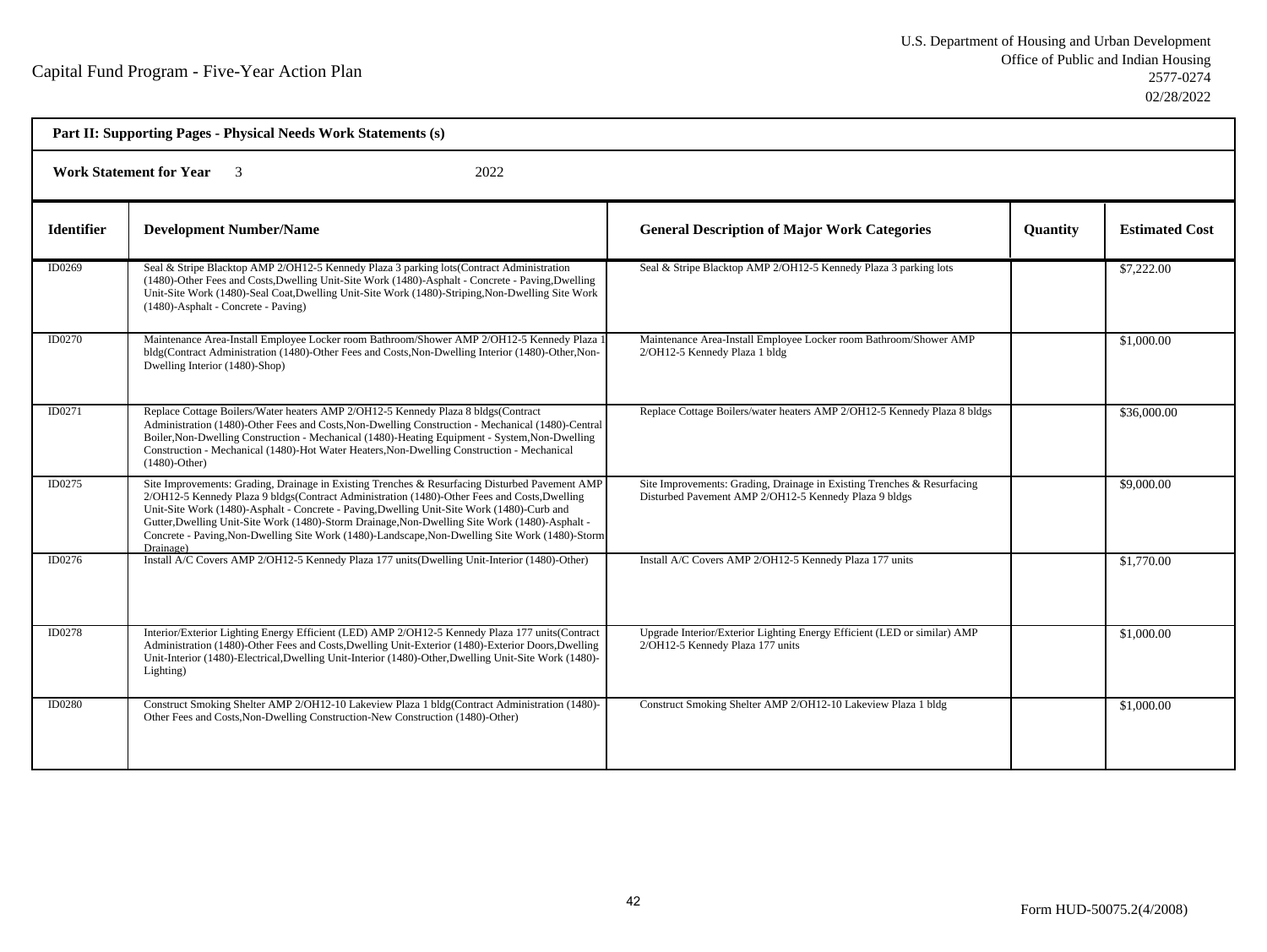| Part II: Supporting Pages - Physical Needs Work Statements (s) |                                                                                                                                                                                                                                                                                                                                                                                                       |                                                                                                                               |                 |                       |  |  |
|----------------------------------------------------------------|-------------------------------------------------------------------------------------------------------------------------------------------------------------------------------------------------------------------------------------------------------------------------------------------------------------------------------------------------------------------------------------------------------|-------------------------------------------------------------------------------------------------------------------------------|-----------------|-----------------------|--|--|
|                                                                | <b>Work Statement for Year</b> 3<br>2022                                                                                                                                                                                                                                                                                                                                                              |                                                                                                                               |                 |                       |  |  |
| <b>Identifier</b>                                              | <b>Development Number/Name</b>                                                                                                                                                                                                                                                                                                                                                                        | <b>General Description of Major Work Categories</b>                                                                           | <b>Quantity</b> | <b>Estimated Cost</b> |  |  |
| ID0281                                                         | Replace Windows and/or failed panes AMP 2/OH12-10 Lakeview Plaza 209 units + common<br>areas(Contract Administration (1480)-Other Fees and Costs, Dwelling Unit-Exterior (1480)-<br>Windows, Non-Dwelling Exterior (1480)-Windows)                                                                                                                                                                    | Replace Windows and/or failed panes AMP 2/OH12-10 Lakeview Plaza 209 units<br>$+$ common areas                                |                 | \$20,000.00           |  |  |
| ID0282                                                         | Add West Entrance Enclosure AMP 2/OH12-10 Lakeview Plaza 1 bldg(Contract Administration<br>(1480)-Other Fees and Costs, Non-Dwelling Construction-New Construction (1480)-Other, Non-<br>Dwelling Exterior (1480)-Doors)                                                                                                                                                                              | Add West Entrance Enclosure AMP 2/OH12-10 Lakeview Plaza 1 bldg                                                               |                 | \$1,000.00            |  |  |
| ID0284                                                         | Alternative Energy Source: Roof top solar power or wind turbine AMP 2/OH12-10 Lakeview Plaza 1<br>bldg(Contract Administration (1480)-Other Fees and Costs, Non-Dwelling Construction - Mechanical<br>$(1480)$ -Other)                                                                                                                                                                                | Alternative Energy Source: Roof top solar power or wind turbine AMP 2/OH12-<br>10 Lakeview Plaza 1 bldg                       |                 | \$17,500.00           |  |  |
| ID0285                                                         | Install camera and recording system halls, stairwells, common areas, exteriors AMP 2/OH12-10<br>Lakeview Plaza 1 bldg(Contract Administration (1480)-Other Fees and Costs, Non-Dwelling Interior<br>$(1480)$ -Security)                                                                                                                                                                               | Install camera and recording system halls, stairwells, common areas, exteriors<br>AMP 2/OH12-10 Lakeview Plaza 1 bldg         |                 | \$1,000.00            |  |  |
| ID0287                                                         | Install Gas Chillers/Duct Work Hirise AMP 2/OH12-10 Lakeview Plaza 209 units(Contract<br>Administration (1480)-Other Fees and Costs, Non-Dwelling Construction - Mechanical (1480)-Central<br>Chiller)                                                                                                                                                                                                | Install Gas Chillers/Duct Work Hirise AMP 2/OH12-10 Lakeview Plaza 209 units                                                  |                 | \$14,000.00           |  |  |
| ID0289                                                         | Abate ACMs Popcorn ceilings, Pipe Coverings, Flooring & Mastic AMP 2/OH12-10 Lakeview Plaza<br>209 units + common areas(Contract Administration (1480)-Other Fees and Costs, Dwelling Unit-<br>Interior (1480)-Flooring (non routine), Dwelling Unit-Interior (1480)-Mechanical, Dwelling Unit-<br>Interior (1480)-Other, Dwelling Unit-Interior (1480)-Plumbing, Non-Dwelling Interior (1480)-Other) | Abate ACMs Popcorn ceilings, Pipe Coverings, Flooring & Mastic AMP<br>$2/OH12-10$ Lakeview Plaza $209$ units $+$ common areas |                 | \$35,000.00           |  |  |
| ID0290                                                         | Install A/C Covers AMP 2/OH12-10 Lakeview Plaza 209 units (Dwelling Unit-Interior (1480)-Other)                                                                                                                                                                                                                                                                                                       | Install A/C Covers AMP 2/OH12-10 Lakeview Plaza 209 units                                                                     |                 | \$2,004.00            |  |  |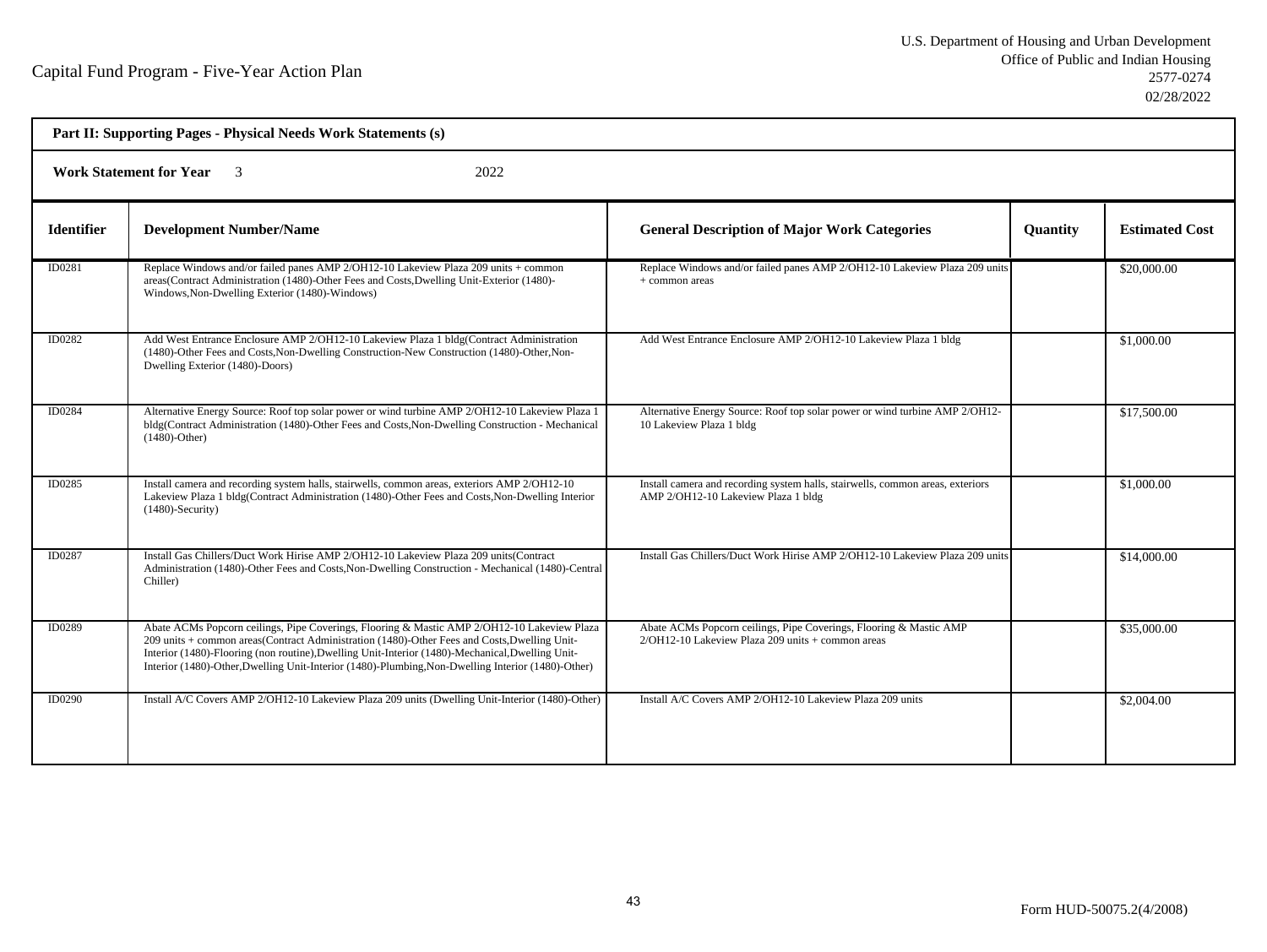| Part II: Supporting Pages - Physical Needs Work Statements (s) |                                                                                                                                                                                                                                                                                                                                                                                                                                                                        |                                                                                                                                      |          |                       |  |  |
|----------------------------------------------------------------|------------------------------------------------------------------------------------------------------------------------------------------------------------------------------------------------------------------------------------------------------------------------------------------------------------------------------------------------------------------------------------------------------------------------------------------------------------------------|--------------------------------------------------------------------------------------------------------------------------------------|----------|-----------------------|--|--|
|                                                                | <b>Work Statement for Year</b><br>2022<br>$\overline{\mathbf{3}}$                                                                                                                                                                                                                                                                                                                                                                                                      |                                                                                                                                      |          |                       |  |  |
| <b>Identifier</b>                                              | <b>Development Number/Name</b>                                                                                                                                                                                                                                                                                                                                                                                                                                         | <b>General Description of Major Work Categories</b>                                                                                  | Quantity | <b>Estimated Cost</b> |  |  |
| ID0291                                                         | Interior/Exterior Lighting Energy Efficient (LED) AMP 2/OH12-10 Lakeview Plaza 209 units<br>(Contract Administration (1480)-Other Fees and Costs, Dwelling Unit-Exterior (1480)-Exterior<br>Lighting, Dwelling Unit-Interior (1480)-Electrical, Dwelling Unit-Site Work (1480)-Lighting)                                                                                                                                                                               | Upgrade Interior/Exterior Lighting Energy Efficient (LED or similar) AMP<br>2/OH12-10 Lakeview Plaza 209 units                       |          | \$1,000.00            |  |  |
| ID0292                                                         | Site Improvements: Grading, Drainage in Existing Trenches & Resurfacing Disturbed Pavement AMP<br>2/OH12-10 Lakeview Plaza 1 bldg(Contract Administration (1480)-Other Fees and Costs, Dwelling<br>Unit-Site Work (1480)-Asphalt - Concrete - Paving, Dwelling Unit-Site Work (1480)-Curb and<br>Gutter, Dwelling Unit-Site Work (1480)-Storm Drainage, Non-Dwelling Site Work (1480)-Asphalt -<br>Concrete - Paving, Non-Dwelling Site Work (1480)-Storm Drainage)    | Site Improvements: Grading, Drainage in Existing Trenches & Resurfacing<br>Disturbed Pavement AMP 2/OH12-10 Lakeview Plaza 1 bldg    |          | \$2,000.00            |  |  |
| ID0293                                                         | Inspect/Repair 12-story high rise Building Exterior AMP 2/OH12-10 Lakeview Plaza 1 bldg(Contract<br>Administration (1480)-Other Fees and Costs, Dwelling Unit-Exterior (1480)-Exterior Paint and<br>Caulking, Dwelling Unit-Exterior (1480)-Tuck-Pointing, Non-Dwelling Exterior (1480)-Paint and<br>Caulking, Non-Dwelling Exterior (1480)-Tuck Pointing)                                                                                                             | Inspect/Repair 12-story high rise Building Exterior AMP 2/OH12-10 Lakeview<br>Plaza 1 bldg.                                          |          | \$3,850.00            |  |  |
| ID0294                                                         | Fence Replacement AMP 2/OH12-220 10 Scattered Site Units (Dwelling Unit-Site Work (1480)-<br>Fencing, Non-Dwelling Site Work (1480)-Fencing, Contract Administration (1480)-Other Fees and<br>Costs)                                                                                                                                                                                                                                                                   | Fence Replacement AMP 2/OH12-220 10 Scattered Site Units                                                                             |          | \$1,000.00            |  |  |
| ID0295                                                         | Roof Vent Replacement AMP 2/OH12-220 10 Scattered Site Units(Contract Administration (1480)-<br>Other Fees and Costs, Dwelling Unit-Exterior (1480)-Other, Dwelling Unit-Exterior (1480)-Roofs)                                                                                                                                                                                                                                                                        | Roof Vent Replacement AMP 2/OH12-220 10 Scattered Site Units                                                                         |          | \$1,000.00            |  |  |
| ID0296                                                         | Front Porch: Paint/Replace Wood AMP 2/OH12-220 10 Scattered Site Units(Contract Administration<br>(1480)-Other Fees and Costs, Dwelling Unit-Exterior (1480)-Balconies-Porches-Railings-etc, Dwelling<br>Unit-Exterior (1480)-Columns and Porches, Dwelling Unit-Exterior (1480)-Exterior Paint and<br>Caulking)                                                                                                                                                       | Front Porch: Paint/Replace Wood AMP 2/OH12-220 10 Scattered Site Units                                                               |          | \$1,000.00            |  |  |
| ID0297                                                         | Site Improvements: Grading, Drainage in Existing Trenches & Resurfacing Disturbed Pavement AMP<br>2/OH12-220 10 Scattered Site Units(Contract Administration (1480)-Other Fees and Costs, Dwelling<br>Unit-Site Work (1480)-Asphalt - Concrete - Paving, Dwelling Unit-Site Work (1480)-Curb and<br>Gutter, Dwelling Unit-Site Work (1480)-Storm Drainage, Non-Dwelling Site Work (1480)-Asphalt -<br>Concrete - Paving, Non-Dwelling Site Work (1480)-Storm Drainage) | Site Improvements: Grading, Drainage in Existing Trenches & Resurfacing<br>Disturbed Pavement AMP 2/OH12-220 10 Scattered Site Units |          | \$1,000.00            |  |  |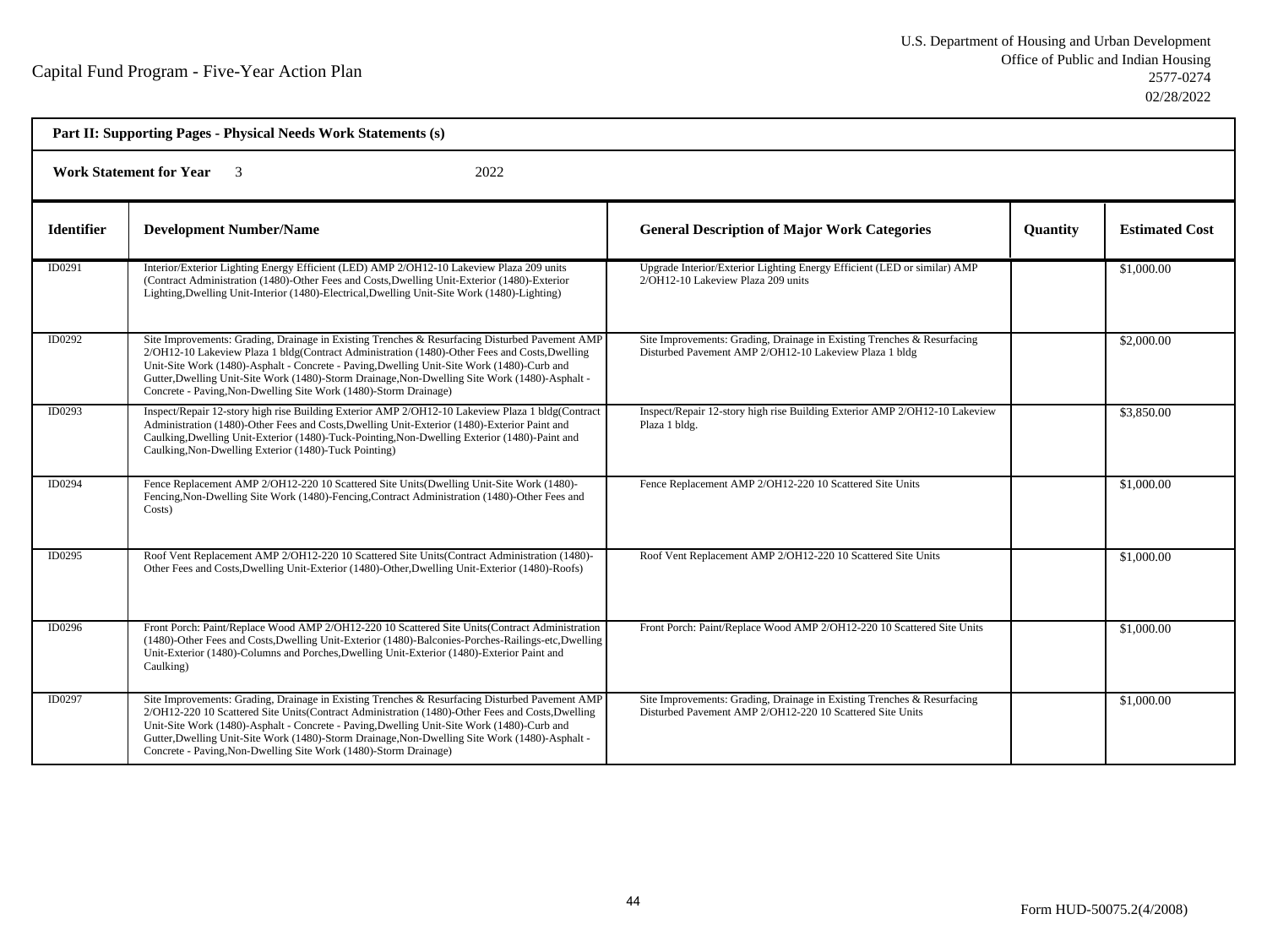| Part II: Supporting Pages - Physical Needs Work Statements (s) |                                                                                                                                                                                                                                                                                                                                  |                                                                                                       |                 |                       |  |
|----------------------------------------------------------------|----------------------------------------------------------------------------------------------------------------------------------------------------------------------------------------------------------------------------------------------------------------------------------------------------------------------------------|-------------------------------------------------------------------------------------------------------|-----------------|-----------------------|--|
| <b>Work Statement for Year</b> 3<br>2022                       |                                                                                                                                                                                                                                                                                                                                  |                                                                                                       |                 |                       |  |
| <b>Identifier</b>                                              | <b>Development Number/Name</b>                                                                                                                                                                                                                                                                                                   | <b>General Description of Major Work Categories</b>                                                   | <b>Quantity</b> | <b>Estimated Cost</b> |  |
| ID0298                                                         | Interior/Exterior Lighting Energy Efficient (LED) AMP 2/OH12-220 10 Scattered Site Units(Contract<br>Administration (1480)-Other Fees and Costs, Dwelling Unit-Exterior (1480)-Exterior<br>Lighting, Dwelling Unit-Interior (1480)-Electrical, Dwelling Unit-Interior (1480)-Other, Dwelling Unit-<br>Site Work (1480)-Lighting) | Upgrade Interior Lighting Energy Efficient (LED or similar) AMP 2/OH12-220<br>10 Scattered Site Units |                 | \$500.00              |  |
| <b>ID0406</b>                                                  | Transfer to Operations AMP 2 396 units (Operations (1406))                                                                                                                                                                                                                                                                       | Transfer to Operations AMP 2 396 units                                                                |                 | \$50,000.00           |  |
| <b>ID0420</b>                                                  | CFP Management Fee AMP 2 396 units (Administration (1410)-Other)                                                                                                                                                                                                                                                                 | CFP Management Fee AMP 2 396 units                                                                    |                 | \$96,381.00           |  |
| <b>ID0500</b>                                                  | Management Improvements - paperless applications, recertifications, inspections - AMP<br>2(Management Improvement (1408)-System Improvements)                                                                                                                                                                                    | Management Improvements - paperless applications, recertifications, inspections<br>AMP <sub>2</sub>   |                 | \$15,000.00           |  |
| ID0669                                                         | Replace Windows/failed panes AMP 2/OH12-5 Kennedy Plaza 177 units + common areas(Dwelling<br>Unit-Exterior (1480)-Windows, Non-Dwelling Exterior (1480)-Windows, Contract Administration<br>(1480)-Other Fees and Costs)                                                                                                         | Replace Windows/failed panes AMP 2/OH12-5 Kennedy Plaza 177 units +<br>common areas                   |                 | \$50,000.00           |  |
|                                                                | WILKES-VILLA (OH012000003)                                                                                                                                                                                                                                                                                                       |                                                                                                       |                 | \$985,880.00          |  |
| <b>ID0076</b>                                                  | Replace Sump Pumps/Plumbing/Crocks in Existing Trenches AMP 3/OH12-320; 14 scattered site<br>units(Contract Administration (1480)-Other Fees and Costs, Dwelling Unit-Interior (1480)-<br>Plumbing, Dwelling Unit-Site Work (1480)-Storm Drainage, Non-Dwelling Site Work (1480)-Storm<br>Drainage)                              | Replace Sump Pumps/Plumbing/Crocks in Existing Trenches AMP 3/OH12-320;<br>14 scattered site units    |                 | \$4,200.00            |  |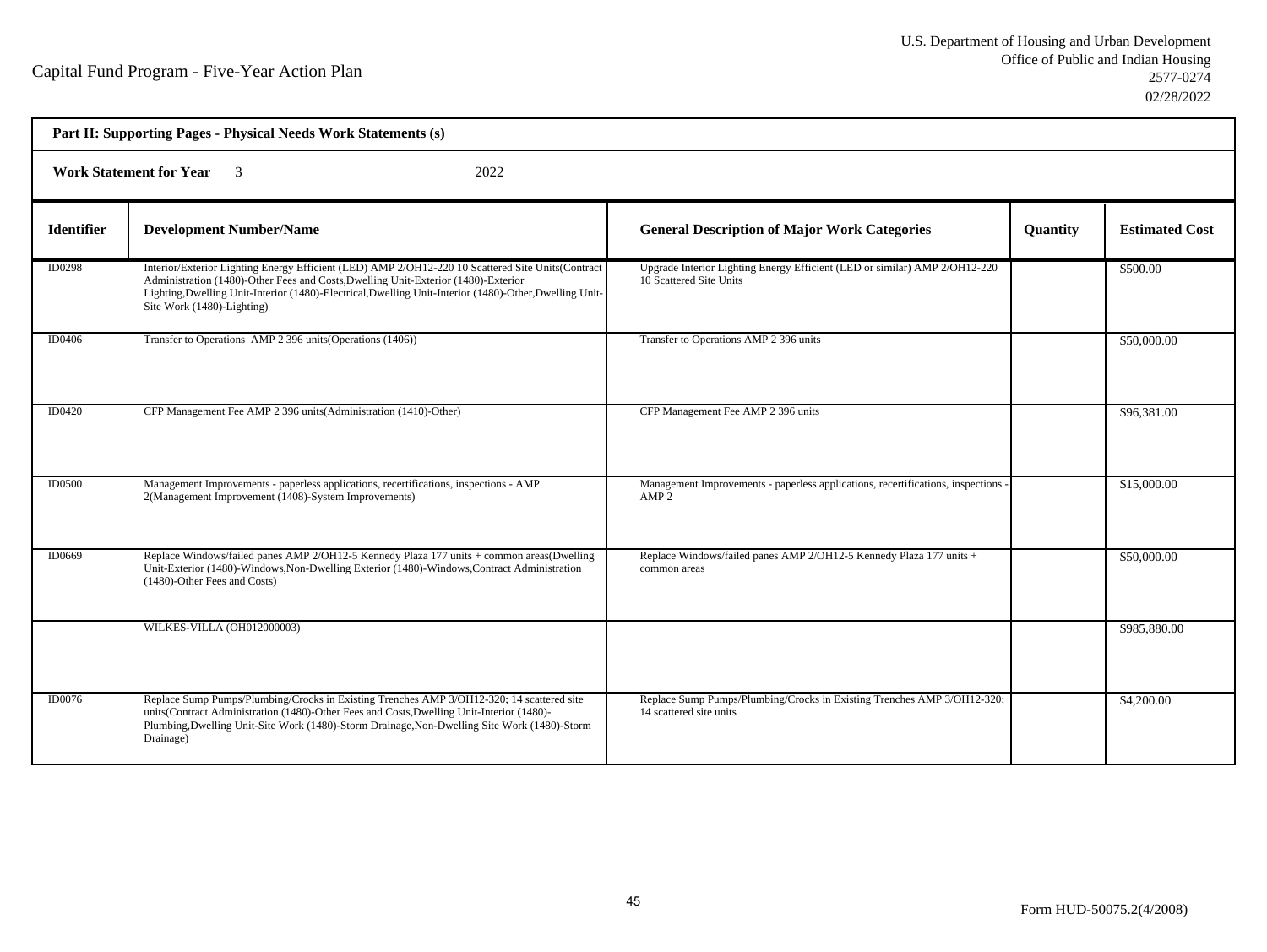| Part II: Supporting Pages - Physical Needs Work Statements (s) |                                                                                                                                                                                                                                                                                                                                |                                                                                                    |                 |                       |  |  |
|----------------------------------------------------------------|--------------------------------------------------------------------------------------------------------------------------------------------------------------------------------------------------------------------------------------------------------------------------------------------------------------------------------|----------------------------------------------------------------------------------------------------|-----------------|-----------------------|--|--|
|                                                                | <b>Work Statement for Year</b><br>2022                                                                                                                                                                                                                                                                                         |                                                                                                    |                 |                       |  |  |
| <b>Identifier</b>                                              | <b>Development Number/Name</b>                                                                                                                                                                                                                                                                                                 | <b>General Description of Major Work Categories</b>                                                | <b>Quantity</b> | <b>Estimated Cost</b> |  |  |
| ID0077                                                         | Floor covering replacement AMP 3/OH12-320 14 Scattered site units(Dwelling Unit-Interior (1480)-<br>Flooring (non routine), Contract Administration (1480)-Other Fees and Costs)                                                                                                                                               | Floor covering replacement AMP 3/OH12-320 14 Scattered site units                                  |                 | \$5,250.00            |  |  |
| <b>ID0078</b>                                                  | Concrete install in Crawl Space AMP 3/OH12-320 14 Scattered Site Units(Dwelling Unit-Exterior<br>(1480)-Building Slab, Dwelling Unit-Exterior (1480)-Foundations, Dwelling Unit-Interior (1480)-<br>Other, Contract Administration (1480)-Other Fees and Costs)                                                                | Concrete install in Crawl Space AMP 3/OH12-320 14 Scattered Site Units                             |                 | \$6,300.00            |  |  |
| ID0299                                                         | Entrance Doors/Porch Slab replacement AMP 3/OH12-3 Wilkes Villa 174 units (Dwelling Unit-<br>Exterior (1480)-Columns and Porches, Dwelling Unit-Site Work (1480)-Asphalt - Concrete -<br>Paving, Contract Administration (1480)-Other Fees and Costs)                                                                          | Entrance Doors/Porch Slab replacement AMP 3/OH12-3 Wilkes Villa 174 units                          |                 | \$7,560.00            |  |  |
| <b>ID0300</b>                                                  | Interior/Exterior Lighting Energy Efficient (LED) AMP 3/OH12-3 Wilkes Villa 174 units (Contract<br>Administration (1480)-Other Fees and Costs, Dwelling Unit-Exterior (1480)-Exterior<br>Lighting, Dwelling Unit-Interior (1480)-Electrical, Dwelling Unit-Interior (1480)-Other, Dwelling Unit-<br>Site Work (1480)-Lighting) | Upgrade Interior Lighting Energy Efficient (LED or similar) AMP 3/OH12-3<br>Wilkes Villa 174 units |                 | \$1,000.00            |  |  |
| ID0301                                                         | Replace Stone/Brick Thresholds AMP 3/OH12-3 Wilkes Villa 174 units (Contract Administration<br>(1480)-Other Fees and Costs, Dwelling Unit-Exterior (1480)-Columns and Porches, Dwelling Unit-<br>Exterior (1480)-Exterior Doors, Dwelling Unit-Exterior (1480)-Other)                                                          | Replace Stone/Brick Thresholds AMP 3/OH12-3 Wilkes Villa 174 units                                 |                 | \$2,100.00            |  |  |
| <b>ID0303</b>                                                  | Replace Utility Cages/Fencing Replace Roofs AMP 3/OH12-3 Wilkes Villa 174 units/22<br>bldgs(Contract Administration (1480)-Other Fees and Costs, Non-Dwelling Construction - Mechanical<br>$(1480)$ -Other)                                                                                                                    | Replace Utility Cages/Fencing Replace Roofs AMP 3/OH12-3 Wilkes Villa 174<br>units/22 bldgs        |                 | \$2,200.00            |  |  |
| ID0304                                                         | Replace Gutters & Downspouts AMP 3/OH12-3 Wilkes Villa 174 units/22 bldgs(Contract<br>Administration (1480)-Other Fees and Costs, Dwelling Unit-Exterior (1480)-Gutters -<br>Downspouts, Non-Dwelling Exterior (1480)-Gutters - Downspouts)                                                                                    | Replace Gutters & Downspouts AMP 3/OH12-3 Wilkes Villa 174 units/22 bldgs                          |                 | \$4,970.00            |  |  |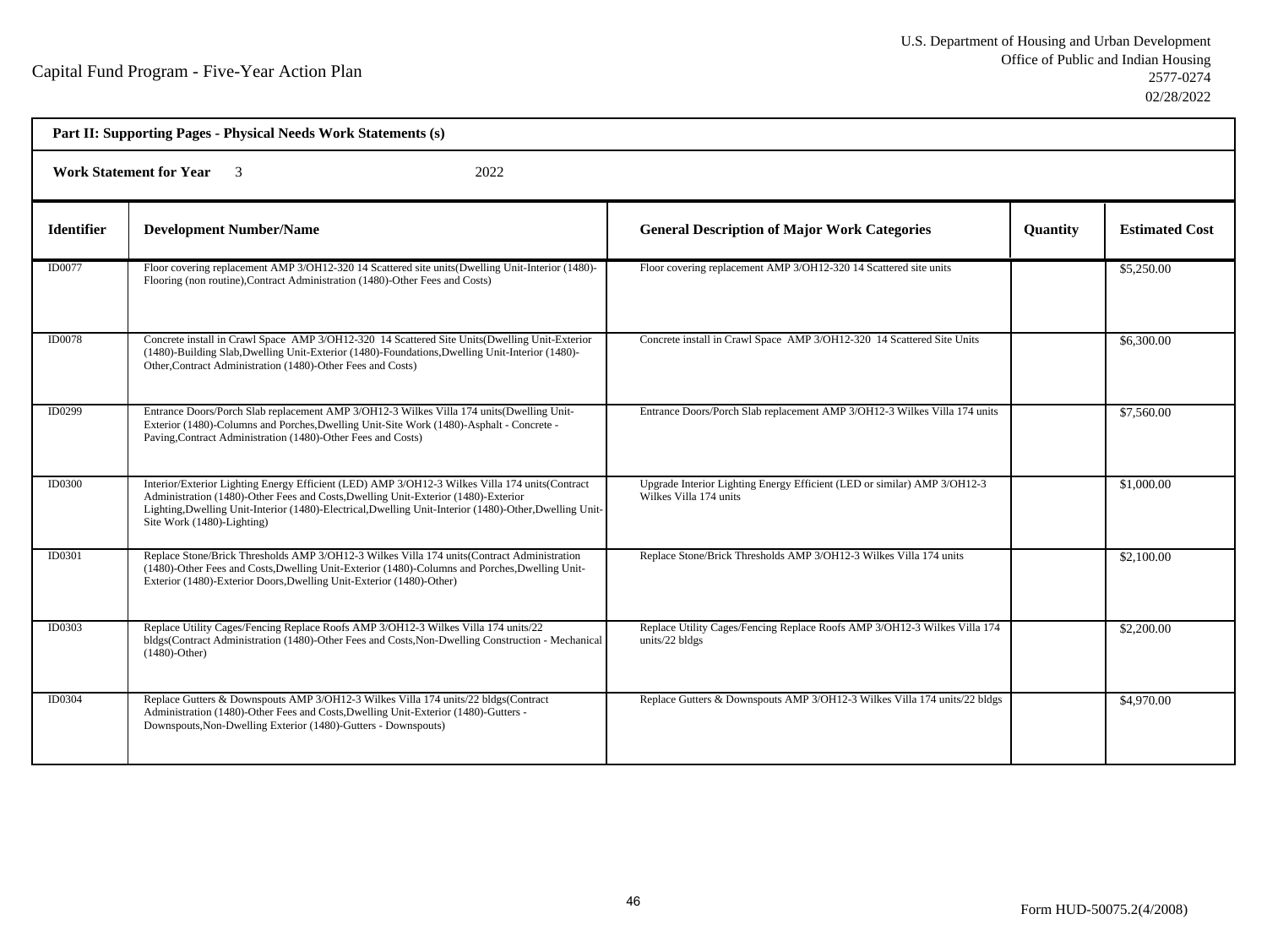| Part II: Supporting Pages - Physical Needs Work Statements (s) |                                                                                                                                                                                                                                                                                                                                            |                                                                                                                    |                 |                       |  |
|----------------------------------------------------------------|--------------------------------------------------------------------------------------------------------------------------------------------------------------------------------------------------------------------------------------------------------------------------------------------------------------------------------------------|--------------------------------------------------------------------------------------------------------------------|-----------------|-----------------------|--|
| <b>Work Statement for Year</b><br>2022                         |                                                                                                                                                                                                                                                                                                                                            |                                                                                                                    |                 |                       |  |
| <b>Identifier</b>                                              | <b>Development Number/Name</b>                                                                                                                                                                                                                                                                                                             | <b>General Description of Major Work Categories</b>                                                                | <b>Quantity</b> | <b>Estimated Cost</b> |  |
| ID0305                                                         | Replace Screen Doors AMP 3/OH12-3 Wilkes Villa 174 units(Contract Administration (1480)-Other<br>Fees and Costs, Dwelling Unit-Exterior (1480)-Exterior Doors)                                                                                                                                                                             | Replace Screen Doors AMP 3/OH12-3 Wilkes Villa 174 units                                                           |                 | \$3,080.00            |  |
| ID0307                                                         | Install exterior cameras & recording system (interior common areas, exterior property wide) AMP<br>3/OH12-3 Wilkes Villa(Contract Administration (1480)-Other Fees and Costs, Dwelling Unit-Exterior<br>(1480)-Other, Dwelling Unit-Site Work (1480)-Other, Non-Dwelling Exterior (1480)-Other, Non-<br>Dwelling Interior (1480)-Security) | Install interior/exterior cameras and recording system AMP 3/OH12-3 Wilkes<br>Villa property wide                  |                 | \$150,000.00          |  |
| <b>ID0308</b>                                                  | Install Emergency Generator for Management building AMP 3/OH12-3 Wilkes Villa 1 bldg(Contract<br>Administration (1480)-Other Fees and Costs, Non-Dwelling Construction - Mechanical (1480)-<br>Generator)                                                                                                                                  | Install Emergency Generator for Management building AMP 3/OH12-3 Wilkes<br>Villa                                   |                 | \$4,000.00            |  |
| ID0309                                                         | Sanitary Sewer Replacement in Existing Trenches AMP 3/OH12-3 Wilkes Villa 22 bldgs(Contract<br>Administration (1480)-Other Fees and Costs, Dwelling Unit-Site Work (1480)-Sewer Lines -<br>Mains, Non-Dwelling Site Work (1480)-Site Utilities)                                                                                            | Sanitary Sewer Replacement in Existing Trenches AMP 3/OH12-3 Wilkes Villa<br>22 bldgs                              |                 | \$87,500.00           |  |
| ID0311                                                         | Resurface/Seal/Stripe Parking Lots & Side Streets AMP 3/OH12-3 Wilkes Villa property<br>wide(Contract Administration (1480)-Other Fees and Costs, Non-Dwelling Site Work (1480)-Asphalt<br>Concrete - Paving)                                                                                                                              | Resurface/Seal/Stripe Parking Lots & Side Streets AMP 3/OH12-3 Wilkes Villa<br>property wide                       |                 | \$10,500.00           |  |
| ID0313                                                         | Resident Relocation for redevelopment AMP 3/OH12-3 Wilkes Villa - selected buildings as create<br>development plan(Contract Administration (1480)-Relocation)                                                                                                                                                                              | Resident Relocation for redevelopment AMP 3/OH12-3 Wilkes Villa - selected<br>buildings as create development plan |                 | \$50,000.00           |  |
| ID0316                                                         | Alternative Energy Source: rooftop solar power or wind turbines; AMP 3/OH12-6 RIverview Plaza 1<br>bldg(Contract Administration (1480)-Other Fees and Costs, Non-Dwelling Construction - Mechanical<br>$(1480)$ -Other)                                                                                                                    | Alternative Energy Source: rooftop solar power or wind turbines; AMP 3/OH12-<br>6 RIverview Plaza 1 bldg           |                 | \$17,500.00           |  |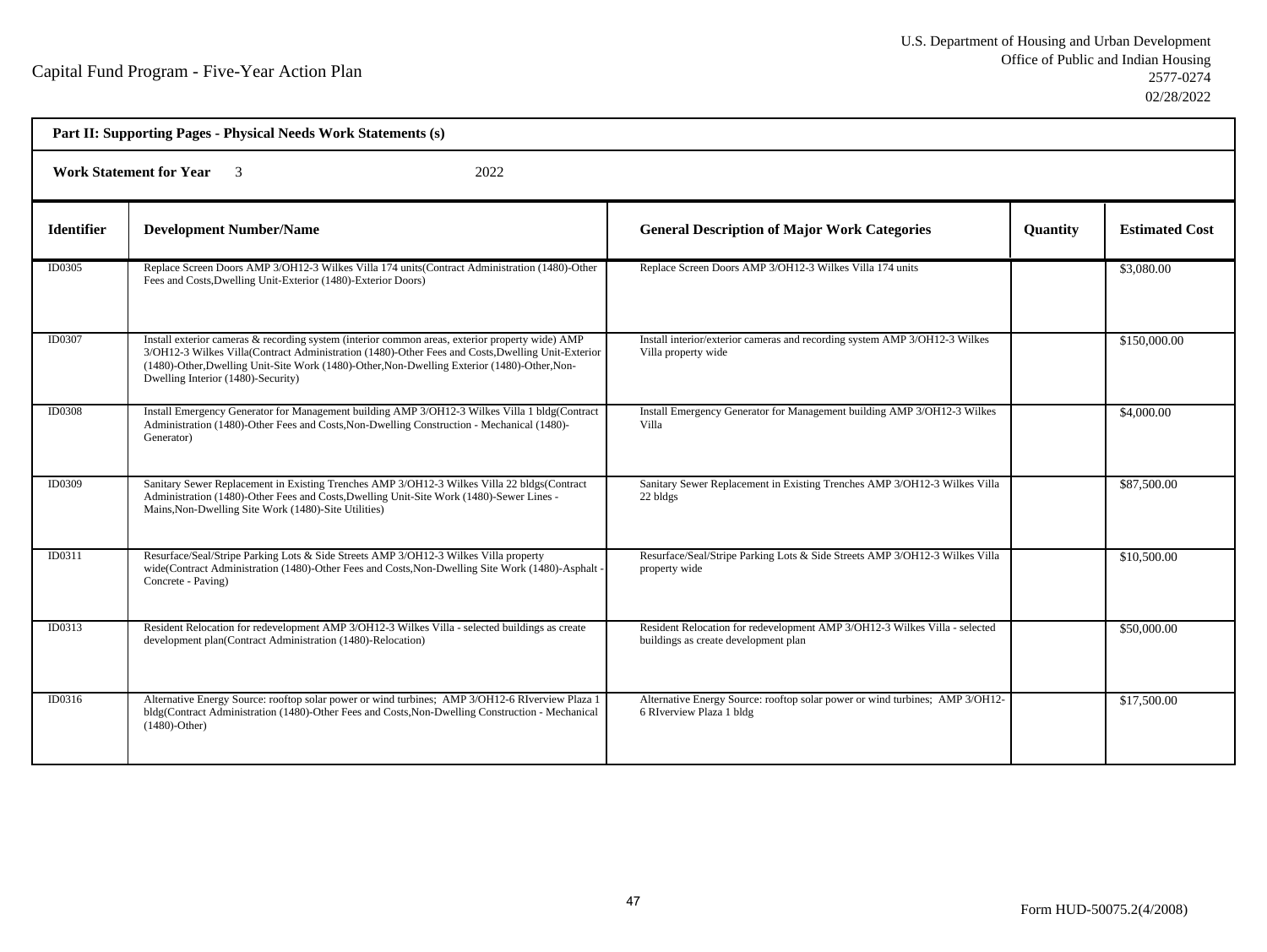| Part II: Supporting Pages - Physical Needs Work Statements (s) |                                                                                                                                                                                                                                                                                                                                                                                        |                                                                                           |                 |                       |  |  |
|----------------------------------------------------------------|----------------------------------------------------------------------------------------------------------------------------------------------------------------------------------------------------------------------------------------------------------------------------------------------------------------------------------------------------------------------------------------|-------------------------------------------------------------------------------------------|-----------------|-----------------------|--|--|
|                                                                | <b>Work Statement for Year</b><br>2022                                                                                                                                                                                                                                                                                                                                                 |                                                                                           |                 |                       |  |  |
| <b>Identifier</b>                                              | <b>Development Number/Name</b>                                                                                                                                                                                                                                                                                                                                                         | <b>General Description of Major Work Categories</b>                                       | <b>Quantity</b> | <b>Estimated Cost</b> |  |  |
| ID0317                                                         | Replace Toilets AMP 3/OH12-6 RIverview Plaza 180 units (Dwelling Unit-Interior (1480)-<br>Commodes, Contract Administration (1480)-Other Fees and Costs)                                                                                                                                                                                                                               | Replace Toilets AMP 3/OH12-6 RIverview Plaza 180 units                                    |                 | \$2,629.00            |  |  |
| ID0318                                                         | Replace Roof AMP 3/OH12-6 RIverview Plaza 1 bldg(Contract Administration (1480)-Other Fees and<br>Costs, Dwelling Unit-Exterior (1480)-Roofs, Non-Dwelling Exterior (1480)-Roofs)                                                                                                                                                                                                      | Replace Roof AMP 3/OH12-6 RIverview Plaza 1 bldg                                          |                 | \$8,750.00            |  |  |
| ID0319                                                         | Replace Window Screens in Common Areas AMP 3/OH12-6 RIverview Plaza 1 bldg(Contract<br>Administration (1480)-Other Fees and Costs, Non-Dwelling Exterior (1480)-Windows)                                                                                                                                                                                                               | Replace Window Screens in Common Areas AMP 3/OH12-6 RIverview Plaza 1<br>bldg             |                 | \$700.00              |  |  |
| <b>ID0320</b>                                                  | Replace Phase III Tanks & Controls AMP 3/OH12-6 RIverview Plaza 1 bldg(Contract Administration<br>(1480)-Other Fees and Costs, Non-Dwelling Construction - Mechanical (1480)-Hot Water<br>Heaters, Non-Dwelling Construction - Mechanical (1480)-Water Distribution)                                                                                                                   | Replace Phase III Tanks & Controls AMP 3/OH12-6 RIverview Plaza 1 bldg                    |                 | \$2,100.00            |  |  |
| ID0321                                                         | Install Gas Chillers/Duct Work AMP 3/OH12-6 Riverview Plaza 180 units(Contract Administration<br>(1480)-Other Fees and Costs, Non-Dwelling Construction - Mechanical (1480)-Central Chiller)                                                                                                                                                                                           | Install Gas Chillers/Duct Work AMP 3/OH12-6 Riverview Plaza 180 units                     |                 | \$14,000.00           |  |  |
| ID0322                                                         | Replace Exteriors & Common Area Doors/ADA Hardware AMP 3/OH12-6 Riverview Plaza 1<br>bldg(Contract Administration (1480)-Other Fees and Costs, Non-Dwelling Exterior (1480)-Doors, Non-<br>Dwelling Interior (1480)-Other)                                                                                                                                                             | Replace Exteriors & Common Area Doors/ADA Hardware AMP 3/OH12-6<br>Riverview Plaza 1 bldg |                 | \$1,050.00            |  |  |
| ID0323                                                         | Resurface Parking Lot Across From Riverview AMP 3/OH12-6 Riverview Plaza 1 bldg (Contract<br>Administration (1480)-Other Fees and Costs, Dwelling Unit-Site Work (1480)-Parking, Non-Dwelling<br>Site Work (1480)-Asphalt - Concrete - Paving, Non-Dwelling Site Work (1480)-Curb and Gutter, Non-<br>Dwelling Site Work (1480)-Fencing, Non-Dwelling Site Work (1480)-Storm Drainage) | Resurface Parking Lot Across From Riverview AMP 3/OH12-6 Riverview Plaza<br>1 bldg        |                 | \$7,000.00            |  |  |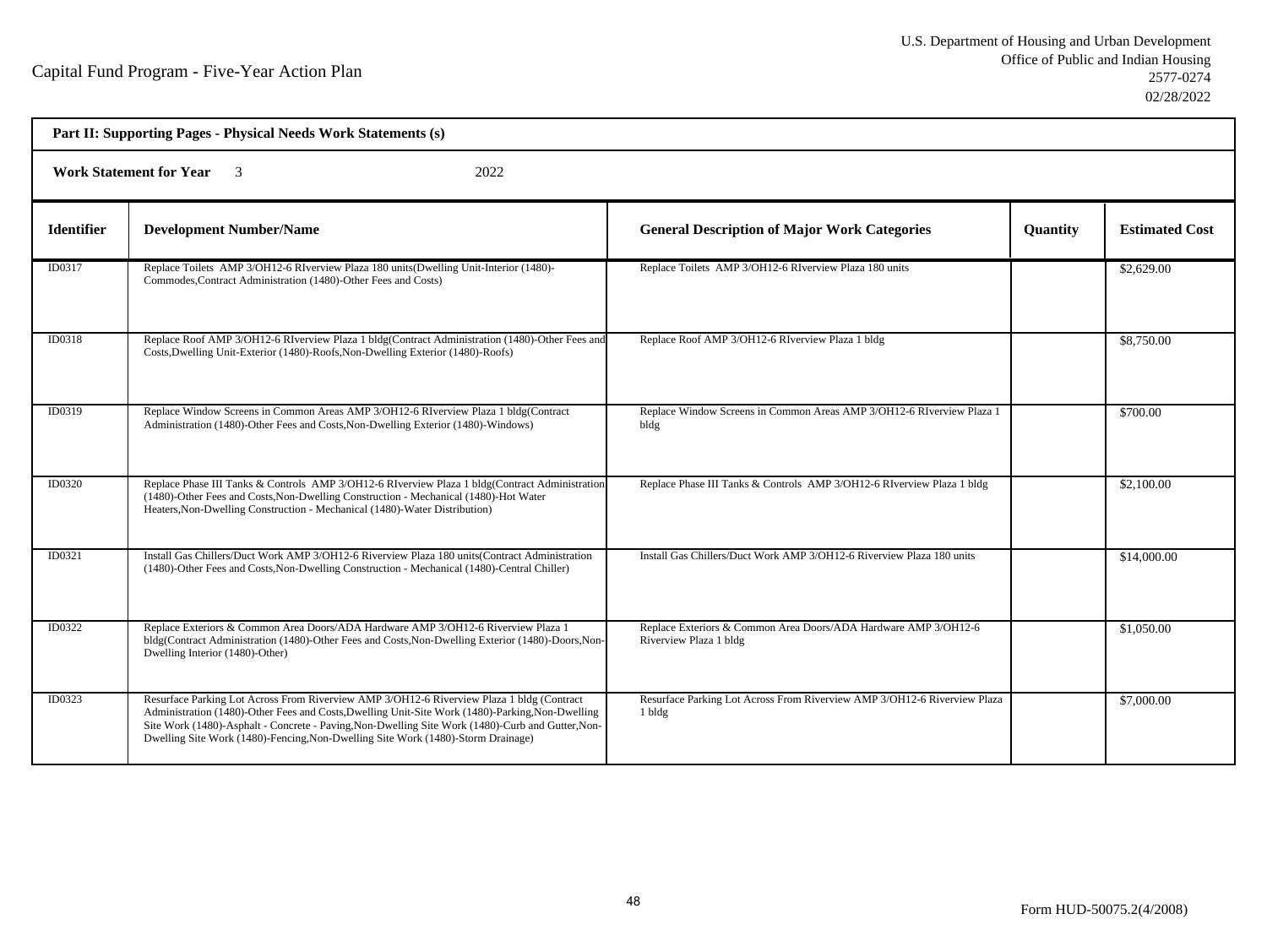| Part II: Supporting Pages - Physical Needs Work Statements (s) |                                                                                                                                                                                                                                                                                                                                                                                                        |                                                                                                                           |                 |                       |  |  |
|----------------------------------------------------------------|--------------------------------------------------------------------------------------------------------------------------------------------------------------------------------------------------------------------------------------------------------------------------------------------------------------------------------------------------------------------------------------------------------|---------------------------------------------------------------------------------------------------------------------------|-----------------|-----------------------|--|--|
| <b>Work Statement for Year</b><br>2022                         |                                                                                                                                                                                                                                                                                                                                                                                                        |                                                                                                                           |                 |                       |  |  |
| <b>Identifier</b>                                              | <b>Development Number/Name</b>                                                                                                                                                                                                                                                                                                                                                                         | <b>General Description of Major Work Categories</b>                                                                       | <b>Quantity</b> | <b>Estimated Cost</b> |  |  |
| ID0324                                                         | Abate ACMs Popcorn Ceiling, Pipe Coverings, Flooring & Mastic AMP 3/OH12-6 Riverview Plaza<br>180 units and common areas(Dwelling Unit-Interior (1480)-Flooring (non routine), Dwelling Unit-<br>Interior (1480)-Mechanical, Dwelling Unit-Interior (1480)-Other, Dwelling Unit-Interior (1480)-<br>Plumbing, Non-Dwelling Interior (1480)-Other, Contract Administration (1480)-Other Fees and Costs) | Abate ACMs Popcorn Ceiling, Pipe Coverings, Flooring & Mastic AMP 3/OH12-<br>6 Riverview Plaza 180 units and common areas |                 | \$47,880.00           |  |  |
| ID0325                                                         | Replace Windows AMP 3/OH12-6 Riverview Plaza 180 units and common areas(Contract<br>Administration (1480)-Other Fees and Costs, Dwelling Unit-Exterior (1480)-Windows, Non-Dwelling<br>Exterior (1480)-Windows)                                                                                                                                                                                        | Replace Windows AMP 3/OH12-6 Riverview Plaza 180 units and common areas                                                   |                 | \$21,000.00           |  |  |
| ID0326                                                         | Plumbing Upgrade Angle Stops/Danfoss Valves AMP 3/OH12-6 Riverview Plaza 180 units and<br>common areas(Contract Administration (1480)-Other Fees and Costs, Dwelling Unit-Interior (1480)-<br>Plumbing, Non-Dwelling Interior (1480)-Plumbing)                                                                                                                                                         | Plumbing Upgrade Angle Stops/Danfoss Valves AMP 3/OH12-6 Riverview Plaza<br>180 units and common areas                    |                 | \$1,750.00            |  |  |
| ID0327                                                         | Install A/C Covers AMP 3/OH12-6 Riverview Plaza 180 units (Dwelling Unit-Interior (1480)-Other)                                                                                                                                                                                                                                                                                                        | Install A/C Covers AMP 3/OH12-6 Riverview Plaza 180 units                                                                 |                 | \$945.00              |  |  |
| ID0328                                                         | Replace Unit Flooring AMP 3/OH12-6 Riverview Plaza 180 units (Contract Administration (1480)-<br>Other Fees and Costs, Dwelling Unit-Interior (1480)-Flooring (non routine), Non-Dwelling Interior<br>(1480)-Common Area Flooring)                                                                                                                                                                     | Replace Unit Flooring AMP 3/OH12-6 Riverview Plaza 180 units                                                              |                 | \$52,500.00           |  |  |
| ID0329                                                         | Replace Unit Entrance Doors/ADA Hardware AMP 3/OH12-6 Riverview Plaza 180 units (Contract<br>Administration (1480)-Other Fees and Costs, Dwelling Unit-Interior (1480)-Interior Doors, Non-<br>Dwelling Exterior (1480)-Doors, Non-Dwelling Interior (1480)-Doors)                                                                                                                                     | Replace Unit Entrance Doors/ADA Hardware AMP 3/OH12-6 Riverview Plaza<br>180 units                                        |                 | \$5,400.00            |  |  |
| ID0330                                                         | Replace Unit Interior Doors ADA Hardware AMP 3/OH12-6 Riverview Plaza 180 units (Contract<br>Administration (1480)-Other Fees and Costs, Dwelling Unit-Interior (1480)-Interior Doors)                                                                                                                                                                                                                 | Replace Unit Interior Doors ADA Hardware AMP 3/OH12-6 Riverview Plaza<br>180 units                                        |                 | \$5,400.00            |  |  |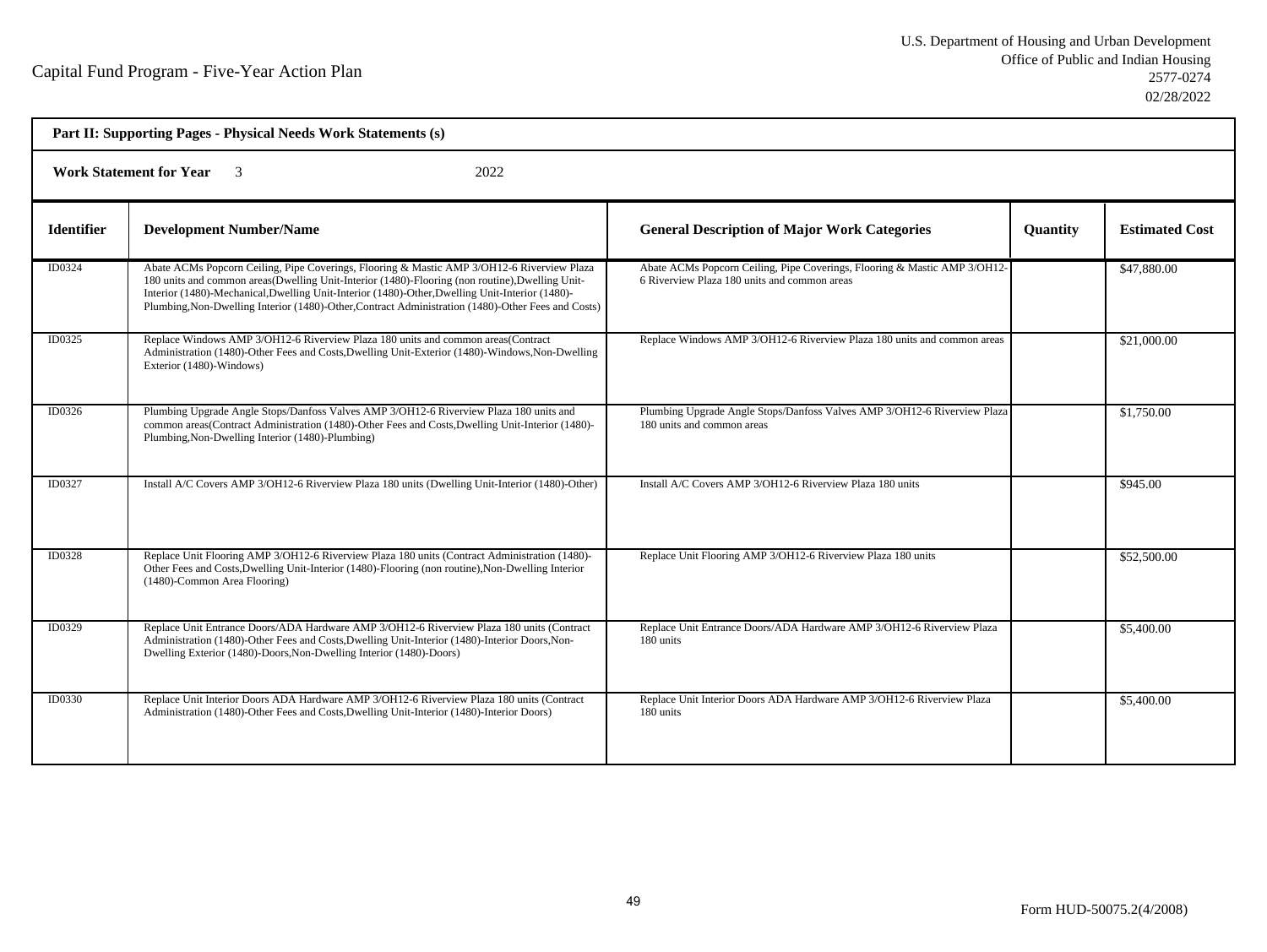| Part II: Supporting Pages - Physical Needs Work Statements (s) |                                                                                                                                                                                                                                                                                                                                                                                                                                                                              |                                                                                                                                          |                 |                       |  |  |
|----------------------------------------------------------------|------------------------------------------------------------------------------------------------------------------------------------------------------------------------------------------------------------------------------------------------------------------------------------------------------------------------------------------------------------------------------------------------------------------------------------------------------------------------------|------------------------------------------------------------------------------------------------------------------------------------------|-----------------|-----------------------|--|--|
|                                                                | <b>Work Statement for Year</b> 3<br>2022                                                                                                                                                                                                                                                                                                                                                                                                                                     |                                                                                                                                          |                 |                       |  |  |
| <b>Identifier</b>                                              | <b>Development Number/Name</b>                                                                                                                                                                                                                                                                                                                                                                                                                                               | <b>General Description of Major Work Categories</b>                                                                                      | <b>Quantity</b> | <b>Estimated Cost</b> |  |  |
| ID0331                                                         | Interior/Exterior Lighting Energy Efficient (LED) AMP 3/OH12-6 Riverview Plaza 180 units<br>(Contract Administration (1480)-Other Fees and Costs, Dwelling Unit-Exterior (1480)-Exterior<br>Lighting, Dwelling Unit-Interior (1480)-Electrical, Dwelling Unit-Interior (1480)-Other, Dwelling Unit-<br>Site Work (1480)-Lighting)                                                                                                                                            | Upgrade Interior Lighting Energy Efficient (LED or similar) AMP 3/OH12-6<br>Riverview Plaza 180 units                                    |                 | \$1,000.00            |  |  |
| ID0332                                                         | Upgrade Site Security Lighting Halls, stairwells, common areas, exterior AMP 3/OH12-6 Riverview<br>Plaza property wide(Contract Administration (1480)-Other Fees and Costs, Non-Dwelling Site Work<br>$(1480)$ -Lighting)                                                                                                                                                                                                                                                    | Upgrade Site Security Lighting Halls, stairwells, common areas, exterior AMP<br>3/OH12-6 Riverview Plaza property wide                   |                 | \$1,000.00            |  |  |
| <b>ID0333</b>                                                  | Site Improvements: Grading, Drainage in Existing Trenches & Resurfacing Disturbed Pavement AMP<br>3/OH12-6 Riverview Plaza property wide(Contract Administration (1480)-Other Fees and<br>Costs, Dwelling Unit-Site Work (1480)-Asphalt - Concrete - Paving, Dwelling Unit-Site Work (1480)-<br>Curb and Gutter, Dwelling Unit-Site Work (1480)-Storm Drainage, Non-Dwelling Site Work (1480)-<br>Asphalt - Concrete - Paving, Non-Dwelling Site Work (1480)-Storm Drainage) | Site Improvements: Grading, Drainage in Existing Trenches & Resurfacing<br>Disturbed Pavement AMP 3/OH12-6 Riverview Plaza property wide |                 | \$2,000.00            |  |  |
| ID0334                                                         | Install camera and recording system halls, stairwells, common areas, exteriors AMP 3/OH12-6<br>Riverview Plaza property wide(Contract Administration (1480)-Other Fees and Costs, Dwelling Unit-<br>Exterior (1480)-Other, Dwelling Unit-Site Work (1480)-Other, Non-Dwelling Exterior (1480)-<br>Other, Non-Dwelling Interior (1480)-Security)                                                                                                                              | Install camera and recording system halls, stairwells, common areas, exteriors<br>AMP 3/OH12-6 Riverview Plaza property wide             |                 | \$1,000.00            |  |  |
| ID0338                                                         | Construct Smoking Shelter AMP 3/OH12-6 Riverview Plaza 1 bldg(Contract Administration (1480)-<br>Other Fees and Costs, Non-Dwelling Construction-New Construction (1480)-Other)                                                                                                                                                                                                                                                                                              | Construct Smoking Shelter AMP 3/OH12-6 Riverview Plaza 1 bldg                                                                            |                 | \$1,000.00            |  |  |
| ID0339                                                         | Fence Replacement AMP 3/OH12-320 14 Scattered Site Units (Contract Administration (1480)-Other<br>Fees and Costs, Dwelling Unit-Site Work (1480)-Fencing, Non-Dwelling Site Work (1480)-Fencing)                                                                                                                                                                                                                                                                             | Fence Replacement AMP 3/OH12-320 14 Scattered Site Units                                                                                 |                 | \$1,400.00            |  |  |
| ID0340                                                         | Roof Vent Replacement AMP 3/OH12-320 14 Scattered Site Units(Contract Administration (1480)-<br>Other Fees and Costs, Dwelling Unit-Exterior (1480)-Other, Dwelling Unit-Exterior (1480)-Roofs)                                                                                                                                                                                                                                                                              | Roof Vent Replacement AMP 3/OH12-320 14 Scattered Site Units                                                                             |                 | \$1,400.00            |  |  |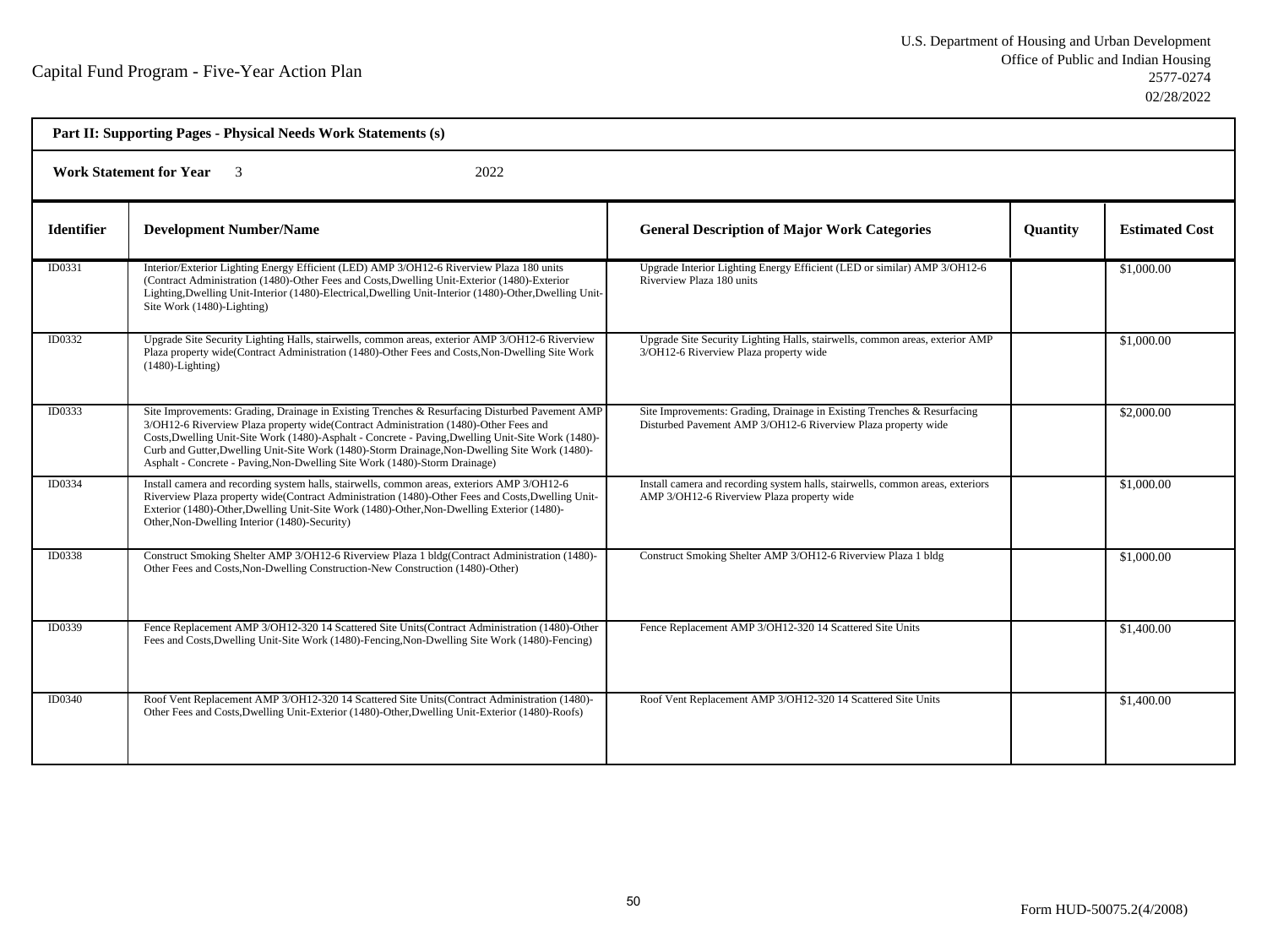|                   | Part II: Supporting Pages - Physical Needs Work Statements (s)                                                                                                                                                                                                                                                                                                                                                                                                         |                                                                                                                                      |                 |                       |  |  |
|-------------------|------------------------------------------------------------------------------------------------------------------------------------------------------------------------------------------------------------------------------------------------------------------------------------------------------------------------------------------------------------------------------------------------------------------------------------------------------------------------|--------------------------------------------------------------------------------------------------------------------------------------|-----------------|-----------------------|--|--|
|                   | 2022<br><b>Work Statement for Year</b> 3                                                                                                                                                                                                                                                                                                                                                                                                                               |                                                                                                                                      |                 |                       |  |  |
| <b>Identifier</b> | <b>Development Number/Name</b>                                                                                                                                                                                                                                                                                                                                                                                                                                         | <b>General Description of Major Work Categories</b>                                                                                  | <b>Quantity</b> | <b>Estimated Cost</b> |  |  |
| ID0341            | Replace Stoves AMP 3/OH12-320 14 Scattered Site Units(Contract Administration (1480)-Other Fees<br>and Costs, Dwelling Unit-Interior (1480)-Appliances)                                                                                                                                                                                                                                                                                                                | Replace Stoves AMP 3/OH12-320 14 Scattered Site Units                                                                                |                 | \$1,400.00            |  |  |
| ID0342            | Front Porches: Paint/Replace Wood AMP 3/OH12-320 14 Scattered Site Units(Contract<br>Administration (1480)-Other Fees and Costs, Dwelling Unit-Exterior (1480)-Balconies-Porches-<br>Railings-etc, Dwelling Unit-Exterior (1480)-Columns and Porches, Dwelling Unit-Exterior (1480)-<br><b>Exterior Paint and Caulking)</b>                                                                                                                                            | Front Porches: Paint/Replace Wood AMP 3/OH12-320 14 Scattered Site Units                                                             |                 | \$980.00              |  |  |
| ID0343            | Site Improvements: Grading, Drainage in Existing Trenches & Resurfacing Disturbed Pavement AMP<br>3/OH12-320 14 Scattered Site Units(Contract Administration (1480)-Other Fees and Costs, Dwelling<br>Unit-Site Work (1480)-Asphalt - Concrete - Paving, Dwelling Unit-Site Work (1480)-Curb and<br>Gutter, Dwelling Unit-Site Work (1480)-Storm Drainage, Non-Dwelling Site Work (1480)-Asphalt -<br>Concrete - Paving, Non-Dwelling Site Work (1480)-Storm Drainage) | Site Improvements: Grading, Drainage in Existing Trenches & Resurfacing<br>Disturbed Pavement AMP 3/OH12-320 14 Scattered Site Units |                 | \$350.00              |  |  |
| ID0344            | Interior/Exterior Lighting Energy Efficient (LED) AMP 3/OH12-320 14 Scattered Site Units (Contract<br>Administration (1480)-Other Fees and Costs, Dwelling Unit-Exterior (1480)-Exterior<br>Lighting, Dwelling Unit-Interior (1480)-Electrical, Dwelling Unit-Interior (1480)-Other, Dwelling Unit-<br>Site Work (1480)-Lighting)                                                                                                                                      | Upgrade Interior Lighting Energy Efficient (LED or similar) AMP 3/OH12-320<br>14 Scattered Site Units                                |                 | \$500.00              |  |  |
| ID0345            | Replace Stoves AMP 3/OH12-22 2 Scattered Site Units (Contract Administration (1480)-Other Fees<br>and Costs, Dwelling Unit-Interior (1480)-Appliances)                                                                                                                                                                                                                                                                                                                 | Replace Stoves AMP 3/OH12-22 2 Scattered Site Units                                                                                  |                 | \$200.00              |  |  |
| ID0346            | Site Improvements: Grading, Drainage in Existing Trenches & Resurfacing Disturbed Pavement AMP<br>3/OH12-22 2 Scattered Site Units(Contract Administration (1480)-Other Fees and Costs, Dwelling<br>Unit-Site Work (1480)-Asphalt - Concrete - Paving, Dwelling Unit-Site Work (1480)-Storm<br>Drainage, Non-Dwelling Site Work (1480)-Asphalt - Concrete - Paving, Non-Dwelling Site Work<br>(1480)-Storm Drainage)                                                   | Site Improvements: Grading, Drainage in Existing Trenches & Resurfacing<br>Disturbed Pavement AMP 3/OH12-22 2 Scattered Site Units   |                 | \$1,000.00            |  |  |
| ID0347            | Interior/Exterior Lighting Energy Efficient (LED) AMP 3/OH12-22 2 Scattered Site Units (Contract<br>Administration (1480)-Other Fees and Costs, Dwelling Unit-Exterior (1480)-Exterior<br>Lighting, Dwelling Unit-Interior (1480)-Electrical, Dwelling Unit-Interior (1480)-Other, Dwelling Unit-<br>Site Work (1480)-Lighting)                                                                                                                                        | Upgrade Interior Lighting Energy Efficient (LED or similar) AMP 3/OH12-22 2<br><b>Scattered Site Units</b>                           |                 | \$100.00              |  |  |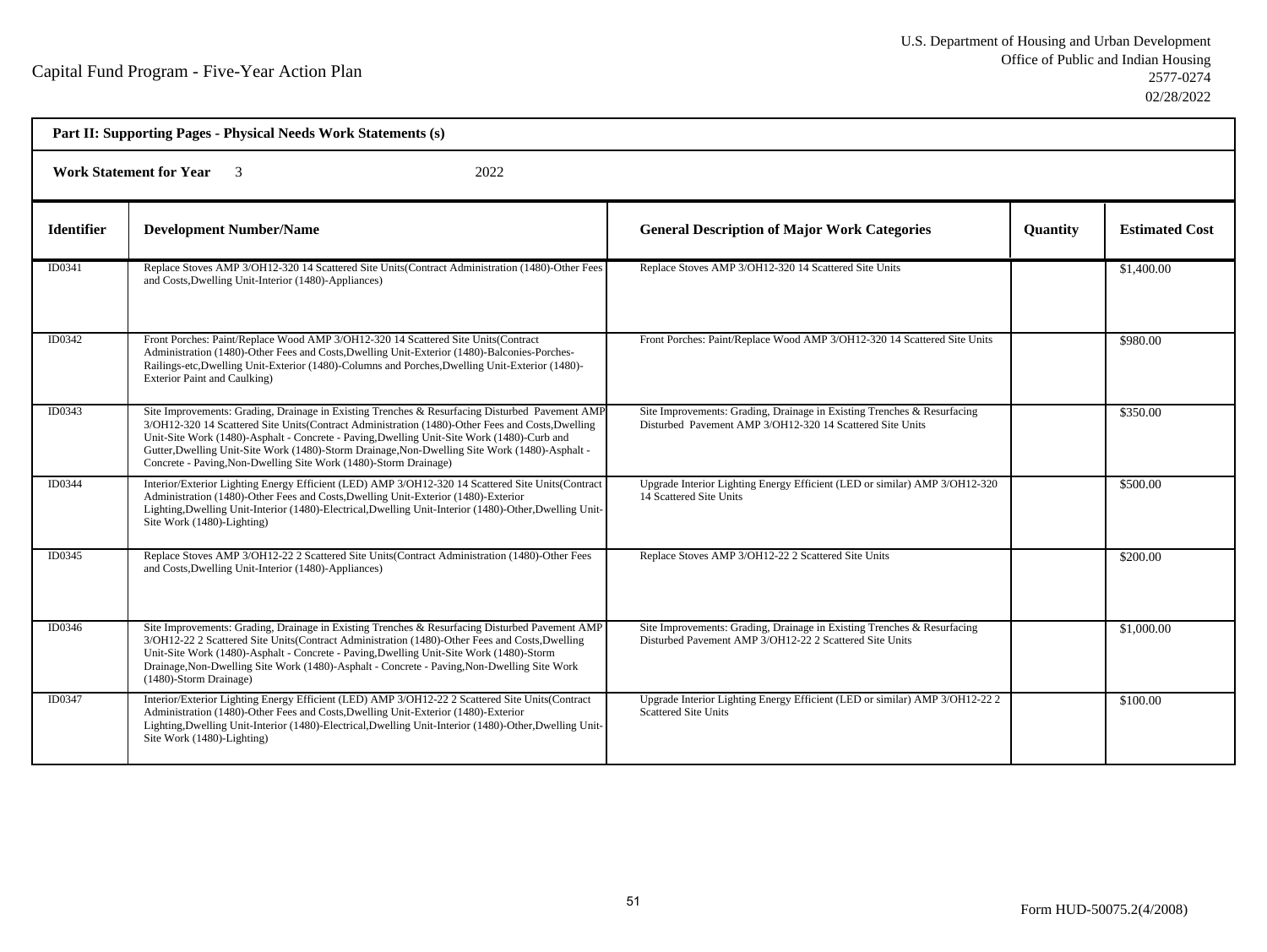| Part II: Supporting Pages - Physical Needs Work Statements (s) |                                                                                                                                                                                                                                                                                                                                                                                                                                                                      |                                                                                                                                    |                 |                       |  |  |
|----------------------------------------------------------------|----------------------------------------------------------------------------------------------------------------------------------------------------------------------------------------------------------------------------------------------------------------------------------------------------------------------------------------------------------------------------------------------------------------------------------------------------------------------|------------------------------------------------------------------------------------------------------------------------------------|-----------------|-----------------------|--|--|
|                                                                | <b>Work Statement for Year</b> 3<br>2022                                                                                                                                                                                                                                                                                                                                                                                                                             |                                                                                                                                    |                 |                       |  |  |
| <b>Identifier</b>                                              | <b>Development Number/Name</b>                                                                                                                                                                                                                                                                                                                                                                                                                                       | <b>General Description of Major Work Categories</b>                                                                                | <b>Quantity</b> | <b>Estimated Cost</b> |  |  |
| ID0348                                                         | Replace Stoves AMP 3/OH12-25 3 Scattered Site Units(Contract Administration (1480)-Other Fees<br>and Costs, Dwelling Unit-Interior (1480)-Appliances)                                                                                                                                                                                                                                                                                                                | Replace Stoves AMP 3/OH12-25 3 Scattered Site Units                                                                                |                 | \$300.00              |  |  |
| ID0349                                                         | Site Improvements: Grading, Drainage in Existing Trenches & Resurfacing Disturbed Pavement AMP<br>3/OH12-25 3 Scattered Site Units(Contract Administration (1480)-Other Fees and Costs, Dwelling<br>Unit-Site Work (1480)-Asphalt - Concrete - Paving, Dwelling Unit-Site Work (1480)-Curb and<br>Gutter, Dwelling Unit-Site Work (1480)-Storm Drainage, Non-Dwelling Site Work (1480)-Asphalt -<br>Concrete - Paving, Non-Dwelling Site Work (1480)-Storm Drainage) | Site Improvements: Grading, Drainage in Existing Trenches & Resurfacing<br>Disturbed Pavement AMP 3/OH12-25 3 Scattered Site Units |                 | \$105.00              |  |  |
| <b>ID0350</b>                                                  | Interior/Exterior Lighting Energy Efficient (LED) AMP 3/OH12-25 3 Scattered Site Units (Contract<br>Administration (1480)-Other Fees and Costs, Dwelling Unit-Exterior (1480)-Exterior<br>Lighting, Dwelling Unit-Interior (1480)-Electrical, Dwelling Unit-Interior (1480)-Other, Dwelling Unit-<br>Site Work (1480)-Lighting)                                                                                                                                      | Upgrade Interior Lighting Energy Efficient (LED or similar) AMP 3/OH12-25 3<br><b>Scattered Site Units</b>                         |                 | \$100.00              |  |  |
| ID0409                                                         | Transfer to Operations AMP 3 373 units (Operations (1406))                                                                                                                                                                                                                                                                                                                                                                                                           | Transfer to Operations AMP 3 373 units                                                                                             |                 | \$50,000.00           |  |  |
| <b>ID0424</b>                                                  | CFP Management Fee AMP 3 373 units (Administration (1410)-Other)                                                                                                                                                                                                                                                                                                                                                                                                     | CFP Management Fee AMP 3 373 units                                                                                                 |                 | \$90,781.00           |  |  |
| ID0444                                                         | A/C Installation AMP 3/OH12-3 Wilkes Villa 174 units (Contract Administration (1480)-Other Fees<br>and Costs, Dwelling Unit-Interior (1480)-Appliances, Dwelling Unit-Interior (1480)-Other)                                                                                                                                                                                                                                                                         | A/C Installation AMP 3/OH12-3 Wilkes Villa 174 units                                                                               |                 | \$174,000.00          |  |  |
| <b>ID0447</b>                                                  | Install Intercom/remote door entry System AMP 3/OH12-6 Riverview Plaza 180 units/offices/1<br>bldg(Contract Administration (1480)-Other Fees and Costs, Dwelling Unit-Exterior (1480)-<br>Other, Dwelling Unit-Interior (1480)-Other, Non-Dwelling Interior (1480)-Other, Non-Dwelling Interior<br>$(1480)$ -Security)                                                                                                                                               | Install Intercom/remote door entry System AMP 3/OH12-6 Riverview Plaza 180<br>units/offices/1 bldg                                 |                 | \$15,000.00           |  |  |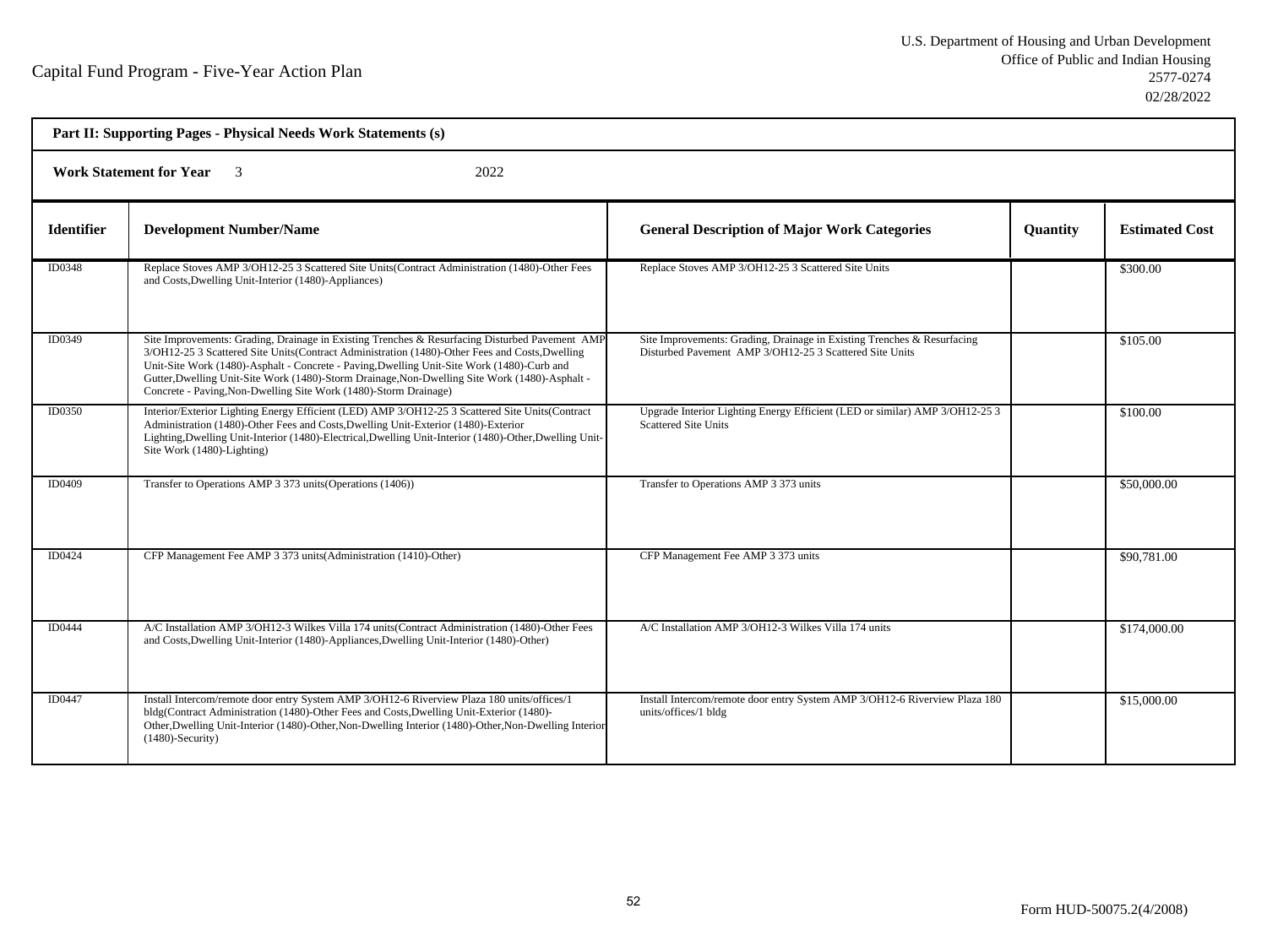| Part II: Supporting Pages - Physical Needs Work Statements (s) |                                                                                                                                                                                                                                                                                                     |                                                                                                                 |                 |                       |  |  |
|----------------------------------------------------------------|-----------------------------------------------------------------------------------------------------------------------------------------------------------------------------------------------------------------------------------------------------------------------------------------------------|-----------------------------------------------------------------------------------------------------------------|-----------------|-----------------------|--|--|
|                                                                | <b>Work Statement for Year</b> 3<br>2022                                                                                                                                                                                                                                                            |                                                                                                                 |                 |                       |  |  |
| <b>Identifier</b>                                              | <b>Development Number/Name</b>                                                                                                                                                                                                                                                                      | <b>General Description of Major Work Categories</b>                                                             | <b>Quantity</b> | <b>Estimated Cost</b> |  |  |
| ID0451                                                         | AMP3/OH12-03 Wilkes Villa Capital Fund Financing Program - Debt Service Payments (Debt Service<br>Bond Payment-Paid by PHA (1501))                                                                                                                                                                  | Capital Fund Financing Program - Debt Service Payments                                                          |                 | \$100,000.00          |  |  |
| ID0501                                                         | Management Improvements - paperless applications, recertifications, inspections - AMP<br>3(Management Improvement (1408)-System Improvements)                                                                                                                                                       | Management Improvements - paperless applications, recertifications, inspections<br>AMP 3                        |                 | \$15,000.00           |  |  |
|                                                                | OBERLIN HOMES (OH012000004)                                                                                                                                                                                                                                                                         |                                                                                                                 |                 | \$754,707.00          |  |  |
| ID0083                                                         | Replace Sanitary/Storm Sewer Clean-outs in Existing Trench AMP 4/OH12-13/14 Southside Gardens<br>property wide(Contract Administration (1480)-Other Fees and Costs, Non-Dwelling Site Work (1480)-<br>Storm Drainage)                                                                               | Replace Sanitary/Storm Sewer Clean-outs in Existing Trench AMP 4/OH12-<br>13/14 Southside Gardens property wide |                 | \$2,500.00            |  |  |
| ID0086                                                         | Replace Sump Pumps/Plumbing/Crocks in Existing Trenches AMP 4/OH12-420; 18 scattered site<br>units(Contract Administration (1480)-Other Fees and Costs, Dwelling Unit-Interior (1480)-<br>Plumbing, Dwelling Unit-Site Work (1480)-Storm Drainage, Non-Dwelling Site Work (1480)-Storm<br>Drainage) | Replace Sump Pumps/Plumbing/Crocks in Existing Trenches AMP 4/OH12-420;<br>18 scattered site units              |                 | \$5,400.00            |  |  |
| <b>ID0087</b>                                                  | Floor covering replacement AMP 4/OH12-420 18 Scattered site units(Contract Administration (1480)-<br>Other Fees and Costs, Dwelling Unit-Interior (1480)-Flooring (non routine))                                                                                                                    | Floor covering replacement AMP 4/OH12-420 18 Scattered site units                                               |                 | \$6,750.00            |  |  |
| <b>ID0088</b>                                                  | Concrete install in Crawl Space AMP 4/OH12-420 18 Scattered Site Units (Contract Administration<br>(1480)-Other Fees and Costs, Dwelling Unit-Exterior (1480)-Building Slab, Dwelling Unit-Exterior<br>(1480)-Foundations, Dwelling Unit-Interior (1480)-Other)                                     | Concrete install in Crawl Space AMP 4/OH12-420 18 Scattered Site Units                                          |                 | \$8,100.00            |  |  |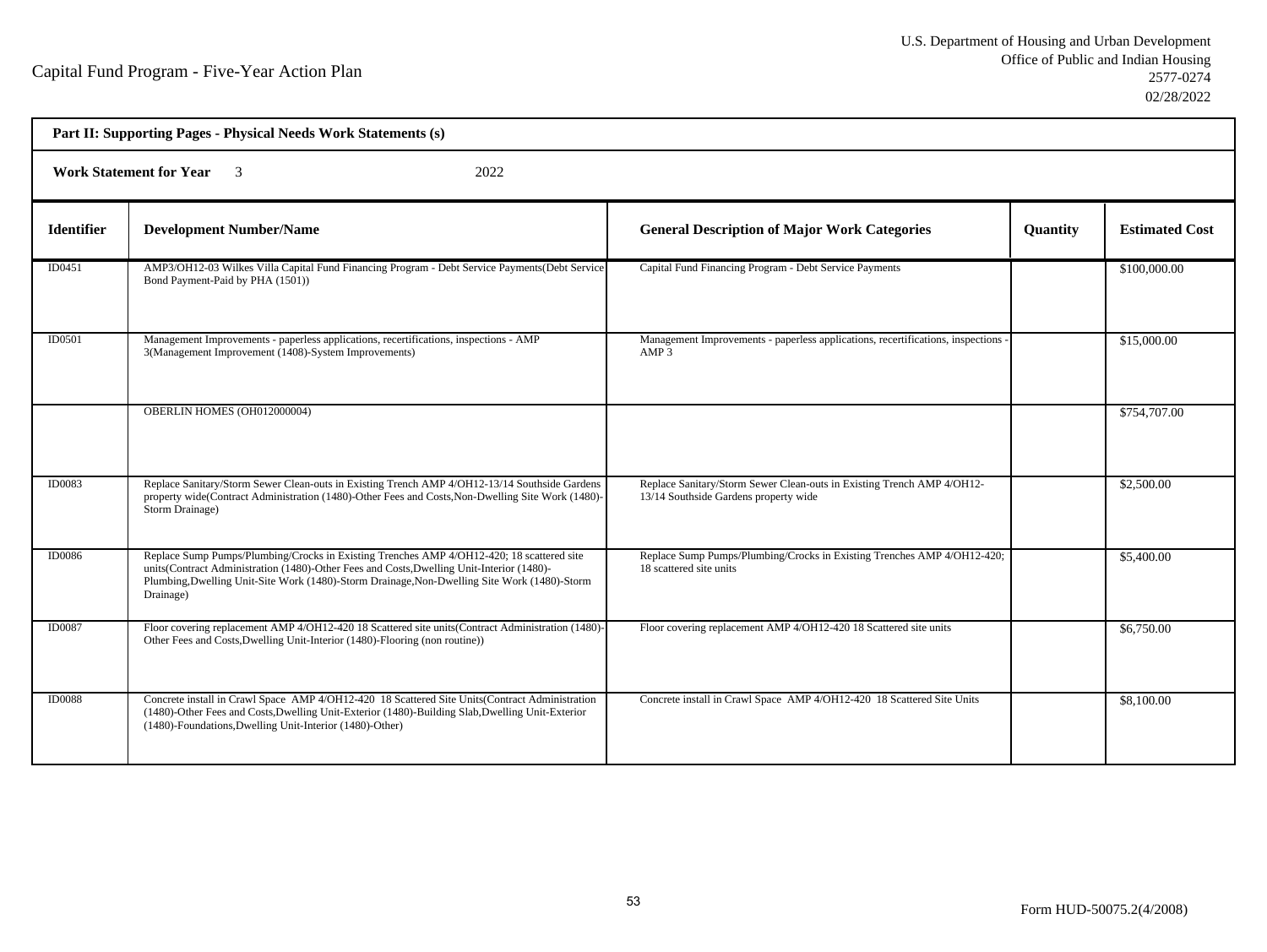| Part II: Supporting Pages - Physical Needs Work Statements (s) |                                                                                                                                                                                                                                                                                                                     |                                                                                            |          |                       |  |  |
|----------------------------------------------------------------|---------------------------------------------------------------------------------------------------------------------------------------------------------------------------------------------------------------------------------------------------------------------------------------------------------------------|--------------------------------------------------------------------------------------------|----------|-----------------------|--|--|
|                                                                | <b>Work Statement for Year</b> 3<br>2022                                                                                                                                                                                                                                                                            |                                                                                            |          |                       |  |  |
| <b>Identifier</b>                                              | <b>Development Number/Name</b>                                                                                                                                                                                                                                                                                      | <b>General Description of Major Work Categories</b>                                        | Quantity | <b>Estimated Cost</b> |  |  |
| ID0089                                                         | Floor covering replacement AMP 4/OH12-21 25 Scattered site units (Contract Administration (1480)-<br>Other Fees and Costs, Dwelling Unit-Interior (1480)-Flooring (non routine))                                                                                                                                    | Floor covering replacement AMP 4/OH12-21 25 Scattered site units                           |          | \$12,500.00           |  |  |
| ID0315                                                         | Replace Gas Stoves AMP 4/OH12-13/14 Southside Gardens 111 units (Contract Administration<br>(1480)-Other Fees and Costs, Dwelling Unit-Interior (1480)-Appliances)                                                                                                                                                  | Replace Gas Stoves AMP 4/OH12-13/14 Southside Gardens 111 units                            |          | \$1,110.00            |  |  |
| ID0351                                                         | Alternative Energy Source: rooftop solar power or wind turbine; AMP 4/OH12-4 JFO 1 bldg(Contract<br>Administration (1480)-Other Fees and Costs, Non-Dwelling Construction - Mechanical (1480)-Other)                                                                                                                | Alternative Energy Source: rooftop solar power or wind turbine; AMP 4/OH12-4<br>JFO 1 bldg |          | \$1,750.00            |  |  |
| ID0352                                                         | Modernize Community Room AMP 4/OH12-4 JFO 1 bldg(Contract Administration (1480)-Other<br>Fees and Costs, Non-Dwelling Interior (1480)-Common Area Finishes, Non-Dwelling Interior (1480)-<br>Common Area Flooring, Non-Dwelling Interior (1480)-Common Area Painting)                                               | Modernize Community Room AMP 4/OH12-4 JFO 1 bldg                                           |          | \$1,000.00            |  |  |
| <b>ID0353</b>                                                  | Interior/Exterior lighting Energy Efficient (LED) AMP 4/OH12-4 JFO 53 units(Contract<br>Administration (1480)-Other Fees and Costs, Dwelling Unit-Exterior (1480)-Exterior<br>Lighting, Dwelling Unit-Interior (1480)-Electrical, Dwelling Unit-Interior (1480)-Other, Dwelling Unit-<br>Site Work (1480)-Lighting) | Upgrade interior lighting Energy Efficient (LED or similar) AMP 4/OH12-4 JFO<br>53 units   |          | \$1,000.00            |  |  |
| ID0355                                                         | Install Roll-in Showers and/or accessible tubs AMP 4/OH12-4 JFO 3 bldgs 53 units (Contract<br>Administration (1480)-Other Fees and Costs, Dwelling Unit-Interior (1480)-Tubs and Showers)                                                                                                                           | Install Roll-in Showers and/or accessible tubs AMP 4/OH12-4 JFO; 3 bldgs. 53<br>units      |          | \$7,140.00            |  |  |
| ID0356                                                         | Construct Smoking Shelter AMP 4/OH12-4 JFO 1 bldg(Contract Administration (1480)-Other Fees<br>and Costs, Non-Dwelling Construction-New Construction (1480)-Other)                                                                                                                                                  | Construct Smoking Shelter AMP 4/OH12-4 JFO 1 bldg                                          |          | \$1,000.00            |  |  |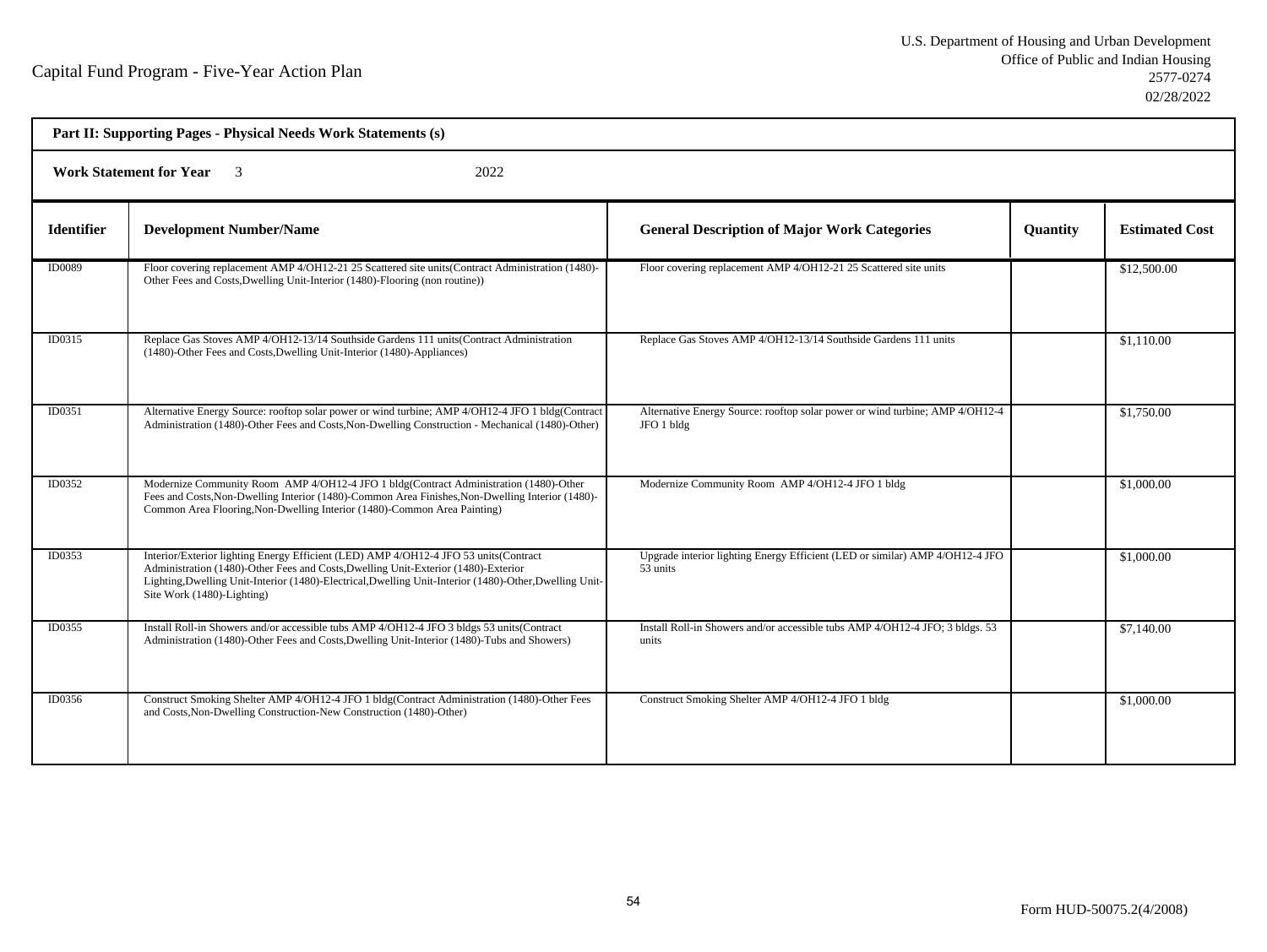| Part II: Supporting Pages - Physical Needs Work Statements (s) |                                                                                                                                                                                                                                                                                                                                                                                                                                                                          |                                                                                                                                             |                 |                       |  |  |
|----------------------------------------------------------------|--------------------------------------------------------------------------------------------------------------------------------------------------------------------------------------------------------------------------------------------------------------------------------------------------------------------------------------------------------------------------------------------------------------------------------------------------------------------------|---------------------------------------------------------------------------------------------------------------------------------------------|-----------------|-----------------------|--|--|
|                                                                | <b>Work Statement for Year</b><br>2022<br>$\overline{\mathbf{3}}$                                                                                                                                                                                                                                                                                                                                                                                                        |                                                                                                                                             |                 |                       |  |  |
| <b>Identifier</b>                                              | <b>Development Number/Name</b>                                                                                                                                                                                                                                                                                                                                                                                                                                           | <b>General Description of Major Work Categories</b>                                                                                         | <b>Quantity</b> | <b>Estimated Cost</b> |  |  |
| ID0357                                                         | Upgrade 2 Laundry Rooms AMP 4/OH12-4 JFO 1 bldg(Contract Administration (1480)-Other Fees<br>and Costs, Non-Dwelling Interior (1480)-Laundry Areas, Non-Dwelling Interior (1480)-Plumbing)                                                                                                                                                                                                                                                                               | Upgrade 2 Laundry Rooms AMP 4/OH12-4 JFO 1 bldg                                                                                             |                 | \$1,400.00            |  |  |
| ID0358                                                         | Replace A/C AMP 4/OH12-4 JFO 51 units(Dwelling Unit-Interior (1480)-Appliances, Dwelling Unit-<br>Interior (1480)-Electrical, Dwelling Unit-Interior (1480)-Mechanical, Contract Administration (1480)-<br>Other Fees and Costs, Dwelling Unit-Interior (1480)-Other)                                                                                                                                                                                                    | Replace A/C Covers AMP 4/OH12-4 JFO 51 units                                                                                                |                 | \$268.00              |  |  |
| ID0360                                                         | Replace Entrance Steps Front & Back AMP 4/OH12-13/14 Southside Gardens 108 units (Contract<br>Administration (1480)-Other Fees and Costs, Dwelling Unit-Exterior (1480)-Balconies-Porches-<br>Railings-etc)                                                                                                                                                                                                                                                              | Replace Entrance Steps Front & Back AMP 4/OH12-13/14 Southside Gardens<br>108 units                                                         |                 | \$3,500.00            |  |  |
| ID0362                                                         | Install Emergency Generator for management office AMP 4/OH12-13/14 Southside Gardens 1<br>bldg(Contract Administration (1480)-Other Fees and Costs, Non-Dwelling Construction - Mechanical<br>$(1480)$ -Generator)                                                                                                                                                                                                                                                       | Install Emergency Generator for management office AMP 4/OH12-13/14<br>Southside Gardens 1 bldg                                              |                 | \$4,000.00            |  |  |
| ID0363                                                         | Infrastructure Upgrade: replace underground water, gas, electric, sanitary sewer in existing trenches<br>Southside Gardens AMP 4/OH12-13/14(Contract Administration (1480)-Other Fees and<br>Costs, Dwelling Unit-Site Work (1480)-Electric Distribution, Dwelling Unit-Site Work (1480)-Sewer<br>Lines - Mains, Dwelling Unit-Site Work (1480)-Water Lines/Mains, Non-Dwelling Site Work (1480)-<br>Site Utilities)                                                     | Infrastructure Upgrade: replace underground water, gas, electric, sanitary sewer in<br>existing trenches Southside Gardens AMP 4/OH12-13/14 |                 | \$50,000.00           |  |  |
| ID0364                                                         | Replace kitchen Exhaust Fans AMP 4/OH12-13/14 Southside Gardens 108 units (Contract<br>Administration (1480)-Other Fees and Costs, Dwelling Unit-Interior (1480)-Electrical, Dwelling Unit-<br>Interior (1480)-Other)                                                                                                                                                                                                                                                    | Replace kitchen Exhaust Fans AMP 4/OH12-13/14 Southside Gardens 108 units                                                                   |                 | \$10,800.00           |  |  |
| ID0365                                                         | Install Central A/C AMP 4/OH12-13/14 Southside Gardens 108 units (Contract Administration (1480)-<br>Other Fees and Costs, Dwelling Unit-Interior (1480)-Electrical, Dwelling Unit-Interior (1480)-<br>Mechanical, Dwelling Unit-Interior (1480)-Other, Non-Dwelling Construction - Mechanical (1480)-<br>Cooling Equipment - Systems, Non-Dwelling Construction - Mechanical (1480)-Heating Equipment -<br>System, Non-Dwelling Construction - Mechanical (1480)-Other) | Install Central A/C AMP 4/OH12-13/14 Southside Gardens 108 units                                                                            |                 | \$108,000.00          |  |  |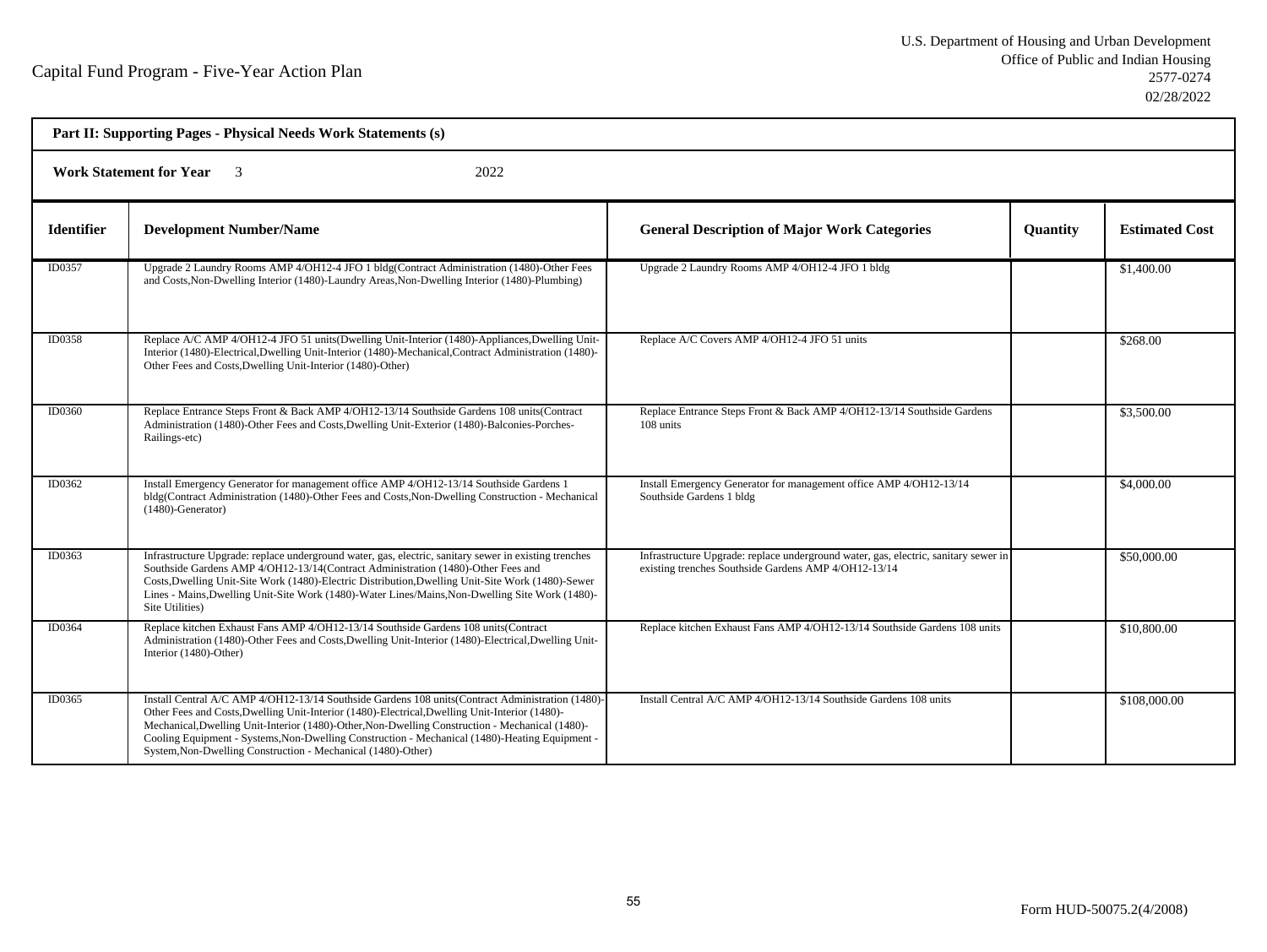| Part II: Supporting Pages - Physical Needs Work Statements (s) |                                                                                                                                                                                                                                                                                                                                                                                                                                                                               |                                                                                                                                           |                 |                       |  |  |
|----------------------------------------------------------------|-------------------------------------------------------------------------------------------------------------------------------------------------------------------------------------------------------------------------------------------------------------------------------------------------------------------------------------------------------------------------------------------------------------------------------------------------------------------------------|-------------------------------------------------------------------------------------------------------------------------------------------|-----------------|-----------------------|--|--|
|                                                                | <b>Work Statement for Year</b><br>2022                                                                                                                                                                                                                                                                                                                                                                                                                                        |                                                                                                                                           |                 |                       |  |  |
| <b>Identifier</b>                                              | <b>Development Number/Name</b>                                                                                                                                                                                                                                                                                                                                                                                                                                                | <b>General Description of Major Work Categories</b>                                                                                       | <b>Quantity</b> | <b>Estimated Cost</b> |  |  |
| ID0367                                                         | Resident Relocation AMP 4/OH12-13/14 Southside Gardens - selected buildings as create<br>development plan(Contract Administration (1480)-Relocation)                                                                                                                                                                                                                                                                                                                          | Resident Relocation AMP 4/OH12-13/14 Southside Gardens - selected buildings<br>as create development plan                                 |                 | \$50,000.00           |  |  |
| ID0368                                                         | Development Activities, to include Choice Neighborhood Planning Grant Application,<br>predevelopment; AMP 4/OH12-13/14 Southside Gardens(Dwelling Unit-Development (1480)-New<br>Construction)                                                                                                                                                                                                                                                                                | Development Activities, to include Choice Neighborhood Planning Grant<br>Application, predevelopment; AMP 4/OH12-13/14 Southside Gardens  |                 | \$100,000.00          |  |  |
| ID0369                                                         | Site Improvements: Grading, Drainage in Existing Trenches & Resurfacing Disturbed Pavement AMP<br>4/OH12-13/14 Southside Gardens 50 bldgs(Contract Administration (1480)-Other Fees and<br>Costs, Dwelling Unit-Site Work (1480)-Asphalt - Concrete - Paving, Dwelling Unit-Site Work (1480)-<br>Curb and Gutter, Dwelling Unit-Site Work (1480)-Storm Drainage, Non-Dwelling Site Work (1480)-<br>Asphalt - Concrete - Paving, Non-Dwelling Site Work (1480)-Storm Drainage) | Site Improvements: Grading, Drainage in Existing Trenches & Resurfacing<br>Disturbed Pavement AMP 4/OH12-13/14 Southside Gardens 50 bldgs |                 | \$1,750.00            |  |  |
| ID0370                                                         | Interior/Exterior Lighting Energy Efficient (LED) AMP 4/OH12-13/14 Southside Gardens 108<br>units(Dwelling Unit-Exterior (1480)-Exterior Lighting,Contract Administration (1480)-Other Fees and<br>Costs, Dwelling Unit-Interior (1480)-Electrical, Dwelling Unit-Interior (1480)-Other, Dwelling Unit-<br>Site Work (1480)-Lighting)                                                                                                                                         | Upgrade Interior Lighting Energy Efficient (LED or similar) AMP 4/OH12-13/14<br>Southside Gardens 108 units                               |                 | \$1,000.00            |  |  |
| ID0372                                                         | Smoking Shelter Construction AMP 4/OH12-11 Albright Terrace 1 bldg(Contract Administration<br>(1480)-Other Fees and Costs, Non-Dwelling Construction-New Construction (1480)-Other)                                                                                                                                                                                                                                                                                           | Smoking Shelter Construction AMP 4/OH12-11 Albright Terrace 1 bldg                                                                        |                 | \$1,000.00            |  |  |
| ID0375                                                         | Brick tuck-point/clean/seal AMP 4/OH12-11 Albright Terrace 4 bldgs(Contract Administration<br>(1480)-Other Fees and Costs, Dwelling Unit-Exterior (1480)-Exterior Paint and Caulking, Dwelling<br>Unit-Exterior (1480)-Tuck-Pointing, Non-Dwelling Exterior (1480)-Paint and Caulking, Non-Dwelling<br>Exterior (1480)-Tuck Pointing)                                                                                                                                         | Brick tuck-point/clean/seal AMP 4/OH12-11 Albright Terrace 4 bldgs                                                                        |                 | \$4,000.00            |  |  |
| ID0376                                                         | Install Roll-in Showers/Accessible Tubs AMP 4/OH12-11 Albright Terrace 50 units(Contract<br>Administration (1480)-Other Fees and Costs, Dwelling Unit-Interior (1480)-Tubs and Showers)                                                                                                                                                                                                                                                                                       | Install Roll-in Showers/Accessible Tubs AMP 4/OH12-11 Albright Terrace 50<br>units                                                        |                 | \$5,000.00            |  |  |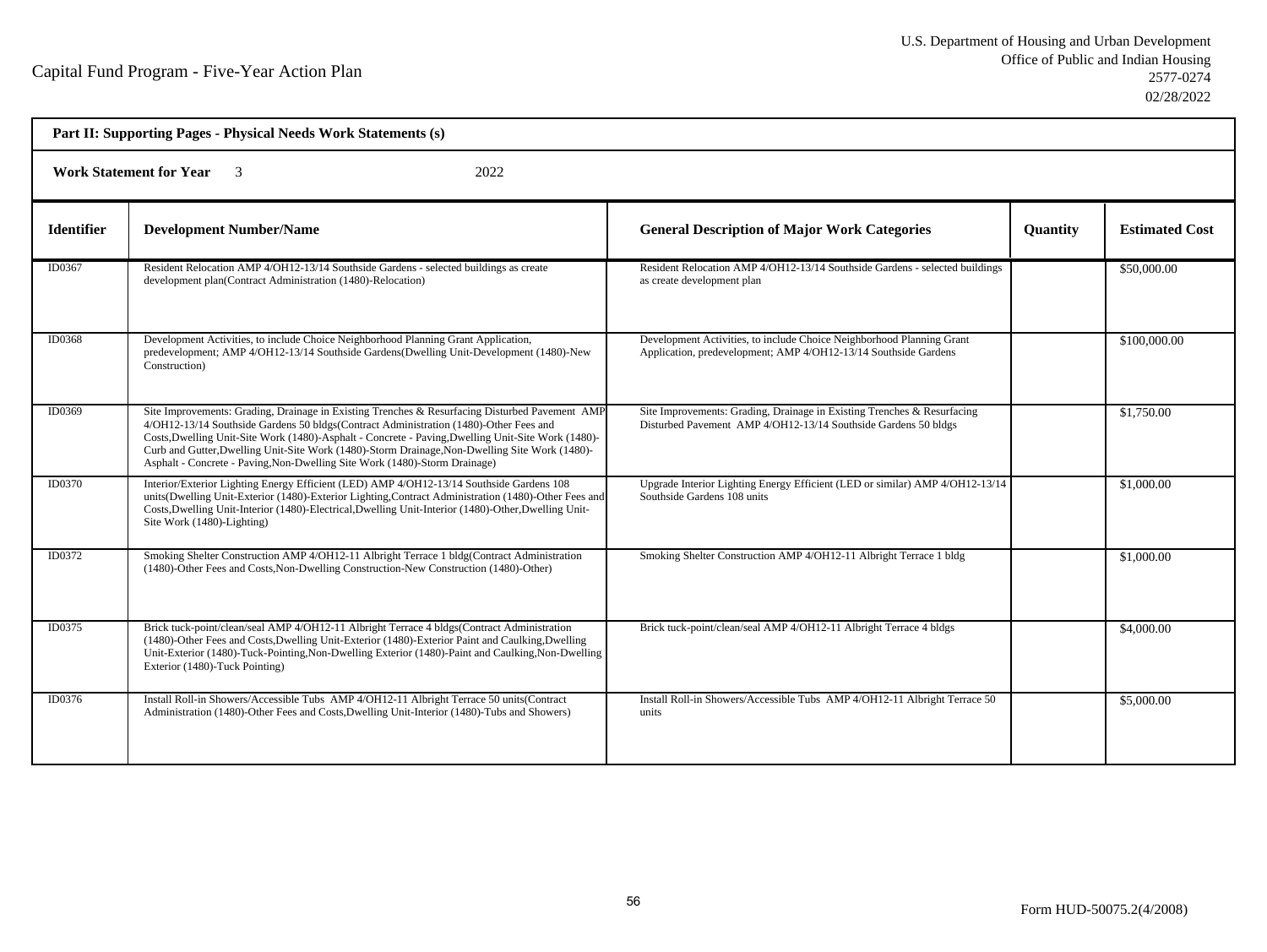| Part II: Supporting Pages - Physical Needs Work Statements (s) |                                                                                                                                                                                                                                                                                                                                                                                 |                                                                                                        |                 |                       |  |  |
|----------------------------------------------------------------|---------------------------------------------------------------------------------------------------------------------------------------------------------------------------------------------------------------------------------------------------------------------------------------------------------------------------------------------------------------------------------|--------------------------------------------------------------------------------------------------------|-----------------|-----------------------|--|--|
|                                                                | <b>Work Statement for Year</b><br>2022                                                                                                                                                                                                                                                                                                                                          |                                                                                                        |                 |                       |  |  |
| <b>Identifier</b>                                              | <b>Development Number/Name</b>                                                                                                                                                                                                                                                                                                                                                  | <b>General Description of Major Work Categories</b>                                                    | <b>Quantity</b> | <b>Estimated Cost</b> |  |  |
| ID0377                                                         | Replace Flooring Halls & Common Areas AMP 4/OH12-11 Albright Terrace 4 bldgs(Contract<br>Administration (1480)-Other Fees and Costs, Dwelling Unit-Interior (1480)-Flooring (non<br>routine), Non-Dwelling Interior (1480)-Common Area Flooring)                                                                                                                                | Replace Flooring Halls & Common Areas AMP 4/OH12-11 Albright Terrace 4<br>bldgs                        |                 | \$4,000.00            |  |  |
| ID0378                                                         | Seal/Stripe Parking Deck AMP 4/OH12-11 Albright Terrace 4 bldgs(Contract Administration (1480)-<br>Other Fees and Costs, Dwelling Unit-Site Work (1480)-Asphalt - Concrete - Paving, Dwelling Unit-Site<br>Work (1480)-Parking, Non-Dwelling Site Work (1480)-Asphalt - Concrete - Paving)                                                                                      | Seal/Stripe Parking Deck AMP 4/OH12-11 Albright Terrace 4 bldgs                                        |                 | \$500.00              |  |  |
| <b>ID0379</b>                                                  | Replace Kitchen Hoods/Fans AMP 4/OH12-11 Albright Terrace 50 units (Contract Administration<br>(1480)-Other Fees and Costs, Dwelling Unit-Interior (1480)-Mechanical, Dwelling Unit-Interior<br>$(1480)$ -Other)                                                                                                                                                                | Replace Kitchen Hoods/Fans AMP 4/OH12-11 Albright Terrace 50 units                                     |                 | \$500.00              |  |  |
| ID0381                                                         | Install A/C Covers AMP 4/OH12-11 Albright Terrace 50 units (Dwelling Unit-Interior (1480)-Other)                                                                                                                                                                                                                                                                                | Install A/C Covers AMP 4/OH12-11 Albright Terrace 50 units                                             |                 | \$500.00              |  |  |
| ID0382                                                         | Replace Windows AMP 4/OH12-11 Albright Terrace 50 units + common areas(Contract<br>Administration (1480)-Other Fees and Costs, Dwelling Unit-Exterior (1480)-Windows, Non-Dwelling<br>Exterior (1480)-Windows)                                                                                                                                                                  | Replace Windows AMP 4/OH12-11 Albright Terrace 50 units + common areas                                 |                 | \$5,000.00            |  |  |
| <b>ID0383</b>                                                  | Community Room Kitchen Modernization AMP 4/OH12-11 Albright Terrace 1 bldg(Contract<br>Administration (1480)-Other Fees and Costs, Non-Dwelling Interior (1480)-Appliances, Non-Dwelling<br>Interior (1480)-Common Area Flooring, Non-Dwelling Interior (1480)-Common Area Kitchens, Non-<br>Dwelling Interior (1480)-Common Area Painting, Non-Dwelling Interior (1480)-Other) | Community Room Kitchen Modernization AMP 4/OH12-11 Albright Terrace 1<br>bldg                          |                 | \$2,000.00            |  |  |
| ID0384                                                         | Interior/Exterior Lighting Energy Efficient (LED) AMP 4/OH12-11 Albright Terrace 50<br>units(Contract Administration (1480)-Other Fees and Costs, Dwelling Unit-Exterior (1480)-Exterior<br>Lighting, Dwelling Unit-Interior (1480)-Electrical, Dwelling Unit-Interior (1480)-Other, Dwelling Unit-<br>Site Work (1480)-Lighting)                                               | Upgrade Interior Lighting Energy Efficient (LED or similar) AMP 4/OH12-11<br>Albright Terrace 50 units |                 | \$500.00              |  |  |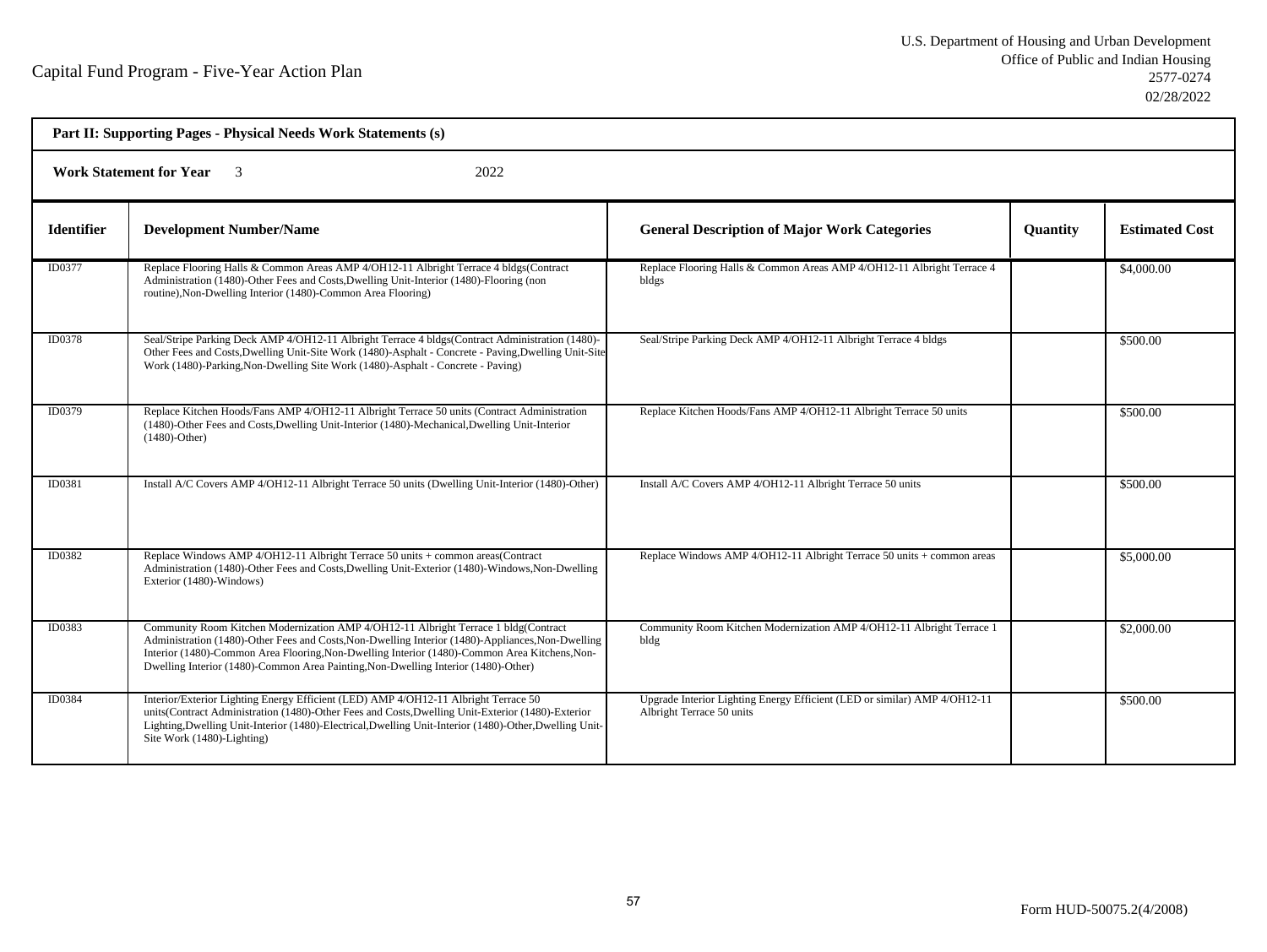| Part II: Supporting Pages - Physical Needs Work Statements (s) |                                                                                                                                                                                                                                                                                                                                                                                                                                                                                                                                                                                       |                                                                                                                              |          |                       |  |
|----------------------------------------------------------------|---------------------------------------------------------------------------------------------------------------------------------------------------------------------------------------------------------------------------------------------------------------------------------------------------------------------------------------------------------------------------------------------------------------------------------------------------------------------------------------------------------------------------------------------------------------------------------------|------------------------------------------------------------------------------------------------------------------------------|----------|-----------------------|--|
| <b>Work Statement for Year</b><br>2022                         |                                                                                                                                                                                                                                                                                                                                                                                                                                                                                                                                                                                       |                                                                                                                              |          |                       |  |
| <b>Identifier</b>                                              | <b>Development Number/Name</b>                                                                                                                                                                                                                                                                                                                                                                                                                                                                                                                                                        | <b>General Description of Major Work Categories</b>                                                                          | Quantity | <b>Estimated Cost</b> |  |
| ID0386                                                         | Landscaping/Grading/Drainage in Existing Trenches & Resurfacing Disturbed Pavement AMP<br>4/OH12-11 Albright Terrace 4 bldgs(Contract Administration (1480)-Other Fees and Costs, Dwelling<br>Unit-Site Work (1480)-Asphalt - Concrete - Paving, Dwelling Unit-Site Work (1480)-Curb and<br>Gutter, Dwelling Unit-Site Work (1480)-Landscape, Dwelling Unit-Site Work (1480)-Storm<br>Drainage, Non-Dwelling Site Work (1480)-Asphalt - Concrete - Paving, Non-Dwelling Site Work<br>(1480)-Curb and Gutter, Non-Dwelling Site Work (1480)-Landscape, Non-Dwelling Site Work (1480)-  | Landscaping/Grading/Drainage in Existing Trenches & Resurfacing Disturbed<br>Pavement AMP 4/OH12-11 Albright Terrace 4 bldgs |          | \$1,000.00            |  |
| ID0387                                                         | Fence Replacement AMP 4/OH12-340 18 Scattered Site Units(Contract Administration (1480)-Other<br>Fees and Costs, Dwelling Unit-Site Work (1480)-Fencing, Non-Dwelling Site Work (1480)-Fencing)                                                                                                                                                                                                                                                                                                                                                                                       | Fence Replacement AMP 4/OH12-340 18 Scattered Site Units                                                                     |          | \$1,800.00            |  |
| <b>ID0388</b>                                                  | Roof Vent Replacement AMP 4/OH12-420 18 Scattered Site Units(Contract Administration (1480)-<br>Other Fees and Costs, Dwelling Unit-Exterior (1480)-Other, Dwelling Unit-Exterior (1480)-Roofs)                                                                                                                                                                                                                                                                                                                                                                                       | Roof Vent Replacement AMP 4/OH12-420 18 Scattered Site Units                                                                 |          | \$1,800.00            |  |
| ID0389                                                         | Front Porch: Paint/Replace Wood AMP 4/OH12-420 18 Scattered Site Units(Contract Administration<br>(1480)-Other Fees and Costs, Dwelling Unit-Exterior (1480)-Balconies-Porches-Railings-etc, Dwelling<br>Unit-Exterior (1480)-Columns and Porches, Dwelling Unit-Exterior (1480)-Exterior Paint and<br>Caulking)                                                                                                                                                                                                                                                                      | Front Porch: Paint/Replace Wood AMP 4/OH12-420 18 Scattered Site Units                                                       |          | \$1,800.00            |  |
| ID0390                                                         | Landscaping/Grading/Drainage in Existing Trenches & Resurfacing Disturbed Pavement AMP<br>4/OH12-420 18 Scattered Site Units (Contract Administration (1480)-Other Fees and Costs, Dwelling<br>Unit-Site Work (1480)-Asphalt - Concrete - Paving, Dwelling Unit-Site Work (1480)-Curb and<br>Gutter, Dwelling Unit-Site Work (1480)-Landscape, Dwelling Unit-Site Work (1480)-Storm<br>Drainage, Non-Dwelling Site Work (1480)-Asphalt - Concrete - Paving, Non-Dwelling Site Work<br>(1480)-Curb and Gutter, Non-Dwelling Site Work (1480)-Landscape, Non-Dwelling Site Work (1480)- | Landscaping/Grading/Drainage in Existing Trenches & Resurfacing Disturbed<br>Payement AMP 4/OH12-420 18 Scattered Site Units |          | \$1,800.00            |  |
| ID0391                                                         | Interior/Exterior Lighting Energy Efficient (LED) AMP 4/OH12-420 18 Scattered Site Units (Dwelling<br>Unit-Exterior (1480)-Exterior Lighting, Dwelling Unit-Interior (1480)-Electrical, Dwelling Unit-<br>Interior (1480)-Other, Dwelling Unit-Site Work (1480)-Lighting, Contract Administration (1480)-Other<br>Fees and Costs)                                                                                                                                                                                                                                                     | Upgrade Interior Lighting Energy Efficient (LED or similar) AMP 4/OH12-420<br>18 Scattered Site Units                        |          | \$500.00              |  |
| ID0392                                                         | Fence Replacement AMP 4/OH12-21 25 Scattered Site Units (Contract Administration (1480)-Other<br>Fees and Costs, Dwelling Unit-Site Work (1480)-Fencing, Non-Dwelling Site Work (1480)-Fencing)                                                                                                                                                                                                                                                                                                                                                                                       | Fence Replacement AMP 4/OH12-21 25 Scattered Site Units                                                                      |          | \$5,000.00            |  |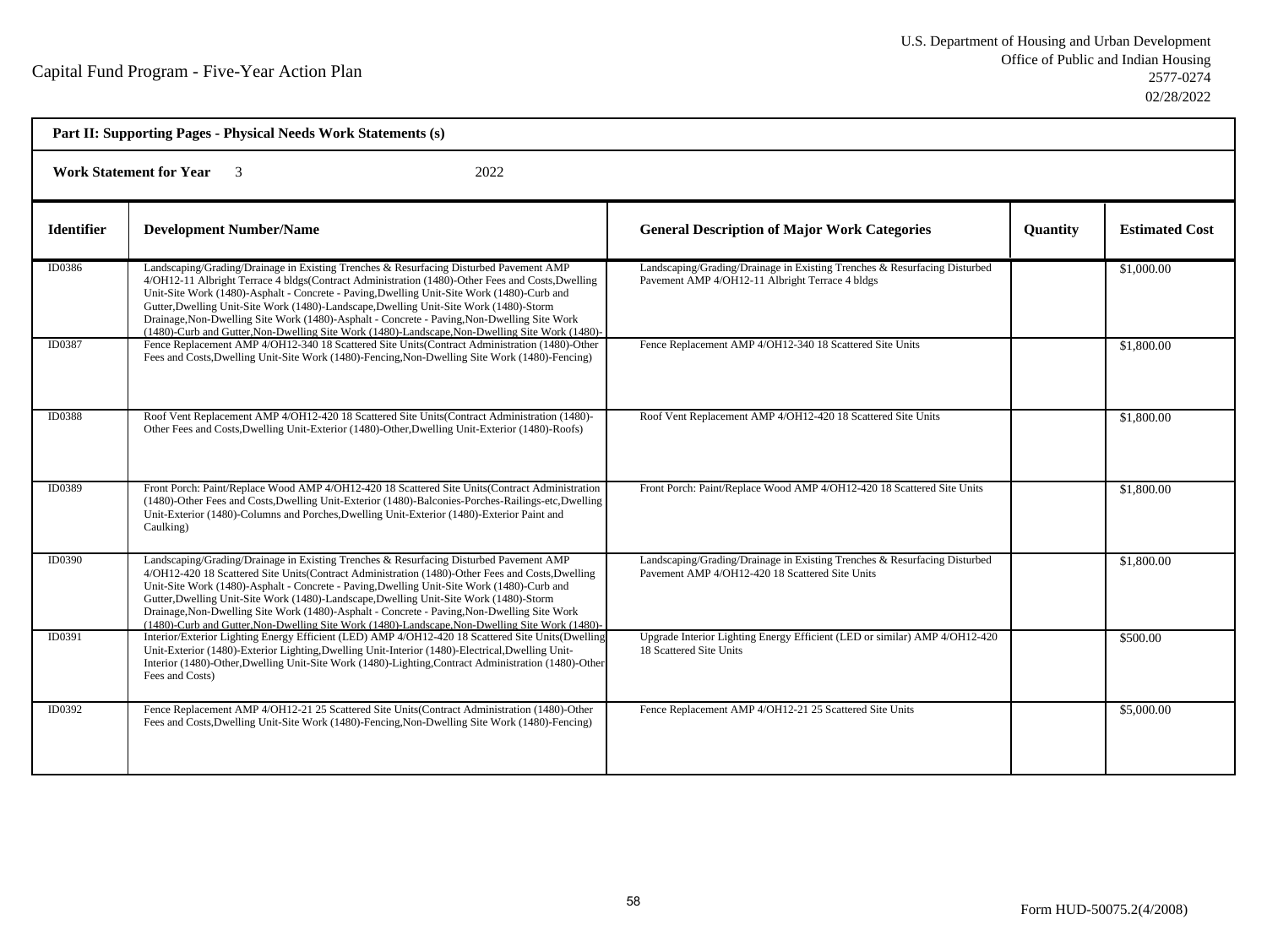| <b>Work Statement for Year</b><br>2022<br>$\overline{\mathbf{3}}$ |                                                                                                                                                                                                                                                                                                                                                                                                                                                                                                                                                                    |                                                                                                               |          |                       |  |
|-------------------------------------------------------------------|--------------------------------------------------------------------------------------------------------------------------------------------------------------------------------------------------------------------------------------------------------------------------------------------------------------------------------------------------------------------------------------------------------------------------------------------------------------------------------------------------------------------------------------------------------------------|---------------------------------------------------------------------------------------------------------------|----------|-----------------------|--|
| <b>Identifier</b>                                                 | <b>Development Number/Name</b>                                                                                                                                                                                                                                                                                                                                                                                                                                                                                                                                     | <b>General Description of Major Work Categories</b>                                                           | Quantity | <b>Estimated Cost</b> |  |
| ID0393                                                            | Foundation and structural supports for units Settling AMP 4/OH12-21 25 Scattered Site<br>Units (Contract Administration (1480)-Other Fees and Costs, Dwelling Unit-Exterior (1480)-Building<br>Slab, Dwelling Unit-Exterior (1480)-Foundations)                                                                                                                                                                                                                                                                                                                    | Foundation and structural supports for units Settling AMP 4/OH12-21 25<br><b>Scattered Site Units</b>         |          | \$5,000.00            |  |
| ID0394                                                            | Interior/Exterior Lighting Energy Efficient (LED) AMP 4/OH12-21 25 Scattered Site Units(Contract<br>Administration (1480)-Other Fees and Costs, Dwelling Unit-Exterior (1480)-Exterior<br>Lighting, Dwelling Unit-Interior (1480)-Electrical, Dwelling Unit-Interior (1480)-Other, Dwelling Unit-<br>Site Work (1480)-Lighting)                                                                                                                                                                                                                                    | Upgrade Interior/Exterior Lighting Energy Efficient (LED or similar) AMP<br>4/OH12-21 25 Scattered Site Units |          | \$500.00              |  |
| ID0395                                                            | Porch improvements: Paint/Replace Wood/Columns AMP 4/OH12-21 25 Scattered Site<br>Units(Dwelling Unit-Exterior (1480)-Balconies-Porches-Railings-etc,Dwelling Unit-Exterior (1480)-<br>Columns and Porches, Dwelling Unit-Exterior (1480)-Exterior Paint and Caulking, Contract<br>Administration (1480)-Other Fees and Costs)                                                                                                                                                                                                                                     | Front Porch improvements: Paint/Replace Wood AMP 4/OH12-21 25 Scattered<br>Site Units                         |          | \$5,000.00            |  |
| ID0396                                                            | Landscaping/Grading/drainage in existing trenches AMP 4/OH12-21 25 Scattered Site Units(Contract<br>Administration (1480)-Other Fees and Costs, Dwelling Unit-Site Work (1480)-Asphalt - Concrete -<br>Paving, Dwelling Unit-Site Work (1480)-Curb and Gutter, Dwelling Unit-Site Work (1480)-<br>Landscape, Dwelling Unit-Site Work (1480)-Storm Drainage, Non-Dwelling Site Work (1480)-Asphalt<br>- Concrete - Paving, Non-Dwelling Site Work (1480)-Curb and Gutter, Non-Dwelling Site Work<br>(1480)-Landscape, Non-Dwelling Site Work (1480)-Storm Drainage) | Landscaping/Grading/drainage in existing trenches AMP 4/OH12-21 25 Scattered<br>Site Units                    |          | \$1,000.00            |  |
| ID0412                                                            | Transfer to Operations AMP 4 254 units (Operations (1406))                                                                                                                                                                                                                                                                                                                                                                                                                                                                                                         | Transfer to Operations AMP 4 254 units                                                                        |          | \$50,000.00           |  |
| ID0428                                                            | CFP Management Fee AMP 4 254 units (Administration (1410)-Other)                                                                                                                                                                                                                                                                                                                                                                                                                                                                                                   | CFP Management Fee AMP 4 254 units                                                                            |          | \$62,539.00           |  |
| <b>ID0454</b>                                                     | AMP 4/OH12-13/14 Capital Fund Financing Program - Debt Service Payments(Debt Service Bond<br>Payment-Paid by PHA (1501))                                                                                                                                                                                                                                                                                                                                                                                                                                           | Capital Fund Financing Program - Debt Service Payments                                                        |          | \$100,000.00          |  |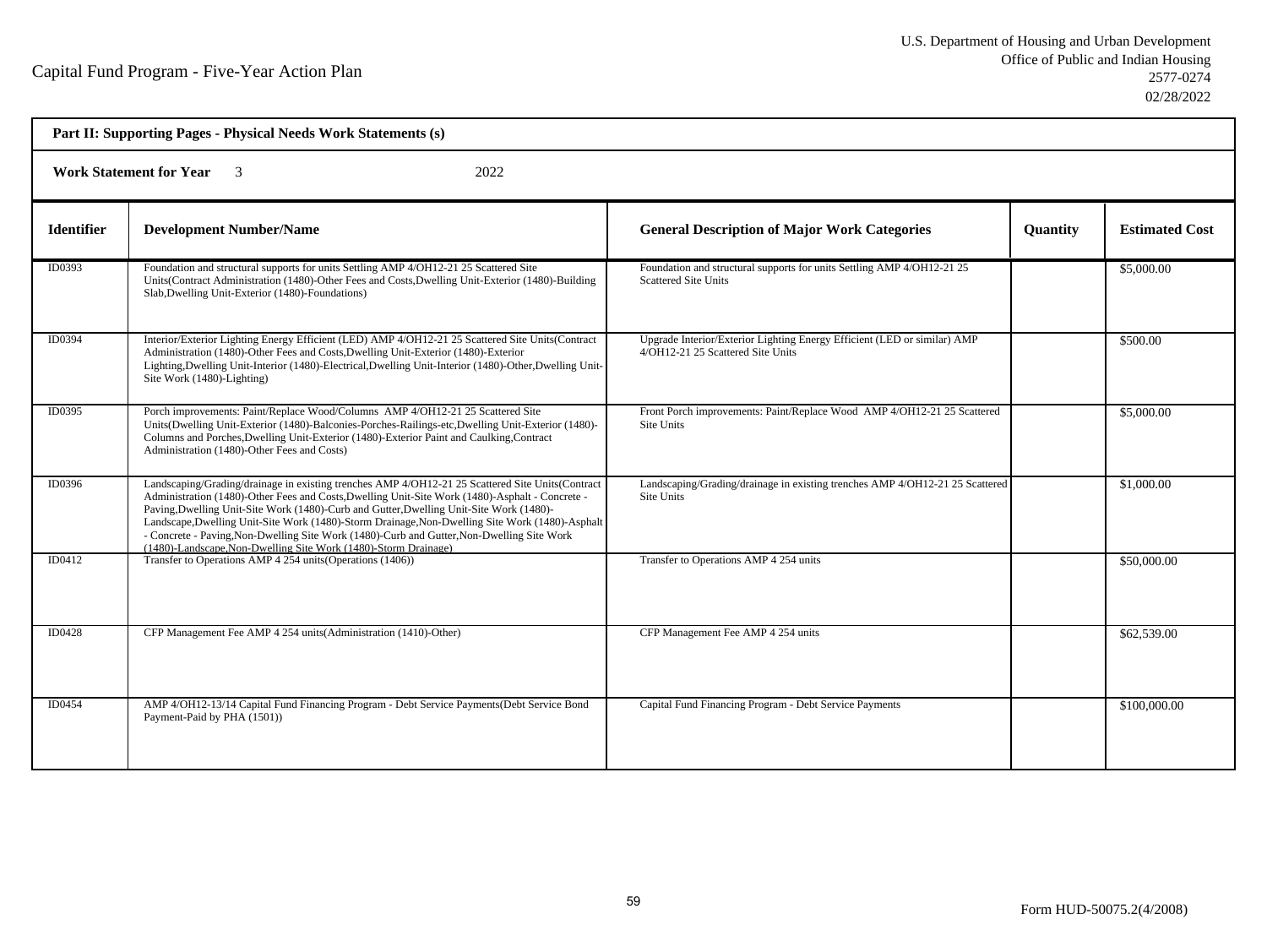| Part II: Supporting Pages - Physical Needs Work Statements (s) |                                                                                                                                                                                          |                                                                                                     |          |                       |  |  |
|----------------------------------------------------------------|------------------------------------------------------------------------------------------------------------------------------------------------------------------------------------------|-----------------------------------------------------------------------------------------------------|----------|-----------------------|--|--|
|                                                                | <b>Work Statement for Year</b><br>$\overline{\mathbf{3}}$<br>2022                                                                                                                        |                                                                                                     |          |                       |  |  |
| <b>Identifier</b>                                              | <b>Development Number/Name</b>                                                                                                                                                           | <b>General Description of Major Work Categories</b>                                                 | Quantity | <b>Estimated Cost</b> |  |  |
| <b>ID0502</b>                                                  | Management Improvements - paperless applications, recertifications, inspections - AMP<br>4(Management Improvement (1408)-System Improvements)                                            | Management Improvements - paperless applications, recertifications, inspections -<br>AMP 4          |          | \$10,000.00           |  |  |
| <b>ID0503</b>                                                  | Management Improvements - paperless applications, recertifications, inspections - AMP<br>5(Management Improvement (1408)-System Improvements)                                            | Management Improvements - paperless applications, recertifications, inspections<br>AMP <sub>5</sub> |          | \$5,000.00            |  |  |
| <b>ID0508</b>                                                  | Demolition AMP 4/OH12-13/14 Southside Gardens - selected buildings as create development<br>plan(Contract Administration (1480)-Other Fees and Costs, Dwelling Unit - Demolition (1480)) | Demolition AMP 4/OH12-13/14 Southside Gardens - selected buildings as create<br>development plan    |          | \$100,000.00          |  |  |
|                                                                | OBERLIN HOMES LIHTC (OH012000005)                                                                                                                                                        |                                                                                                     |          | \$12,424.00           |  |  |
| ID0432                                                         | CFP Management Fee AMP 5 51 units (Administration (1410)-Other)                                                                                                                          | CFP Management Fee AMP 5 51 units                                                                   |          | \$12,424.00           |  |  |
|                                                                | Subtotal of Estimated Cost                                                                                                                                                               |                                                                                                     |          | \$3,480,490.00        |  |  |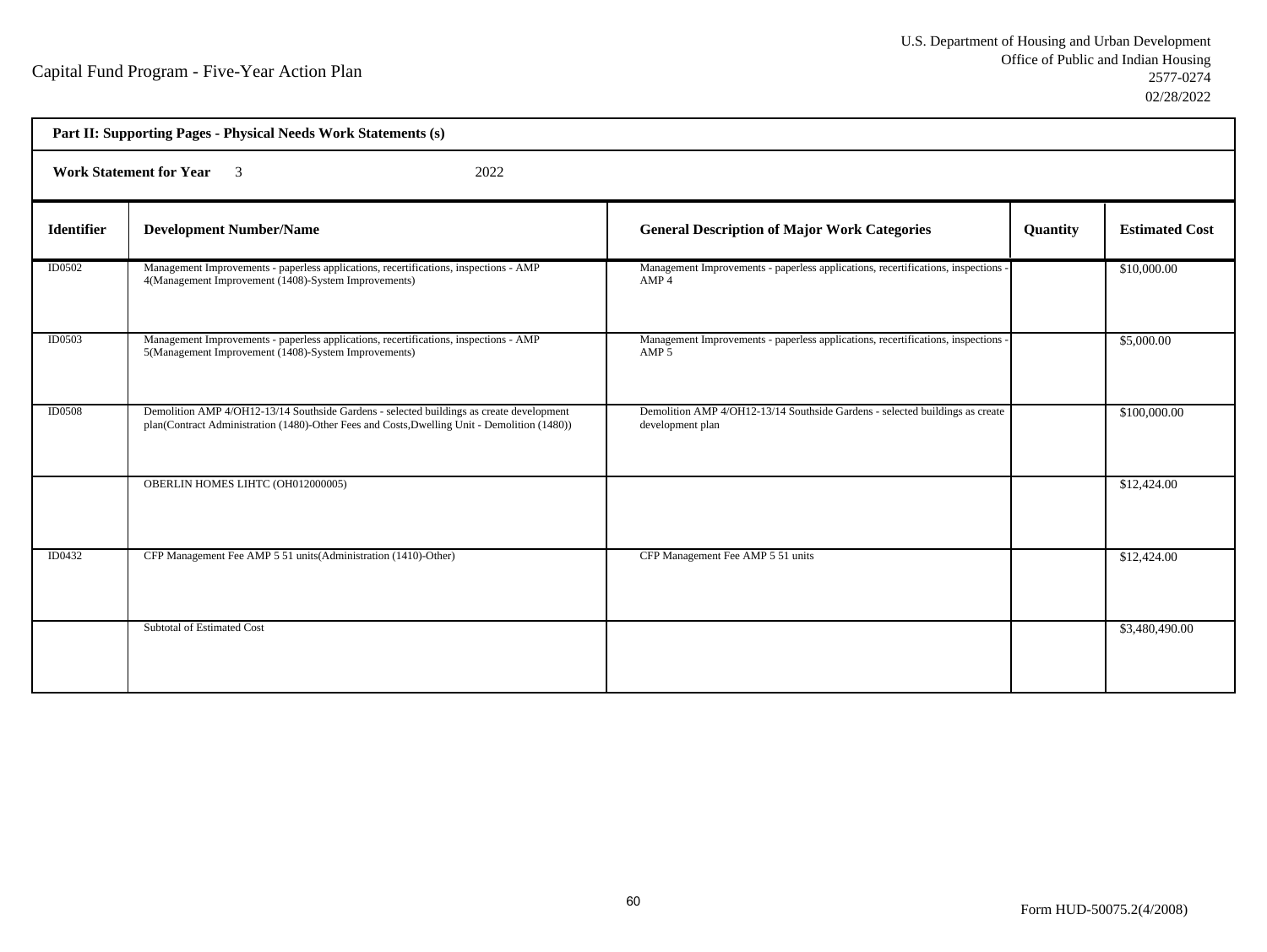| Part II: Supporting Pages - Physical Needs Work Statements (s) |                                                                                                                                                                                                                                                                                                                                                                                                                                                                    |                                                                                         |                 |                       |  |  |
|----------------------------------------------------------------|--------------------------------------------------------------------------------------------------------------------------------------------------------------------------------------------------------------------------------------------------------------------------------------------------------------------------------------------------------------------------------------------------------------------------------------------------------------------|-----------------------------------------------------------------------------------------|-----------------|-----------------------|--|--|
|                                                                | <b>Work Statement for Year</b><br>2023                                                                                                                                                                                                                                                                                                                                                                                                                             |                                                                                         |                 |                       |  |  |
| <b>Identifier</b>                                              | <b>Development Number/Name</b>                                                                                                                                                                                                                                                                                                                                                                                                                                     | <b>General Description of Major Work Categories</b>                                     | <b>Quantity</b> | <b>Estimated Cost</b> |  |  |
|                                                                | OBERLIN HOMES (OH012000004)                                                                                                                                                                                                                                                                                                                                                                                                                                        |                                                                                         |                 | \$1,008,462.00        |  |  |
| ID0022                                                         | Replace Fire Alarm System & smoke/CO detectors AMP 4/OH12-4 JF Oberlin Homes 3 bldgs-53<br>units(Non-Dwelling Construction - Mechanical (1480)-Security - Fire Alarm, Non-Dwelling<br>Construction - Mechanical (1480)-Smoke/Fire Detection, Non-Dwelling Interior (1480)-Other, Non-<br>Dwelling Interior (1480)-Security, Contract Administration (1480)-Other Fees and Costs, Dwelling<br>Unit-Interior (1480)-Other, Dwelling Unit-Interior (1480)-Mechanical) | Replace Fire Alarm System AMP 4/OH12-4 - JF Oberlin Homes 3 bldgs: 53 units             |                 | \$150,000.00          |  |  |
| <b>ID0082</b>                                                  | Replace Interior Doors AMP 4/OH12-13/14 Southside Gardens 108 units(Contract Administration<br>(1480)-Other Fees and Costs, Dwelling Unit-Interior (1480)-Interior Doors)                                                                                                                                                                                                                                                                                          | Replace Interior Doors AMP 4/OH12-13/14 Southside Gardens 108 units                     |                 | \$108,000.00          |  |  |
| <b>ID0084</b>                                                  | Plumbing Stack Replacement AMP 4/OH12-13/14 Southside Gardens 108 Units(Contract<br>Administration (1480)-Other Fees and Costs, Dwelling Unit-Interior (1480)-Other, Dwelling Unit-<br>Interior (1480)-Plumbing)                                                                                                                                                                                                                                                   | Plumbing Stack Replacement AMP 4/OH12-13/14 Southside Gardens 108 Units                 |                 | \$54,000.00           |  |  |
| ID0178                                                         | Replace Refrigerators-Energy Efficient AMP 4/OH12-4 JFO 51 units + 2 scattered sites(Dwelling<br>Unit-Interior (1480)-Appliances, Contract Administration (1480)-Other Fees and Costs)                                                                                                                                                                                                                                                                             | Replace Refrigerators-Energy Efficient AMP 4/OH12-4 JFO 51 units + 2<br>scattered sites |                 | \$3,400.00            |  |  |
| ID0183                                                         | Replace Stoves AMP 4/OH12-11 Albright Terrace 50 units(Contract Administration (1480)-Other<br>Fees and Costs, Dwelling Unit-Interior (1480)-Appliances)                                                                                                                                                                                                                                                                                                           | Replace Stoves AMP 4/OH12-11 Albright Terrace 50 units                                  |                 | \$1,000.00            |  |  |
| ID0184                                                         | Replace Refrigerators: Energy Efficient AMP 4/OH12-11 Albright Terrace 50 units (Contract<br>Administration (1480)-Other Fees and Costs, Dwelling Unit-Interior (1480)-Appliances)                                                                                                                                                                                                                                                                                 | Replace Refrigerators: Energy Efficient AMP 4/OH12-11 Albright Terrace 50<br>units      |                 | \$1,000.00            |  |  |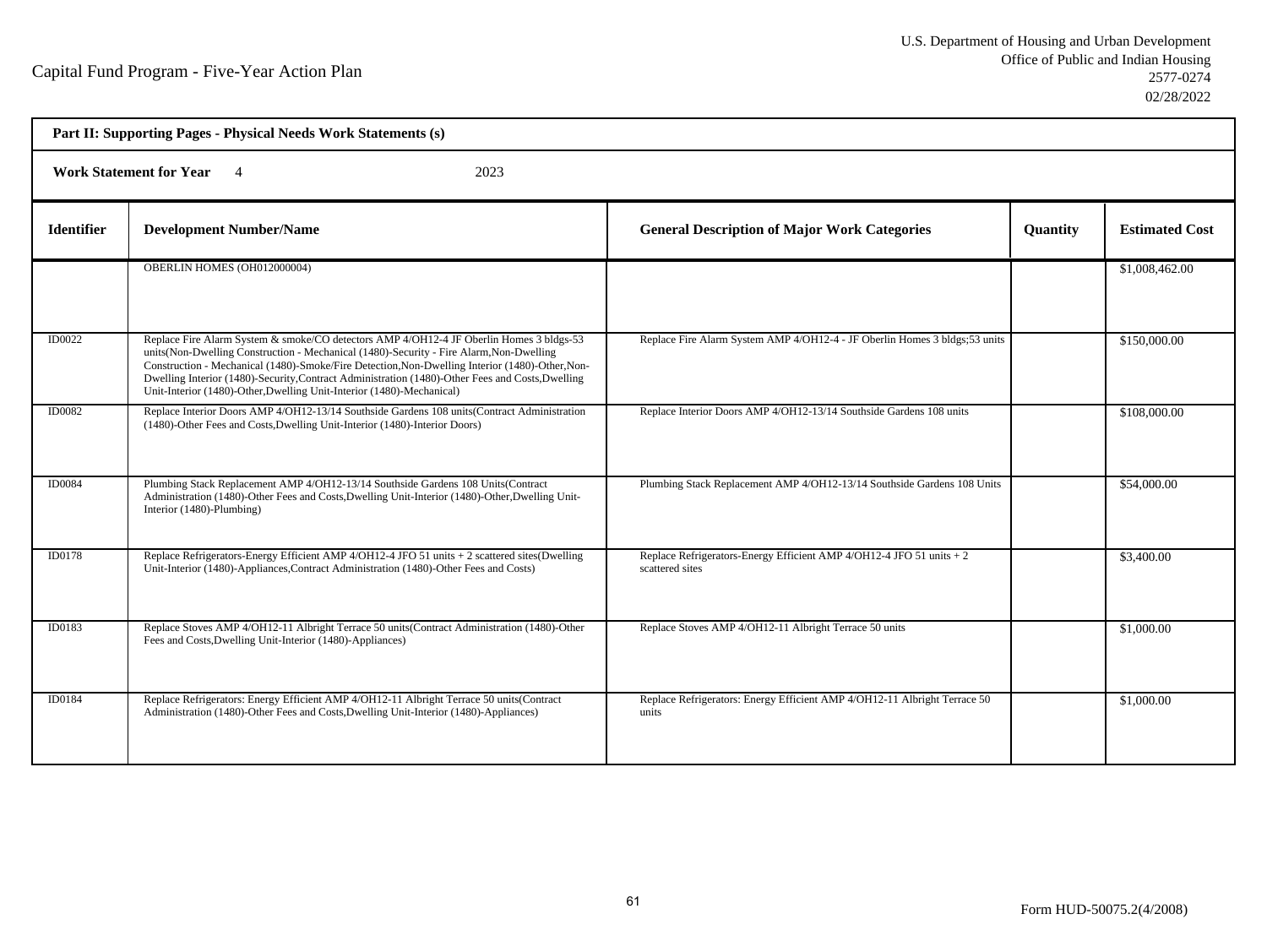| Part II: Supporting Pages - Physical Needs Work Statements (s) |                                                                                                                                                                                                                                                                                                                                                                                                                                                                                        |                                                                                          |                 |                       |  |
|----------------------------------------------------------------|----------------------------------------------------------------------------------------------------------------------------------------------------------------------------------------------------------------------------------------------------------------------------------------------------------------------------------------------------------------------------------------------------------------------------------------------------------------------------------------|------------------------------------------------------------------------------------------|-----------------|-----------------------|--|
|                                                                | <b>Work Statement for Year</b><br>2023                                                                                                                                                                                                                                                                                                                                                                                                                                                 |                                                                                          |                 |                       |  |
| <b>Identifier</b>                                              | <b>Development Number/Name</b>                                                                                                                                                                                                                                                                                                                                                                                                                                                         | <b>General Description of Major Work Categories</b>                                      | <b>Quantity</b> | <b>Estimated Cost</b> |  |
| ID0196                                                         | Replace furnaces AMP 4/OH12-13/14 Southside Gardens 108 units(Contract Administration (1480)-<br>Other Fees and Costs, Dwelling Unit-Interior (1480)-Electrical, Dwelling Unit-Interior (1480)-<br>Mechanical, Dwelling Unit-Interior (1480)-Other)                                                                                                                                                                                                                                    | Replace furnaces AMP 4/OH12-13/14 Southside Gardens 108 units                            |                 | \$270,000.00          |  |
| ID0197                                                         | Replace Windows & Doors AMP 4/OH12-13/14 Southside Gardens 108 units (Contract<br>Administration (1480)-Other Fees and Costs, Non-Dwelling Exterior (1480)-Windows)                                                                                                                                                                                                                                                                                                                    | Replace Windows & Doors AMP 4/OH12-13/14 Southside Gardens 108 units                     |                 | \$189,523.00          |  |
| ID0203                                                         | Replace Refrigerators Energy Efficient AMP 4/OH 12-420; 18 scattered site units(Contract<br>Administration (1480)-Other Fees and Costs, Dwelling Unit-Interior (1480)-Appliances)                                                                                                                                                                                                                                                                                                      | Replace Refrigerators Energy Efficient AMP 4/OH 12-420; 18 scattered site units          |                 | \$15,000.00           |  |
| ID0213                                                         | Replace Refrigerators Energy Efficient AMP 4/OH 12-21; 25 scattered site units (Contract<br>Administration (1480)-Other Fees and Costs, Dwelling Unit-Interior (1480)-Appliances)                                                                                                                                                                                                                                                                                                      | Replace Refrigerators Energy Efficient AMP 4/OH 12-21; 25 scattered site units           |                 | \$1,000.00            |  |
| ID0359                                                         | Inspect/Repair 5 story Building Exterior AMP 4/OH12-4 JFO 1 bldg(Contract Administration (1480)-<br>Other Fees and Costs, Dwelling Unit-Exterior (1480)-Exterior Paint and Caulking, Dwelling Unit-<br>Exterior (1480)-Tuck-Pointing, Non-Dwelling Exterior (1480)-Paint and Caulking, Non-Dwelling<br>Exterior (1480)-Tuck Pointing)                                                                                                                                                  | Inspect/Repair 5 story Building Exterior AMP 4/OH12-4 JFO 1 bldg                         |                 | \$1,000.00            |  |
| ID0373                                                         | Replace A/C in units & Community Room AMP 4/OH12-11 Albright Terrace 50 units/4<br>bldgs(Contract Administration (1480)-Other Fees and Costs, Non-Dwelling Construction - Mechanical<br>(1480)-Cooling Equipment - Systems)                                                                                                                                                                                                                                                            | Replace A/C in units & Community Room AMP 4/OH12-11 Albright Terrace 50<br>units/4 bldgs |                 | \$1,000.00            |  |
| ID0442                                                         | Parking Lot improvements seal stripe AMP 4/OH12-11 Albright Terrace 4 bldgs(Contract<br>Administration (1480)-Other Fees and Costs, Dwelling Unit-Site Work (1480)-Asphalt - Concrete -<br>Paving, Dwelling Unit-Site Work (1480)-Curb and Gutter, Dwelling Unit-Site Work (1480)-<br>Parking, Dwelling Unit-Site Work (1480)-Seal Coat, Dwelling Unit-Site Work (1480)-Striping, Non-<br>Dwelling Site Work (1480)-Asphalt - Concrete - Paving Non-Dwelling Site Work (1480)-Curb and | Parking Lot improvements-seal-stripe AMP 4/OH12-11 Albright Terrace 4 bldgs              |                 | \$1,000.00            |  |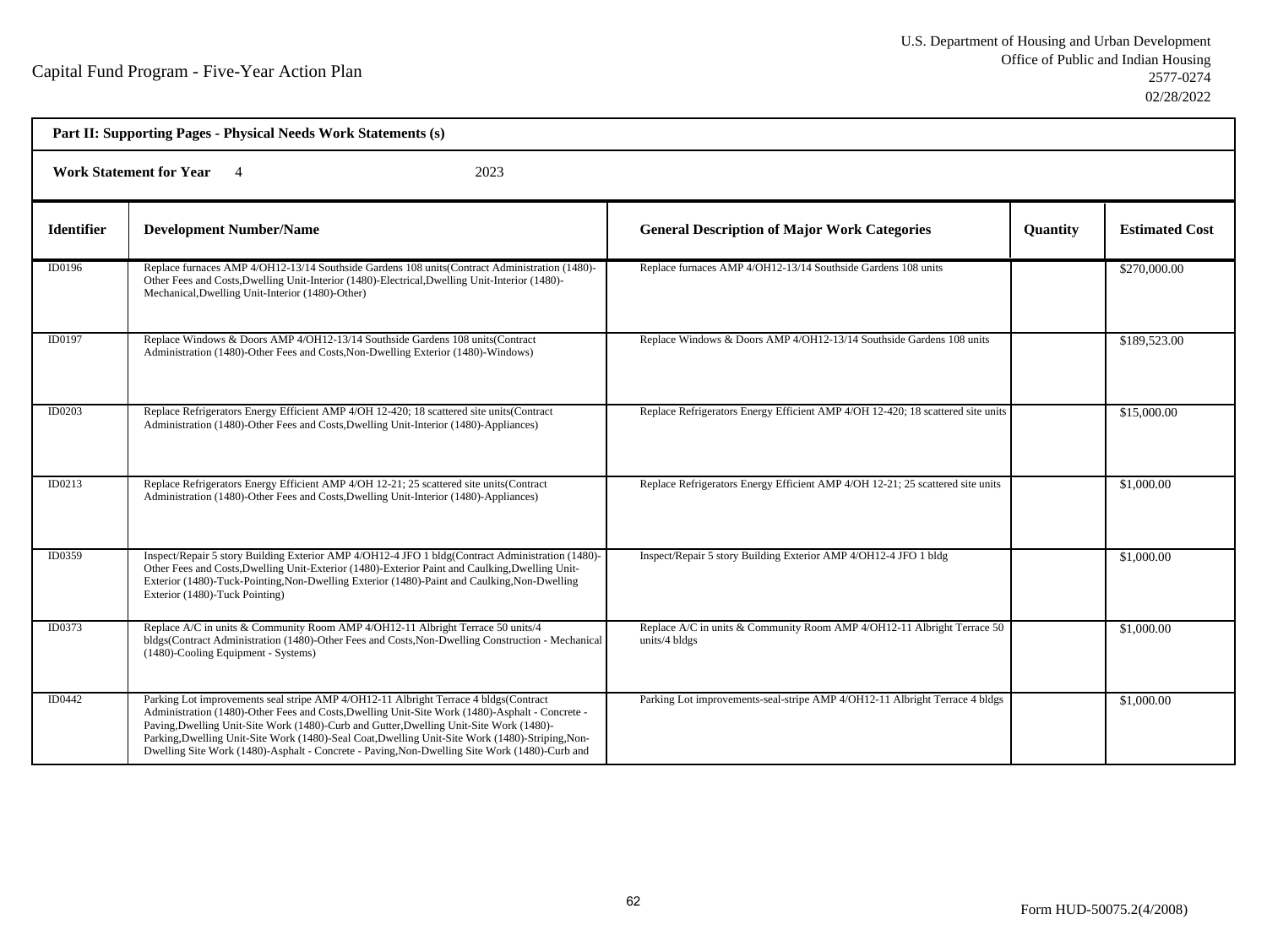| Part II: Supporting Pages - Physical Needs Work Statements (s) |                                                                                                                                                                                                                                                                                                                                                                                                                                                                                                                                |                                                                                                                                          |                 |                       |  |
|----------------------------------------------------------------|--------------------------------------------------------------------------------------------------------------------------------------------------------------------------------------------------------------------------------------------------------------------------------------------------------------------------------------------------------------------------------------------------------------------------------------------------------------------------------------------------------------------------------|------------------------------------------------------------------------------------------------------------------------------------------|-----------------|-----------------------|--|
| <b>Work Statement for Year</b><br>2023                         |                                                                                                                                                                                                                                                                                                                                                                                                                                                                                                                                |                                                                                                                                          |                 |                       |  |
| <b>Identifier</b>                                              | <b>Development Number/Name</b>                                                                                                                                                                                                                                                                                                                                                                                                                                                                                                 | <b>General Description of Major Work Categories</b>                                                                                      | <b>Quantity</b> | <b>Estimated Cost</b> |  |
| ID0479                                                         | Replace Fire Alarm System & smoke/CO detectors AMP 4/OH12-11 Albright Terrace 4 bldgs/50<br>units(Contract Administration (1480)-Other Fees and Costs, Dwelling Unit-Interior (1480)-<br>Mechanical, Dwelling Unit-Interior (1480)-Other, Non-Dwelling Construction - Mechanical (1480)-<br>Security - Fire Alarm, Non-Dwelling Construction - Mechanical (1480)-Smoke/Fire Detection)                                                                                                                                         | Replace Fire Alarm System & smoke/CO detectors AMP 4/OH12-11 Albright<br>Terrace 4 bldgs/50 units                                        |                 | \$100,000.00          |  |
| ID0483                                                         | CFP Management Fee AMP 4 254 units (Administration (1410)-Other)                                                                                                                                                                                                                                                                                                                                                                                                                                                               | CFP Management Fee AMP 4 254 units                                                                                                       |                 | \$62,539.00           |  |
| ID0487                                                         | Transfer to Operations AMP 4 254 units (Operations (1406))                                                                                                                                                                                                                                                                                                                                                                                                                                                                     | Transfer to Operations AMP 4 254 units                                                                                                   |                 | \$50,000.00           |  |
|                                                                | LEAVITT HOMES (OH012000001)                                                                                                                                                                                                                                                                                                                                                                                                                                                                                                    |                                                                                                                                          |                 | \$1,273,442.00        |  |
| <b>ID0048</b>                                                  | Site Work: Storm sewer replacement and swale grading in existing trenches, Resurfacing disturbed<br>pavement; AMP 1/OH12-1 Property Wide(Contract Administration (1480)-Other Fees and<br>Costs, Dwelling Unit-Site Work (1480)-Asphalt - Concrete - Paving, Dwelling Unit-Site Work (1480)-<br>Curb and Gutter, Dwelling Unit-Site Work (1480)-Storm Drainage, Non-Dwelling Site Work (1480)-<br>Asphalt - Concrete - Paving, Non-Dwelling Site Work (1480)-Curb and Gutter, Non-Dwelling Site<br>Work (1480)-Storm Drainage) | Site Work: Storm sewer replacement and swale grading in existing trenches,<br>Resurfacing disturbed pavement; AMP 1/OH12-1 Property Wide |                 | \$200,000.00          |  |
| <b>ID0058</b>                                                  | Storm Sewer/Catch Basin Replacement in Existing Trenches - AMP 1/OH12-1 Leavitt Homes entire<br>property(Contract Administration (1480)-Other Fees and Costs, Dwelling Unit-Site Work (1480)-<br>Sewer Lines - Mains, Dwelling Unit-Site Work (1480)-Storm Drainage, Non-Dwelling Site Work<br>(1480)-Site Utilities, Non-Dwelling Site Work (1480)-Storm Drainage)                                                                                                                                                            | Storm Sewer/Catch Basin Replacement in Existing Trenches - AMP 1/OH12-1<br>Leavitt Homes entire property                                 |                 | \$200,000.00          |  |
| ID0062                                                         | Storm Sewer/Catch Basin Replacement in Existing Trenches - AMP 1/OH12-2 Westview Terrace -<br>entire property(Contract Administration (1480)-Other Fees and Costs, Dwelling Unit-Site Work<br>(1480)-Storm Drainage, Non-Dwelling Site Work (1480)-Storm Drainage)                                                                                                                                                                                                                                                             | Storm Sewer/Catch Basin Replacement in Existing Trenches - AMP 1/OH12-2<br>Westview Terrace - entire property                            |                 | \$200,000.00          |  |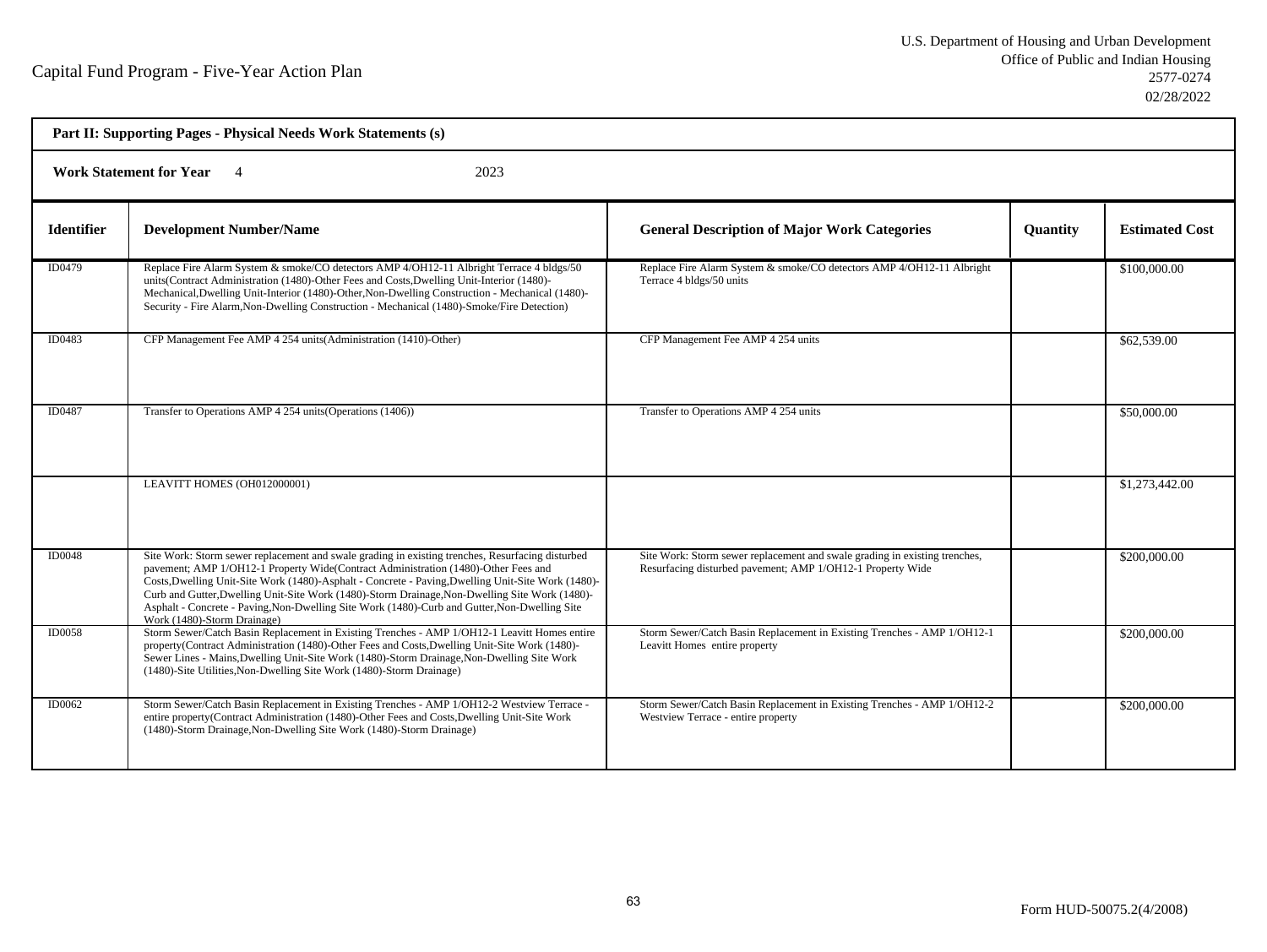| Part II: Supporting Pages - Physical Needs Work Statements (s) |                                                                                                                                                                                                                                                                              |                                                                                                                    |          |                       |  |  |
|----------------------------------------------------------------|------------------------------------------------------------------------------------------------------------------------------------------------------------------------------------------------------------------------------------------------------------------------------|--------------------------------------------------------------------------------------------------------------------|----------|-----------------------|--|--|
|                                                                | <b>Work Statement for Year</b> 4<br>2023                                                                                                                                                                                                                                     |                                                                                                                    |          |                       |  |  |
| <b>Identifier</b>                                              | <b>Development Number/Name</b>                                                                                                                                                                                                                                               | <b>General Description of Major Work Categories</b>                                                                | Quantity | <b>Estimated Cost</b> |  |  |
| ID0064                                                         | Remove/abate ACM Under Siding AMP 1/OH12-2 Westview Terrace 18 bldgs(Contract<br>Administration (1480)-Other Fees and Costs, Dwelling Unit-Exterior (1480)-Other, Dwelling Unit-<br>Exterior (1480)-Siding)                                                                  | Exterior Renovations: Remove ACM Under Siding AMP 1/OH 12-2 Westview<br>Terrace 18 bldgs                           |          | \$180,000.00          |  |  |
| <b>ID0092</b>                                                  | Window & Screen Replacement AMP 1/OH12-01 Leavitt Homes 198 units(Contract Administration<br>(1480)-Other Fees and Costs, Non-Dwelling Exterior (1480)-Windows)                                                                                                              | Window & Screen Replacement AMP 1/OH12-01 Leavitt Homes 198 units                                                  |          | \$400,000.00          |  |  |
| ID0114                                                         | New Refrigerators-Energy Efficient AMP 1/OH12-120; 8 scattered site units(Contract Administration<br>(1480)-Other Fees and Costs, Dwelling Unit-Interior (1480)-Appliances)                                                                                                  | New Refrigerators-Energy Efficient AMP 1/OH12-120; 8 scattered site units                                          |          | \$5,600.00            |  |  |
| ID0480                                                         | CFP Management Fee AMP 1 361 units (Administration (1410)-Other)                                                                                                                                                                                                             | CFP Management Fee AMP 1 361 units                                                                                 |          | \$87,842.00           |  |  |
|                                                                | LAKEVIEW PLAZA (OH012000002)                                                                                                                                                                                                                                                 |                                                                                                                    |          | \$368,381.00          |  |  |
| ID0050                                                         | Fire Alarm System Upgrade AMP 2/OH12-5 Kennedy Plaza; 1 bldg, 143 units(Contract<br>Administration (1480)-Other Fees and Costs, Non-Dwelling Construction - Mechanical (1480)-<br>Security - Fire Alarm, Non-Dwelling Construction - Mechanical (1480)-Smoke/Fire Detection) | Fire Alarm System Upgrade AMP 2/OH12-5 Kennedy Plaza; 1 bldg, 143 units<br>(incl $A/E$ & construction observation) |          | \$200,000.00          |  |  |
| ID0051                                                         | Replace Stoves AMP 2/OH12-5 Kennedy Plaza 177 units (Contract Administration (1480)-Other Fees<br>and Costs, Dwelling Unit-Interior (1480)-Appliances)                                                                                                                       | Replace Stoves AMP 2/OH12-5 Kennedy Plaza 177 units                                                                |          | \$1,000.00            |  |  |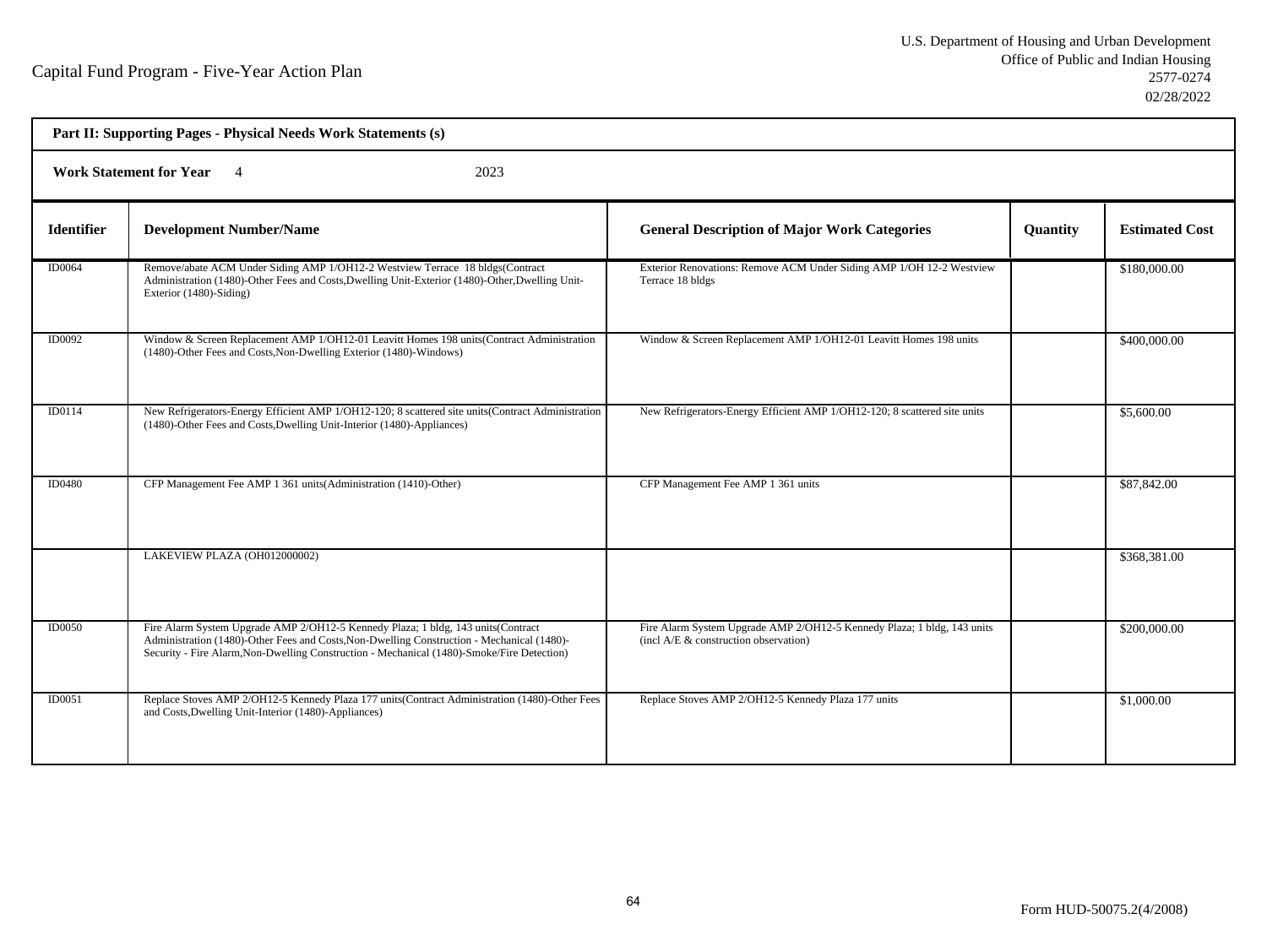| Part II: Supporting Pages - Physical Needs Work Statements (s) |                                                                                                                                                                                                                                                                             |                                                                                 |                 |                       |  |  |
|----------------------------------------------------------------|-----------------------------------------------------------------------------------------------------------------------------------------------------------------------------------------------------------------------------------------------------------------------------|---------------------------------------------------------------------------------|-----------------|-----------------------|--|--|
|                                                                | Work Statement for Year 4<br>2023                                                                                                                                                                                                                                           |                                                                                 |                 |                       |  |  |
| <b>Identifier</b>                                              | <b>Development Number/Name</b>                                                                                                                                                                                                                                              | <b>General Description of Major Work Categories</b>                             | <b>Quantity</b> | <b>Estimated Cost</b> |  |  |
| ID0052                                                         | Replace Stoves AMP 2/OH12-10 Lakeview Plaza 209 units(Contract Administration (1480)-Other<br>Fees and Costs, Dwelling Unit-Interior (1480)-Appliances)                                                                                                                     | Replace Stoves AMP 2/OH12-10 Lakeview Plaza 209 units                           |                 | \$1,000.00            |  |  |
| <b>ID0069</b>                                                  | Replace Standpipe System AMP 2/OH12-10 Lakeview Plaza 1 bldg(Contract Administration (1480)-<br>Other Fees and Costs, Non-Dwelling Construction - Mechanical (1480)-Fire Suppression System, Non-<br>Dwelling Interior (1480)-Other, Non-Dwelling Interior (1480)-Plumbing) | Replace Standpipe System AMP 2/OH12-10 Lakeview Plaza 1 bldg                    |                 | \$5,000.00            |  |  |
| <b>ID0123</b>                                                  | Replace A/C Cottages AMP 2/OH12-5 Kennedy Plaza 32 units(Contract Administration (1480)-Other<br>Fees and Costs, Dwelling Unit-Interior (1480)-Other)                                                                                                                       | Replace A/C Cottages AMP 2/OH12-5 Kennedy Plaza 32 units                        |                 | \$1,000.00            |  |  |
| ID0141                                                         | Replace Stoves AMP 2/OH 12-220; 10 scattered site units(Contract Administration (1480)-Other Fees<br>and Costs, Dwelling Unit-Interior (1480)-Appliances)                                                                                                                   | Replace Stoves AMP 2/OH 12-220; 10 scattered site units                         |                 | \$1,000.00            |  |  |
| ID0142                                                         | Replace Refrigerators-Energy Efficient AMP 2/OH 12-220; 10 scattered site units(Contract<br>Administration (1480)-Other Fees and Costs, Dwelling Unit-Interior (1480)-Appliances)                                                                                           | Replace Refrigerators-Energy Efficient AMP 2/OH 12-220; 10 scattered site units |                 | \$7,000.00            |  |  |
| ID0274                                                         | Inspect Roof Top Safety Systems AMP 2/OH12-5 Kennedy Plaza 1 bldg(Contract Administration<br>(1480)-Other Fees and Costs, Non-Dwelling Exterior (1480)-Roofs)                                                                                                               | Inspect Roof Top Safety Systems AMP 2/OH12-5 Kennedy Plaza 1 bldg               |                 | \$2,500.00            |  |  |
| ID0279                                                         | Inspect Roof Top Safety Systems AMP 2/OH12-10 Lakeview Plaza 1 bldg(Contract Administration<br>(1480)-Other Fees and Costs, Non-Dwelling Exterior (1480)-Roofs)                                                                                                             | Inspect Roof Top Safety Systems AMP 2/OH12-10 Lakeview Plaza 1 bldg             |                 | \$2,500.00            |  |  |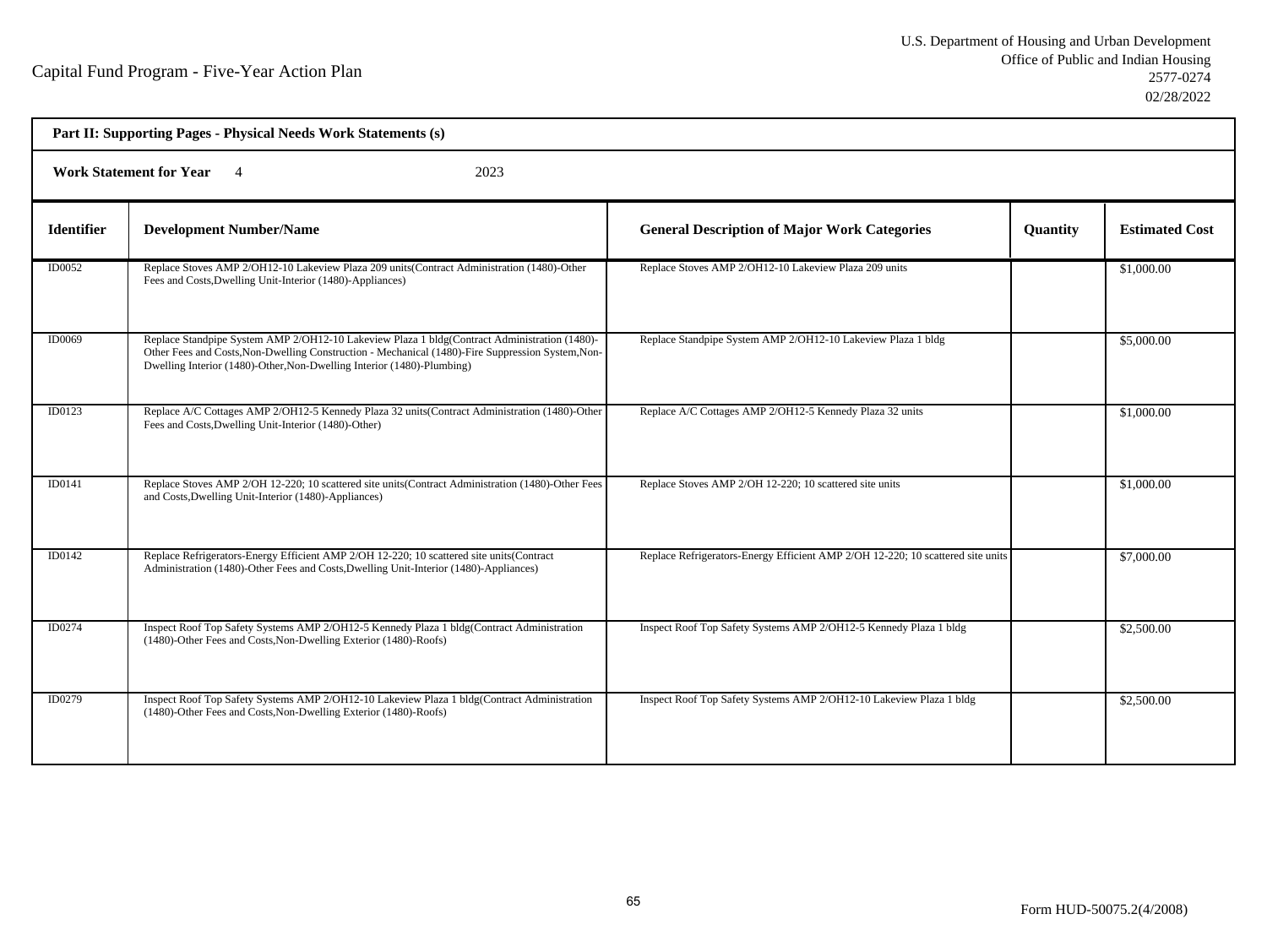| Part II: Supporting Pages - Physical Needs Work Statements (s) |                                                                                                                                                                                                                                                                                                                                                       |                                                                                                                 |                 |                       |  |  |
|----------------------------------------------------------------|-------------------------------------------------------------------------------------------------------------------------------------------------------------------------------------------------------------------------------------------------------------------------------------------------------------------------------------------------------|-----------------------------------------------------------------------------------------------------------------|-----------------|-----------------------|--|--|
|                                                                | <b>Work Statement for Year</b> 4<br>2023                                                                                                                                                                                                                                                                                                              |                                                                                                                 |                 |                       |  |  |
| <b>Identifier</b>                                              | <b>Development Number/Name</b>                                                                                                                                                                                                                                                                                                                        | <b>General Description of Major Work Categories</b>                                                             | <b>Quantity</b> | <b>Estimated Cost</b> |  |  |
| ID0283                                                         | Upgrade Site Security Lighting Halls, stairwells, common areas, exterior AMP 2/OH12-10 Lakeview<br>Plaza 1 bldg(Contract Administration (1480)-Other Fees and Costs, Dwelling Unit-Exterior (1480)-<br>Exterior Lighting, Dwelling Unit-Site Work (1480)-Lighting, Non-Dwelling Exterior (1480)-<br>Lighting, Non-Dwelling Site Work (1480)-Lighting) | Upgrade Site Security Lighting Halls, stairwells, common areas, exterior AMP<br>2/OH12-10 Lakeview Plaza 1 bldg |                 | \$1,000.00            |  |  |
| ID0481                                                         | CFP Management Fee AMP 2 396 units (Administration (1410)-Other)                                                                                                                                                                                                                                                                                      | CFP Management Fee AMP 2 396 units                                                                              |                 | \$96,381.00           |  |  |
| ID0485                                                         | Transfer to Operations AMP 2 396 units (Operations (1406))                                                                                                                                                                                                                                                                                            | Transfer to Operations AMP 2 396 units                                                                          |                 | \$50,000.00           |  |  |
|                                                                | WILKES-VILLA (OH012000003)                                                                                                                                                                                                                                                                                                                            |                                                                                                                 |                 | \$604,781.00          |  |  |
| ID0074                                                         | Furnace Replacement AMP 3/OH 12-3 Wilkes Villa 174 units(Contract Administration (1480)-Other<br>Fees and Costs, Dwelling Unit-Interior (1480)-Electrical, Dwelling Unit-Interior (1480)-<br>Mechanical, Dwelling Unit-Interior (1480)-Other)                                                                                                         | Furnace Replacement AMP 3/OH 12-3 Wilkes Villa 174 units                                                        |                 | \$174,000.00          |  |  |
| ID0075                                                         | Replace Sanitary Sewer Clean-outs in Existing Trench AMP 3/OH 12-3 Wilkes Villa - property<br>wide(Contract Administration (1480)-Other Fees and Costs, Dwelling Unit-Site Work (1480)-Sewer<br>Lines - Mains, Non-Dwelling Site Work (1480)-Site Utilities)                                                                                          | Replace Sanitary Sewer Clean-outs in Existing Trench AMP 3/OH 12-3 Wilkes<br>Villa - property wide              |                 | \$100,000.00          |  |  |
| <b>ID0157</b>                                                  | Replace Stoves AMP 3/OH12-6 Riverview Plaza 180 units(Contract Administration (1480)-Other<br>Fees and Costs, Dwelling Unit-Interior (1480)-Appliances)                                                                                                                                                                                               | Replace Stoves AMP 3/OH12-6 Riverview Plaza 180 units                                                           |                 | \$1,000.00            |  |  |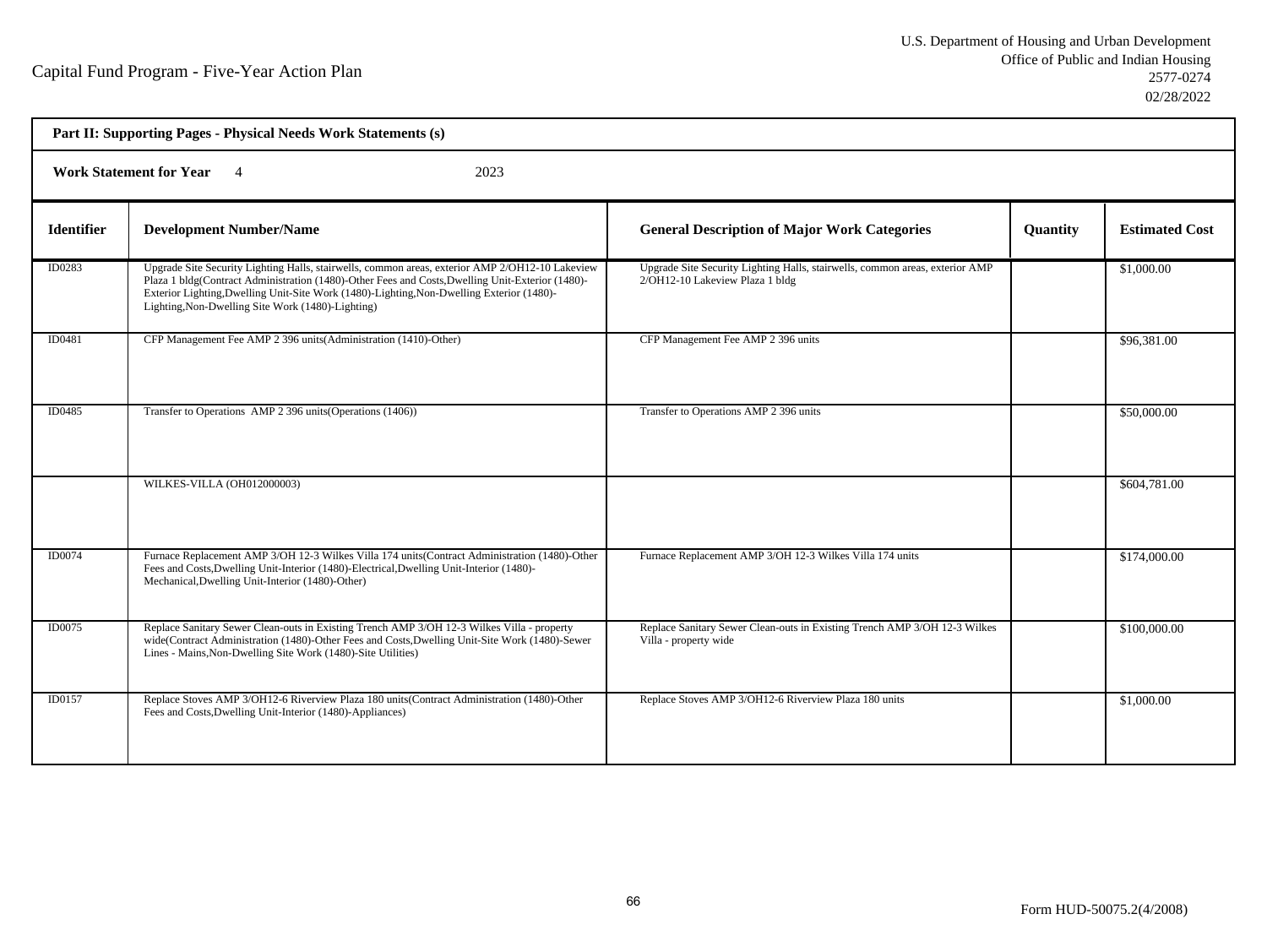| Part II: Supporting Pages - Physical Needs Work Statements (s) |                                                                                                                                                                                                                                                                                                                                                                                                                                                                                   |                                                                                                          |                 |                       |  |  |
|----------------------------------------------------------------|-----------------------------------------------------------------------------------------------------------------------------------------------------------------------------------------------------------------------------------------------------------------------------------------------------------------------------------------------------------------------------------------------------------------------------------------------------------------------------------|----------------------------------------------------------------------------------------------------------|-----------------|-----------------------|--|--|
|                                                                | 2023<br>Work Statement for Year 4                                                                                                                                                                                                                                                                                                                                                                                                                                                 |                                                                                                          |                 |                       |  |  |
| <b>Identifier</b>                                              | <b>Development Number/Name</b>                                                                                                                                                                                                                                                                                                                                                                                                                                                    | <b>General Description of Major Work Categories</b>                                                      | <b>Quantity</b> | <b>Estimated Cost</b> |  |  |
| ID0161                                                         | Replace Refrigerators-Energy Efficient AMP 3/OH 12-320; 14 scattered site units(Contract<br>Administration (1480)-Other Fees and Costs, Dwelling Unit-Interior (1480)-Appliances)                                                                                                                                                                                                                                                                                                 | Replace Refrigerators-Energy Efficient AMP 3/OH 12-320; 14 scattered site units                          |                 | \$14,000.00           |  |  |
| ID0310                                                         | Replace Hot Water Tanks AMP 3/OH12-3 Wilkes Villa 174 units (Dwelling Unit-Interior (1480)-<br>Other, Dwelling Unit-Interior (1480)-Plumbing, Contract Administration (1480)-Other Fees and<br>Costs, Dwelling Unit-Interior (1480)-Electrical, Dwelling Unit-Interior (1480)-Mechanical)                                                                                                                                                                                         | Replace Hot Water Tanks AMP 3/OH12-3 Wilkes Villa 174 units                                              |                 | \$174,000.00          |  |  |
| ID0337                                                         | Inspect/Repair 13-story high rise building exterior AMP 3/OH12-6 Riverview Plaza 1 bldg(Contract<br>Administration (1480)-Other Fees and Costs, Dwelling Unit-Exterior (1480)-Balconies-Porches-<br>Railings-etc, Dwelling Unit-Exterior (1480)-Exterior Paint and Caulking, Dwelling Unit-Exterior<br>(1480)-Tuck-Pointing, Non-Dwelling Exterior (1480)-Balconies and Railings, Non-Dwelling Exterior<br>(1480)-Paint and Caulking, Non-Dwelling Exterior (1480)-Tuck Pointing) | Inspect/Repair 13-story high rise building exterior AMP 3/OH12-6 Riverview<br>Plaza 1 bldg               |                 | \$1,000.00            |  |  |
| ID0482                                                         | CFP Management Fee AMP 3 373 units (Administration (1410)-Other)                                                                                                                                                                                                                                                                                                                                                                                                                  | CFP Management Fee AMP 3 373 units                                                                       |                 | \$90,781.00           |  |  |
| ID0486                                                         | Transfer to Operations AMP 3 373 units (Operations (1406))                                                                                                                                                                                                                                                                                                                                                                                                                        | Transfer to Operations AMP 3 373 units                                                                   |                 | \$50,000.00           |  |  |
|                                                                | OBERLIN HOMES LIHTC (OH012000005)                                                                                                                                                                                                                                                                                                                                                                                                                                                 |                                                                                                          |                 | \$225,424.00          |  |  |
| <b>ID0090</b>                                                  | Fire Stop Installation between house and storage shed AMP 5/OH12-27 LMHA Oberlin HOmes<br>LIHTC 51 units(Contract Administration (1480)-Other Fees and Costs, Dwelling Unit-Interior (1480)-<br>Other)                                                                                                                                                                                                                                                                            | Fire Stop Installation between house and storage shed AMP 5/OH12-27 LMHA<br>Oberlin Homes LIHTC 51 units |                 | \$102,000.00          |  |  |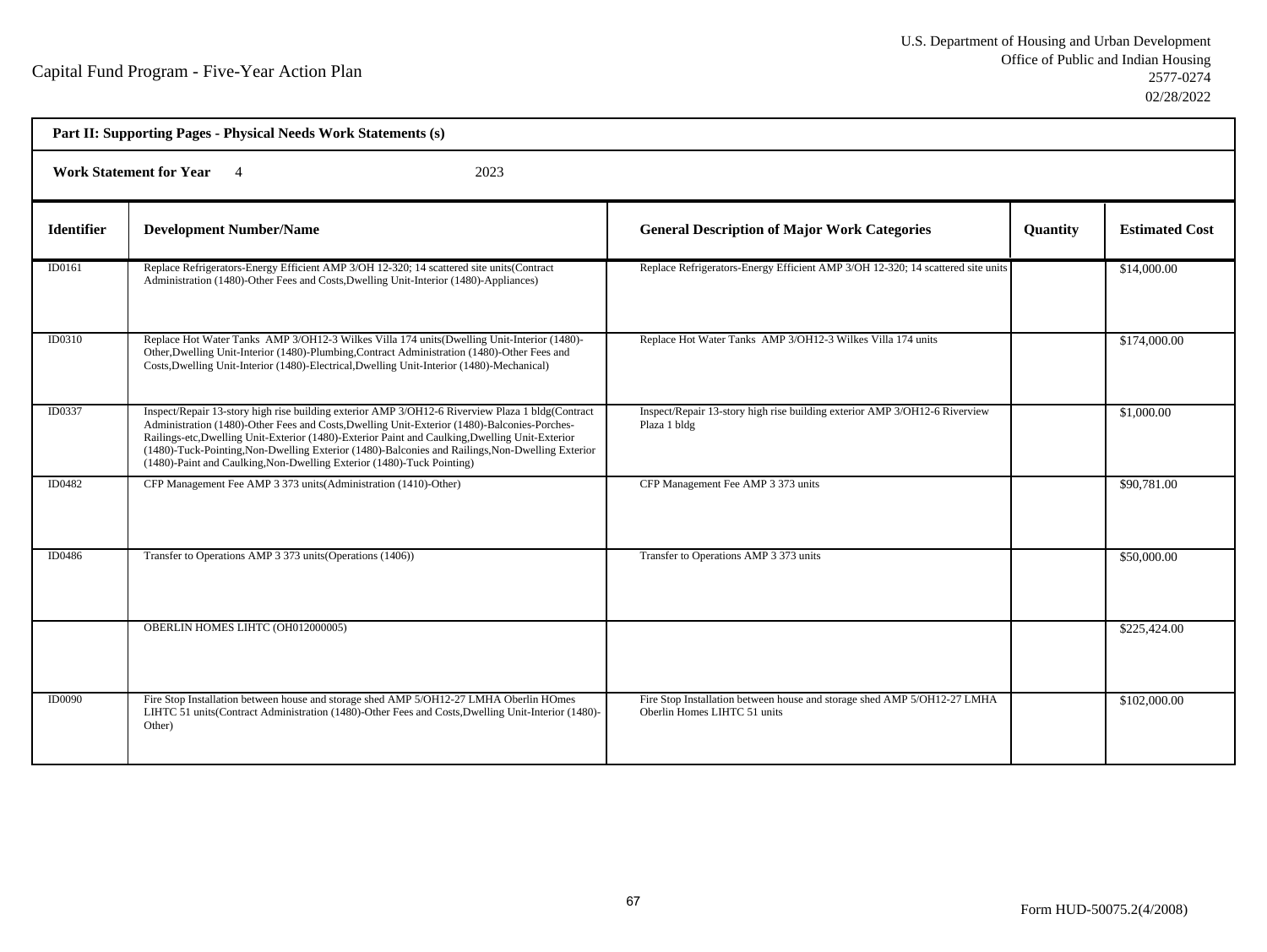| Part II: Supporting Pages - Physical Needs Work Statements (s) |                                                                                                                                                                                                                                                                                                     |                                                                                                       |                 |                       |  |  |
|----------------------------------------------------------------|-----------------------------------------------------------------------------------------------------------------------------------------------------------------------------------------------------------------------------------------------------------------------------------------------------|-------------------------------------------------------------------------------------------------------|-----------------|-----------------------|--|--|
|                                                                | <b>Work Statement for Year</b><br>2023<br>$\overline{4}$                                                                                                                                                                                                                                            |                                                                                                       |                 |                       |  |  |
| <b>Identifier</b>                                              | <b>Development Number/Name</b>                                                                                                                                                                                                                                                                      | <b>General Description of Major Work Categories</b>                                                   | <b>Quantity</b> | <b>Estimated Cost</b> |  |  |
| ID0091                                                         | HVAC Improvements - Replace flex duct; AMP 5/OH12-27 LMHA Oberlin Homes LIHTC 50<br>units(Contract Administration (1480)-Other Fees and Costs, Dwelling Unit-Interior (1480)-<br>Mechanical, Dwelling Unit-Interior (1480)-Other)                                                                   | HVAC Improvements - Replace flex duct;<br>AMP 5/OH12-27 LMHA Oberlin Homes LIHTC 50 units             |                 | \$50,000.00           |  |  |
| ID0397                                                         | Landscaping/Grading/drainage in existing trenches AMP 5/OH12-27 LIHTC 51 Scattered Site<br>Units(Contract Administration (1480)-Other Fees and Costs, Dwelling Unit-Site Work (1480)-<br>Landscape, Dwelling Unit-Site Work (1480)-Storm Drainage, Non-Dwelling Site Work (1480)-Storm<br>Drainage) | Landscaping/Grading/drainage in existing trenches AMP 5/OH12-27 LMHA<br>LIHTC 51 Scattered Site Units |                 | \$10,000.00           |  |  |
| ID0398                                                         | Landscaping: Tree & Shrub Removal & Replacement AMP 5/OH 12-27; 51 scattered site<br>units(Contract Administration (1480)-Other Fees and Costs, Dwelling Unit-Site Work (1480)-<br>Landscape, Non-Dwelling Site Work (1480)-Landscape)                                                              | Landscaping: Tree & Shrub Removal & Replacement AMP 5/OH 12-27; 51<br>scattered site units            |                 | \$51,000.00           |  |  |
| ID0484                                                         | CFP Management Fee AMP 5 51 units (Administration (1410)-Other)                                                                                                                                                                                                                                     | CFP Management Fee AMP 5 51 units                                                                     |                 | \$12,424.00           |  |  |
|                                                                | Subtotal of Estimated Cost                                                                                                                                                                                                                                                                          |                                                                                                       |                 | \$3,480,490.00        |  |  |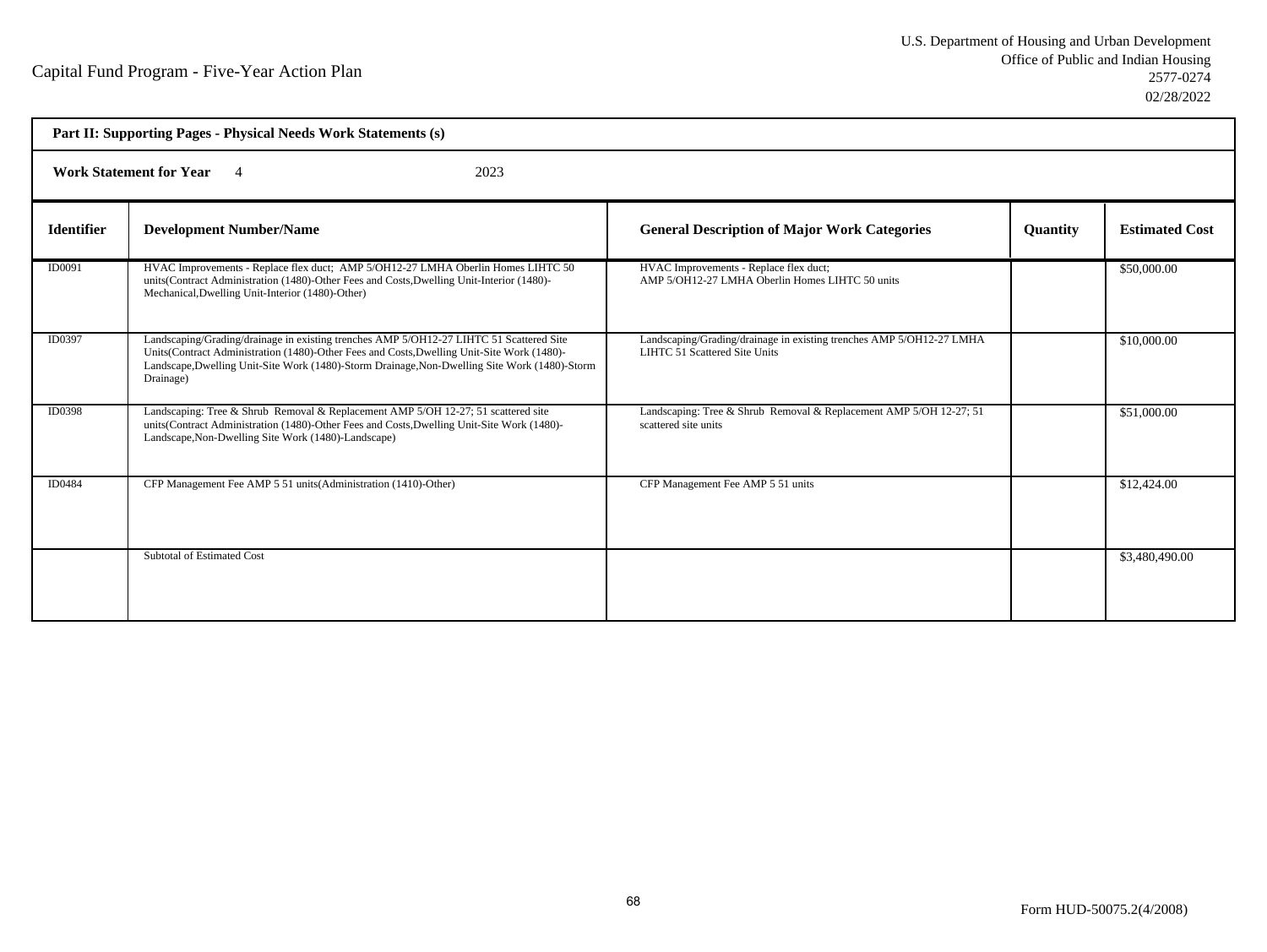| Part II: Supporting Pages - Physical Needs Work Statements (s) |                                                                                                                                                                                                                                                                                                                                                                                                                                                                                                                                                                                                                                                      |                                                                                              |                 |                       |  |  |
|----------------------------------------------------------------|------------------------------------------------------------------------------------------------------------------------------------------------------------------------------------------------------------------------------------------------------------------------------------------------------------------------------------------------------------------------------------------------------------------------------------------------------------------------------------------------------------------------------------------------------------------------------------------------------------------------------------------------------|----------------------------------------------------------------------------------------------|-----------------|-----------------------|--|--|
|                                                                | <b>Work Statement for Year</b><br>2024<br>- 5                                                                                                                                                                                                                                                                                                                                                                                                                                                                                                                                                                                                        |                                                                                              |                 |                       |  |  |
| <b>Identifier</b>                                              | <b>Development Number/Name</b>                                                                                                                                                                                                                                                                                                                                                                                                                                                                                                                                                                                                                       | <b>General Description of Major Work Categories</b>                                          | <b>Quantity</b> | <b>Estimated Cost</b> |  |  |
|                                                                | <b>AUTHORITY-WIDE (NAWASD)</b>                                                                                                                                                                                                                                                                                                                                                                                                                                                                                                                                                                                                                       |                                                                                              |                 | \$329,190.00          |  |  |
| ID0036                                                         | Management Improvements Security Improvements COCC - NAWASD(Management Improvement<br>(1408)-Security Improvements (not police or guard-non-physical))                                                                                                                                                                                                                                                                                                                                                                                                                                                                                               | Management Improvements Security Improvements COCC - NAWASD                                  |                 | \$44,190.00           |  |  |
| ID0579                                                         | Management Improvements: paperless/electronic tenant file management systems - NAWSD<br>COCC(Management Improvement (1408)-System Improvements)                                                                                                                                                                                                                                                                                                                                                                                                                                                                                                      | Management Improvements: paperless/electronic tenant file management systems<br>- NAWSD COCC |                 | \$20,000.00           |  |  |
| <b>ID0601</b>                                                  | Board Room Expansion - NAWASD COCC(Contract Administration (1480)-Other Fees and<br>Costs, Non-Dwelling Interior (1480)-Administrative Building, Non-Dwelling Interior (1480)-<br>Appliances, Non-Dwelling Interior (1480)-Common Area Finishes, Non-Dwelling Interior (1480)-<br>Common Area Flooring, Non-Dwelling Interior (1480)-Common Area Painting, Non-Dwelling Interior<br>(1480)-Doors, Non-Dwelling Interior (1480)-Electrical, Non-Dwelling Interior (1480)-Security)                                                                                                                                                                    | Board Room Expansion - NAWASD COCC                                                           |                 | \$50,000.00           |  |  |
| ID0602                                                         | COCC expansion of conference room/lobby/interview areas - NAWASD(Contract Administration<br>(1480)-Other Fees and Costs, Non-Dwelling Interior (1480)-Administrative Building, Non-Dwelling<br>Interior (1480)-Common Area Bathrooms, Non-Dwelling Interior (1480)-Common Area Finishes, Non-<br>Dwelling Interior (1480)-Common Area Flooring, Non-Dwelling Interior (1480)-Common Area<br>Painting, Non-Dwelling Interior (1480)-Doors, Non-Dwelling Interior (1480)-Electrical, Non-Dwelling<br>Interior (1480)-Mechanical, Non-Dwelling Interior (1480)-Other, Non-Dwelling Interior (1480)-<br>Plumbing, Non-Dwelling Interior (1480)-Security) | COCC expansion of conference room/lobby/interview areas - NAWASD                             |                 | \$130,000.00          |  |  |
| ID0603                                                         | COCC employee restroom accessibility improvements - NAWASD(Contract Administration (1480)-<br>Other Fees and Costs, Non-Dwelling Construction - Mechanical (1480)-Hot Water Heaters, Non-<br>Dwelling Construction - Mechanical (1480)-Water Distribution, Non-Dwelling Interior (1480)-<br>Administrative Building, Non-Dwelling Interior (1480)-Common Area Bathrooms, Non-Dwelling<br>Interior (1480)-Doors, Non-Dwelling Interior (1480)-Electrical, Non-Dwelling Interior (1480)-<br>Mechanical, Non-Dwelling Interior (1480)-Plumbing)                                                                                                         | COCC employee restroom accessibility improvements - NAWASD                                   |                 | \$40,000.00           |  |  |
| <b>ID0604</b>                                                  | Management Improvements: Human Resources paperless/electronic conversion -<br>NAWASD(Management Improvement (1408)-System Improvements)                                                                                                                                                                                                                                                                                                                                                                                                                                                                                                              | Management Improvements: Human Resources paperless/electronic conversion -<br><b>NAWASD</b>  |                 | \$20,000.00           |  |  |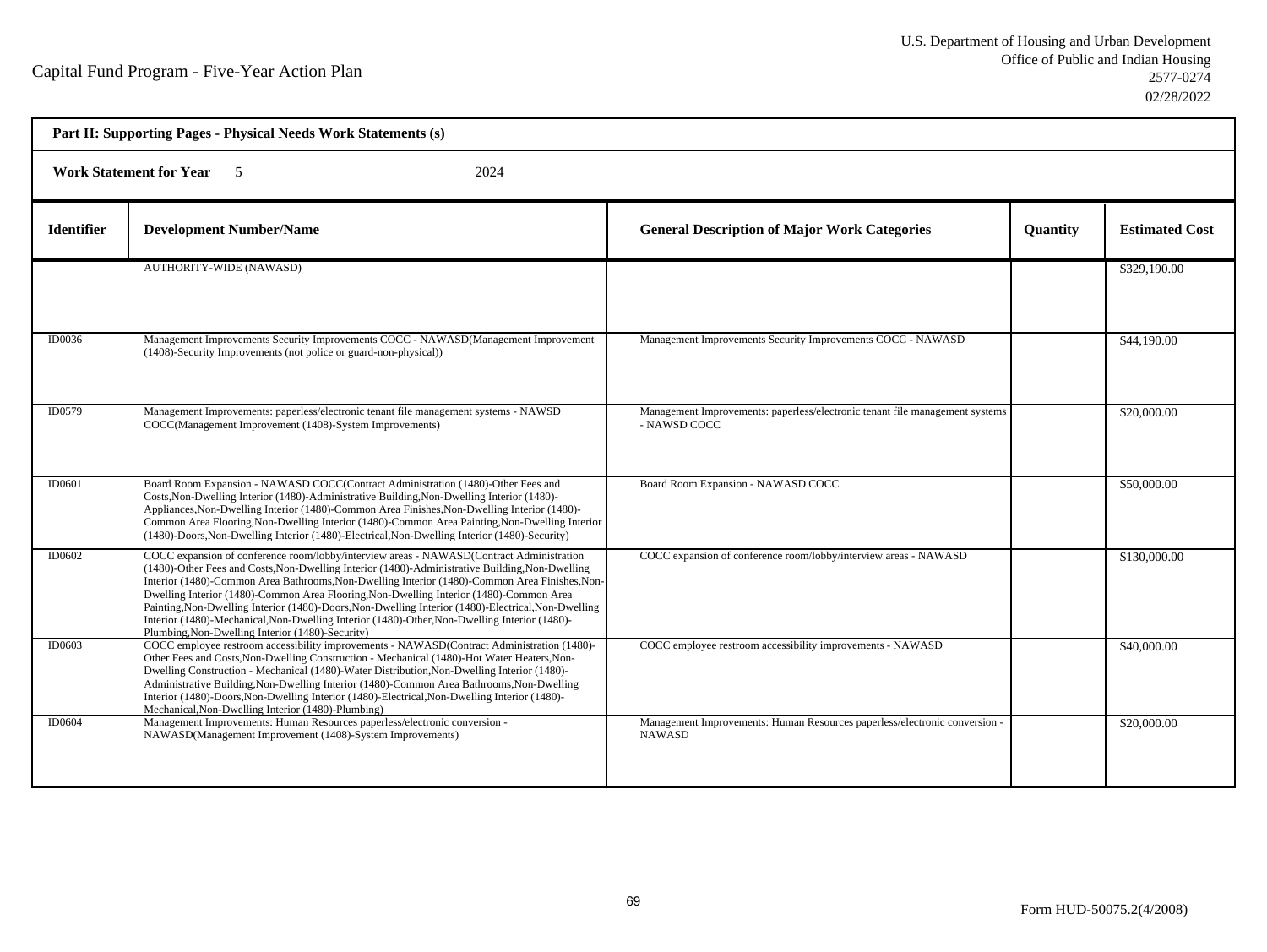| Part II: Supporting Pages - Physical Needs Work Statements (s) |                                                                                                                                                                                                                                                                                                                                                                                                                                                                                    |                                                                                                  |          |                       |  |  |
|----------------------------------------------------------------|------------------------------------------------------------------------------------------------------------------------------------------------------------------------------------------------------------------------------------------------------------------------------------------------------------------------------------------------------------------------------------------------------------------------------------------------------------------------------------|--------------------------------------------------------------------------------------------------|----------|-----------------------|--|--|
|                                                                | <b>Work Statement for Year</b> 5<br>2024                                                                                                                                                                                                                                                                                                                                                                                                                                           |                                                                                                  |          |                       |  |  |
| <b>Identifier</b>                                              | <b>Development Number/Name</b>                                                                                                                                                                                                                                                                                                                                                                                                                                                     | <b>General Description of Major Work Categories</b>                                              | Quantity | <b>Estimated Cost</b> |  |  |
| ID0682                                                         | COCC lighting improvements - interior/exterior - NAWASD(Contract Administration (1480)-Other<br>Fees and Costs, Non-Dwelling Interior (1480)-Electrical, Non-Dwelling Site Work (1480)-Lighting)                                                                                                                                                                                                                                                                                   | COCC lighting improvements - interior/exterior - NAWASD                                          |          | \$10,000.00           |  |  |
| ID0683                                                         | COCC landscaping improvements - NAWASD(Contract Administration (1480)-Other Fees and<br>Costs, Non-Dwelling Site Work (1480)-Landscape)                                                                                                                                                                                                                                                                                                                                            | COCC landscaping improvements - NAWASD                                                           |          | \$10,000.00           |  |  |
| ID0687                                                         | COCC Contingency - NAWSD(Contract Administration (1480)-Contingency)                                                                                                                                                                                                                                                                                                                                                                                                               | COCC Contingency - NAWSD                                                                         |          | \$5,000.00            |  |  |
|                                                                | WILKES-VILLA (OH012000003)                                                                                                                                                                                                                                                                                                                                                                                                                                                         |                                                                                                  |          | \$606,000.00          |  |  |
| ID0053                                                         | Parking Lot: Expand Pave Seal Stripe Fence AMP 3/OH12-6 Riverview Plaza 1 bldg(Contract<br>Administration (1480)-Other Fees and Costs, Dwelling Unit-Site Work (1480)-Asphalt - Concrete -<br>Paving, Dwelling Unit-Site Work (1480)-Curb and Gutter, Dwelling Unit-Site Work (1480)-<br>Fencing, Dwelling Unit-Site Work (1480)-Parking, Dwelling Unit-Site Work (1480)-Seal<br>Coat, Dwelling Unit-Site Work (1480)-Striping, Non-Dwelling Site Work (1480)-Asphalt - Concrete - | Parking Lot Improvements: Expand/Pave/Seal/Stripe/Fencing AMP 3/OH12-6<br>Riverview Plaza 1 bldg |          | \$190,000.00          |  |  |
| ID0513                                                         | Fireman's communication system/radio repeaters Riverview Plaza AMP3/OH12-6(Contract<br>Administration (1480)-Other Fees and Costs, Non-Dwelling Construction - Mechanical (1480)-<br>Other, Non-Dwelling Construction - Mechanical (1480)-Security - Fire Alarm, Non-Dwelling<br>Construction - Mechanical (1480)-Smoke/Fire Detection)                                                                                                                                            | Fireman's communication system/radio repeaters Riverview Plaza AMP 3/OH12-<br>6                  |          | \$70,000.00           |  |  |
| <b>ID0519</b>                                                  | Fencing - replace/install new; signage - Wilkes Villa AMP3/OH12-3(Non-Dwelling Site Work (1480)-<br>Fencing, Non-Dwelling Site Work (1480)-Signage, Contract Administration (1480)-Other Fees and<br>Costs)                                                                                                                                                                                                                                                                        | Fencing - replace/install new; signage; includes surveying; Wilkes Villa<br>$AMP/OH12-3$         |          | \$10,000.00           |  |  |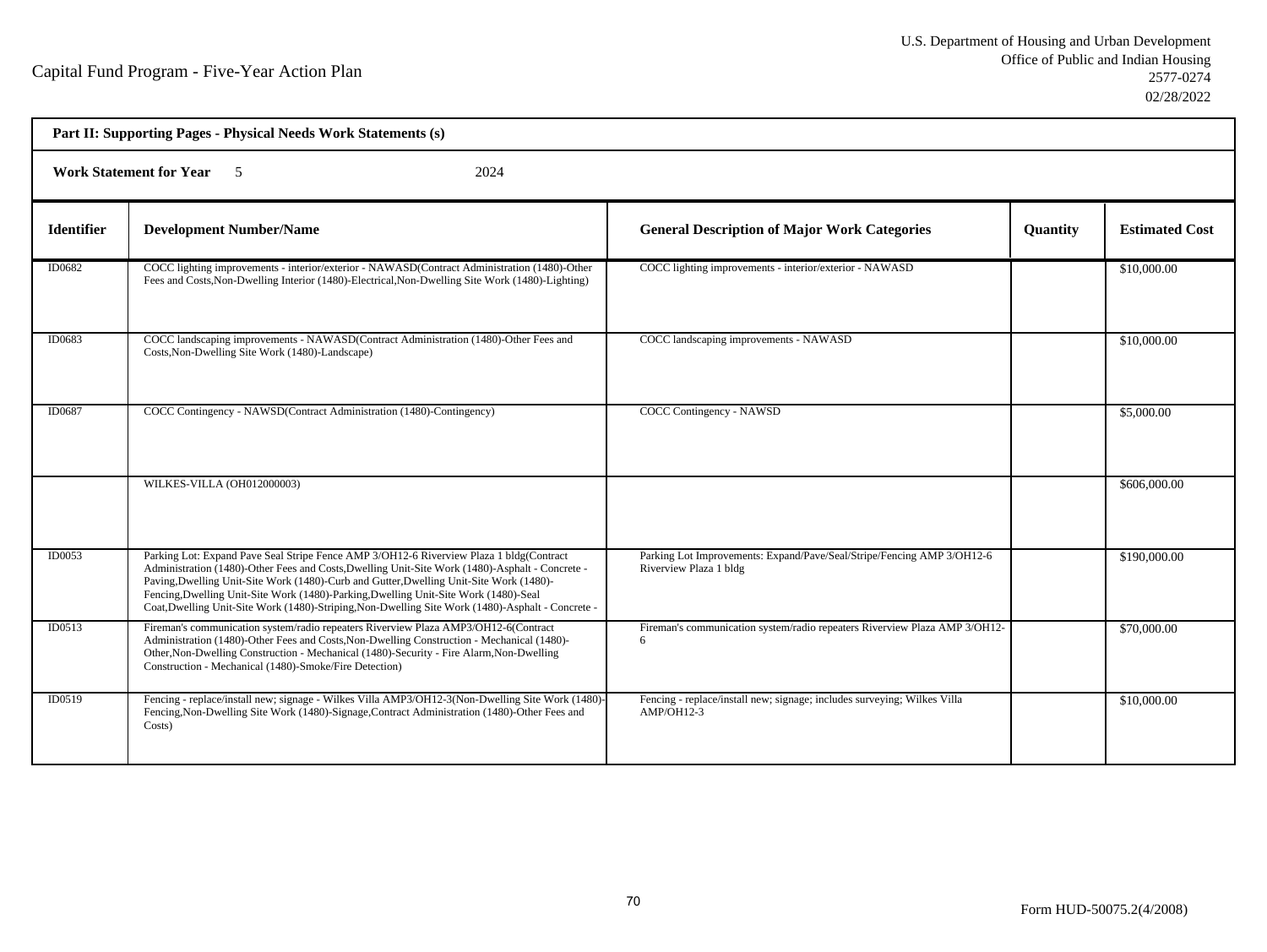|                   | Part II: Supporting Pages - Physical Needs Work Statements (s)                                                                                                                                                                                                                                                                                                                                                                                                                                                                                                                                                                                                                   |                                                                                                                                         |                 |                       |  |
|-------------------|----------------------------------------------------------------------------------------------------------------------------------------------------------------------------------------------------------------------------------------------------------------------------------------------------------------------------------------------------------------------------------------------------------------------------------------------------------------------------------------------------------------------------------------------------------------------------------------------------------------------------------------------------------------------------------|-----------------------------------------------------------------------------------------------------------------------------------------|-----------------|-----------------------|--|
|                   | <b>Work Statement for Year</b><br>2024<br>$\sim$ 5                                                                                                                                                                                                                                                                                                                                                                                                                                                                                                                                                                                                                               |                                                                                                                                         |                 |                       |  |
| <b>Identifier</b> | <b>Development Number/Name</b>                                                                                                                                                                                                                                                                                                                                                                                                                                                                                                                                                                                                                                                   | <b>General Description of Major Work Categories</b>                                                                                     | <b>Quantity</b> | <b>Estimated Cost</b> |  |
| <b>ID0530</b>     | Stove hoods/ventilation/fire protection - Riverview Plaza AMP 3/OH12-6(Contract Administration<br>(1480)-Other Fees and Costs, Dwelling Unit-Interior (1480)-Appliances, Dwelling Unit-Interior (1480)-<br>Mechanical, Dwelling Unit-Interior (1480)-Other, Non-Dwelling Construction - Mechanical (1480)-<br>Fire Suppression System, Non-Dwelling Construction - Mechanical (1480)-Smoke/Fire Detection)                                                                                                                                                                                                                                                                       | Stove hoods/ventilation/fire protection - Riverview Plaza AMP 3/OH12-6                                                                  |                 | \$90,000.00           |  |
| ID0542            | ADA/Section 504 modifications interior/exterior (ramps/railings/doors/tubs/showers/etc.) - Riverview<br>Plaza AMP3/OH12-6(Contract Administration (1480)-Other Fees and Costs, Dwelling Unit-Exterior<br>(1480)-Balconies-Porches-Railings-etc, Dwelling Unit-Exterior (1480)-Exterior Doors, Dwelling Unit-<br>Exterior (1480)-Other, Dwelling Unit-Interior (1480)-Bathroom Counters and Sinks, Dwelling Unit-<br>Interior (1480)-Commodes, Dwelling Unit-Interior (1480)-Interior Doors, Dwelling Unit-Interior<br>(1480)-Kitchen Sinks and Faucets, Dwelling Unit-Interior (1480)-Tubs and Showers, Dwelling Unit-<br>Site Work (1480)-Asphalt - Concrete - Paving)          | ADA/Section 504 modifications interior/exterior<br>(ramps/railings/doors/tubs/showers/etc.) - Riverview Plaza AMP3/OH12-6               |                 | \$5,000.00            |  |
| ID0543            | ADA/Section 504 modifications interior/exterior (ramps/railings/doors/tubs/showers/etc.) - Wilkes<br>Villa AMP3/OH12-3(Contract Administration (1480)-Other Fees and Costs, Dwelling Unit-Exterior<br>(1480)-Balconies-Porches-Railings-etc, Dwelling Unit-Exterior (1480)-Exterior Doors, Dwelling Unit-<br>Exterior (1480)-Other, Dwelling Unit-Interior (1480)-Bathroom Counters and Sinks, Dwelling Unit-<br>Interior (1480)-Commodes, Dwelling Unit-Interior (1480)-Interior Doors, Dwelling Unit-Interior<br>(1480)-Kitchen Sinks and Faucets, Dwelling Unit-Interior (1480)-Tubs and Showers, Dwelling Unit-<br>Site Work (1480)-Asphalt - Concrete - Paving)             | ADA/Section 504 modifications interior/exterior<br>(ramps/railings/doors/tubs/showers/etc.) - Wilkes Villa AMP3/OH12-3                  |                 | \$5,000.00            |  |
| ID0544            | ADA/Section 504 modifications interior/exterior (ramps/railings/doors/tubs/showers/etc.) - Scattered<br>Sites AMP3/OH12-320 14 units(Contract Administration (1480)-Other Fees and Costs, Dwelling Unit-<br>Exterior (1480)-Balconies-Porches-Railings-etc, Dwelling Unit-Exterior (1480)-Exterior<br>Doors, Dwelling Unit-Exterior (1480)-Other, Dwelling Unit-Interior (1480)-Bathroom Counters and<br>Sinks, Dwelling Unit-Interior (1480)-Commodes, Dwelling Unit-Interior (1480)-Interior<br>Doors, Dwelling Unit-Interior (1480)-Kitchen Sinks and Faucets, Dwelling Unit-Interior (1480)-Tubs<br>and Showers, Dwelling Unit-Site Work (1480)-Asphalt - Concrete - Paving) | ADA/Section 504 modifications interior/exterior<br>(ramps/railings/doors/tubs/showers/etc.) - Scattered Sites AMP3/OH12-320 14<br>units |                 | \$5,000.00            |  |
| ID0549            | ADA/Section 504 modifications interior/exterior (ramps/railings/doors/tubs/showers/etc.) - Scattered<br>Sites AMP3/OH12-22 2 units (Dwelling Unit-Exterior (1480)-Balconies-Porches-Railings-<br>etc, Dwelling Unit-Exterior (1480)-Exterior Doors, Dwelling Unit-Exterior (1480)-Other, Dwelling<br>Unit-Interior (1480)-Bathroom Counters and Sinks, Dwelling Unit-Interior (1480)-<br>Commodes, Dwelling Unit-Interior (1480)-Interior Doors, Dwelling Unit-Interior (1480)-Kitchen Sinks<br>and Faucets, Dwelling Unit-Interior (1480)-Tubs and Showers, Dwelling Unit-Site Work (1480)-<br>Asphalt - Concrete - Paving Contract Administration (1480)-Other Fees and Costs) | ADA/Section 504 modifications interior/exterior<br>(ramps/railings/doors/tubs/showers/etc.) - Scattered Sites AMP3/OH12-22 2 units      |                 | \$5,000.00            |  |
| ID0550            | ADA/Section 504 modifications interior/exterior (ramps/railings/doors/tubs/showers/etc.) - Scattered<br>Sites AMP3/OH12-25 3 units(Contract Administration (1480)-Other Fees and Costs, Dwelling Unit-<br>Exterior (1480)-Balconies-Porches-Railings-etc, Dwelling Unit-Exterior (1480)-Exterior<br>Doors, Dwelling Unit-Exterior (1480)-Other, Dwelling Unit-Interior (1480)-Bathroom Counters and<br>Sinks, Dwelling Unit-Interior (1480)-Commodes, Dwelling Unit-Interior (1480)-Interior<br>Doors, Dwelling Unit-Interior (1480)-Kitchen Sinks and Faucets, Dwelling Unit-Interior (1480)-Tubs<br>and Showers, Dwelling Unit-Site Work (1480)-Asphalt - Concrete - Paving)   | ADA/Section 504 modifications interior/exterior<br>(ramps/railings/doors/tubs/showers/etc.) - Scattered Sites AMP3/OH12-25 3 units      |                 | \$5,000.00            |  |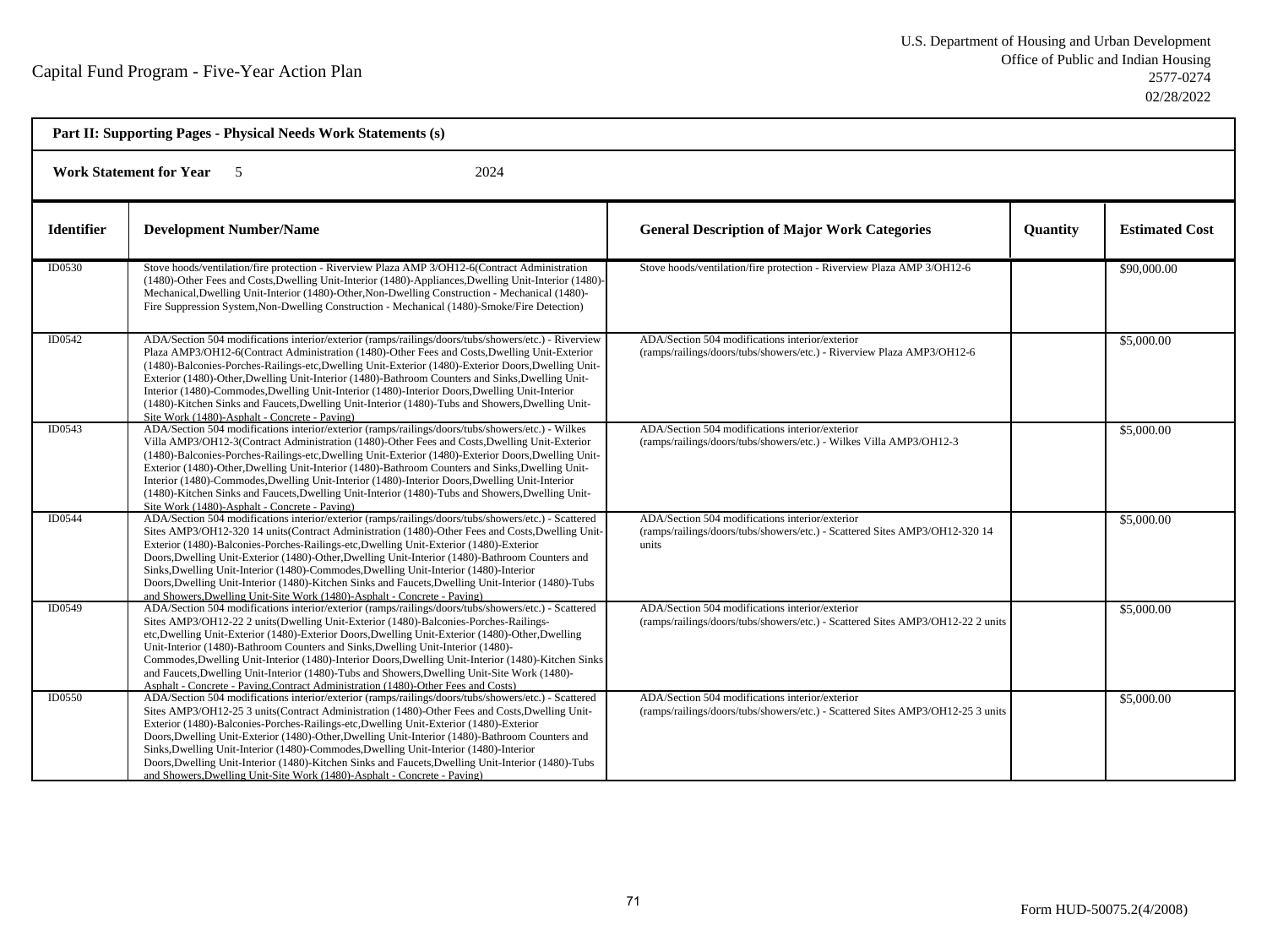| Part II: Supporting Pages - Physical Needs Work Statements (s) |                                                                                                                                                                                                                                                                                                                                        |                                                                                                      |          |                       |  |  |
|----------------------------------------------------------------|----------------------------------------------------------------------------------------------------------------------------------------------------------------------------------------------------------------------------------------------------------------------------------------------------------------------------------------|------------------------------------------------------------------------------------------------------|----------|-----------------------|--|--|
|                                                                | <b>Work Statement for Year</b> 5<br>2024                                                                                                                                                                                                                                                                                               |                                                                                                      |          |                       |  |  |
| <b>Identifier</b>                                              | <b>Development Number/Name</b>                                                                                                                                                                                                                                                                                                         | <b>General Description of Major Work Categories</b>                                                  | Quantity | <b>Estimated Cost</b> |  |  |
| ID0562                                                         | Contingency - Riverview Plaza AMP3/OH-12-6(Contract Administration (1480)-Contingency)                                                                                                                                                                                                                                                 | Contingency - Riverview Plaza AMP3/OH-12-6                                                           |          | \$5,000.00            |  |  |
| ID0563                                                         | Contingency - 14 Scattered Sites AMP3/OH-12-320(Contract Administration (1480)-Contingency)                                                                                                                                                                                                                                            | Contingency - 14 Scattered Sites AMP3/OH-12-320                                                      |          | \$5,000.00            |  |  |
| ID0564                                                         | Contingency - 2 Scattered Sites AMP3/OH-12-22(Contract Administration (1480)-Contingency)                                                                                                                                                                                                                                              | Contingency - 2 Scattered Sites AMP3/OH-12-22                                                        |          | \$5,000.00            |  |  |
| ID0565                                                         | Contingency - 3 Scattered Sites AMP3/OH-12-25(Contract Administration (1480)-Contingency)                                                                                                                                                                                                                                              | Contingency - 3 Scattered Sites AMP3/OH-12-25                                                        |          | \$5,000.00            |  |  |
| ID0566                                                         | Contingency - Wilkes Villa AMP3/OH-12-3(Contract Administration (1480)-Contingency)                                                                                                                                                                                                                                                    | Contingency - Wilkes Villa AMP3/OH-12-3                                                              |          | \$5,000.00            |  |  |
| ID0582                                                         | Management Improvements: paperless/electronic tenant file management systems - AMP 3 Wilkes<br>Villa(Management Improvement (1408)-System Improvements)                                                                                                                                                                                | Management Improvements: paperless/electronic tenant file management systems<br>- AMP 3 Wilkes Villa |          | \$10,000.00           |  |  |
| <b>ID0586</b>                                                  | Driveway/Sidewalk/Pavement Replacement Resurface Level AMP 3/OH 12-320; 14 scattered site<br>units(Contract Administration (1480)-Other Fees and Costs, Dwelling Unit-Site Work (1480)-Asphalt -<br>Concrete - Paving, Dwelling Unit-Site Work (1480)-Pedestrian paving, Non-Dwelling Site Work<br>(1480)-Asphalt - Concrete - Paving) | Driveway/Sidewalk/Pavement Replacement Resurface Level AMP 3/OH 12-320;<br>14 scattered site units   |          | \$1,000.00            |  |  |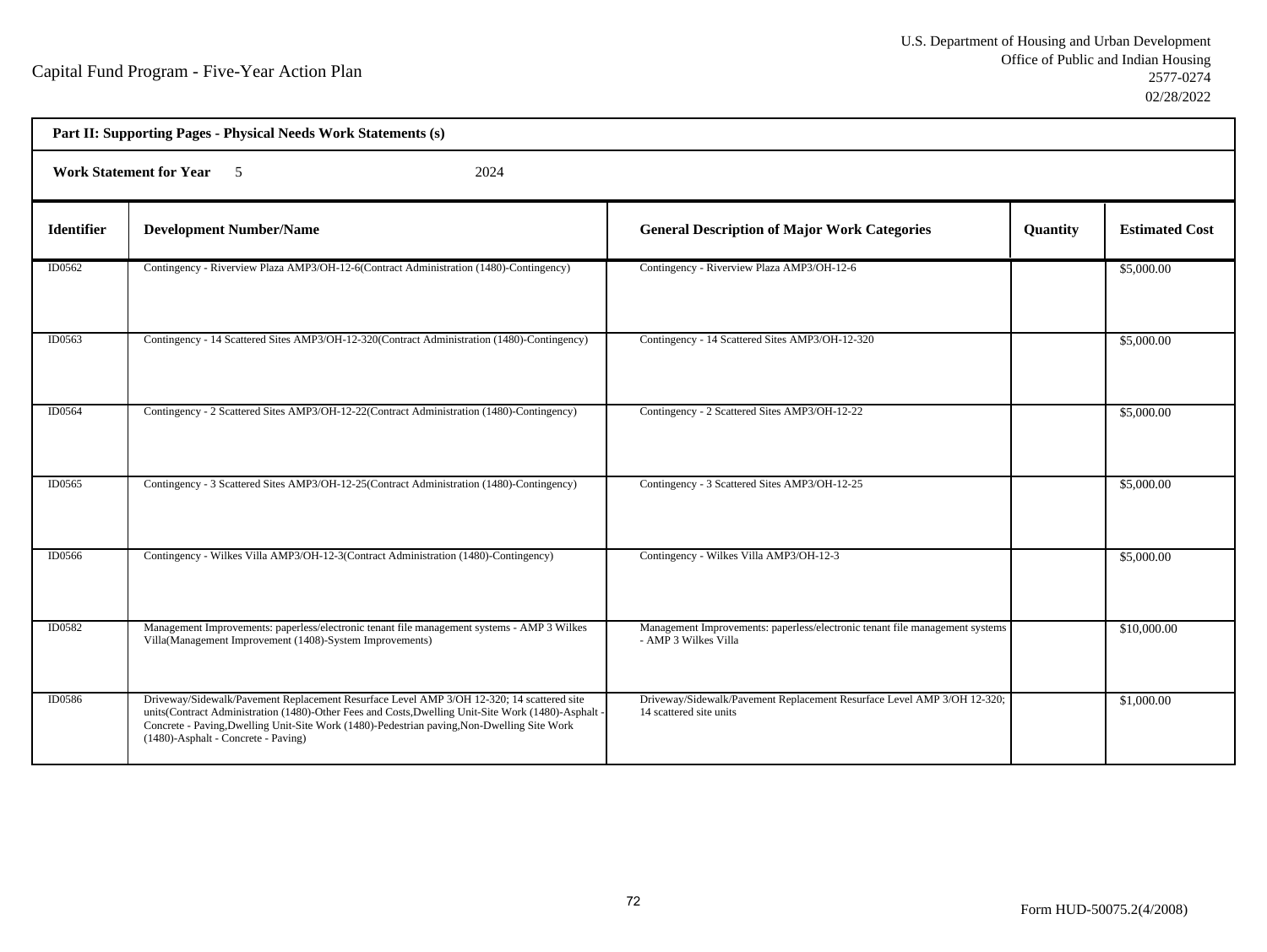| Part II: Supporting Pages - Physical Needs Work Statements (s) |                                                                                                                                                                                                                                                                                                                                                                     |                                                                                                         |                 |                       |  |  |
|----------------------------------------------------------------|---------------------------------------------------------------------------------------------------------------------------------------------------------------------------------------------------------------------------------------------------------------------------------------------------------------------------------------------------------------------|---------------------------------------------------------------------------------------------------------|-----------------|-----------------------|--|--|
|                                                                | 2024<br><b>Work Statement for Year</b> 5                                                                                                                                                                                                                                                                                                                            |                                                                                                         |                 |                       |  |  |
| <b>Identifier</b>                                              | <b>Development Number/Name</b>                                                                                                                                                                                                                                                                                                                                      | <b>General Description of Major Work Categories</b>                                                     | <b>Quantity</b> | <b>Estimated Cost</b> |  |  |
| ID0595                                                         | Driveway/Sidewalk/Pavement Replacement Resurface Level Riverview Plaza AMP3/OH12-<br>6(Dwelling Unit-Site Work (1480)-Asphalt - Concrete - Paving, Dwelling Unit-Site Work (1480)-<br>Parking, Dwelling Unit-Site Work (1480)-Pedestrian paving, Non-Dwelling Site Work (1480)-Asphalt -<br>Concrete - Paving, Contract Administration (1480)-Other Fees and Costs) | Driveway/Sidewalk/Pavement Replacement Resurface Level Riverview Plaza<br>AMP3/OH12-6                   |                 | \$5,000.00            |  |  |
| ID0596                                                         | Driveway/Sidewalk/Pavement Replacement Resurface Level Wilkes Villa AMP3/OH12-3(Contract<br>Administration (1480)-Other Fees and Costs, Dwelling Unit-Site Work (1480)-Asphalt - Concrete -<br>Paving, Dwelling Unit-Site Work (1480)-Parking, Dwelling Unit-Site Work (1480)-Pedestrian<br>paving, Non-Dwelling Site Work (1480)-Asphalt - Concrete - Paving)      | Driveway/Sidewalk/Pavement Replacement Resurface Level Wilkes Villa<br>AMP3/OH12-3                      |                 | \$10,000.00           |  |  |
| ID0607                                                         | Management Improvements: Human Resources paperless/electronic conversion - AMP 3 Wilkes<br>Villa(Management Improvement (1408)-System Improvements)                                                                                                                                                                                                                 | Management Improvements: Human Resources paperless/electronic conversion -<br><b>AMP 3 Wilkes Villa</b> |                 | \$10,000.00           |  |  |
| ID0612                                                         | Resident Relocation/Temporary Displacement - AMP 3 Wilkes Villa 373 units(Contract<br>Administration (1480)-Relocation)                                                                                                                                                                                                                                             | Resident Relocation/Temporary Displacement - AMP 3 Wilkes Villa 373 units                               |                 | \$5,000.00            |  |  |
| ID0652                                                         | Radon Mitigation - 14 scattered sites AMP 3/OH 12-320(Contract Administration (1480)-Other Fees<br>and Costs, Dwelling Unit-Interior (1480)-Other)                                                                                                                                                                                                                  | Radon Mitigation - 14 scattered sites AMP 3/OH 12-320                                                   |                 | \$5,000.00            |  |  |
| ID0655                                                         | Radon Mitigation - 2 scattered sites AMP 3/OH 12-22(Contract Administration (1480)-Other Fees and<br>Costs, Dwelling Unit-Interior (1480)-Other)                                                                                                                                                                                                                    | Radon Mitigation - 2 scattered sites AMP 3/OH 12-22                                                     |                 | \$2,000.00            |  |  |
| ID0656                                                         | Radon Mitigation - 3 scattered sites AMP 3/OH 12-25(Contract Administration (1480)-Other Fees and<br>Costs, Dwelling Unit-Interior (1480)-Other)                                                                                                                                                                                                                    | Radon Mitigation - 3 scattered sites AMP 3/OH 12-25                                                     |                 | \$3,000.00            |  |  |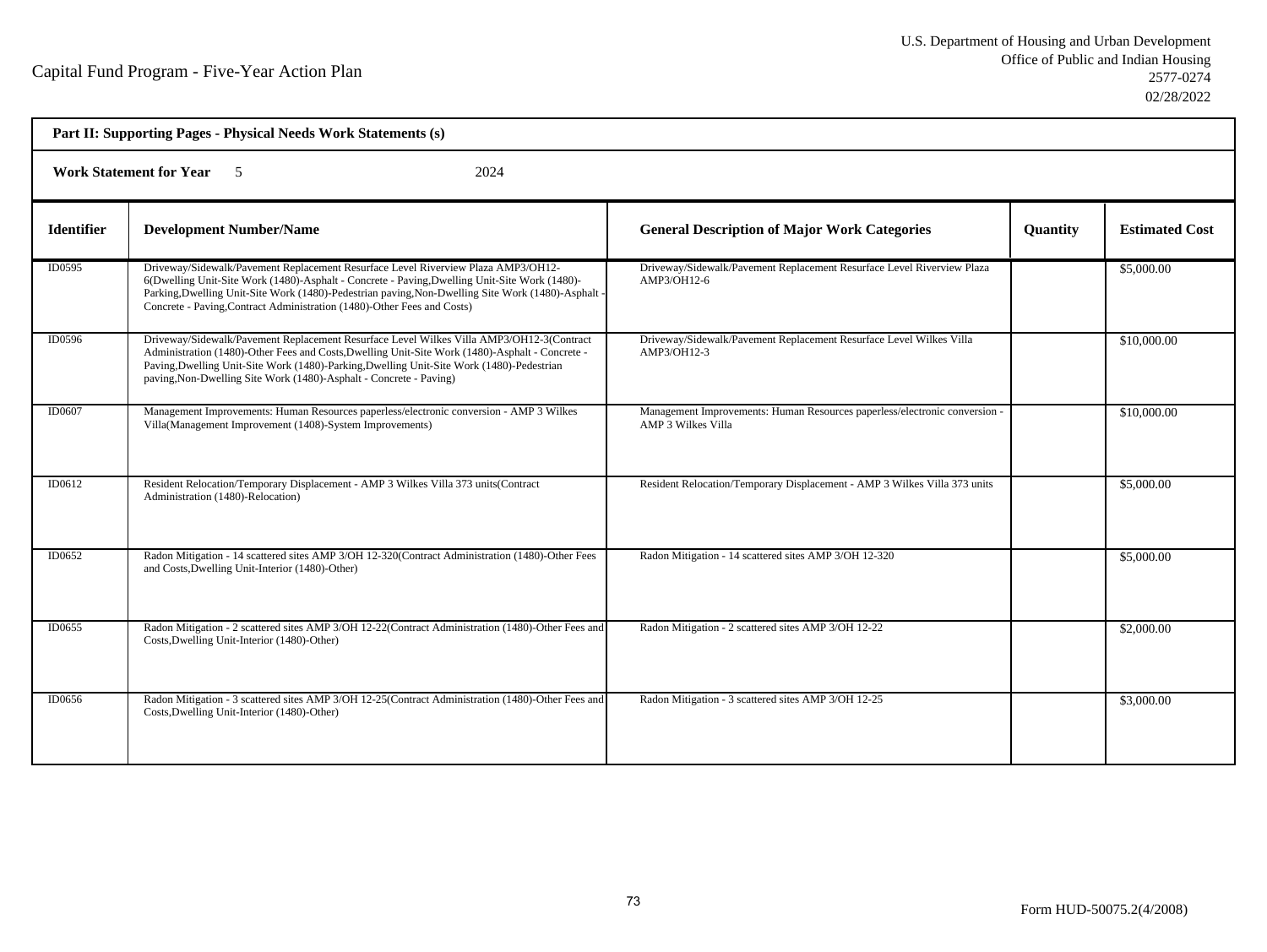| Part II: Supporting Pages - Physical Needs Work Statements (s) |                                                                                                                                                                                                                                                                                                                                                           |                                                                                                                      |          |                       |  |  |
|----------------------------------------------------------------|-----------------------------------------------------------------------------------------------------------------------------------------------------------------------------------------------------------------------------------------------------------------------------------------------------------------------------------------------------------|----------------------------------------------------------------------------------------------------------------------|----------|-----------------------|--|--|
|                                                                | <b>Work Statement for Year</b> 5<br>2024                                                                                                                                                                                                                                                                                                                  |                                                                                                                      |          |                       |  |  |
| <b>Identifier</b>                                              | <b>Development Number/Name</b>                                                                                                                                                                                                                                                                                                                            | <b>General Description of Major Work Categories</b>                                                                  | Quantity | <b>Estimated Cost</b> |  |  |
| ID0659                                                         | Radon Mitigation - Riverview Plaza AMP 3/OH 12-6(Contract Administration (1480)-Other Fees and<br>Costs, Dwelling Unit-Interior (1480)-Other)                                                                                                                                                                                                             | Radon Mitigation - Riverview Plaza AMP 3/OH 12-6                                                                     |          | \$5,000.00            |  |  |
| ID0660                                                         | Radon Mitigation - Wilkes Villa AMP 3/OH12-3(Contract Administration (1480)-Other Fees and<br>Costs, Dwelling Unit-Interior (1480)-Other)                                                                                                                                                                                                                 | Radon Mitigation - Wilkes Villa AMP 3/OH12-3                                                                         |          | \$20,000.00           |  |  |
| ID0671                                                         | Development Activities: AMP 3/OH12-3 Wilkes Villa: New Construction townhouse 3-4<br>units(Contract Administration (1480)-Other Fees and Costs, Dwelling Unit-Development (1480)-New<br>Construction, Dwelling Unit-Development (1480)-Other)                                                                                                             | Development Activities: AMP 3/OH12-3 Wilkes Villa: New Construction<br>townhouse 3-4 units                           |          | \$100,000.00          |  |  |
| ID0674                                                         | Electrical switch gear replaced; dual switches for life safety systems on generator; Riverview Plaza<br>AMP 3/OH12-3(Contract Administration (1480)-Other Fees and Costs, Non-Dwelling Construction -<br>Mechanical (1480)-Electric Distribution, Non-Dwelling Construction - Mechanical (1480)-Generator)                                                | Electrical switch gear replaced; dual switches for life safety systems on generator;<br>Riverview Plaza AMP 3/OH12-3 |          | \$10,000.00           |  |  |
| ID0677                                                         | Commercial Kitchen/Community Cafeteria Improvements AMP 3/OH12-6 Riverview Plaza 1<br>bldg(Contract Administration (1480)-Other Fees and Costs, Non-Dwelling Interior (1480)-<br>Appliances, Non-Dwelling Interior (1480)-Common Area Flooring, Non-Dwelling Interior (1480)-<br>Common Area Kitchens, Non-Dwelling Interior (1480)-Common Area Painting) | Commercial Kitchen/Community Cafeteria Improvements AMP 3/OH12-6<br>Riverview Plaza 1 bldg                           |          | \$10,000.00           |  |  |
|                                                                | OBERLIN HOMES (OH012000004)                                                                                                                                                                                                                                                                                                                               |                                                                                                                      |          | \$1,147,500.00        |  |  |
| ID0054                                                         | Replace Interior/Exterior Doors in units and common areas AMP 4/OH12-11 Albright Terrace 4<br>bldgs/50 units(Dwelling Unit-Interior (1480)-Interior Doors, Contract Administration (1480)-Other<br>Fees and Costs, Non-Dwelling Exterior (1480)-Doors)                                                                                                    | Replace Interior/Exterior Doors in units and common areas AMP 4/OH12-11<br>Albright Terrace 4 bldgs/50 units         |          | \$80,000.00           |  |  |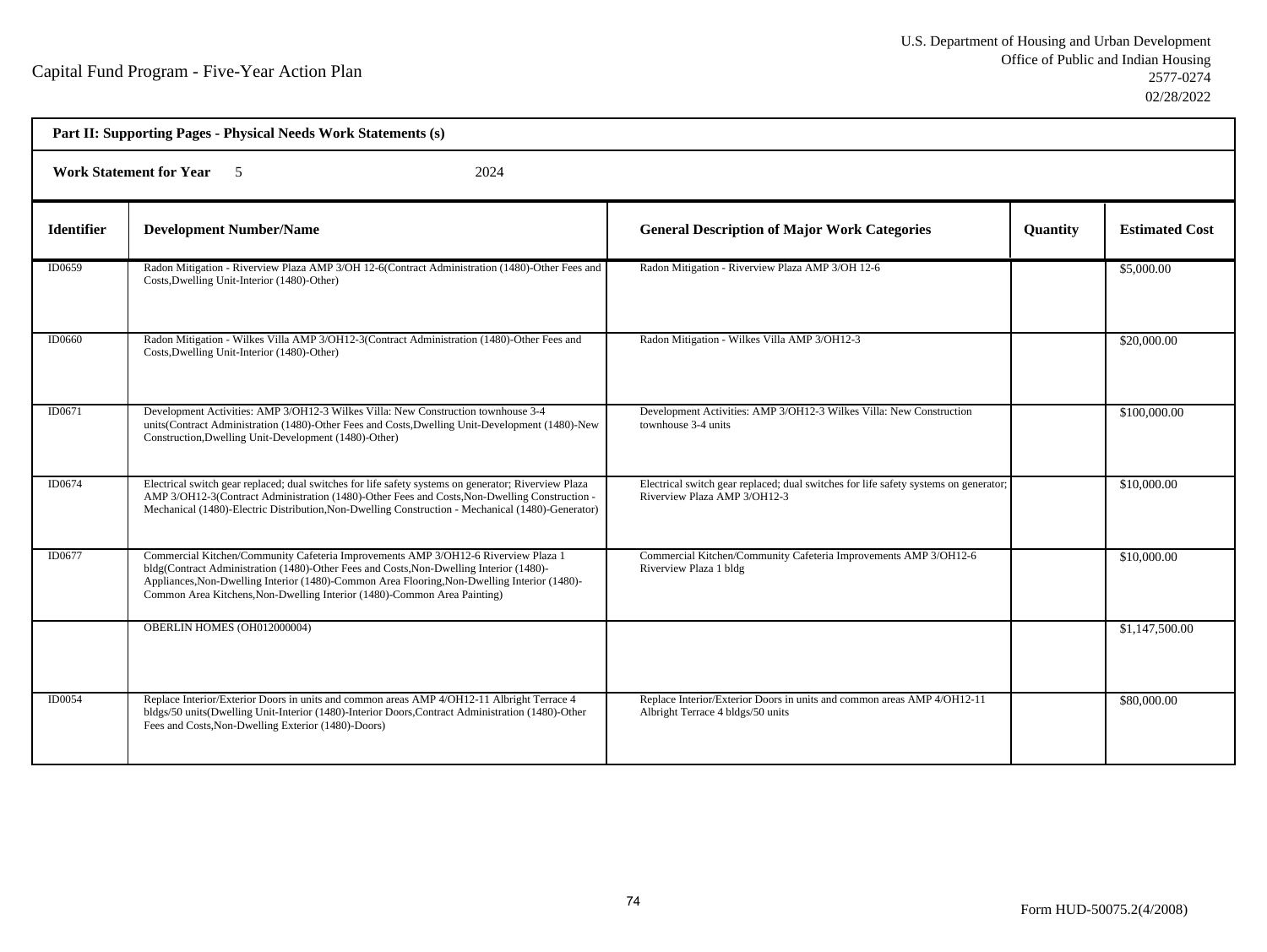| Part II: Supporting Pages - Physical Needs Work Statements (s) |                                                                                                                                                                                                                                                                                                                                                                                                                                                                                                        |                                                                                                               |                 |                       |  |  |
|----------------------------------------------------------------|--------------------------------------------------------------------------------------------------------------------------------------------------------------------------------------------------------------------------------------------------------------------------------------------------------------------------------------------------------------------------------------------------------------------------------------------------------------------------------------------------------|---------------------------------------------------------------------------------------------------------------|-----------------|-----------------------|--|--|
|                                                                | <b>Work Statement for Year</b> 5<br>2024                                                                                                                                                                                                                                                                                                                                                                                                                                                               |                                                                                                               |                 |                       |  |  |
| <b>Identifier</b>                                              | <b>Development Number/Name</b>                                                                                                                                                                                                                                                                                                                                                                                                                                                                         | <b>General Description of Major Work Categories</b>                                                           | <b>Quantity</b> | <b>Estimated Cost</b> |  |  |
| ID0055                                                         | Replace Sliding Exterior Doors AMP 4/OH12-11 Albright Terrace 40 units (Contract Administration<br>(1480)-Other Fees and Costs, Dwelling Unit-Exterior (1480)-Exterior Doors)                                                                                                                                                                                                                                                                                                                          | Replace Sliding Doors AMP 4/OH12-11 Albright Terrace 40 units                                                 |                 | \$60,000.00           |  |  |
| ID0056                                                         | Replace Patio/Porch Slabs AMP 4/OH12-11 Albright Terrace 30 units (Contract Administration<br>(1480)-Other Fees and Costs, Dwelling Unit-Exterior (1480)-Balconies-Porches-Railings-etc, Dwelling<br>Unit-Exterior (1480)-Other)                                                                                                                                                                                                                                                                       | Replace Patio Slabs AMP 4/OH12-11 Albright Terrace 30 units                                                   |                 | \$60,000.00           |  |  |
| ID0079                                                         | Bathroom modernization AMP 4/OH12-4 JFO Hirise 51 units(Contract Administration (1480)-Other<br>Fees and Costs, Dwelling Unit-Interior (1480)-Bathroom Counters and Sinks, Dwelling Unit-Interior<br>(1480)-Bathroom Flooring (non cyclical), Dwelling Unit-Interior (1480)-Commodes, Dwelling Unit-<br>Interior (1480)-Flooring (non routine), Dwelling Unit-Interior (1480)-Interior Painting (non<br>routine), Dwelling Unit-Interior (1480)-Other, Dwelling Unit-Interior (1480)-Tubs and Showers) | Bathroom modernization AMP 4/OH12-4 JFO Hirise 51 units                                                       |                 | \$51,000.00           |  |  |
| <b>ID0080</b>                                                  | Install Lightning Arrestor system on Hirise AMP 4/OH12-4 JFO 1 bldg(Contract Administration<br>(1480)-Other Fees and Costs, Non-Dwelling Construction - Mechanical (1480)-Other)                                                                                                                                                                                                                                                                                                                       | Install Lightning Arrestor system on Hirise AMP 4/OH12-4 JFO 1 bldg                                           |                 | \$12,500.00           |  |  |
| ID0081                                                         | Replace Exhaust Fans AMP 4/OH12-11 50 units (Contract Administration (1480)-Other Fees and<br>Costs, Dwelling Unit-Interior (1480)-Electrical, Dwelling Unit-Interior (1480)-Other)                                                                                                                                                                                                                                                                                                                    | Replace Exhaust Fans AMP 4/OH12-11 50 units                                                                   |                 | \$5,000.00            |  |  |
| ID0085                                                         | Electric Meter Base Replacement AMP 4/OH12-13/14 Southside Gardens 50 bldgs(Contract<br>Administration (1480)-Other Fees and Costs, Non-Dwelling Construction - Mechanical (1480)-Electric<br>Distribution)                                                                                                                                                                                                                                                                                            | Electric Meter Base Replacement AMP 4/OH12-13/14 Southside Gardens 50<br>bldgs                                |                 | \$216,000.00          |  |  |
| ID0374                                                         | Replace domestic hot water and heating boilers/modernize boiler room AMP 4/OH12-11 Albright<br>Terrace 1 bldg(Contract Administration (1480)-Other Fees and Costs, Non-Dwelling Construction -<br>Mechanical (1480)-Central Boiler, Non-Dwelling Construction - Mechanical (1480)-Heating<br>Equipment - System, Non-Dwelling Construction - Mechanical (1480)-Hot Water Heaters, Non-<br>Dwelling Construction - Mechanical (1480)-Other)                                                             | Replace domestic hot water and heating boilers/modernize boiler room AMP<br>4/OH12-11 Albright Terrace 1 bldg |                 | \$80,000.00           |  |  |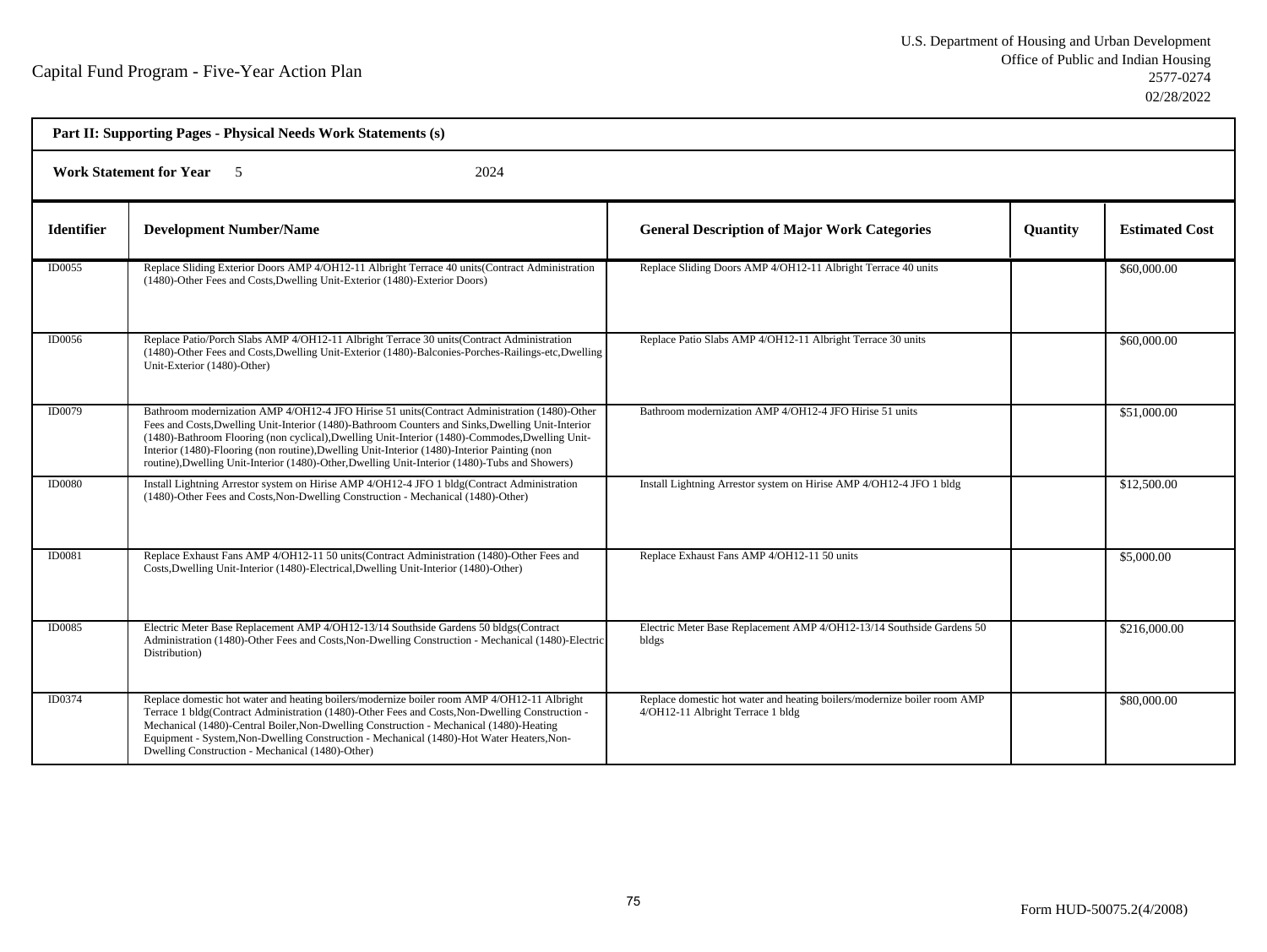| Part II: Supporting Pages - Physical Needs Work Statements (s) |                                                                                                                                                                                                                                                                                                                                                                                                                                                                                                                                                                                                                                                                                    |                                                                                                                                         |                 |                       |  |
|----------------------------------------------------------------|------------------------------------------------------------------------------------------------------------------------------------------------------------------------------------------------------------------------------------------------------------------------------------------------------------------------------------------------------------------------------------------------------------------------------------------------------------------------------------------------------------------------------------------------------------------------------------------------------------------------------------------------------------------------------------|-----------------------------------------------------------------------------------------------------------------------------------------|-----------------|-----------------------|--|
| <b>Work Statement for Year</b><br>2024<br>$\sim$ 5             |                                                                                                                                                                                                                                                                                                                                                                                                                                                                                                                                                                                                                                                                                    |                                                                                                                                         |                 |                       |  |
| <b>Identifier</b>                                              | <b>Development Number/Name</b>                                                                                                                                                                                                                                                                                                                                                                                                                                                                                                                                                                                                                                                     | <b>General Description of Major Work Categories</b>                                                                                     | <b>Quantity</b> | <b>Estimated Cost</b> |  |
| ID0434                                                         | Kitchen Modernization AMP4/OH12-4 JFO 51 units(Contract Administration (1480)-Other Fees and<br>Costs, Dwelling Unit-Interior (1480)-Flooring (non routine), Dwelling Unit-Interior (1480)-Interior<br>Painting (non routine), Dwelling Unit-Interior (1480)-Kitchen Cabinets, Dwelling Unit-Interior (1480)-<br>Kitchen Sinks and Faucets, Dwelling Unit-Interior (1480)-Other, Dwelling Unit-Interior (1480)-<br>Plumbing)                                                                                                                                                                                                                                                       | Kitchen Modernization AMP4/OH12-4 JFO 51 units                                                                                          |                 | \$204,000.00          |  |
| ID0512                                                         | Fireman's communication system/radio repeater JF Oberlin Homes AMP4/OH12-4(Contract<br>Administration (1480)-Other Fees and Costs, Non-Dwelling Construction - Mechanical (1480)-<br>Other, Non-Dwelling Construction - Mechanical (1480)-Security - Fire Alarm, Non-Dwelling<br>Construction - Mechanical (1480)-Smoke/Fire Detection)                                                                                                                                                                                                                                                                                                                                            | Fireman's communication system/radio repeaters JF Oberlin Homes AMP<br>$4/OH12-4$                                                       |                 | \$30,000.00           |  |
| ID0520                                                         | Fencing - replace/install new; signage - Southside Gardens AMP4/OH12-13/14(Contract<br>Administration (1480)-Other Fees and Costs, Non-Dwelling Site Work (1480)-Fencing, Non-Dwelling<br>Site Work (1480)-Signage)                                                                                                                                                                                                                                                                                                                                                                                                                                                                | Fencing - replace/install new; signage; includes surveying; Southside Gardens<br>AMP 4/OH12-13/14                                       |                 | \$10,000.00           |  |
| ID0521                                                         | Fencing - replace/install new; signage - Albright Terrace AMP4/OH12-11(Contract Administration<br>(1480)-Other Fees and Costs, Non-Dwelling Site Work (1480)-Fencing, Non-Dwelling Site Work<br>$(1480)$ -Signage)                                                                                                                                                                                                                                                                                                                                                                                                                                                                 | Fencing - replace/install new; signage; includes surveying; Albright Terrace AMP<br>$4/OH12-11$                                         |                 | \$10,000.00           |  |
| ID0523                                                         | Replace Windows - JF Oberlin Homes 51 units & common areas + 2 scattered sites AMP4/OH12-<br>4(Contract Administration (1480)-Other Fees and Costs, Dwelling Unit-Exterior (1480)-Exterior Paint<br>and Caulking, Dwelling Unit-Exterior (1480)-Windows, Non-Dwelling Exterior (1480)-Paint and<br>Caulking, Non-Dwelling Exterior (1480)-Windows)                                                                                                                                                                                                                                                                                                                                 | Replace Windows - 51 units & common areas $+2$ scattered sites JF Oberlin<br>Homes AMP 4/OH 12-4                                        |                 | \$90,000.00           |  |
| ID0545                                                         | ADA/Section 504 modifications interior/exterior (ramps/railings/doors/tubs/showers/etc.) - Scattered<br>Sites AMP4/OH12-420 18 units(Dwelling Unit-Exterior (1480)-Balconies-Porches-Railings-<br>etc, Dwelling Unit-Exterior (1480)-Exterior Doors, Dwelling Unit-Exterior (1480)-Other, Dwelling<br>Unit-Interior (1480)-Bathroom Counters and Sinks, Dwelling Unit-Interior (1480)-<br>Commodes, Dwelling Unit-Interior (1480)-Interior Doors, Dwelling Unit-Interior (1480)-Kitchen Sinks<br>and Faucets, Dwelling Unit-Interior (1480)-Tubs and Showers, Dwelling Unit-Site Work (1480)-<br>Asphalt - Concrete - Paving, Contract Administration (1480)-Other Fees and Costs) | ADA/Section 504 modifications interior/exterior<br>(ramps/railings/doors/tubs/showers/etc.) - Scattered Sites AMP4/OH12-420 18<br>units |                 | \$5,000.00            |  |
| ID0546                                                         | ADA/Section 504 modifications interior/exterior (ramps/railings/doors/tubs/showers/etc.) - Scattered<br>Sites AMP4/OH12-21 25 units (Contract Administration (1480)-Other Fees and Costs, Dwelling Unit-<br>Exterior (1480)-Balconies-Porches-Railings-etc, Dwelling Unit-Exterior (1480)-Exterior<br>Doors, Dwelling Unit-Exterior (1480)-Other, Dwelling Unit-Interior (1480)-Bathroom Counters and<br>Sinks, Dwelling Unit-Interior (1480)-Commodes, Dwelling Unit-Interior (1480)-Interior<br>Doors, Dwelling Unit-Interior (1480)-Kitchen Sinks and Faucets, Dwelling Unit-Interior (1480)-Tubs                                                                               | ADA/Section 504 modifications interior/exterior<br>(ramps/railings/doors/tubs/showers/etc.) - Scattered Sites AMP4/OH12-21 25<br>units  |                 | \$5,000.00            |  |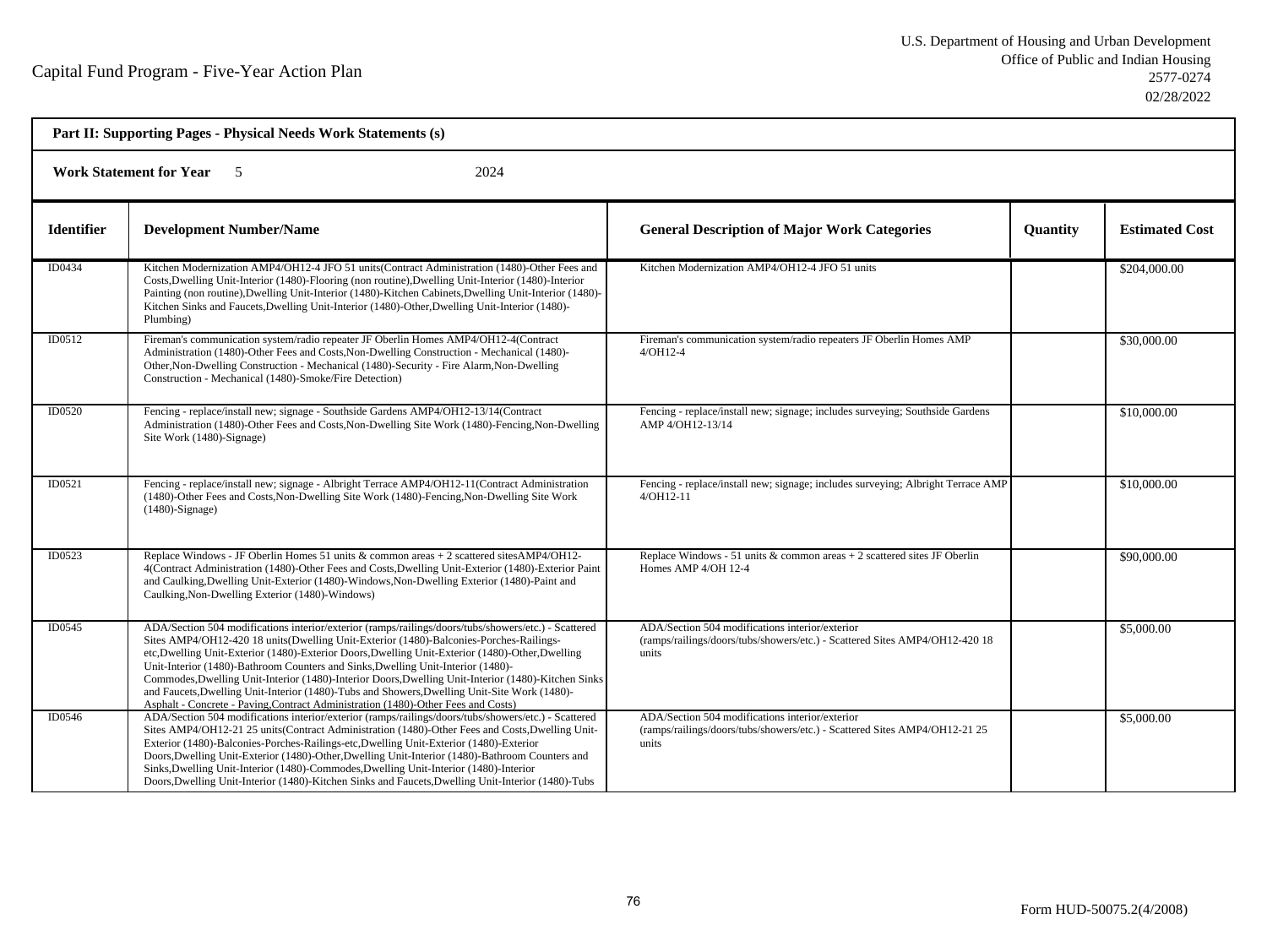| Part II: Supporting Pages - Physical Needs Work Statements (s) |                                                             |      |                                                     |                 |                       |
|----------------------------------------------------------------|-------------------------------------------------------------|------|-----------------------------------------------------|-----------------|-----------------------|
|                                                                | <b>Work Statement for Year</b>                              | 2024 |                                                     |                 |                       |
| <b>Identifier</b>                                              | <b>Development Number/Name</b>                              |      | <b>General Description of Major Work Categories</b> | <b>Ouantity</b> | <b>Estimated Cost</b> |
|                                                                | Dwelling Unit-Site Work (1480)-Asphalt - Concrete - Paving) |      |                                                     |                 |                       |

ADA/Section 504 modifications interior/exterior (ramps/railings/doors/tubs/showers/etc.) - Southside ADA/Section 504 modifications interior/exterior \$5,000.000 \$5,000.00 Gardens AMP4/OH12-13/14(Dwelling Unit-Exterior (1480)-Balconies-Porches-Railings-etc,DwellingUnit-Exterior (1480)-Exterior Doors,Dwelling Unit-Exterior (1480)-Other,Dwelling Unit-Interior (1480)-Bathroom Counters and Sinks,Dwelling Unit-Interior (1480)-Commodes,Dwelling Unit-Interior (1480)-Interior Doors,Dwelling Unit-Interior (1480)-Kitchen Sinks and Faucets,DwellingUnit-Interior (1480)-Tubs and Showers,Dwelling Unit-Site Work (1480)-Asphalt - Concrete -Paving,Contract Administration (1480)-Other Fees and Costs) ADA/Section 504 modifications interior/exterior (ramps/railings/doors/tubs/showers/etc.) - Albright ADA/Section 504 modifications interior/exterior \$5,000.00ID0547(ramps/railings/doors/tubs/showers/etc.) - Southside Gardens AMP4/OH12-13/14Terrace AMP4/OH12-11(Dwelling Unit-Exterior (1480)-Balconies-Porches-Railings-etc,Dwelling Unit-Exterior (1480)-Exterior Doors,Dwelling Unit-Exterior (1480)-Other,Dwelling Unit-Interior (1480)-Bathroom Counters and Sinks,Dwelling Unit-Interior (1480)-Commodes,Dwelling Unit-Interior (1480)-Interior Doors,Dwelling Unit-Interior (1480)-Kitchen Sinks and Faucets,DwellingUnit-Interior (1480)-Tubs and Showers,Dwelling Unit-Site Work (1480)-Asphalt - Concrete -Paving,Contract Administration (1480)-Other Fees and Costs)Contingency - 18 Scattered Sites AMP4/OH-12-420(Contract Administration (1480)-Contingency) Contingency - 18 Scattered Sites AMP4/OH-12-420 \$5,000.00 ID0548(ramps/railings/doors/tubs/showers/etc.) - Albright Terrace AMP4/OH12-11ID0567ID0568 Contingency - Southside Gardens AMP4/OH-12-13/14(Contract Administration (1480)-Contingency) Contingency - Southside Gardens AMP4/OH-12-13/14 \$5,000.00ID0569Contingency - 25 Scattered Sites AMP4/OH-12-21(Contract Administration (1480)-Contingency) Contingency - 25 Scattered Sites AMP4/OH-12-21 \$5,000.00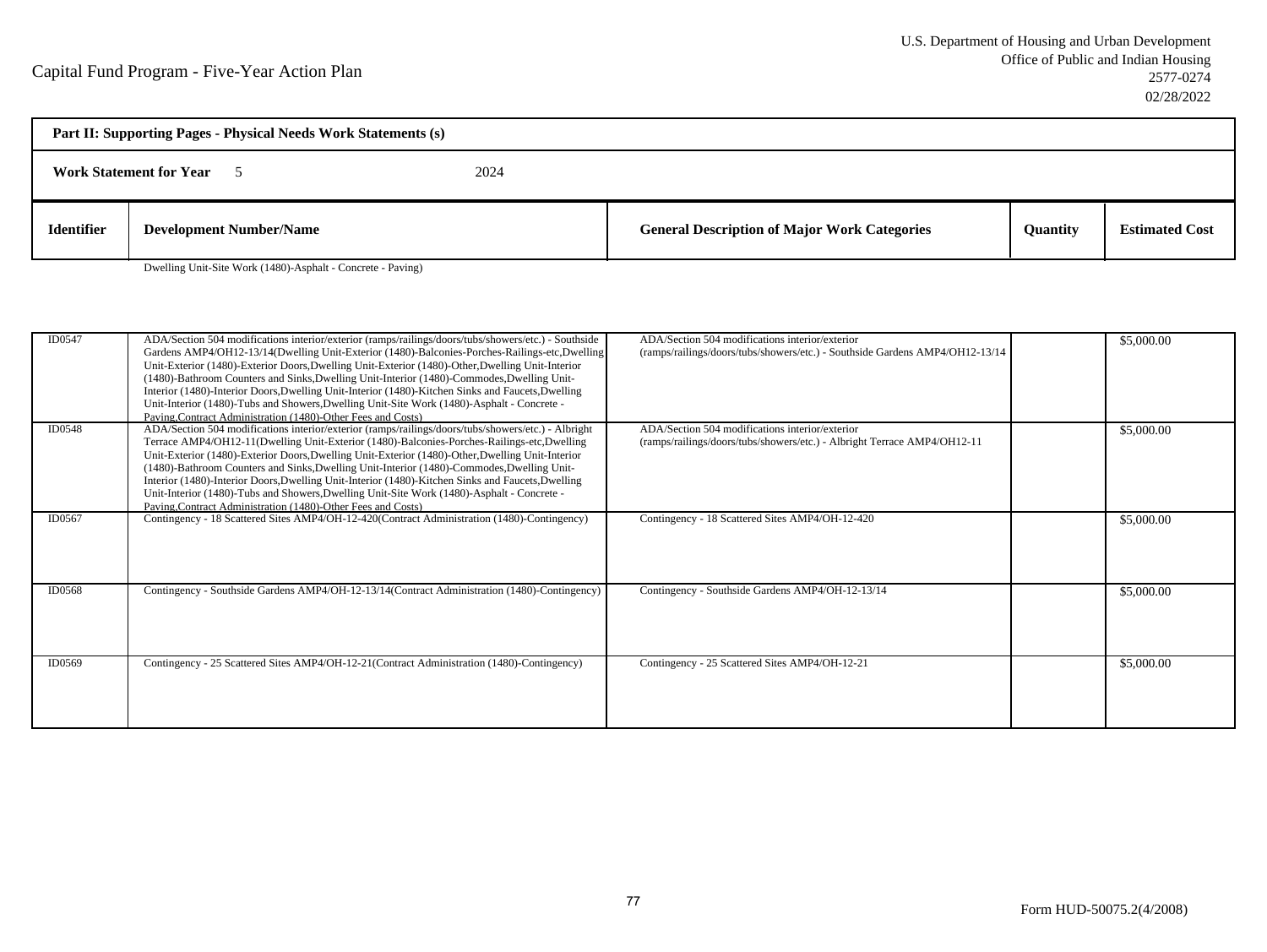| Part II: Supporting Pages - Physical Needs Work Statements (s) |                                                                                                                                                                                                                                                                                                                                                                             |                                                                                                              |          |                       |  |
|----------------------------------------------------------------|-----------------------------------------------------------------------------------------------------------------------------------------------------------------------------------------------------------------------------------------------------------------------------------------------------------------------------------------------------------------------------|--------------------------------------------------------------------------------------------------------------|----------|-----------------------|--|
| <b>Work Statement for Year</b><br>2024                         |                                                                                                                                                                                                                                                                                                                                                                             |                                                                                                              |          |                       |  |
| <b>Identifier</b>                                              | <b>Development Number/Name</b>                                                                                                                                                                                                                                                                                                                                              | <b>General Description of Major Work Categories</b>                                                          | Quantity | <b>Estimated Cost</b> |  |
| <b>ID0570</b>                                                  | Contingency - JF Oberlin Homes 53 units AMP4/OH-12-4(Contract Administration (1480)-<br>Contingency)                                                                                                                                                                                                                                                                        | Contingency - JF Oberlin Homes 53 units AMP4/OH-12-4                                                         |          | \$5,000.00            |  |
| ID0571                                                         | Contingency - Albright Terrace AMP4/OH-12-11(Contract Administration (1480)-Contingency)                                                                                                                                                                                                                                                                                    | Contingency - Albright Terrace AMP4/OH-12-11                                                                 |          | \$5,000.00            |  |
| ID0583                                                         | Management Improvements: paperless/electronic tenant file management systems - AMP 4 Southside<br>Gardens (Management Improvement (1408)-System Improvements)                                                                                                                                                                                                               | Management Improvements: paperless/electronic tenant file management systems<br>- AMP 4 Southside Gardens    |          | \$10,000.00           |  |
| ID0597                                                         | Driveway/Sidewalk/Pavement Replacement Resurface Level Southside Gardens AMP4/OH12-<br>13/14(Dwelling Unit-Site Work (1480)-Asphalt - Concrete - Paving, Dwelling Unit-Site Work (1480)-<br>Parking, Dwelling Unit-Site Work (1480)-Pedestrian paving, Non-Dwelling Site Work (1480)-Asphalt<br>Concrete - Paving, Contract Administration (1480)-Other Fees and Costs)     | Driveway/Sidewalk/Pavement Replacement Resurface Level Southside Gardens<br>AMP4/OH12-13/14                  |          | \$5,000.00            |  |
| ID0598                                                         | Driveway/Sidewalk/Pavement Replacement Resurface Level Albright Terrace AMP4/OH12-<br>11 (Dwelling Unit-Site Work (1480)-Parking, Dwelling Unit-Site Work (1480)-Pedestrian paving, Non-<br>Dwelling Site Work (1480)-Asphalt - Concrete - Paving Contract Administration (1480)-Other Fees<br>and Costs, Dwelling Unit-Site Work (1480)-Asphalt - Concrete - Paving)       | Driveway/Sidewalk/Pavement Replacement Resurface Level Albright Terrace<br>AMP4/OH12-11                      |          | \$5,000.00            |  |
| ID0599                                                         | Driveway/Sidewalk/Pavement Replacement Resurface Level JF Oberlin Homes 53 units<br>AMP4/OH12-4(Contract Administration (1480)-Other Fees and Costs, Dwelling Unit-Site Work<br>(1480)-Asphalt - Concrete - Paving, Dwelling Unit-Site Work (1480)-Parking, Dwelling Unit-Site<br>Work (1480)-Pedestrian paving, Non-Dwelling Site Work (1480)-Asphalt - Concrete - Paving) | Driveway/Sidewalk/Pavement Replacement Resurface Level JF Oberlin Homes<br>53 units AMP4/OH12-4              |          | \$10,000.00           |  |
| <b>ID0608</b>                                                  | Management Improvements: Human Resources paperless/electronic conversion - AMP 4 Southside<br>Gardens(Management Improvement (1408)-System Improvements)                                                                                                                                                                                                                    | Management Improvements: Human Resources paperless/electronic conversion -<br><b>AMP 4 Southside Gardens</b> |          | \$5,000.00            |  |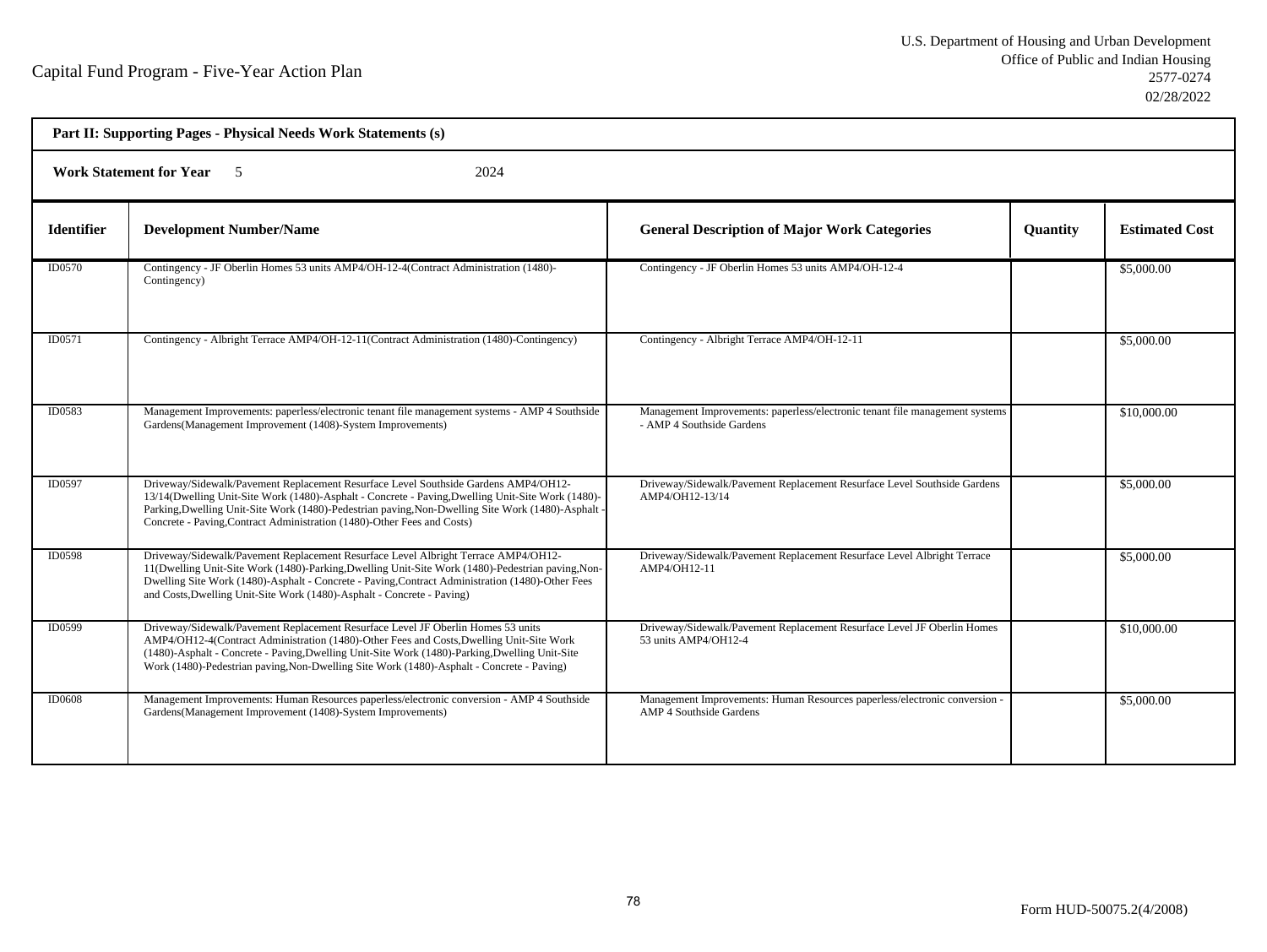| Part II: Supporting Pages - Physical Needs Work Statements (s) |                                                                                                                                                                                                                                                        |                                                                                                     |                 |                       |  |  |
|----------------------------------------------------------------|--------------------------------------------------------------------------------------------------------------------------------------------------------------------------------------------------------------------------------------------------------|-----------------------------------------------------------------------------------------------------|-----------------|-----------------------|--|--|
|                                                                | <b>Work Statement for Year</b> 5<br>2024                                                                                                                                                                                                               |                                                                                                     |                 |                       |  |  |
| <b>Identifier</b>                                              | <b>Development Number/Name</b>                                                                                                                                                                                                                         | <b>General Description of Major Work Categories</b>                                                 | <b>Quantity</b> | <b>Estimated Cost</b> |  |  |
| ID0613                                                         | Resident Relocation/Temporary Displacement - AMP 4 Southside Gardens Villa 257 units(Contract<br>Administration (1480)-Relocation)                                                                                                                     | Resident Relocation/Temporary Displacement - AMP 4 Southside Gardens Villa<br>257 units             |                 | \$5,000.00            |  |  |
| ID0653                                                         | Radon Mitigation - 18 scattered sites AMP 4/OH 12-420(Contract Administration (1480)-Other Fees<br>and Costs, Dwelling Unit-Interior (1480)-Other)                                                                                                     | Radon Mitigation - 18 scattered sites AMP 4/OH 12-420                                               |                 | \$5,000.00            |  |  |
| ID0654                                                         | Radon Mitigation - 25 scattered sites AMP 4/OH 12-21(Contract Administration (1480)-Other Fees<br>and Costs, Dwelling Unit-Interior (1480)-Other)                                                                                                      | Radon Mitigation - 25 scattered sites AMP 4/OH 12-21                                                |                 | \$10,000.00           |  |  |
| ID0661                                                         | Radon Mitigation - Southside Gardens AMP 4/OH12-13/14(Contract Administration (1480)-Other<br>Fees and Costs, Dwelling Unit-Interior (1480)-Other)                                                                                                     | Radon Mitigation - Southside Gardens AMP 4/OH12-13/14                                               |                 | \$20,000.00           |  |  |
| ID0662                                                         | Radon Mitigation - JF Oberlin Homes AMP 4/OH12-4 53 units (Contract Administration (1480)-Other<br>Fees and Costs, Dwelling Unit-Interior (1480)-Other)                                                                                                | Radon Mitigation - JF Oberlin Homes AMP 4/OH12-4 53 units                                           |                 | \$4,000.00            |  |  |
| ID0664                                                         | Radon Mitigation - Albright Terrace AMP 4/OH12-11(Contract Administration (1480)-Other Fees and<br>Costs, Dwelling Unit-Interior (1480)-Other)                                                                                                         | Radon Mitigation - Albright Terrace AMP 4/OH12-11                                                   |                 | \$5,000.00            |  |  |
| ID0672                                                         | Development Activities: AMP 4/OH12-13/14 Southside Gardens: New Construction townhouse 3-4<br>units(Contract Administration (1480)-Other Fees and Costs, Dwelling Unit-Development (1480)-New<br>Construction, Dwelling Unit-Development (1480)-Other) | Development Activities: AMP 4/OH12-13/14 Southside Gardens: New<br>Construction townhouse 3-4 units |                 | \$100,000.00          |  |  |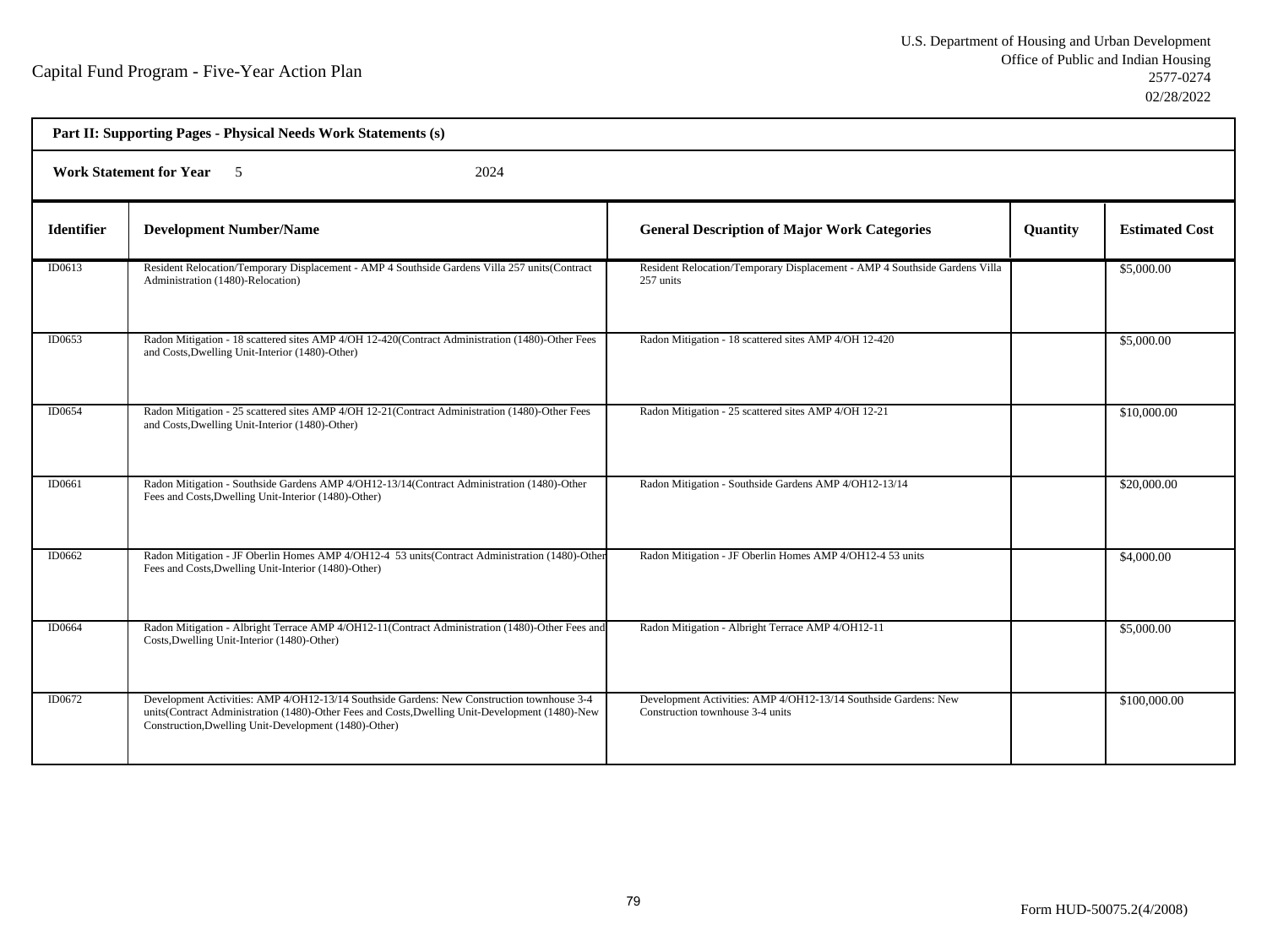| Part II: Supporting Pages - Physical Needs Work Statements (s) |                                                                                                                                                                                                                                                                                                                                                                                                            |                                                                                                                        |                 |                       |  |  |
|----------------------------------------------------------------|------------------------------------------------------------------------------------------------------------------------------------------------------------------------------------------------------------------------------------------------------------------------------------------------------------------------------------------------------------------------------------------------------------|------------------------------------------------------------------------------------------------------------------------|-----------------|-----------------------|--|--|
|                                                                | <b>Work Statement for Year</b> 5<br>2024                                                                                                                                                                                                                                                                                                                                                                   |                                                                                                                        |                 |                       |  |  |
| <b>Identifier</b>                                              | <b>Development Number/Name</b>                                                                                                                                                                                                                                                                                                                                                                             | <b>General Description of Major Work Categories</b>                                                                    | <b>Quantity</b> | <b>Estimated Cost</b> |  |  |
| ID0675                                                         | Electrical switch gear replaced; dual switches for life safety systems on generator; Albright Terrace<br>AMP 4/OH12-11(Contract Administration (1480)-Other Fees and Costs, Non-Dwelling Construction -<br>Mechanical (1480)-Electric Distribution, Non-Dwelling Construction - Mechanical (1480)-Generator)                                                                                               | Electrical switch gear replaced; dual switches for life safety systems on generator;<br>Albright Terrace AMP 4/OH12-11 |                 | \$10,000.00           |  |  |
|                                                                | LEAVITT HOMES (OH012000001)                                                                                                                                                                                                                                                                                                                                                                                |                                                                                                                        |                 | \$681,800.00          |  |  |
| ID0097                                                         | A/C Installation AMP 1/OH12-1 Leavitt Homes 198 units (Contract Administration (1480)-Other Fees<br>and Costs, Dwelling Unit-Interior (1480)-Appliances, Dwelling Unit-Interior (1480)-<br>Electrical, Dwelling Unit-Interior (1480)-Mechanical, Dwelling Unit-Interior (1480)-Other)                                                                                                                      | A/C Installation AMP 1/OH12-1 Leavitt Homes 198 units                                                                  |                 | \$198,000.00          |  |  |
| ID0104                                                         | A/C Installation AMP1/OH12-2 Westview Terrace 143 units (Contract Administration (1480)-Other<br>Fees and Costs, Dwelling Unit-Interior (1480)-Appliances, Dwelling Unit-Interior (1480)-<br>Electrical, Dwelling Unit-Interior (1480)-Mechanical, Dwelling Unit-Interior (1480)-Other)                                                                                                                    | A/C Installation AMP1/OH12-2 Westview Terrace 143 units                                                                |                 | \$143,000.00          |  |  |
| <b>ID0108</b>                                                  | Heating System improvements AMP 1/OH12-12 Westgate Apts 1 bldg/12 units(Contract<br>Administration (1480)-Other Fees and Costs, Dwelling Unit-Interior (1480)-Mechanical, Dwelling<br>Unit-Interior (1480)-Other, Dwelling Unit-Interior (1480)-Plumbing, Non-Dwelling Construction -<br>Mechanical (1480)-Central Boiler, Non-Dwelling Construction - Mechanical (1480)-Heating<br>Equipment - System)    | Heating System Upgrade AMP 1/OH12-12 Westgate Apts 1 bldg                                                              |                 | \$20,000.00           |  |  |
| ID0497                                                         | Domestic Hot Water System improvements AMP 1/OH12-12 Westgate Apts 1 bldg/12 units (Contract<br>Administration (1480)-Other Fees and Costs, Dwelling Unit-Interior (1480)-Mechanical, Dwelling<br>Unit-Interior (1480)-Other, Dwelling Unit-Interior (1480)-Plumbing, Non-Dwelling Construction -<br>Mechanical (1480)-Central Boiler, Non-Dwelling Construction - Mechanical (1480)-Hot Water<br>Heaters) | Domestic Hot Water System Upgrade AMP 1/OH12-12 Westgate Apts 1 bldg                                                   |                 | \$10,000.00           |  |  |
| ID0516                                                         | Fencing - replace/install new; signage - Leavitt Homes AMP1/OH12-1(Contract Administration<br>(1480)-Other Fees and Costs, Non-Dwelling Site Work (1480)-Fencing, Non-Dwelling Site Work<br>$(1480)$ -Signage)                                                                                                                                                                                             | Fencing - replace/install new; signage; includes surveying; Leavitt Homes AMP<br>$1/OH12-1$                            |                 | \$25,000.00           |  |  |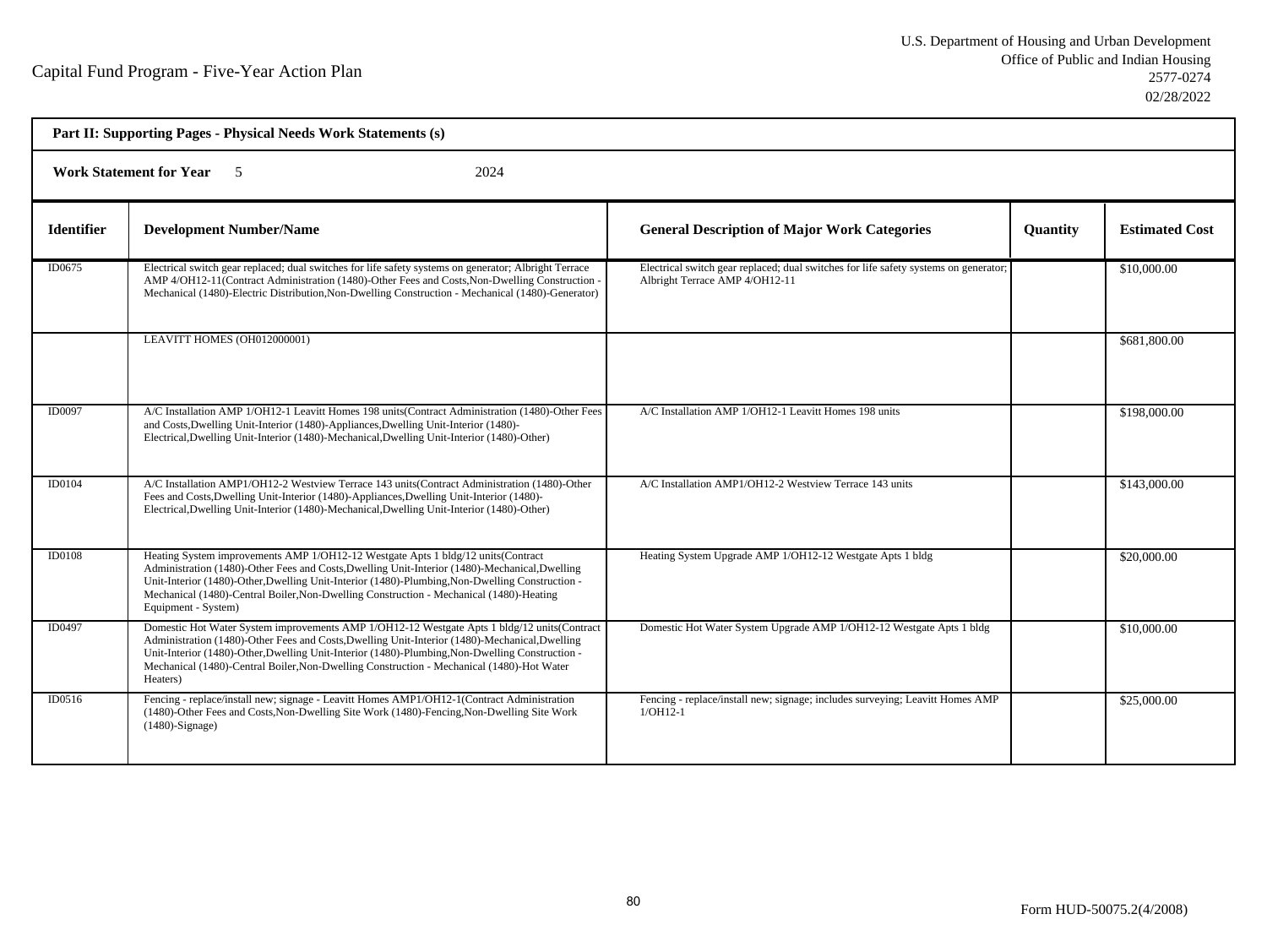| Part II: Supporting Pages - Physical Needs Work Statements (s) |                                                                                                                                                                                                                                                                                                                                                                                                                                                                                                                                                                                                                                                                        |                                                                                                                             |                 |                       |
|----------------------------------------------------------------|------------------------------------------------------------------------------------------------------------------------------------------------------------------------------------------------------------------------------------------------------------------------------------------------------------------------------------------------------------------------------------------------------------------------------------------------------------------------------------------------------------------------------------------------------------------------------------------------------------------------------------------------------------------------|-----------------------------------------------------------------------------------------------------------------------------|-----------------|-----------------------|
| <b>Work Statement for Year</b><br>2024<br>5                    |                                                                                                                                                                                                                                                                                                                                                                                                                                                                                                                                                                                                                                                                        |                                                                                                                             |                 |                       |
| <b>Identifier</b>                                              | <b>Development Number/Name</b>                                                                                                                                                                                                                                                                                                                                                                                                                                                                                                                                                                                                                                         | <b>General Description of Major Work Categories</b>                                                                         | <b>Quantity</b> | <b>Estimated Cost</b> |
| ID0517                                                         | Fencing - replace/install new; signage - Westview Terrace AMP 1/OH12-2(Non-Dwelling Site Work<br>(1480)-Fencing, Non-Dwelling Site Work (1480)-Signage, Contract Administration (1480)-Other Fees<br>and Costs)                                                                                                                                                                                                                                                                                                                                                                                                                                                        | Fencing - replace/install new; signage; includes surveying; Westview Terrace<br>AMP 1/OH12-2                                |                 | \$25,000.00           |
| ID0518                                                         | Fencing - replace/install new; signage - Westgate Apts AMP 1/OH12-12(Contract Administration<br>(1480)-Other Fees and Costs, Non-Dwelling Site Work (1480)-Fencing, Non-Dwelling Site Work<br>$(1480)$ -Signage)                                                                                                                                                                                                                                                                                                                                                                                                                                                       | Fencing - replace/install new; signage; includes surveying; Westgate Apts AMP<br>$1/OH12-12$                                |                 | \$10,000.00           |
| ID0525                                                         | Washers/dryers replaced - Leavitt Homes AMP 1/OH12-1; 2 ADA units(Contract Administration<br>(1480)-Other Fees and Costs, Dwelling Unit-Interior (1480)-Appliances, Dwelling Unit-Interior (1480)-<br>Plumbing)                                                                                                                                                                                                                                                                                                                                                                                                                                                        | Washers/dryers replaced - Leavitt Homes AMP 1/OH12-1; 2 ADA units                                                           |                 | \$4,200.00            |
| ID0526                                                         | Washers/dryers replaced - Westview Terrace AMP 1/OH12-2; 11 ADA units(Contract Administration<br>(1480)-Other Fees and Costs, Dwelling Unit-Interior (1480)-Appliances, Dwelling Unit-Interior (1480)-<br>Plumbing)                                                                                                                                                                                                                                                                                                                                                                                                                                                    | Washers/dryers replaced - Westview Terrace AMP 1/OH12-2;11 ADA units                                                        |                 | \$23,100.00           |
| ID0535                                                         | ADA/Section 504 modifications interior/exterior (ramps/railings/doors/tubs/showers/etc.) - Leavitt<br>Homes AMP 1/OH12-1(Contract Administration (1480)-Other Fees and Costs, Dwelling Unit-Exterior<br>(1480)-Balconies-Porches-Railings-etc, Dwelling Unit-Exterior (1480)-Exterior Doors, Dwelling Unit-<br>Exterior (1480)-Other, Dwelling Unit-Interior (1480)-Bathroom Counters and Sinks, Dwelling Unit-<br>Interior (1480)-Commodes, Dwelling Unit-Interior (1480)-Interior Doors, Dwelling Unit-Interior<br>(1480)-Kitchen Sinks and Faucets, Dwelling Unit-Interior (1480)-Tubs and Showers, Dwelling Unit-<br>Site Work (1480)-Asphalt - Concrete - Paving) | ADA/Section 504 modifications interior/exterior<br>(ramps/railings/doors/tubs/showers/etc.) - Leavitt Homes AMP 1/OH12-1    |                 | \$5,000.00            |
| ID0536                                                         | ADA/Section 504 modifications interior/exterior (ramps/railings/doors/tubs/showers/etc.) - Westview<br>Terrace AMP 1/OH12-2(Dwelling Unit-Interior (1480)-Tubs and Showers, Dwelling Unit-Site Work<br>(1480)-Asphalt - Concrete - Paving, Contract Administration (1480)-Other Fees and Costs, Dwelling<br>Unit-Exterior (1480)-Balconies-Porches-Railings-etc, Dwelling Unit-Exterior (1480)-Exterior<br>Doors, Dwelling Unit-Exterior (1480)-Other, Dwelling Unit-Interior (1480)-Bathroom Counters and<br>Sinks, Dwelling Unit-Interior (1480)-Commodes, Dwelling Unit-Interior (1480)-Interior<br>Doors, Dwelling Unit-Interior (1480)-Kitchen Sinks and Faucets) | ADA/Section 504 modifications interior/exterior<br>(ramps/railings/doors/tubs/showers/etc.) - Westview Terrace AMP 1/OH12-2 |                 | \$5,000.00            |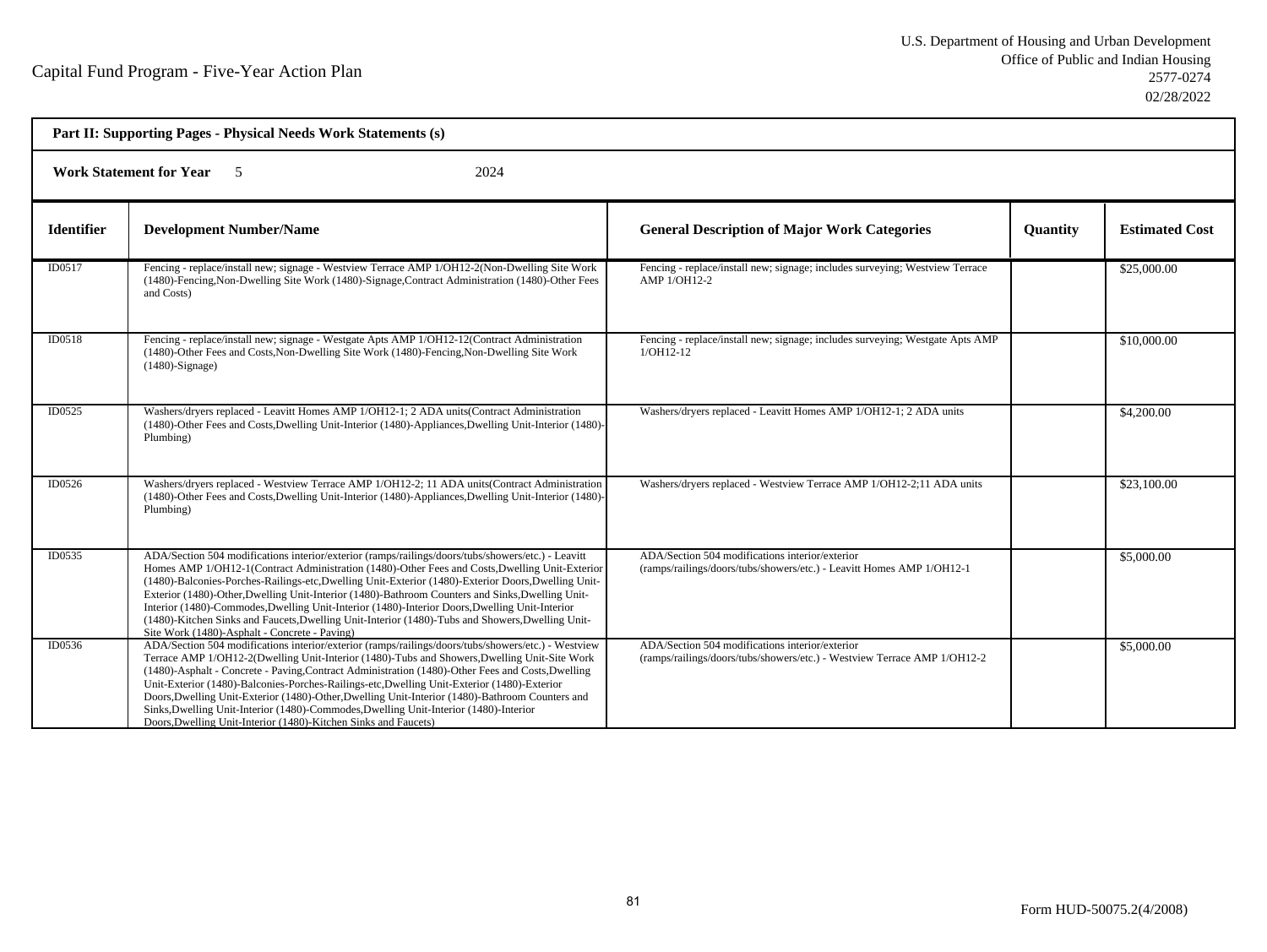| Part II: Supporting Pages - Physical Needs Work Statements (s) |                                                                                                                                                                                                                                                                                                                                                                                                                                                                                                                                                                                                                                                                                  |                                                                                                                                         |                 |                       |  |
|----------------------------------------------------------------|----------------------------------------------------------------------------------------------------------------------------------------------------------------------------------------------------------------------------------------------------------------------------------------------------------------------------------------------------------------------------------------------------------------------------------------------------------------------------------------------------------------------------------------------------------------------------------------------------------------------------------------------------------------------------------|-----------------------------------------------------------------------------------------------------------------------------------------|-----------------|-----------------------|--|
|                                                                | <b>Work Statement for Year</b><br>2024<br>$\sim$ 5                                                                                                                                                                                                                                                                                                                                                                                                                                                                                                                                                                                                                               |                                                                                                                                         |                 |                       |  |
| <b>Identifier</b>                                              | <b>Development Number/Name</b>                                                                                                                                                                                                                                                                                                                                                                                                                                                                                                                                                                                                                                                   | <b>General Description of Major Work Categories</b>                                                                                     | <b>Quantity</b> | <b>Estimated Cost</b> |  |
| ID0537                                                         | ADA/Section 504 modifications interior/exterior (ramps/railings/doors/tubs/showers/etc.) - Westgate<br>Apts AMP 1/OH12-12(Contract Administration (1480)-Other Fees and Costs, Dwelling Unit-Exterior<br>(1480)-Balconies-Porches-Railings-etc, Dwelling Unit-Exterior (1480)-Exterior Doors, Dwelling Unit-<br>Exterior (1480)-Other, Dwelling Unit-Interior (1480)-Bathroom Counters and Sinks, Dwelling Unit-<br>Interior (1480)-Commodes, Dwelling Unit-Interior (1480)-Interior Doors, Dwelling Unit-Interior<br>(1480)-Kitchen Sinks and Faucets, Dwelling Unit-Interior (1480)-Tubs and Showers, Dwelling Unit-<br>Site Work (1480)-Asphalt - Concrete - Paving)          | ADA/Section 504 modifications interior/exterior<br>(ramps/railings/doors/tubs/showers/etc.) - Westgate Apts AMP 1/OH12-12               |                 | \$5,000.00            |  |
| ID0541                                                         | ADA/Section 504 modifications interior/exterior (ramps/railings/doors/tubs/showers/etc.) - Scattered<br>Sites AMP 1/OH12-120 8 units(Contract Administration (1480)-Other Fees and Costs, Dwelling Unit-<br>Exterior (1480)-Balconies-Porches-Railings-etc, Dwelling Unit-Exterior (1480)-Exterior<br>Doors, Dwelling Unit-Exterior (1480)-Other, Dwelling Unit-Interior (1480)-Bathroom Counters and<br>Sinks, Dwelling Unit-Interior (1480)-Commodes, Dwelling Unit-Interior (1480)-Interior<br>Doors, Dwelling Unit-Interior (1480)-Kitchen Sinks and Faucets, Dwelling Unit-Interior (1480)-Tubs<br>and Showers, Dwelling Unit-Site Work (1480)-Asphalt - Concrete - Paving) | ADA/Section 504 modifications interior/exterior<br>(ramps/railings/doors/tubs/showers/etc.) - Scattered Sites AMP 1/OH12-120 8<br>units |                 | \$5,000.00            |  |
| ID0555                                                         | Contingency - Leavitt Homes AMP1/OH-12-1(Contract Administration (1480)-Contingency)                                                                                                                                                                                                                                                                                                                                                                                                                                                                                                                                                                                             | Contingency - Leavitt Homes AMP1/OH-12-1                                                                                                |                 | \$5,000.00            |  |
| ID0556                                                         | Contingency - Westview Terrace AMP1/OH-12-2(Contract Administration (1480)-Contingency)                                                                                                                                                                                                                                                                                                                                                                                                                                                                                                                                                                                          | Contingency - Westview Terrace AMP1/OH-12-2                                                                                             |                 | \$5,000.00            |  |
| ID0557                                                         | Contingency - Westgate Apts AMP1/OH-12-12(Contract Administration (1480)-Contingency)                                                                                                                                                                                                                                                                                                                                                                                                                                                                                                                                                                                            | Contingency - Westgate Apts AMP1/OH-12-12                                                                                               |                 | \$5,000.00            |  |
| ID0558                                                         | Contingency - 8 Scattered Sites AMP1/OH-12-120(Contract Administration (1480)-Contingency)                                                                                                                                                                                                                                                                                                                                                                                                                                                                                                                                                                                       | Contingency - 8 Scattered Sites AMP1/OH-12-120                                                                                          |                 | \$5,000.00            |  |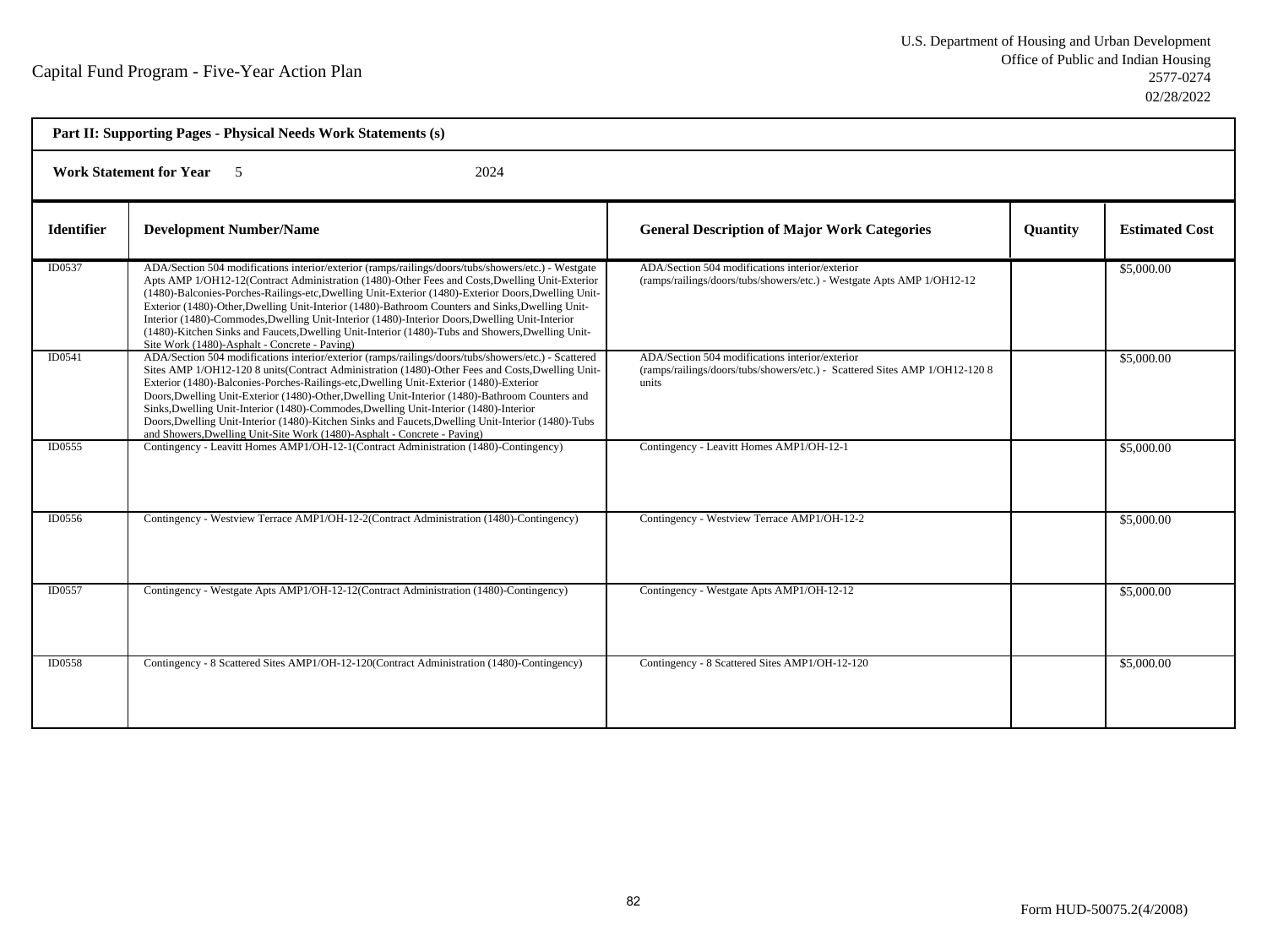| Part II: Supporting Pages - Physical Needs Work Statements (s) |                                                                                                                                                                                                                                                                                                                                                                      |                                                                                                          |                 |                       |  |
|----------------------------------------------------------------|----------------------------------------------------------------------------------------------------------------------------------------------------------------------------------------------------------------------------------------------------------------------------------------------------------------------------------------------------------------------|----------------------------------------------------------------------------------------------------------|-----------------|-----------------------|--|
| 2024<br><b>Work Statement for Year</b> 5                       |                                                                                                                                                                                                                                                                                                                                                                      |                                                                                                          |                 |                       |  |
| <b>Identifier</b>                                              | <b>Development Number/Name</b>                                                                                                                                                                                                                                                                                                                                       | <b>General Description of Major Work Categories</b>                                                      | <b>Quantity</b> | <b>Estimated Cost</b> |  |
| ID0580                                                         | Management Improvements: paperless/electronic tenant file management systems - AMP 1 Leavitt<br>Homes(Management Improvement (1408)-System Improvements)                                                                                                                                                                                                             | Management Improvements: paperless/electronic tenant file management systems<br>- AMP 1 Leavitt Homes    |                 | \$10,000.00           |  |
| <b>ID0585</b>                                                  | Transfer to Operations AMP 1 361 units (Operations (1406))                                                                                                                                                                                                                                                                                                           | Transfer to Operations AMP 2 396 units                                                                   |                 | \$50,000.00           |  |
| ID0590                                                         | Driveway/Sidewalk/Pavement Replacement Resurface Level Leavitt Homes AMP1/OH12-1(Dwelling<br>Unit-Site Work (1480)-Asphalt - Concrete - Paving, Dwelling Unit-Site Work (1480)-<br>Parking, Dwelling Unit-Site Work (1480)-Pedestrian paving, Non-Dwelling Site Work (1480)-Asphalt -<br>Concrete - Paving, Contract Administration (1480)-Other Fees and Costs)     | Driveway/Sidewalk/Pavement Replacement Resurface Level Leavitt Homes<br>AMP1/OH12-1                      |                 | \$10,000.00           |  |
| ID0591                                                         | Driveway/Sidewalk/Pavement Replacement Resurface Level Westview Terrace AMP1/OH12-<br>2(Contract Administration (1480)-Other Fees and Costs, Dwelling Unit-Site Work (1480)-Asphalt -<br>Concrete - Paving, Dwelling Unit-Site Work (1480)-Parking, Dwelling Unit-Site Work (1480)-<br>Pedestrian paving, Non-Dwelling Site Work (1480)-Asphalt - Concrete - Paving) | Driveway/Sidewalk/Pavement Replacement Resurface Level Westview Terrace<br>AMP1/OH12-2                   |                 | \$10,000.00           |  |
| <b>ID0592</b>                                                  | Driveway/Sidewalk/Pavement Replacement Resurface Level Westgate Apts AMP1/OH12-<br>12(Dwelling Unit-Site Work (1480)-Asphalt - Concrete - Paving, Dwelling Unit-Site Work (1480)-<br>Parking, Dwelling Unit-Site Work (1480)-Pedestrian paving, Non-Dwelling Site Work (1480)-Asphalt<br>Concrete - Paving, Contract Administration (1480)-Other Fees and Costs)     | Driveway/Sidewalk/Pavement Replacement Resurface Level Westgate Apts<br>AMP1/OH12-12                     |                 | \$5,000.00            |  |
| ID0605                                                         | Management Improvements: Human Resources paperless/electronic conversion - AMP 1 Leavitt<br>Homes(Management Improvement (1408)-System Improvements)                                                                                                                                                                                                                 | Management Improvements: Human Resources paperless/electronic conversion -<br><b>AMP 1 Leavitt Homes</b> |                 | \$10,000.00           |  |
| ID0610                                                         | Resident Relocation/Temporary Displacement - AMP 1 Leavitt Homes 361 units(Contract<br>Administration (1480)-Relocation)                                                                                                                                                                                                                                             | Resident Relocation/Temporary Displacement - AMP 1 Leavitt Homes 361 units                               |                 | \$5,000.00            |  |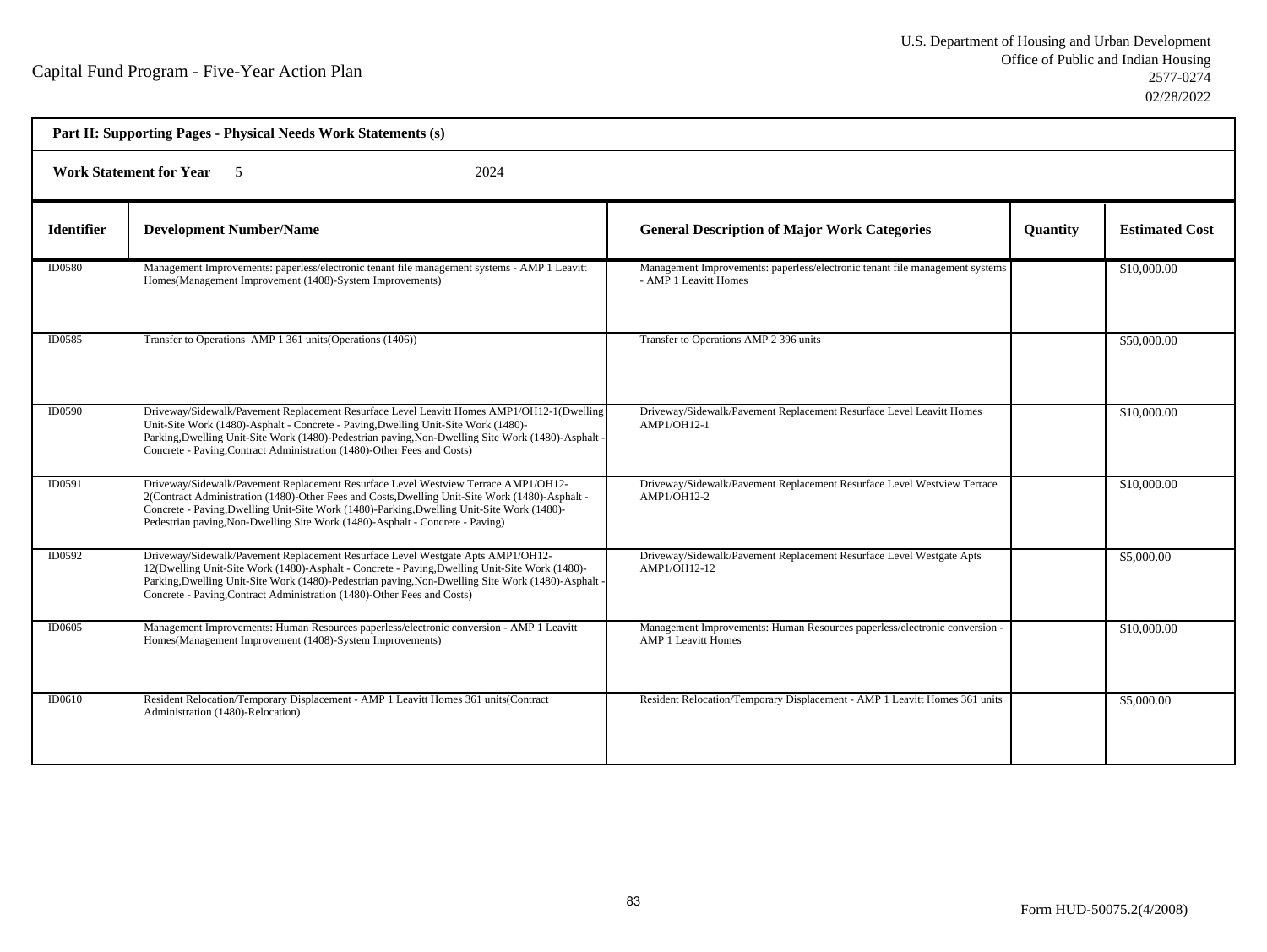| Part II: Supporting Pages - Physical Needs Work Statements (s) |                                                                                                                                                                                                                                                                                                                                                                                                                                                                                                                                                                                                                                                                                                                                   |                                                                                                                                                           |          |                       |  |  |
|----------------------------------------------------------------|-----------------------------------------------------------------------------------------------------------------------------------------------------------------------------------------------------------------------------------------------------------------------------------------------------------------------------------------------------------------------------------------------------------------------------------------------------------------------------------------------------------------------------------------------------------------------------------------------------------------------------------------------------------------------------------------------------------------------------------|-----------------------------------------------------------------------------------------------------------------------------------------------------------|----------|-----------------------|--|--|
|                                                                | <b>Work Statement for Year</b> 5<br>2024                                                                                                                                                                                                                                                                                                                                                                                                                                                                                                                                                                                                                                                                                          |                                                                                                                                                           |          |                       |  |  |
| <b>Identifier</b>                                              | <b>Development Number/Name</b>                                                                                                                                                                                                                                                                                                                                                                                                                                                                                                                                                                                                                                                                                                    | <b>General Description of Major Work Categories</b>                                                                                                       | Quantity | <b>Estimated Cost</b> |  |  |
| <b>ID0647</b>                                                  | Radon Mitigation - Leavitt Homes AMP 1/OH 12-1 (Contract Administration (1480)-Other Fees and<br>Costs, Dwelling Unit-Interior (1480)-Other)                                                                                                                                                                                                                                                                                                                                                                                                                                                                                                                                                                                      | Radon Mitigation - Leavitt Homes AMP 1/OH 12-1                                                                                                            |          | \$20,000.00           |  |  |
| ID0648                                                         | Radon Mitigation - Westview Terrace AMP 1/OH12-2(Contract Administration (1480)-Other Fees<br>and Costs, Dwelling Unit-Interior (1480)-Other)                                                                                                                                                                                                                                                                                                                                                                                                                                                                                                                                                                                     | Radon Mitigation - Westview Terrace AMP 1/OH12-2                                                                                                          |          | \$20,000.00           |  |  |
| ID0649                                                         | Radon Mitigation - Westgate Apt AMP 1/OH 12-12 (Contract Administration (1480)-Other Fees and<br>Costs, Dwelling Unit-Interior (1480)-Other)                                                                                                                                                                                                                                                                                                                                                                                                                                                                                                                                                                                      | Radon Mitigation - Westgate Apt AMP 1/OH 12-12                                                                                                            |          | \$2,500.00            |  |  |
| ID0650                                                         | Radon Mitigation - 8 scattered sites AMP 1/OH 12-120(Contract Administration (1480)-Other Fees<br>and Costs, Dwelling Unit-Interior (1480)-Other)                                                                                                                                                                                                                                                                                                                                                                                                                                                                                                                                                                                 | Radon Mitigation - 8 scattered sites AMP 1/OH 12-120                                                                                                      |          | \$5,000.00            |  |  |
| ID0665                                                         | Window replacement AMP 1/OH12-12 Westgate Apts 12 units(Dwelling Unit-Exterior (1480)-<br>Windows, Contract Administration (1480)-Other Fees and Costs, Non-Dwelling Exterior (1480)-<br>Windows)                                                                                                                                                                                                                                                                                                                                                                                                                                                                                                                                 | Window replacement AMP 1/OH12-12 Westgate Apts 12 units                                                                                                   |          | \$36,000.00           |  |  |
|                                                                | LAKEVIEW PLAZA (OH012000002)                                                                                                                                                                                                                                                                                                                                                                                                                                                                                                                                                                                                                                                                                                      |                                                                                                                                                           |          | \$686,000.00          |  |  |
| ID0135                                                         | 504 Compliance Conversion: Combine Efficiencies into Accessible One Bedroom Accessible Units<br>AMP 2/OH12-10 Lakeview Plaza 1 bldg (unit quantities TBD)(Contract Administration (1480)-Other<br>Fees and Costs, Dwelling Unit-Interior (1480)-Appliances, Dwelling Unit-Interior (1480)-Bathroom<br>Counters and Sinks, Dwelling Unit-Interior (1480)-Bathroom Flooring (non cyclical), Dwelling Unit-<br>Interior (1480)-Commodes, Dwelling Unit-Interior (1480)-Electrical, Dwelling Unit-Interior (1480)-<br>Flooring (non routine), Dwelling Unit-Interior (1480)-Interior Doors, Dwelling Unit-Interior (1480)-<br>Interior Painting (non routine), Dwelling Unit-Interior (1480)-Kitchen Cabinets, Dwelling Unit-Interior | 504 Compliance Conversion: Combine Efficiencies into Accessible One Bedroom<br>Accessible Units AMP 2/OH12-10 Lakeview Plaza 1 bldg (unit quantities TBD) |          | \$200,000.00          |  |  |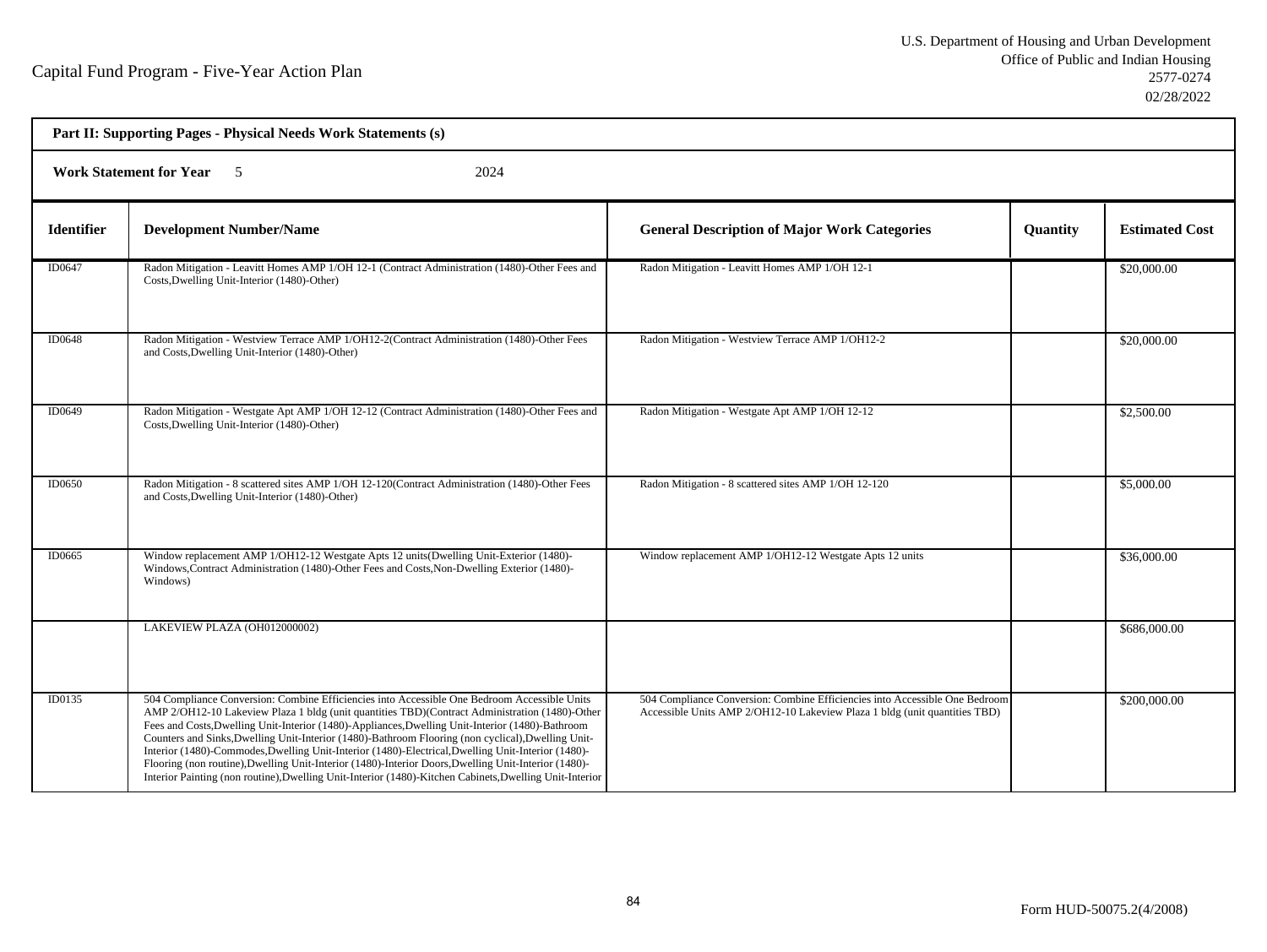| Part II: Supporting Pages - Physical Needs Work Statements (s)<br><b>Work Statement for Year</b> 5<br>2024 |                                                                                                                                                                                                                                                                                                                                                                                                                                                                                                                                                                                                                                                                                   |                                                                                                                                          |  |                   |
|------------------------------------------------------------------------------------------------------------|-----------------------------------------------------------------------------------------------------------------------------------------------------------------------------------------------------------------------------------------------------------------------------------------------------------------------------------------------------------------------------------------------------------------------------------------------------------------------------------------------------------------------------------------------------------------------------------------------------------------------------------------------------------------------------------|------------------------------------------------------------------------------------------------------------------------------------------|--|-------------------|
|                                                                                                            |                                                                                                                                                                                                                                                                                                                                                                                                                                                                                                                                                                                                                                                                                   |                                                                                                                                          |  | <b>Identifier</b> |
|                                                                                                            | (1480)-Kitchen Sinks and Faucets, Dwelling Unit-Interior (1480)-Other, Dwelling Unit-Interior (1480)-<br>Plumbing, Dwelling Unit-Interior (1480)-Tubs and Showers, Non-Dwelling Site Work (1480)-Asphalt -<br>Concrete - Paving)                                                                                                                                                                                                                                                                                                                                                                                                                                                  |                                                                                                                                          |  |                   |
| ID0531                                                                                                     | Stove hoods/ventilation/fire protection - Lakeview Plaza AMP 2/OH12-10(Contract Administration<br>(1480)-Other Fees and Costs, Dwelling Unit-Interior (1480)-Appliances, Dwelling Unit-Interior (1480)-<br>Mechanical, Dwelling Unit-Interior (1480)-Other, Non-Dwelling Construction - Mechanical (1480)-<br>Fire Suppression System, Non-Dwelling Construction - Mechanical (1480)-Smoke/Fire Detection)                                                                                                                                                                                                                                                                        | Stove hoods/ventilation/fire protection - Lakeview Plaza AMP 2/OH12-10                                                                   |  | \$10,000.00       |
| ID0532                                                                                                     | Stove hoods/ventilation/fire protection - Kennedy Plaza AMP2/OH12-5(Contract Administration<br>(1480)-Other Fees and Costs, Dwelling Unit-Interior (1480)-Appliances, Dwelling Unit-Interior (1480)-<br>Mechanical, Dwelling Unit-Interior (1480)-Other, Non-Dwelling Construction - Mechanical (1480)-<br>Fire Suppression System, Non-Dwelling Construction - Mechanical (1480)-Smoke/Fire Detection)                                                                                                                                                                                                                                                                           | Stove hoods/ventilation/fire protection - Kennedy Plaza AMP2/OH12-5                                                                      |  | \$10,000.00       |
| ID0538                                                                                                     | ADA/Section 504 modifications interior/exterior (ramps/railings/doors/tubs/showers/etc.) - Kennedy<br>Plaza AMP2/OH12-5(Contract Administration (1480)-Other Fees and Costs, Dwelling Unit-Exterior<br>(1480)-Balconies-Porches-Railings-etc, Dwelling Unit-Exterior (1480)-Exterior Doors, Dwelling Unit-<br>Exterior (1480)-Other, Dwelling Unit-Interior (1480)-Bathroom Counters and Sinks, Dwelling Unit-<br>Interior (1480)-Commodes, Dwelling Unit-Interior (1480)-Interior Doors, Dwelling Unit-Interior<br>(1480)-Kitchen Sinks and Faucets, Dwelling Unit-Interior (1480)-Tubs and Showers, Dwelling Unit-<br>Site Work (1480)-Asphalt - Concrete - Paving)             | ADA/Section 504 modifications interior/exterior<br>(ramps/railings/doors/tubs/showers/etc.) - Kennedy Plaza AMP2/OH12-5                  |  | \$5,000.00        |
| ID0539                                                                                                     | ADA/Section 504 modifications interior/exterior (ramps/railings/doors/tubs/showers/etc.) - Lakeview<br>Plaza AMP2/OH12-10(Dwelling Unit-Exterior (1480)-Balconies-Porches-Railings-etc, Dwelling Unit-<br>Exterior (1480)-Exterior Doors, Dwelling Unit-Exterior (1480)-Other, Dwelling Unit-Interior (1480)-<br>Bathroom Counters and Sinks, Dwelling Unit-Interior (1480)-Commodes, Dwelling Unit-Interior<br>(1480)-Interior Doors, Dwelling Unit-Interior (1480)-Kitchen Sinks and Faucets, Dwelling Unit-Interior<br>(1480)-Tubs and Showers, Dwelling Unit-Site Work (1480)-Asphalt - Concrete - Paving, Contract<br>Administration (1480)-Other Fees and Costs)            | ADA/Section 504 modifications interior/exterior<br>(ramps/railings/doors/tubs/showers/etc.) - Lakeview Plaza AMP2/OH12-10                |  | \$5,000.00        |
| ID0540                                                                                                     | ADA/Section 504 modifications interior/exterior (ramps/railings/doors/tubs/showers/etc.) - Scattered<br>Sites AMP 2/OH12-220 10 units(Contract Administration (1480)-Other Fees and Costs, Dwelling Unit-<br>Exterior (1480)-Balconies-Porches-Railings-etc, Dwelling Unit-Exterior (1480)-Exterior<br>Doors, Dwelling Unit-Exterior (1480)-Other, Dwelling Unit-Interior (1480)-Bathroom Counters and<br>Sinks, Dwelling Unit-Interior (1480)-Commodes, Dwelling Unit-Interior (1480)-Interior<br>Doors, Dwelling Unit-Interior (1480)-Kitchen Sinks and Faucets, Dwelling Unit-Interior (1480)-Tubs<br>and Showers, Dwelling Unit-Site Work (1480)-Asphalt - Concrete - Paving) | ADA/Section 504 modifications interior/exterior<br>(ramps/railings/doors/tubs/showers/etc.) - Scattered Sites AMP 2/OH12-220 10<br>units |  | \$5,000.00        |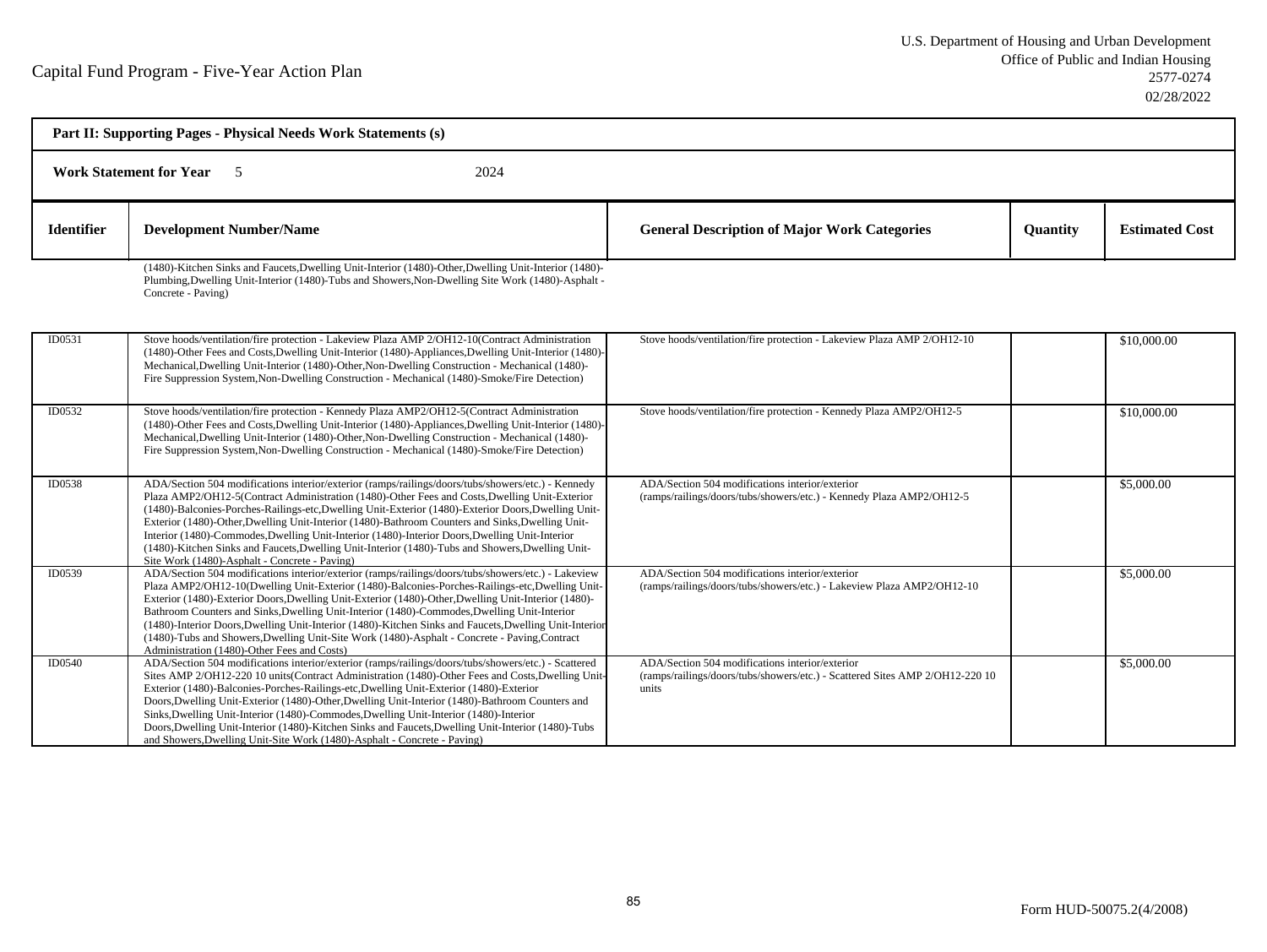٦

| Part II: Supporting Pages - Physical Needs Work Statements (s) |                                                                                                                                                                                                                                                                                                                                                                     |                                                                                                           |          |                       |
|----------------------------------------------------------------|---------------------------------------------------------------------------------------------------------------------------------------------------------------------------------------------------------------------------------------------------------------------------------------------------------------------------------------------------------------------|-----------------------------------------------------------------------------------------------------------|----------|-----------------------|
|                                                                | <b>Work Statement for Year</b> 5<br>2024                                                                                                                                                                                                                                                                                                                            |                                                                                                           |          |                       |
| <b>Identifier</b>                                              | <b>Development Number/Name</b>                                                                                                                                                                                                                                                                                                                                      | <b>General Description of Major Work Categories</b>                                                       | Quantity | <b>Estimated Cost</b> |
| ID0559                                                         | Contingency - 10 Scattered Sites AMP2/OH-12-220(Contract Administration (1480)-Contingency)                                                                                                                                                                                                                                                                         | Contingency - 10 Scattered Sites AMP2/OH-12-220                                                           |          | \$5,000.00            |
| <b>ID0560</b>                                                  | Contingency - Lakeview Plaza AMP2/OH-12-10(Contract Administration (1480)-Contingency)                                                                                                                                                                                                                                                                              | Contingency - Lakeview Plaza AMP2/OH-12-10                                                                |          | \$5,000.00            |
| ID0561                                                         | Contingency - Kennedy Plaza AMP2/OH-12-5(Contract Administration (1480)-Contingency)                                                                                                                                                                                                                                                                                | Contingency - Kennedy Plaza AMP2/OH-12-5                                                                  |          | \$5,000.00            |
| ID0581                                                         | Management Improvements: paperless/electronic tenant file management systems - AMP 2 Lakeview<br>Plaza (Management Improvement (1408)-System Improvements)                                                                                                                                                                                                          | Management Improvements: paperless/electronic tenant file management systems<br>- AMP 2 Lakeview Plaza    |          | \$10,000.00           |
| ID0593                                                         | Driveway/Sidewalk/Pavement Replacement Resurface Level Kennedy Plaza AMP2/OH12-5(Contract<br>Administration (1480)-Other Fees and Costs, Dwelling Unit-Site Work (1480)-Asphalt - Concrete -<br>Paving, Dwelling Unit-Site Work (1480)-Parking, Dwelling Unit-Site Work (1480)-Pedestrian<br>paving, Non-Dwelling Site Work (1480)-Asphalt - Concrete - Paving)     | Driveway/Sidewalk/Pavement Replacement Resurface Level Kennedy Plaza<br>AMP2/OH12-5                       |          | \$5,000.00            |
| ID0594                                                         | Driveway/Sidewalk/Pavement Replacement Resurface Level Lakeview Plaza AMP2/OH12-<br>10(Contract Administration (1480)-Other Fees and Costs, Dwelling Unit-Site Work (1480)-Asphalt -<br>Concrete - Paving, Dwelling Unit-Site Work (1480)-Parking, Dwelling Unit-Site Work (1480)-<br>Pedestrian paving, Non-Dwelling Site Work (1480)-Asphalt - Concrete - Paving) | Driveway/Sidewalk/Pavement Replacement Resurface Level Lakeview Plaza<br>AMP2/OH12-10                     |          | \$5,000.00            |
| <b>ID0606</b>                                                  | Management Improvements: Human Resources paperless/electronic conversion - AMP 2 Lakeview<br>Plaza(Management Improvement (1408)-System Improvements)                                                                                                                                                                                                               | Management Improvements: Human Resources paperless/electronic conversion -<br><b>AMP 2 Lakeview Plaza</b> |          | \$10,000.00           |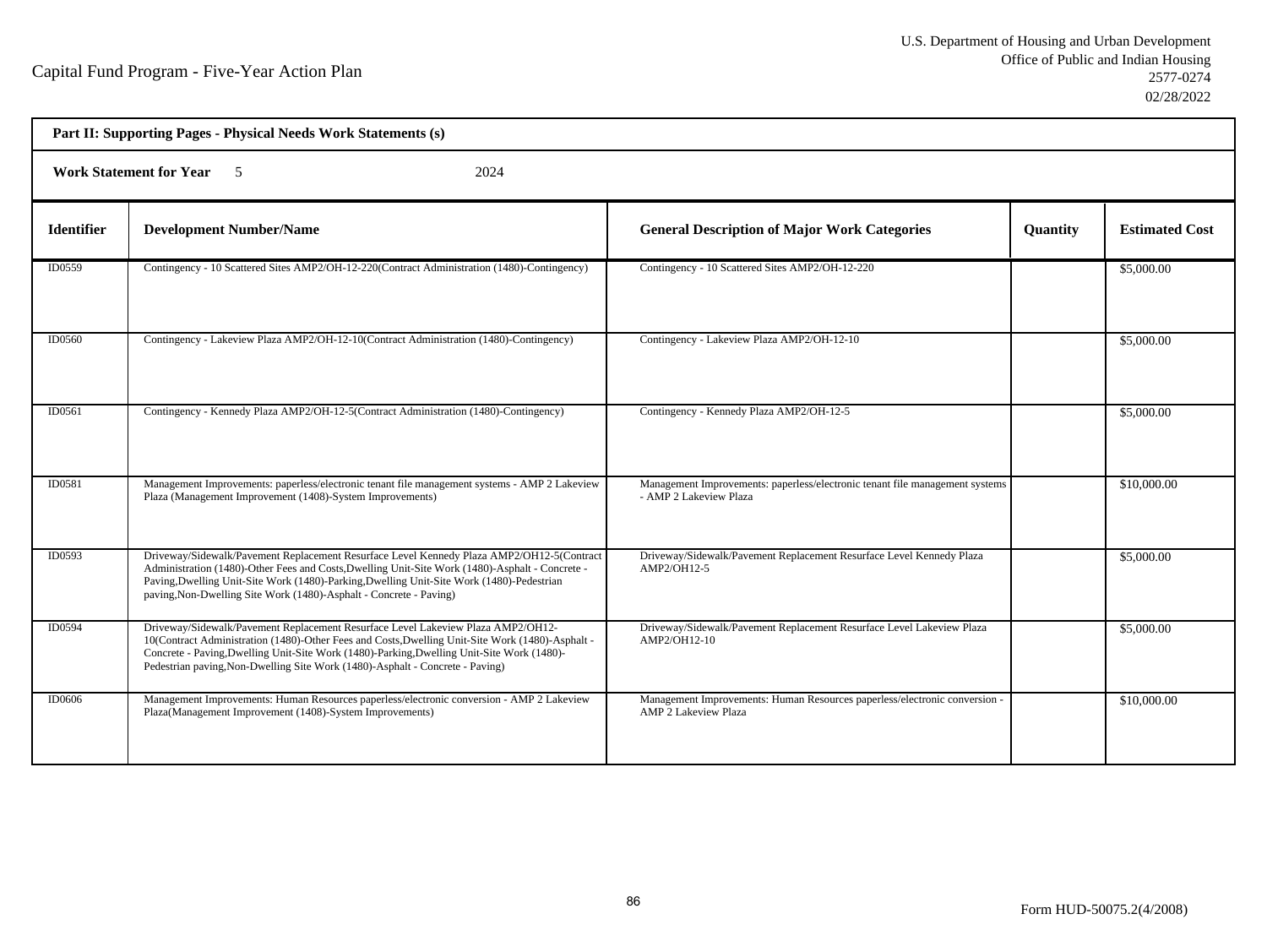| Part II: Supporting Pages - Physical Needs Work Statements (s) |                                                                                                                                                                                                                                                                               |                                                                                                                                    |          |                       |
|----------------------------------------------------------------|-------------------------------------------------------------------------------------------------------------------------------------------------------------------------------------------------------------------------------------------------------------------------------|------------------------------------------------------------------------------------------------------------------------------------|----------|-----------------------|
|                                                                | <b>Work Statement for Year</b> 5<br>2024                                                                                                                                                                                                                                      |                                                                                                                                    |          |                       |
| <b>Identifier</b>                                              | <b>Development Number/Name</b>                                                                                                                                                                                                                                                | <b>General Description of Major Work Categories</b>                                                                                | Quantity | <b>Estimated Cost</b> |
| ID0611                                                         | Resident Relocation/Temporary Displacement - AMP 2 Lakeview Plaza 396 units(Contract<br>Administration (1480)-Relocation)                                                                                                                                                     | Resident Relocation/Temporary Displacement - AMP 2 Lakeview Plaza 396 units                                                        |          | \$5,000.00            |
| ID0616                                                         | Interior doors/lockset replacement: common areas, apt entry, bedroom, bathroom, closet - Kennedy<br>Plaza AMP 2/OH12-5 177 units(Contract Administration (1480)-Other Fees and Costs, Dwelling Unit-<br>Interior (1480)-Interior Doors, Non-Dwelling Interior (1480)-Doors)   | Interior doors/lockset replacement: common areas, apt entry, bedroom, bathroom,<br>closet - Kennedy Plaza AMP 2/OH12-5 177 units   |          | \$177,000.00          |
| ID0617                                                         | Interior doors/lockset replacement: common areas, apt entry, bedroom, bathroom, closet - Lakeview<br>Plaza AMP 2/OH12-10 209 units (Contract Administration (1480)-Other Fees and Costs, Dwelling<br>Unit-Interior (1480)-Interior Doors, Non-Dwelling Interior (1480)-Doors) | Interior doors/lockset replacement: common areas, apt entry, bedroom, bathroom,<br>closet - Lakeview Plaza AMP 2/OH12-10 209 units |          | \$209,000.00          |
| ID0651                                                         | Radon Mitigation - 10 scattered sites AMP 2/OH 12-220(Contract Administration (1480)-Other Fees<br>and Costs, Dwelling Unit-Interior (1480)-Other)                                                                                                                            | Radon Mitigation - 10 scattered sites AMP 2/OH 12-220                                                                              |          | \$5,000.00            |
| ID0657                                                         | Radon Mitigation - Lakeview Plaza AMP 2/OH 12-10(Contract Administration (1480)-Other Fees and<br>Costs, Dwelling Unit-Interior (1480)-Other)                                                                                                                                 | Radon Mitigation - Lakeview Plaza AMP 2/OH 12-10                                                                                   |          | \$5,000.00            |
| ID0658                                                         | Radon Mitigation - Kennedy Plaza AMP 2/OH 12-5(Contract Administration (1480)-Other Fees and<br>Costs, Dwelling Unit-Interior (1480)-Other)                                                                                                                                   | Radon Mitigation - Kennedy Plaza AMP 2/OH 12-5                                                                                     |          | \$5,000.00            |
|                                                                | OBERLIN HOMES LIHTC (OH012000005)                                                                                                                                                                                                                                             |                                                                                                                                    |          | \$30,000.00           |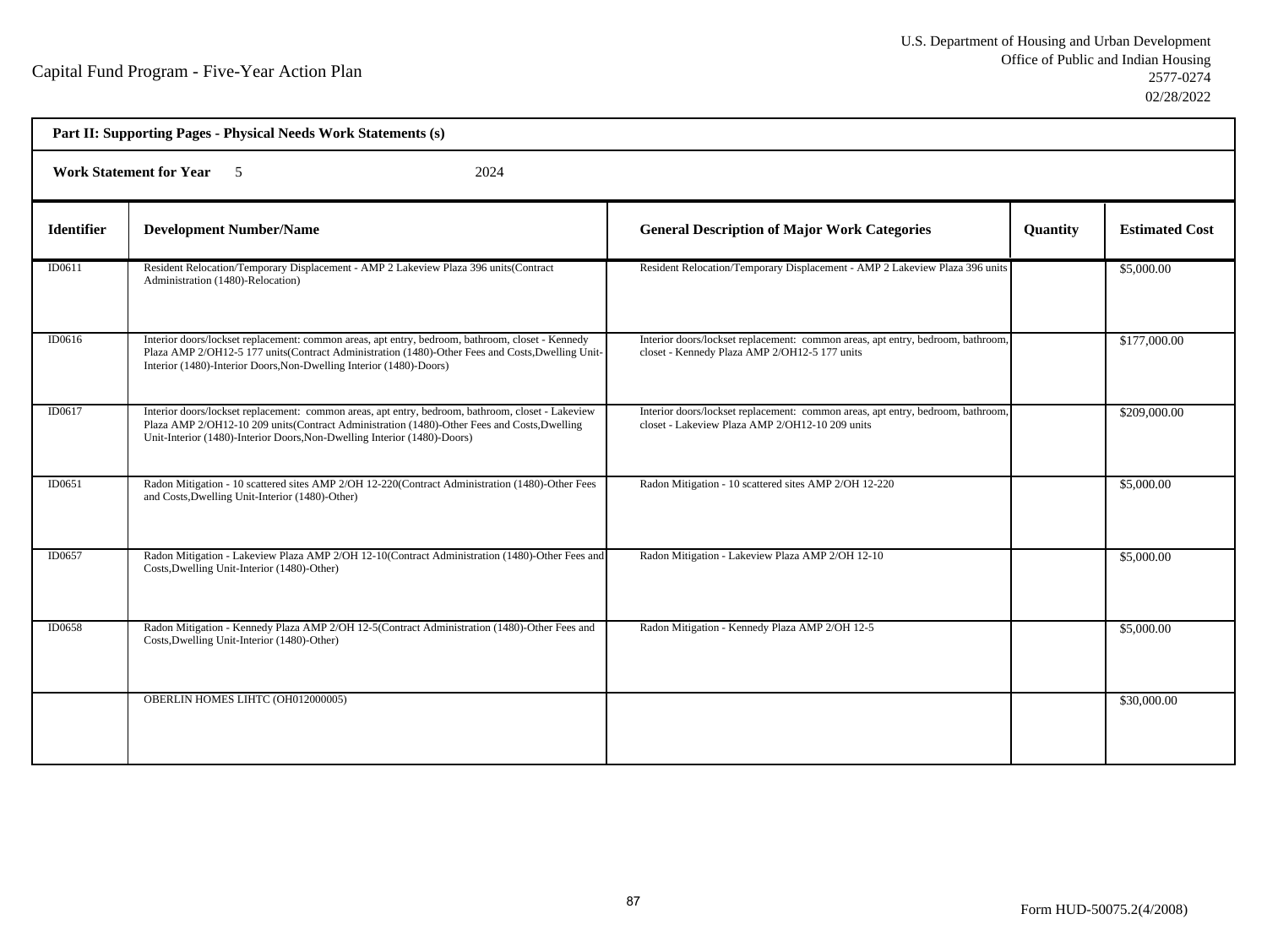| Part II: Supporting Pages - Physical Needs Work Statements (s) |                                                                                                                                                                                                                                                                                                                                                                             |                                                                                                                  |          |                       |
|----------------------------------------------------------------|-----------------------------------------------------------------------------------------------------------------------------------------------------------------------------------------------------------------------------------------------------------------------------------------------------------------------------------------------------------------------------|------------------------------------------------------------------------------------------------------------------|----------|-----------------------|
| Work Statement for Year 5<br>2024                              |                                                                                                                                                                                                                                                                                                                                                                             |                                                                                                                  |          |                       |
| <b>Identifier</b>                                              | <b>Development Number/Name</b>                                                                                                                                                                                                                                                                                                                                              | <b>General Description of Major Work Categories</b>                                                              | Quantity | <b>Estimated Cost</b> |
| ID0572                                                         | Contingency - LMHA Oberlin Homes LIHTC AMP5/51 units (Contract Administration (1480)-<br>Contingency)                                                                                                                                                                                                                                                                       | Contingency - LMHA Oberlin Homes LIHTC AMP5/ 51 units                                                            |          | \$5,000.00            |
| <b>ID0584</b>                                                  | Management Improvements: paperless/electronic tenant file management systems - AMP 5 LMHA<br>Oberlin Homes LIHTC(Management Improvement (1408)-System Improvements)                                                                                                                                                                                                         | Management Improvements: paperless/electronic tenant file management systems<br>- AMP 5 LMHA Oberlin Homes LIHTC |          | \$5,000.00            |
| <b>ID0600</b>                                                  | Driveway/Sidewalk/Pavement Replacement Resurface Level LMHA Oberlin Homes LIHTC 51 units<br>AMP5(Dwelling Unit-Site Work (1480)-Asphalt - Concrete - Paving, Dwelling Unit-Site Work (1480)-<br>Parking, Dwelling Unit-Site Work (1480)-Pedestrian paving, Non-Dwelling Site Work (1480)-Asphalt<br>Concrete - Paving, Contract Administration (1480)-Other Fees and Costs) | Driveway/Sidewalk/Pavement Replacement Resurface Level LMHA Oberlin<br>Homes LIHTC 51 units AMP5                 |          | \$5,000.00            |
| ID0609                                                         | Management Improvements: Human Resources paperless/electronic conversion - AMP 5 LMHA<br>Oberlin Homes LIHTC(Management Improvement (1408)-System Improvements)                                                                                                                                                                                                             | Management Improvements: Human Resources paperless/electronic conversion -<br>AMP 5 LMHA Oberlin Homes LIHTC     |          | \$5,000.00            |
| ID0614                                                         | Resident Relocation/Temporary Displacement - AMP 5 LMHA Oberlin Homes LIHTC 51<br>units(Contract Administration (1480)-Relocation)                                                                                                                                                                                                                                          | Resident Relocation/Temporary Displacement - AMP 5 LMHA Oberlin Homes<br>LIHTC 51 units                          |          | \$5,000.00            |
| ID0663                                                         | Radon Mitigation - LMHA Oberlin Homes LIHTC AMP 5(Contract Administration (1480)-Other Fees<br>and Costs, Dwelling Unit-Interior (1480)-Other)                                                                                                                                                                                                                              | Radon Mitigation - LMHA Oberlin Homes LIHTC AMP 5                                                                |          | \$5,000.00            |
|                                                                | <b>Subtotal of Estimated Cost</b>                                                                                                                                                                                                                                                                                                                                           |                                                                                                                  |          | \$3,480,490.00        |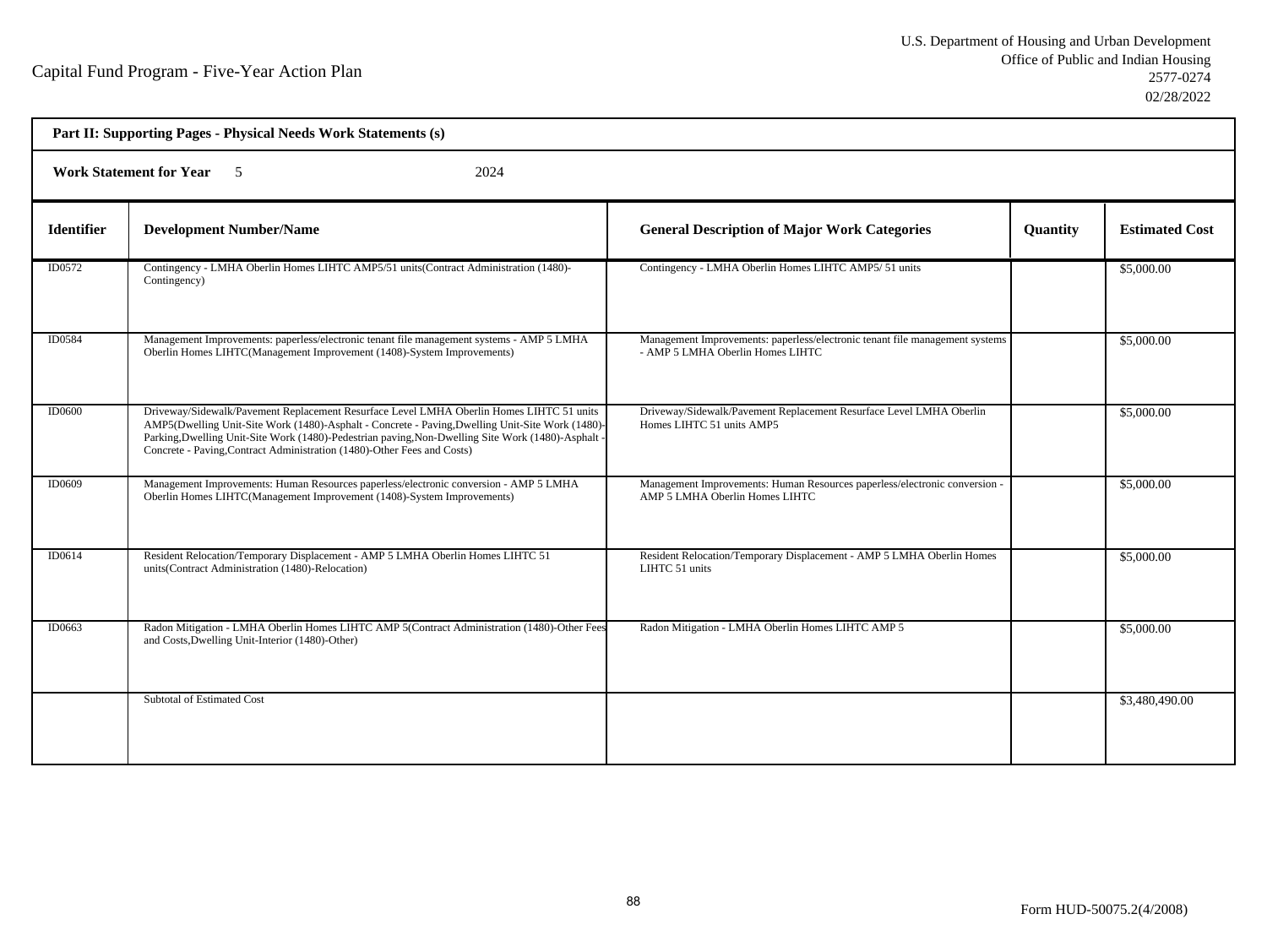| Part III: Supporting Pages - Management Needs Work Statements (s)                                                                                                                                   |                       |  |  |
|-----------------------------------------------------------------------------------------------------------------------------------------------------------------------------------------------------|-----------------------|--|--|
| Work Statement for Year 1<br>2020                                                                                                                                                                   |                       |  |  |
| <b>Development Number/Name</b><br><b>General Description of Major Work Categories</b>                                                                                                               | <b>Estimated Cost</b> |  |  |
| Housing Authority Wide                                                                                                                                                                              |                       |  |  |
| Management Improvements: paperless/electronic procurement systems; NAWSD COCC(Management Improvement (1408)-System Improvements)                                                                    | \$100,000.00          |  |  |
| Radon Testing - COCC 1600 Kansas Avenue(Contract Administration (1480)-Other Fees and Costs, Dwelling Unit-Interior (1480)-Other)                                                                   | \$1,000.00            |  |  |
| COCC exterior signage, flagpole, electric, lighting - NAWSD(Contract Administration (1480)-Other Fees and Costs, Non-Dwelling Site Work (1480)-Lighting, Non-<br>Dwelling Site Work (1480)-Signage) | \$10,000.00           |  |  |
| <b>Subtotal of Estimated Cost</b>                                                                                                                                                                   | \$111,000.00          |  |  |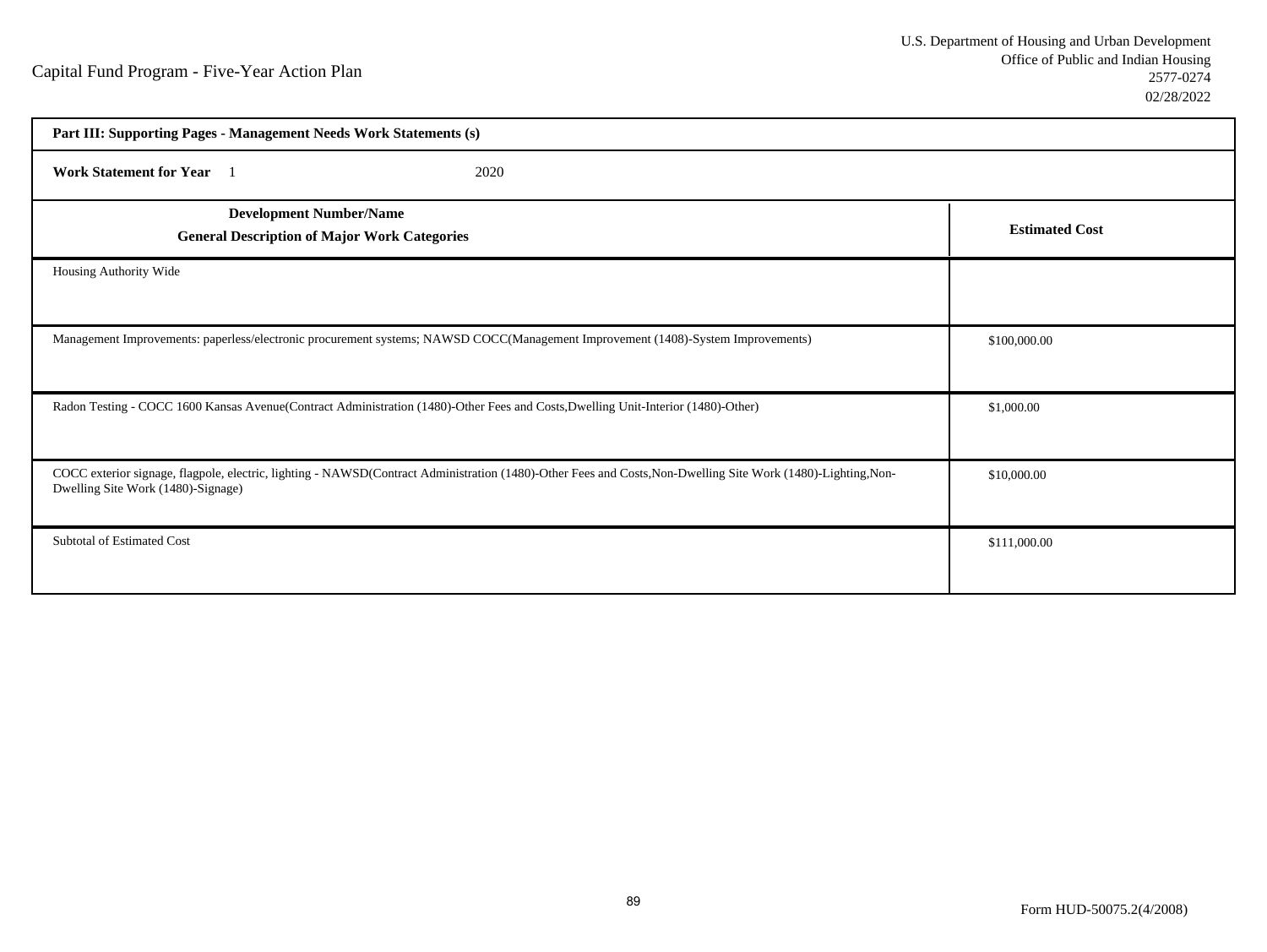| Part III: Supporting Pages - Management Needs Work Statements (s)                                                      |                       |
|------------------------------------------------------------------------------------------------------------------------|-----------------------|
| <b>Work Statement for Year</b> 2<br>2021                                                                               |                       |
| <b>Development Number/Name</b><br><b>General Description of Major Work Categories</b>                                  | <b>Estimated Cost</b> |
| Housing Authority Wide                                                                                                 |                       |
| Management Improvements Agency Wide - computer system improvements (Management Improvement (1408)-System Improvements) | \$80,000.00           |
| Subtotal of Estimated Cost                                                                                             | \$80,000.00           |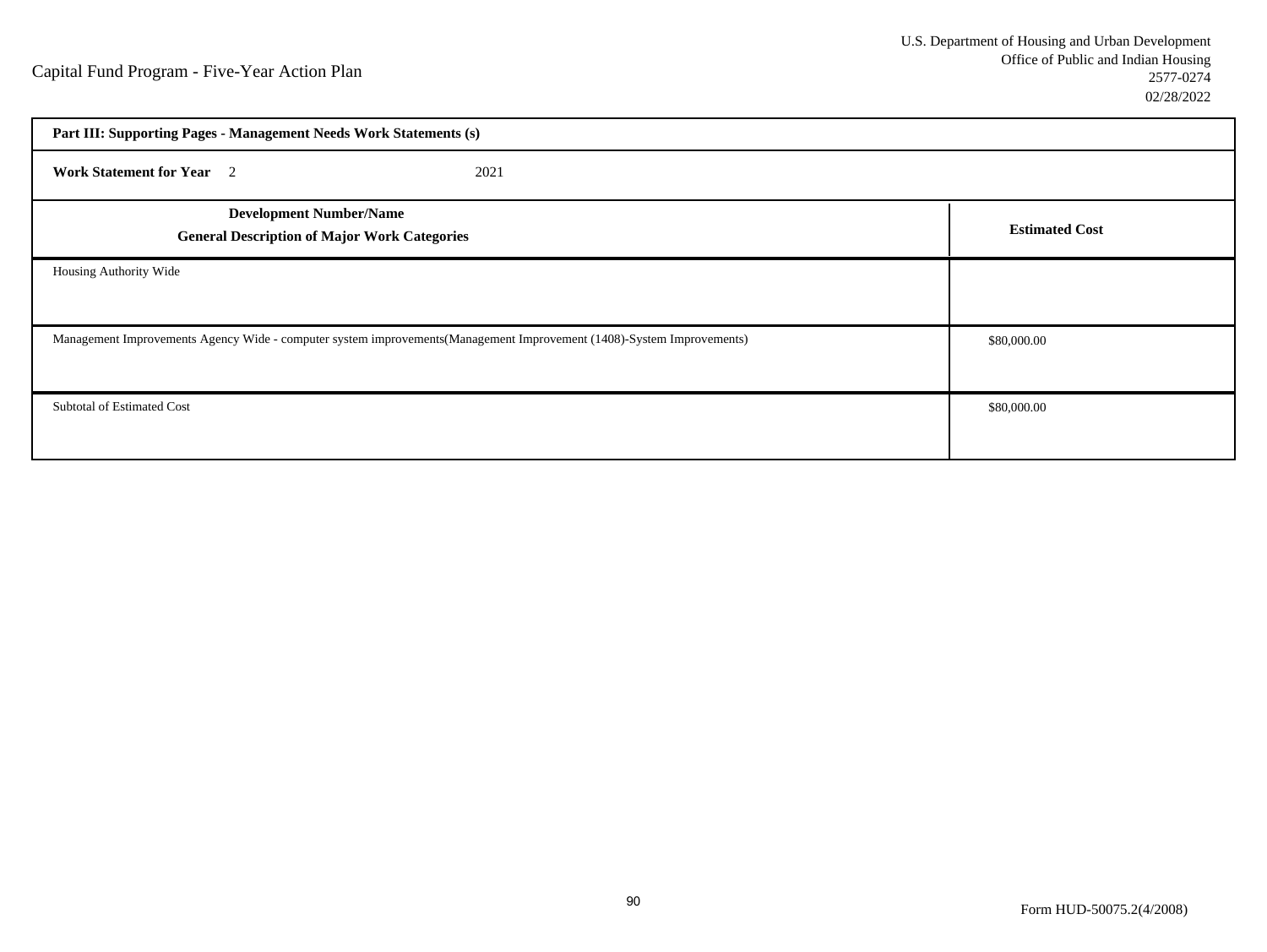| Part III: Supporting Pages - Management Needs Work Statements (s)                                                                         |                       |  |
|-------------------------------------------------------------------------------------------------------------------------------------------|-----------------------|--|
| <b>Work Statement for Year</b> 3<br>2022                                                                                                  |                       |  |
| <b>Development Number/Name</b><br><b>General Description of Major Work Categories</b>                                                     | <b>Estimated Cost</b> |  |
| Housing Authority Wide                                                                                                                    |                       |  |
| Capital Fund Financing 2022(Debt Service Bond Payment-Paid by PHA (1501))                                                                 | \$500,000.00          |  |
| Management Improvements - paperless applications, recertifications, inspections - COCC(Management Improvement (1408)-System Improvements) | \$15,000.00           |  |
| Subtotal of Estimated Cost                                                                                                                | \$515,000.00          |  |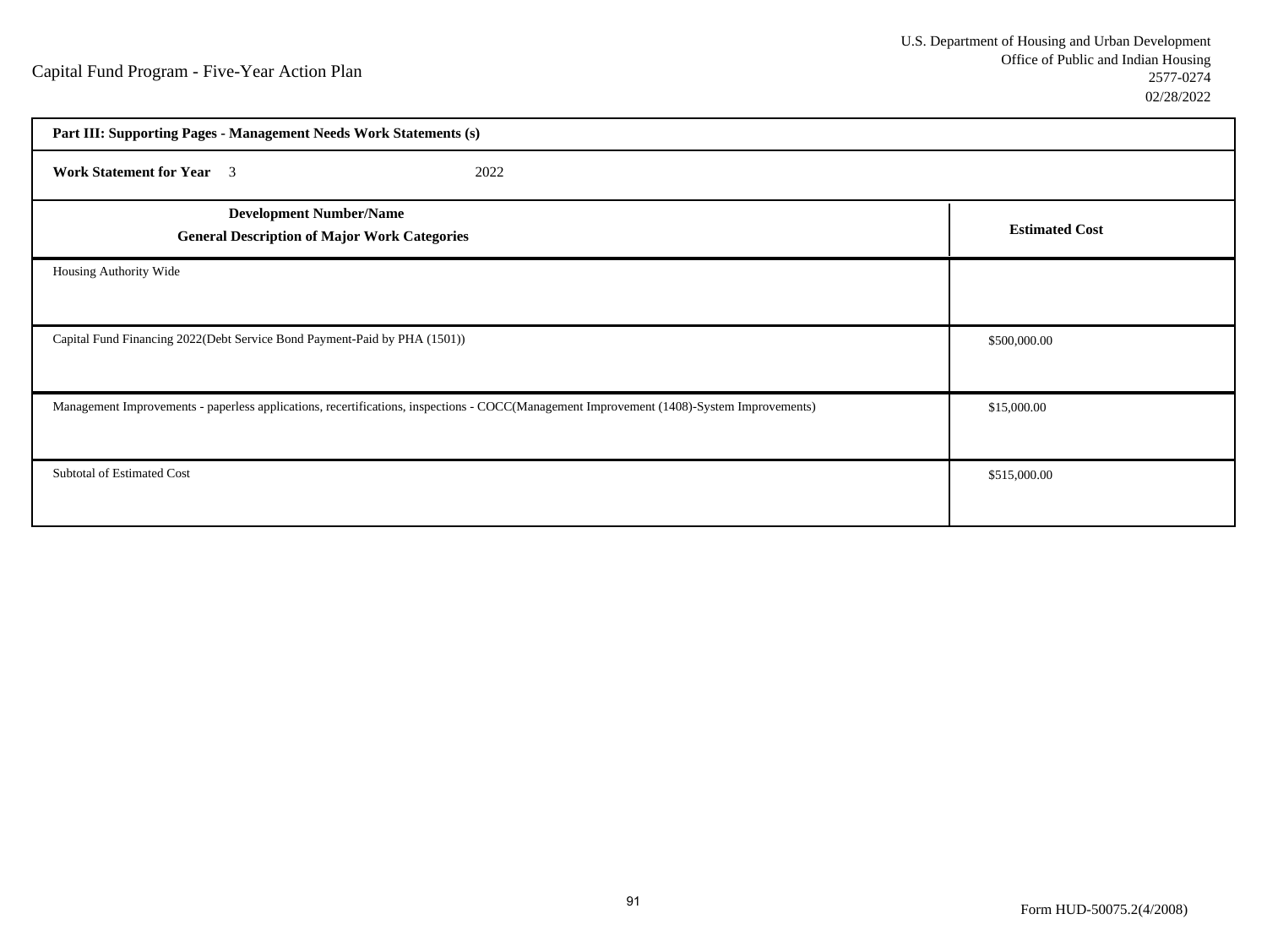| Part III: Supporting Pages - Management Needs Work Statements (s)                                                                                                                                                                                                                                                                                                                                                                                                                                                                                                                                                                            |                       |  |  |
|----------------------------------------------------------------------------------------------------------------------------------------------------------------------------------------------------------------------------------------------------------------------------------------------------------------------------------------------------------------------------------------------------------------------------------------------------------------------------------------------------------------------------------------------------------------------------------------------------------------------------------------------|-----------------------|--|--|
| <b>Work Statement for Year</b> 5<br>2024                                                                                                                                                                                                                                                                                                                                                                                                                                                                                                                                                                                                     |                       |  |  |
| <b>Development Number/Name</b><br><b>General Description of Major Work Categories</b>                                                                                                                                                                                                                                                                                                                                                                                                                                                                                                                                                        | <b>Estimated Cost</b> |  |  |
| Housing Authority Wide                                                                                                                                                                                                                                                                                                                                                                                                                                                                                                                                                                                                                       |                       |  |  |
| Management Improvements Security Improvements COCC - NAWASD(Management Improvement (1408)-Security Improvements (not police or guard-non-physical))                                                                                                                                                                                                                                                                                                                                                                                                                                                                                          | \$44,190.00           |  |  |
| Management Improvements: paperless/electronic tenant file management systems - NAWSD COCC(Management Improvement (1408)-System Improvements)                                                                                                                                                                                                                                                                                                                                                                                                                                                                                                 | \$20,000.00           |  |  |
| Board Room Expansion - NAWASD COCC(Contract Administration (1480)-Other Fees and Costs, Non-Dwelling Interior (1480)-Administrative Building, Non-<br>Dwelling Interior (1480)-Appliances, Non-Dwelling Interior (1480)-Common Area Finishes, Non-Dwelling Interior (1480)-Common Area Flooring, Non-Dwelling<br>Interior (1480)-Common Area Painting, Non-Dwelling Interior (1480)-Doors, Non-Dwelling Interior (1480)-Electrical, Non-Dwelling Interior (1480)-Security)                                                                                                                                                                   | \$50,000.00           |  |  |
| COCC expansion of conference room/lobby/interview areas - NAWASD(Contract Administration (1480)-Other Fees and Costs, Non-Dwelling Interior (1480)-<br>Administrative Building, Non-Dwelling Interior (1480)-Common Area Bathrooms, Non-Dwelling Interior (1480)-Common Area Finishes, Non-Dwelling Interior (1480)-<br>Common Area Flooring, Non-Dwelling Interior (1480)-Common Area Painting, Non-Dwelling Interior (1480)-Doors, Non-Dwelling Interior (1480)-Electrical, Non-<br>Dwelling Interior (1480)-Mechanical, Non-Dwelling Interior (1480)-Other, Non-Dwelling Interior (1480)-Plumbing, Non-Dwelling Interior (1480)-Security) | \$130,000.00          |  |  |
| COCC employee restroom accessibility improvements - NAWASD(Contract Administration (1480)-Other Fees and Costs, Non-Dwelling Construction - Mechanical<br>(1480)-Hot Water Heaters, Non-Dwelling Construction - Mechanical (1480)-Water Distribution, Non-Dwelling Interior (1480)-Administrative Building, Non-Dwelling<br>Interior (1480)-Common Area Bathrooms, Non-Dwelling Interior (1480)-Doors, Non-Dwelling Interior (1480)-Electrical, Non-Dwelling Interior (1480)-Mechanical, Non-<br>Dwelling Interior (1480)-Plumbing)                                                                                                          | \$40,000.00           |  |  |
| Management Improvements: Human Resources paperless/electronic conversion - NAWASD(Management Improvement (1408)-System Improvements)                                                                                                                                                                                                                                                                                                                                                                                                                                                                                                         | \$20,000.00           |  |  |